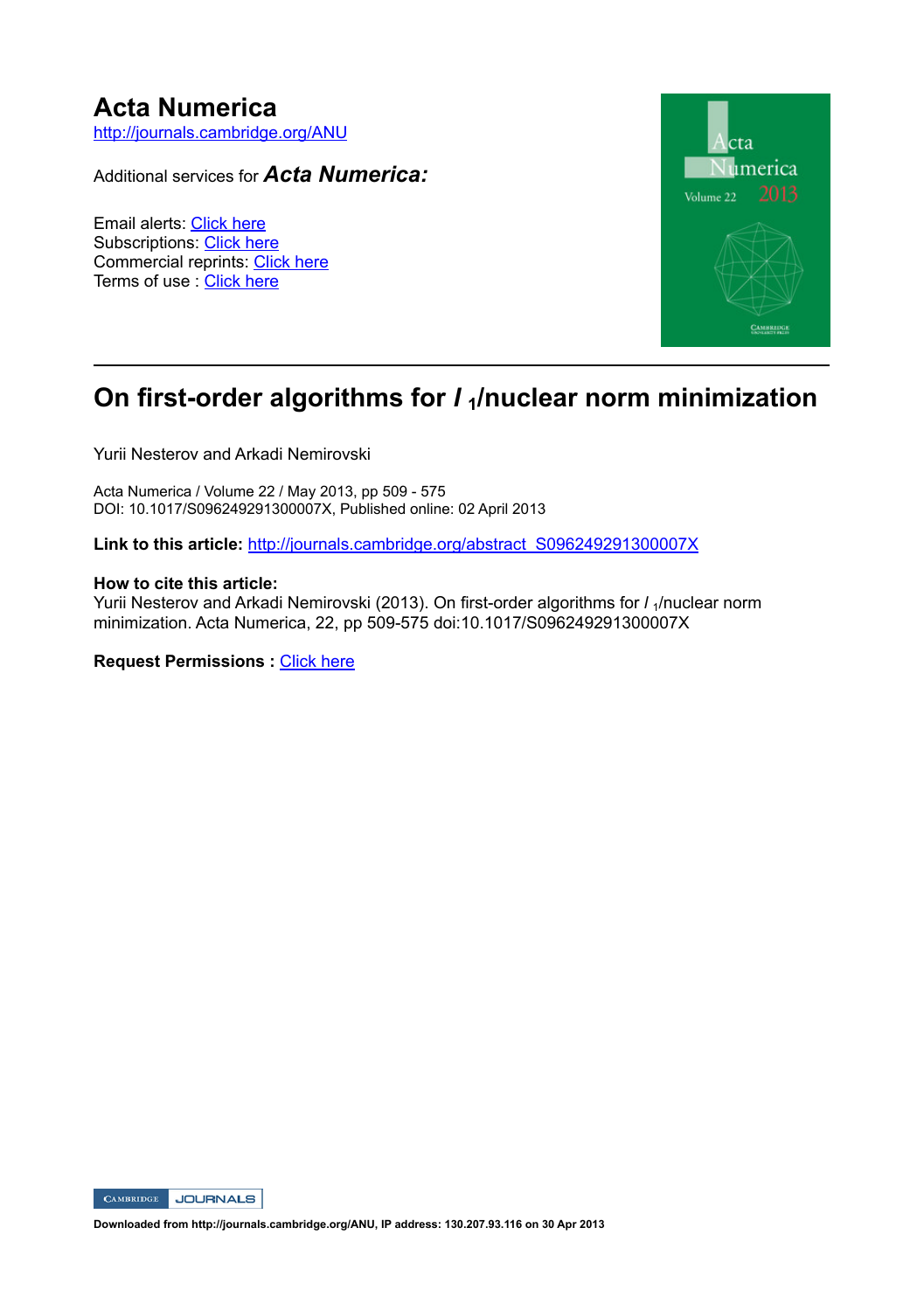# **On first-order algorithms for 1/nuclear norm minimization**

Yurii Nesterov<sup>∗</sup>

*Center for Operations Research and Econometrics, 34 voie du Roman Pays, 1348, Louvain-la-Neuve, Belgium E-mail:* yurii.nesterov@uclivain.be

Arkadi Nemirovski†

*School of Industrial and Systems Engineering, Georgia Institute of Technology, Atlanta, Georgia 30332, USA E-mail:* arkadi.nemirovski@isye.gatech.edu

In the past decade, problems related to  $l_1$ /nuclear norm minimization have attracted much attention in the signal processing, machine learning and optimization communities. In this paper, devoted to  $\ell_1$ /nuclear norm minimization as 'optimization beasts', we give a detailed description of two attractive first-order optimization techniques for solving problems of this type. The first one, aimed primarily at lasso-type problems, comprises fast gradient methods applied to composite minimization formulations. The second approach, aimed at Dantzig-selector-type problems, utilizes saddle-point first-order algorithms and reformulation of the problem of interest as a *generalized bilinear saddle-point problem.* For both approaches, we give complete and detailed complexity analyses and discuss the application domains.

## **CONTENTS**

|                  | 1 Introduction                                 | 510 |
|------------------|------------------------------------------------|-----|
|                  | 2 Composite minimization and lasso problems    | 518 |
|                  | 3 Saddle-point algorithms for Dantzig selector |     |
|                  | problems                                       | 531 |
| Appendix: Proofs |                                                | 551 |
|                  | References                                     | 570 |
|                  |                                                |     |

\* Partly supported by Direction de la Recherche Scientifique, Communauté Française de Belgique, via grant Action de Recherche Concerté ARC  $04/09-315$ , and by the Laboratory of Structural Methods of Data Analysis in Predictive Modelling via the RF government grant 11.G34.31.0073c.

† Supported in part by NSF via grants DMS-0914785 and CMMI 1232623, by BSF via grant 2008302, and by ONR via grant N000140811104.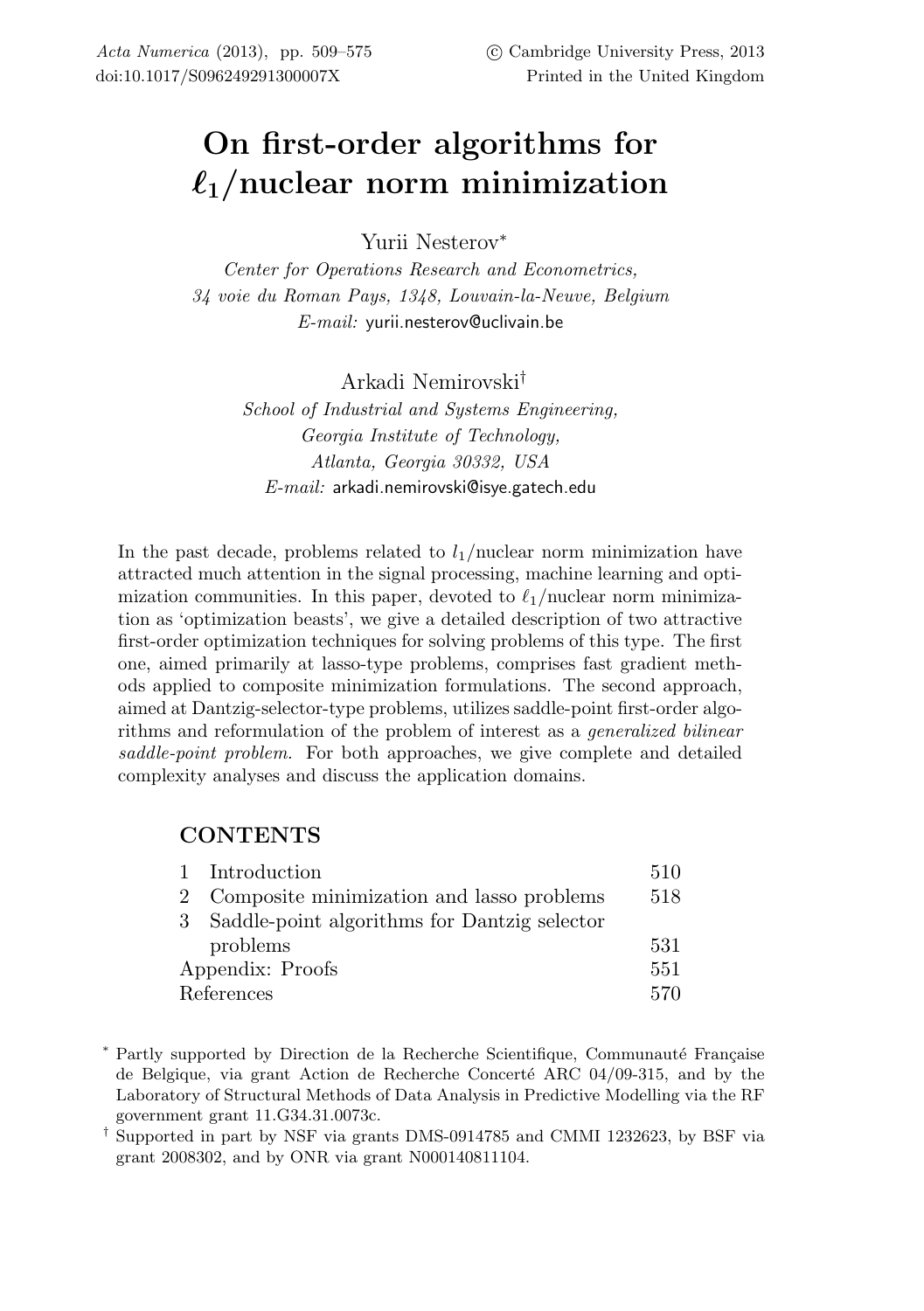## **1. Introduction**

#### *1.1. Motivation*

The goal of this paper is to review recent progress in applications of firstorder optimization methods to problems of  $\ell_1$ /nuclear norm minimization. For us, the problems of primary interest are the *lasso-type problems*,

$$
Opt = \min_{x \in E} \{ \lambda \|x\| + \|Ax - b\|_2^2 \},
$$
\n(1.1a)

and the *Dantzig-selector-type problems*,

$$
Opt = \min_{x \in E} \{ ||x|| : ||Ax - b||_p \le \delta \}. \tag{1.1b}
$$

Here E is a Euclidean space,  $\|\cdot\|$  is a given norm on E (often different from the Euclidean norm),  $x \mapsto Ax$  is a linear mapping from E to some  $\mathbb{R}^m$ , and  $b \in \mathbb{R}^m$  is a given vector. In (1.1a),  $\lambda > 0$  is a given *penalty parameter*. In (1.1b),  $\delta \geq 0$ , and p is either 2 (' $\ell_2$ -fit'), or  $\infty$  ('uniform fit').<sup>1</sup> We will be mainly (but not exclusively) interested in the following cases:

- $\ell_1$  *minimization*, where  $E = \mathbb{R}^n$  and  $\|\cdot\| = \|\cdot\|_1$ ,
- *nuclear norm minimization*, where  $E = \mathbb{R}^{\mu \times \nu}$  is the space of  $\mu \times \nu$ matrices and  $\|\cdot\| = \|\cdot\|_{\text{nuc}}$  is the *nuclear norm*, the sum of the singular values of a matrix.

The main source of  $\ell_1$  minimization problems of the form  $(1.1a,b)$  is *sparsity-oriented signal processing*, where the goal is to recover an unknown 'signal'  $x \in \mathbb{R}^n$  from its noisy observations  $y = Bx + \xi$ , where  $\xi$  is the observation error. The signal is known to be *sparse*, *i.e.*, it has at most  $s \ll n$ non-zero entries. The most interesting case here is *compressive sensing*, where the observations are 'deficient'  $(m = \dim y < n = \dim x)$ . Hence the observations themselves, even noiseless ones, do not allow recovery of  $x$ unless some additional information on x is utilized, *e.g.*, sparsity.

The conceptually simplest way to recover a sparse  $x$  from noiseless observations is offered by  $\ell_0$  minimization, where we minimize the  $\ell_0$  'norm' of  $x \in \mathbb{R}^n$  (*i.e.*, the number of non-zero entries in x) under the restriction  $Bx = y$ . It is immediately seen that if  $y = Bx_*$  for some  $x_*$  with at most s non-zero entries, and if every  $2s$  columns of  $B$  are linearly independent, then the  $\ell_0$  minimization does indeed recover  $x_*$ . The independence condition is true, for example, for any  $m \times n$  matrix B in 'general position' provided that  $m \geq 2s$ .

<sup>&</sup>lt;sup>1</sup> The restriction  $p \in \{2, \infty\}$  is met in all applications of Dantzig selector models known to us. However, the following results can be straightforwardly extended to the case of  $p \in [2,\infty]$  (but *not* to the case of  $1 \leq p < 2$ ).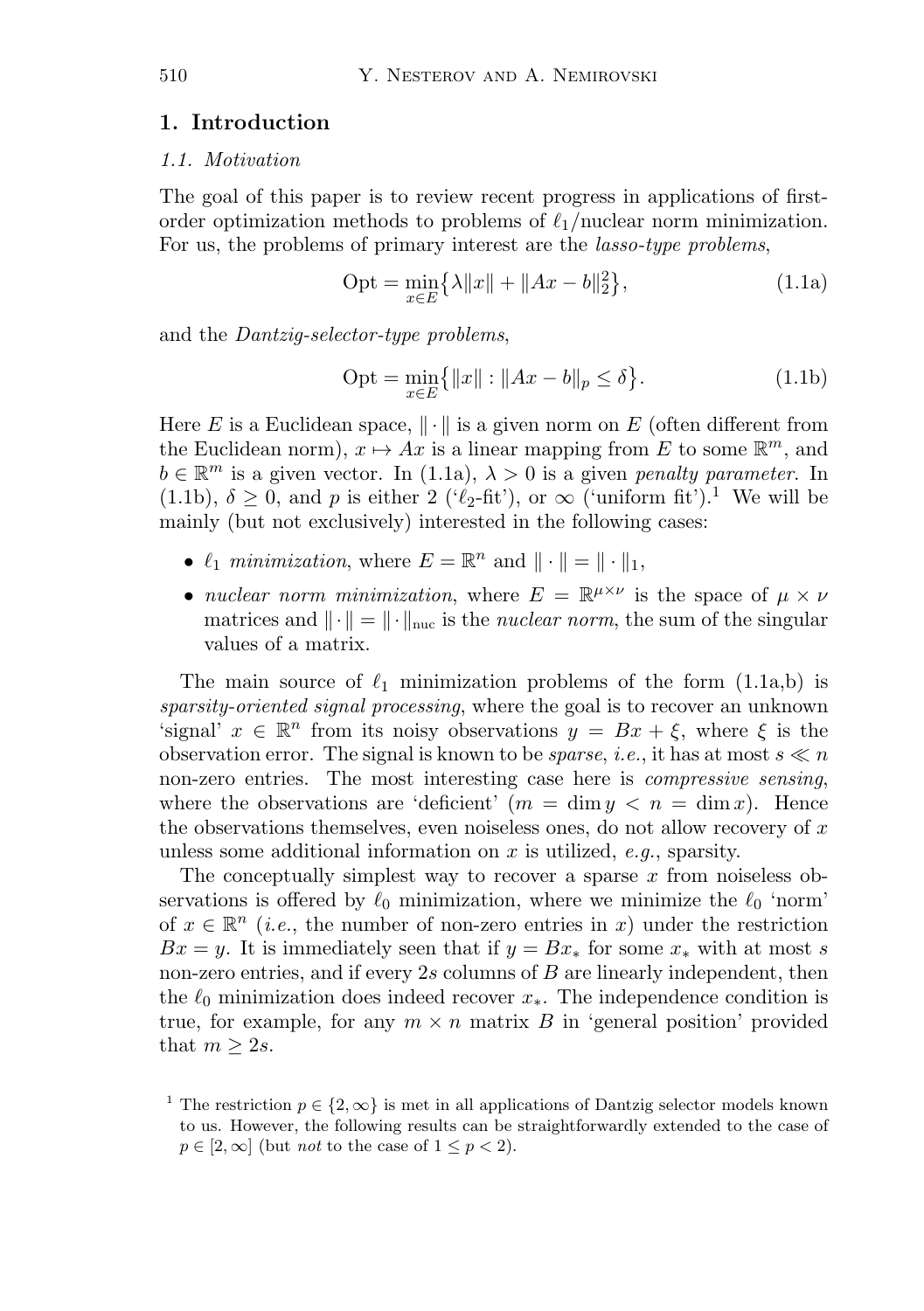This procedure, however, is heavily computationally intractable. To make it tractable, we can replace the  $\ell_0$  norm by its 'closest' convex approximation  $\|\cdot\|_1$ . Thus we come to the recovery problem  $\hat{x} \in \arg\min_{x} {\|x\|_1 : Bx = y\},$ *i.e.*, problem (1.1b) with  $A = B$ ,  $b = y$  and  $\delta = 0$ .

A natural way to account for the observation noise  $\xi$  having  $\|\cdot\|_2$  magnitude not exceeding a given  $\delta$  is by passing from minimization of  $\|\cdot\|_1$ on the subspace  $Bx = y$  to minimization of this norm over the set  $\{x :$  $||Bx - y||_2 < \delta$  of all signals compatible with our observations. Thus, we come to problem (1.1b) with  $p = 2$ . Note that the lasso problem (1.1a) with  $\|\cdot\| = \|\cdot\|_1$  can be viewed as a re-parametrization of (1.1b) with  $p = 2$ . Indeed, geometrically, the curve of solutions to (1.1b) parametrized by  $\delta$  is the same as the curve of solutions to  $(1.1a)$  parametrized by  $\lambda$ . In some situations  $(e.g.,$  when the magnitude of the observation error is not known), the latter parametrization is better than the former one.

For random observation error  $\xi$  (*e.g.*, white noise  $\xi \sim \mathcal{N}(0, \sigma^2 I_m)$ ), it would be too conservative to measure the noise in terms of its  $\|\cdot\|_2$  magwould be too conservative to measure the holse in terms of its  $\|\cdot\|_2^2$  magnitude, since this approach results in growth of  $\delta$  with m as  $\sigma\sqrt{m}$ , and essentially ignores the random nature of the noise. From the statistical viewpoint, in this case it is much better to pass to 'artificial' observations  $b = H<sup>T</sup>y$ , where H is a properly selected 'contrast matrix' with columns  $h^1,\ldots,h^K \in \mathbb{R}^m$ . Then  $b = (H^T B)x + \tilde{\xi}$  with the *uniform* norm of the new observation error  $\tilde{\xi} = H^T \xi$  of order  $\sigma$  max<sub>i</sub>  $||h^j||_2$ . We can now apply the above recovery routine to the artificial observations, to obtain the estimator

$$
\widehat{x} \in \arg\min_{x} \left\{ ||x||_1 : \left\| \underline{H}^T \underline{B} x - b \right\|_{\infty} \le \delta = \delta(\epsilon) := \sigma \max_{i} \|h_i\|_2 \mathrm{Erf} \mathrm{Inv}\left(\frac{\epsilon}{K}\right) \right\},\
$$

where Erf Inv(·) is the inverse error function, and  $1 - \epsilon$  is the desired confidence. Note that our  $\delta(\epsilon)$ , with probability at least  $1-\epsilon$ , is an upper bound on the uniform norm  $\|\hat{H}^T\xi\|_{\infty}$  of the new observation error. This bound is 'nearly independent' of  $\epsilon$  and the dimensions of the problem. The resulting recovery routine is exactly (1.1b) with  $p = \infty$ .<sup>2</sup>

Nuclear norm minimization can be viewed as the 'matrix analogue' of sparsity-oriented signal processing, with the  $\mu \times \nu$  matrix x playing the role of the *n*-dimensional signal vector, and the rank of the matrix (*i.e.*, the  $\ell_0$ norm of the vector of its singular values) replacing the number of non-zero entries in a vector. As in the case for the usual sparsity, the nuclear norm approach can be viewed as the 'best convex approximation' of the rank, which gives rise to problems  $(1.1a,b)$  with  $\|\cdot\| = \|\cdot\|_{\text{nuc}}$ .

<sup>&</sup>lt;sup>2</sup> The actual Dantzig selector as defined by Candès and Tao (2007) corresponds to the situation when all columns in B are normalized to have unit  $\|\cdot\|_2$  norm, and  $H = B$ . For other choices of the contrast matrix, see Juditsky and Nemirovski (2011*c*) and Juditsky, Kılın¸c Karzan, Nemirovski and Polyak (2013*b*).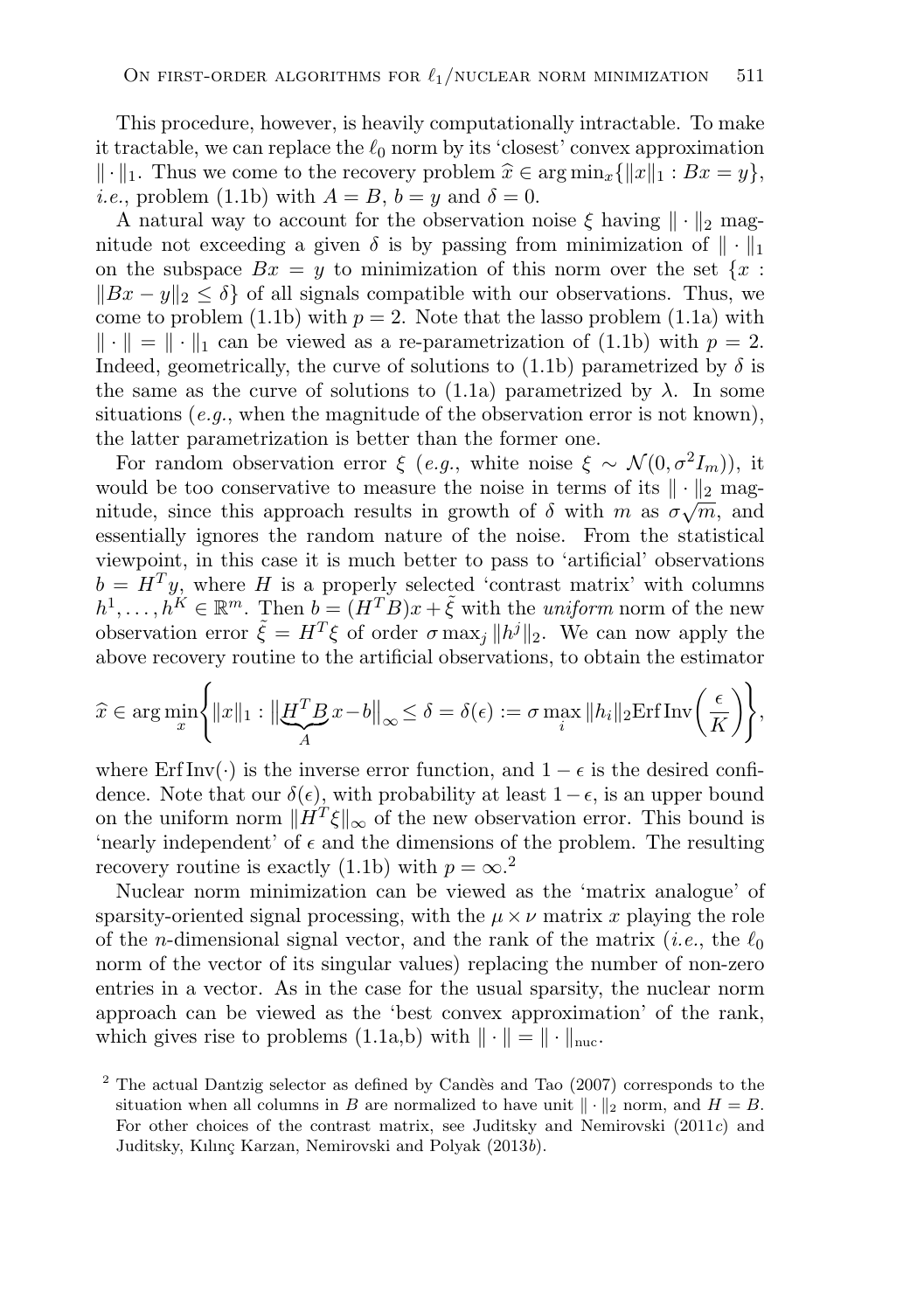#### *1.2. Justification of*  $\ell_1$ /nuclear norm recovery

We have already mentioned that  $\ell_1$ /nuclear norm minimizations are just 'convex approximations' of  $\ell_0$ /rank minimization. This gives rise to the crucial question of whether and when these approximations can be 'justified', that is, whether and when they admit meaningful error bounds in the case of noisy observations and nearly sparse/low-rank signals. Here, 'meaningful' means that the recovery error should tend to zero as the magnitude of noise and the deviation of the signal from sparse/low rank tend to zero. While the 'justification issues' go beyond the scope of this paper, which is devoted to (1.1a,b) as 'optimization beasts', we believe it makes sense to comment on them very briefly. The numerous related results in the literature (see Candès 2006, Candès and Tao 2006 and Candès, Romberg and Tao 2006, and references therein) show that by imposing appropriate conditions on the sensing matrix, the outlined procedures can indeed be justified. A typical result is as follows.

**Theorem (Juditsky** *et al.* **2013***b***).** Let s be a positive integer, and let a sensing matrix  $B \in \mathbb{R}^{m \times n}$  satisfy the *restricted isometry property* with parameters  $\kappa$  and k, meaning that for every k-sparse signal x we have

$$
(1 - \kappa) \|x\|_2^2 \le x^T B^T B x \le (1 + \kappa) \|x\|_2^2.
$$

Let  $x_* \in \mathbb{R}^n$  be the 'true signal', and let  $y = Bx_* + \xi$  be the observation. Assume that  $k \geq 2s$  and  $\kappa \leq 0.1$ .

(i) Let the observation error  $\xi$  satisfy  $\|\xi\|_2 \leq \delta$  with a given  $\delta \geq 0$ . Then the optimal solution  $\hat{x}$  to the Dantzig selector problem

$$
\min_{x} \{ \|x\|_1 : \|Bx - y\|_2 \le \delta \}
$$

satisfies

$$
\|\widehat{x} - x_*\|_r \le O(1) \left[ s^{\frac{1}{r} - \frac{1}{2}} \delta + s^{\frac{1}{r} - 1} \|x_* - x_*^s\|_1 \right], \quad 1 \le r \le 2,
$$

where  $x_*^s$  is the best s-sparse approximation of  $x_*$  obtained by replacing all entries of  $x_*$  with zeros except the s largest in magnitude.<sup>3</sup>

(ii) Let the observation error  $\xi$  be Gaussian,  $\xi \sim \mathcal{N}(0, \sigma^2 I)$ , and let  $\epsilon \in$  $(0, 1/2)$ . Then the optimal solution  $\hat{x}$  to the Dantzig selector problem

$$
\min_{x} \{ ||x||_1 : ||B^T(Bx - y)||_{\infty} \le \delta := 2\sigma\sqrt{2\ln(m/\epsilon)} \}
$$

satisfies

$$
\|\widehat{x} - x_*\|_r \le O(1) \left[ s^{\frac{1}{r}} \delta + s^{\frac{1}{r} - 1} \|x_* - x_*^s\|_1 \right], \quad 1 \le r \le 2,
$$

with probability at least  $1 - \epsilon$ .

 $3$  Here and in what follows,  $O(1)$  stands for positive absolute constants.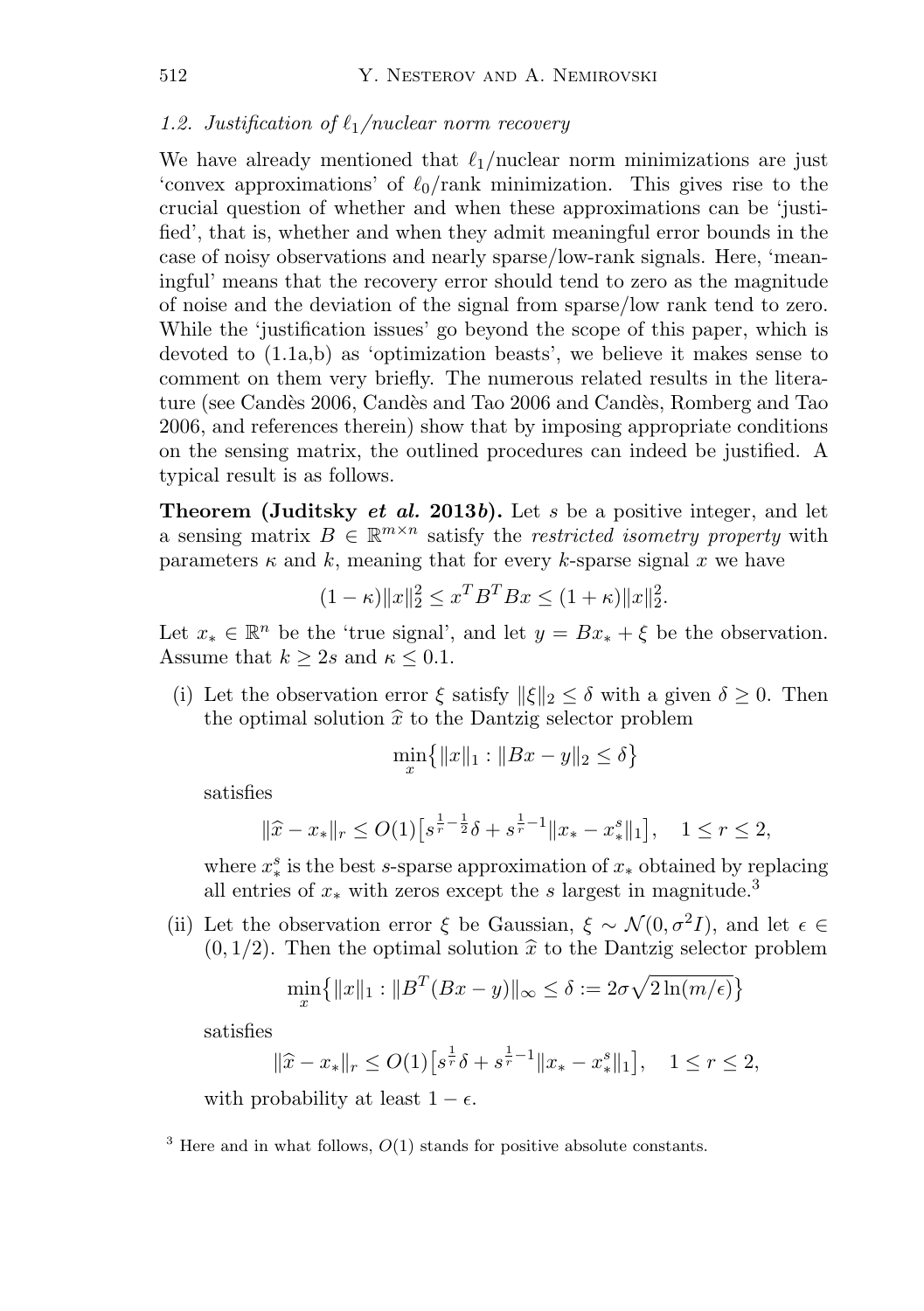It is also known (see, *e.g.*, Candès 2006, Candès and Tao 2006 and Candès, Romberg and Tao 2006) that for a 'good' probability distribution  $\mathbb{P}$  on  $\mathbb{R}^{m \times n}$  $(e.g., the entries are independent  $\mathcal{N}(0,1/m)$  random variables, or they take$ (e.g., the entries are independently  $v(0, 1/m)$  random variables, or they take<br>the values  $\pm 1/\sqrt{m}$  independently with probability 1/2), if m and n grow, then the matrix drawn from  $\mathbb P$  satisfies, with probability approaching one, the restricted isometry property with parameters  $\kappa = 0.1$ , and k as large as  $O(1)m/\ln(2n/m)$ .

Similar results hold for nuclear norm recovery, but with rank in the role of the sparsity parameter s, the Frobenius norm replacing  $\|\cdot\|_2$ , and  $\|x_*-x_*^s\|_{\text{nuc}}$ replacing  $||x_* - x_*^s||_1$ .

In problems (1.1a,b), the most frequently used norms are of course  $\ell_1$  and the nuclear norm. However, there are other important norms (the list below is not exhaustive).

- *Block*  $\ell_1/\ell_2$  *norm*  $||x|| = \sum_{j=1}^n ||x^j||_2$ , where  $x^j \in \mathbb{R}^{k_j}$  are non-overlapping blocks in the  $(k_1 + \cdots + k_n)$ -dimensional signal x. This norm is used when there are reasons to believe that the true signal is *blocksparse*, *i.e.*, the number of non-zero blocks in an *a priori* known partition of the signal is relatively small.
- *Total variation* (the so-called TV norm) is defined on the space  $\mathbb{R}^{\mu \times \nu}$ of  $\mu \times \nu$  images x, normalized to have  $x_{1,1} = 0$ . Then

TV(x) = 
$$
\sum_{i=1}^{\mu-1} \sum_{j=1}^{\nu} |x_{i+1,j} - x_{i,j}| + \sum_{i=1}^{\mu} \sum_{j=1}^{\nu-1} |x_{i,j+1} - x_{i,j}|.
$$

This is a discrete analogue of the  $L_1$  norm of the gradient field of a function. It is very popular for de-noising and de-blurring images.

The literature on design, justification, and applications of problems (1.1a) and (1.1b) with the outlined norms is really huge and rapidly growing. To gain some impression of it, we refer the reader to the papers by Bach, Mairal and Ponce (2008), Baraniuk, Cevher, Duarte and Hegde (2010), Bickel, Ritov and Tsybakov  $(2008)$ , Cai, Candès and Shen  $(2008)$ , Candès  $(2006)$ , Candès and Recht  $(2008)$ , Candès and Tao  $(2006, 2007, 2009)$ , Candès, Romberg and Tao (2006), Chandrasekaran, Recht, Parrilo and Willsky (2012), Chandrasekaran, Sanghavi, Parrilo and Willsky (2011), Chesneau and Hebiri (2008), Cohen, Dahmen and DeVore (2009), Donoho and Tanner (2005), Donoho, Elad and Temlyakov (2006), Eldar, Kuppinger and Bölcskei (2010), Elhamifar and Vidal (2012), Huang and Zhang (2010), Juditsky and Nemirovski (2011*a*, 2011*c*), Juditsky, Kılınç Karzan and Nemirovski (2011*a*), Juditsky *et al.* (2013*b*), Juditsky, Kılınç Karzan, Nemirovski and Polyak (2011*b*), Liu and Zhang (2009), Liu, Shang, Jiang and Liu (2010), Lounici, Pontil, van de Geer and Tsybakov (2011), Meier, van de Geer and Bühlmann (2008), Meinshausen and Yu (2009), Nardi and Rinaldo (2008),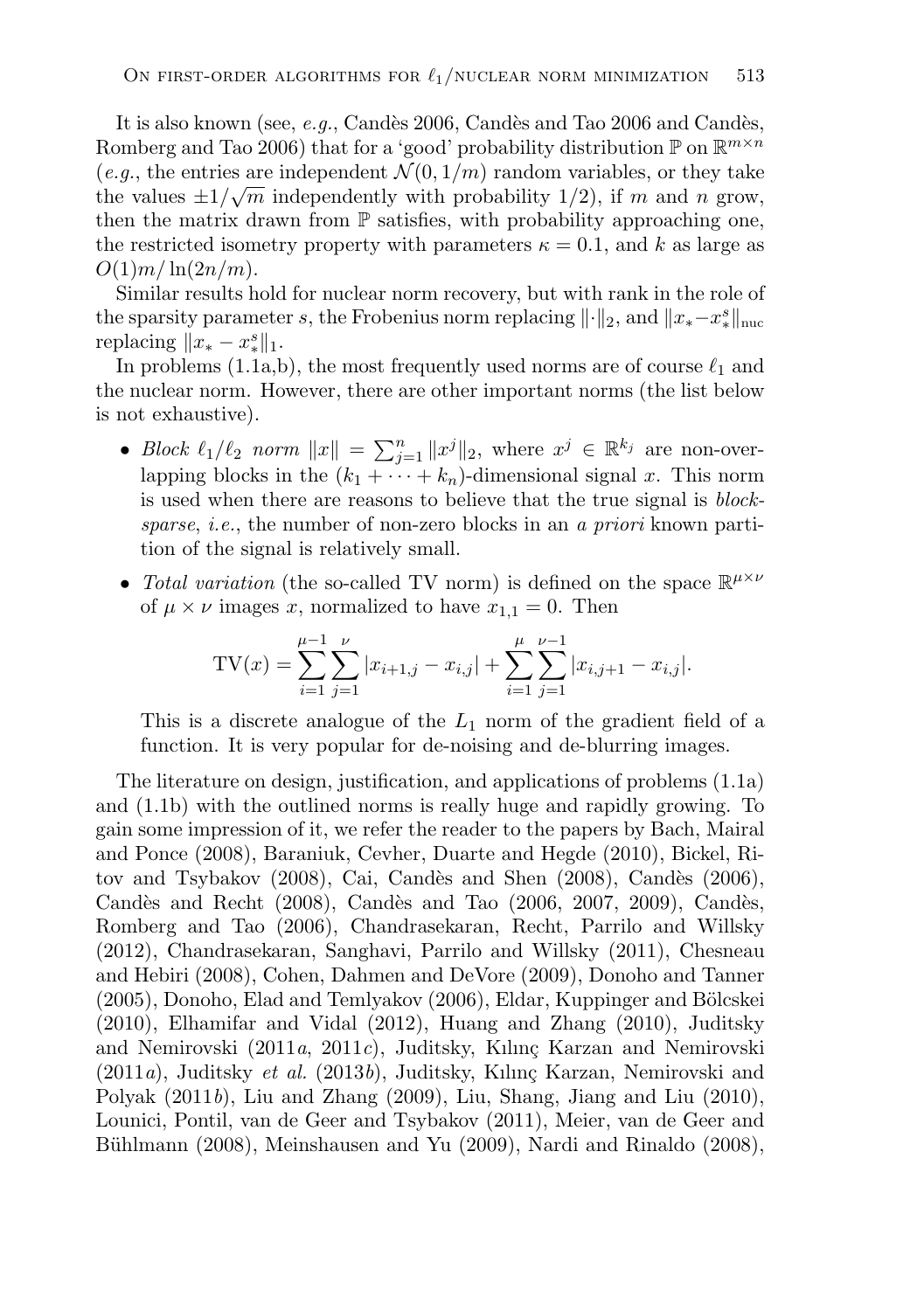Recht, Fazel and Parrilo (2010), Recht, Xuy and Hassibi (2011*b*), Rudin, Osher and Fatemi (1992), Tibshirani (1996), Tropp (2006) and Yuan and Lin (2006) for design and justification of recovery routines, and Herman and Strohmer (2007), Lustig, Donoho and Pauly (2007), Men *et al.* (2011), Dai, Sheikh, Milenkovic and Baraniuk (2009), Parvaresh, Vikalo, Misra and Hassibi (2008), Santosa and Symes (1986), Studer *et al.* (2012), Taylor, Banks and McCoy (1979), Vasanawala *et al.* (2010) and Wagner, Schmieder, Stern and Hoch (1993), and references therein, for applications in imaging, including biological and hyperspectral imaging, radar control, magnetic resonance, bioinformatics, design of photonic crystals, and inverse problems in geophysics, to name just a few.<sup>4</sup>

#### *1.3. Algorithms*

Problems (1.1a) and (1.1b) are well-structured convex optimization problems. Hence, they can be solved in a theoretically efficient fashion. For example, all these problems are within the 'theoretical grasp' of polynomialtime interior-point methods (IPMs) for linear programming  $(\ell_1/\text{total varia}$ tion minimization with uniform fit), conic quadratic programming  $(\ell_1/\text{total})$ variation minimization with  $\ell_2$  fit, and  $\ell_1/\ell_2$  minimization) and semidefinite programming (nuclear norm minimization). The 'interior-point option' should definitely be kept in mind when processing  $(1.1a,b)$  numerically. The difficulty, however, is that numerous applications lead to extremely largescale problems, with sizes of A in the range of tens and hundreds of thousands, or even millions. In addition, it is necessary to operate with highly dense analytically given sensing matrices A. For example, those matrices typically arising in compressive sensing are randomly selected submatrices of discrete Fourier/Hadamard transform matrices, or matrices with independent entries drawn from Gaussian or binomial distributions. As a result, in most large-scale applications our problems of interest go beyond the 'practical grasp' of IPMs with their time-consuming iterations (in the dense case their complexity has cubic dependence on design dimension).

There seems to exist a consensus that the only methods in the modern 'convex optimization toolbox' that are applicable to the large-scale problems of  $\ell_1$ /nuclear norm minimization are the *first-order methods* (FOMs). As far as problems (1.1a,b) are concerned, one can define FOMs to be algorithms based only on computing matrix–vector products involving matrices A and  $A<sup>T</sup>$ , and avoiding the matrix–matrix multiplications/Cholesky decompositions with 'large-scale' operands needed by IPMs. One can think of an FOM as an algorithm which, instead of direct access to the data matrix A, is allowed to call a 'multiplication oracle' which, given on input a

<sup>4</sup> In addition to our (by far incomplete) list of references, we refer the reader to the depository *Compressive Sensing Resources* at http://dsp.rice.edu/cs.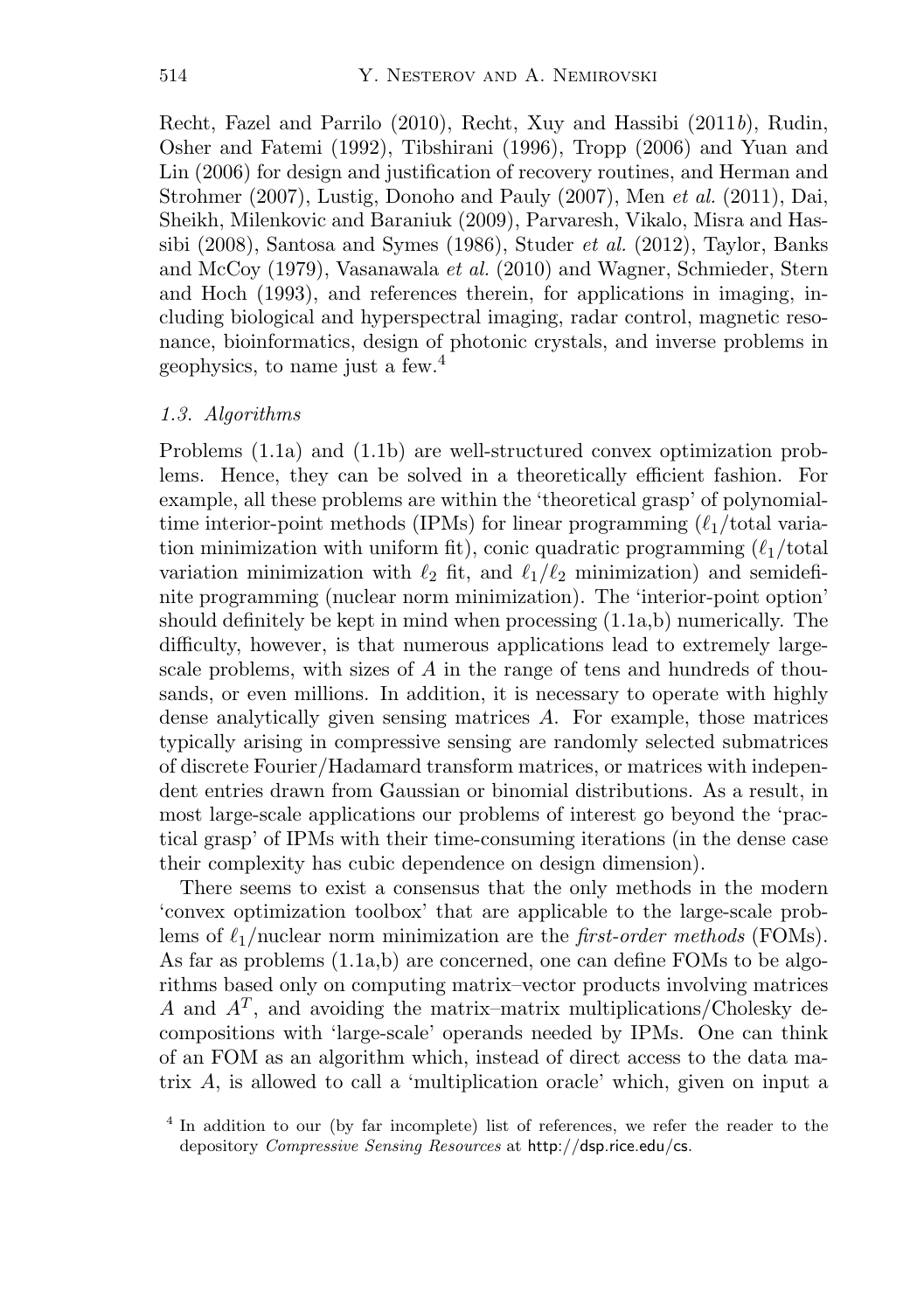vector of appropriate dimension, returns its products with A or  $A<sup>T</sup>$ . In the large-scale case, iterations of typical FOMs are vastly cheaper than those of IPMs.

This is the main argument in favour of FOMs in large-scale applications. In the context of  $\ell_1$ /nuclear norm minimization problems, an additional argument is that the geometry of these problems is especially well suited to first-order minimization. As applied to such a problem, properly designed FOMs exhibit dimension-independent rates of convergence (or nearly so). Unfortunately, this rate of convergence is only sublinear. In contrast to the linear convergence of IPMs, the inaccuracy tends to zero with the number of iterations t as  $O(1/t^2)$  at best, or even  $O(1/t)$  (see below). However, in the majority of applications of  $\ell_1$ /nuclear norm minimization, we are not interested in high-accuracy solutions, only in medium-accuracy ones. Thus the relatively slow convergence of FOMs is more than compensated for by their insensitivity to problem size. FOMs are especially attractive in the case of  $\ell_1$  minimization, where the computational effort per iteration reduces essentially to  $O(1)$  matrix–vector multiplication involving A and  $A<sup>T</sup>$ . As a result, any acceleration of matrix–vector multiplications allowed by sparsity or the special structure of A directly translates into overall acceleration of the solution process.<sup>5</sup> In order to gain an impression of what can be achieved in this way, look at the data in Table 1.1.

#### *1.4. Scope and organization of the paper*

In the literature we find an extremely wide spectrum of FOMs aimed at our problems of interest. They range from adaptations of general-purpose convex optimization techniques (*e.g.*, a multitude of proximal-point algorithms, numerous methods based on augmented Lagrangians and alternating directions, active set methods, *etc.*) capable of solving (1.1a,b) independently of any assumptions on sparsity of their optimal solutions, to highly specialized algorithms based on thresholding and matching pursuit, and aimed at recovery of *sparse/low-rank* near-optimal solutions. Some impression of the related literature can be obtained from Beck and Teboulle (2009*a*, 2009*b*), Becker, Candès and Grant (2010), Chambolle (2004), Goldfarb and Ma (2011), Goldfarb, Scheinberg and Xi (2011), Goldfarb and Yin  $(2009)$ , Huang, Ma and Goldfarb  $(2013)$ , Jaggi and Sulovský  $(2010)$ , Lee  $et$ *al.* (2010), Liu, Sun and Toh (2012), Ma, Goldfarb and Chen (2011), Nesterov (2007*b*), Recht, Ré, Wright and Niu (2011*a*), Osher, Mao, Dong and Yin  $(2010)$ , Qin and Goldfarb  $(2012)$ , Recht and Ré  $(2011)$ , Scheinberg, Ma

 $5$  Recall that in many applications A is a submatrix of the DFT/Hadamard transform, or represents a discrete convolution, and as such allows for fast matrix–vector multiplications.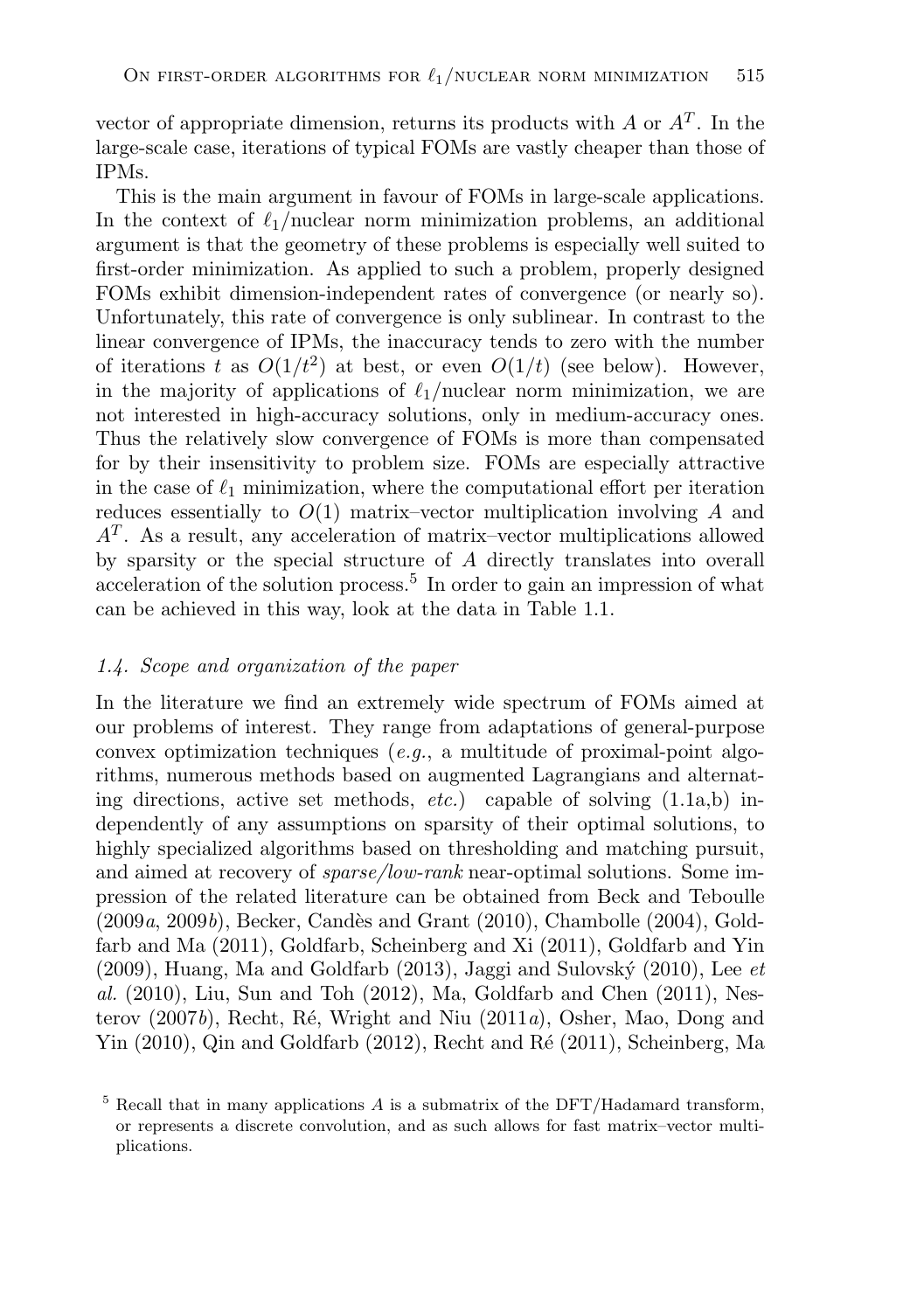Table 1.1. IPM versus FOM on  $\ell_1$  minimization problem (1.1b) with  $\ell_2$ fit and  $\delta = 0.006$ . A is the  $m \times n$  matrix comprising real and imaginary parts of randomly selected  $m/2$  rows in the unitary  $n \times n$  DFT matrix;  $x_{res}$  is the solution found by the method. Platform: Intel Core i7 CPU M620 @ 2.66 GHz 2.66 GHz 8 GB RAM under Windows 7 64-bit.

|                    | $IPM^{\dagger}$        |             | $FOM^{\ddagger}$       |             |
|--------------------|------------------------|-------------|------------------------|-------------|
| $m \times n$       | $  x_{\text{res}}  _1$ | $CPU$ (sec) | $  x_{\text{res}}  _1$ | $CPU$ (sec) |
| $256 \times 512$   | 0.971                  | 1.2         | 0.977                  | 2.0         |
| $512\times1024$    | 0.963                  | 9.1         | 0.967                  | 2.3         |
| $1024 \times 2048$ | 0.951                  | 71.3        | 0.954                  | 10.7        |
| $2048\times4096$   | 0.946                  | 644.9       | 0.957                  | 20.1        |
| $4096 \times 8192$ | 0.933                  | 5768.5      | 0.937                  | 53.0        |
| $8192\times16384$  | out of memory          |             | 0.931                  | 53.5        |

† Commercial IPM solver mosekopt.

‡ FOM (Mirror Prox: see Section 3) using FFT.

and Goldfarb (2010), Shi, Yin, Osher and Sajda (2010), Wen, Yin, Goldfarb and Zhang (2012), Wen, Yin, Zhang and Goldfarb (2012), Yang and Yuan (2013) and Yin, Osher, Goldfarb and Darbon (2008), and references therein. Although our sample is far from complete, we hope it is sufficiently representative. A more detailed overview of the extremely wide spectrum of FOMs proposed for  $\ell_1$ /nuclear norm minimization seems to be an impossible task, going far beyond the scope of this paper. Here we intend to consider just two approaches in depth:

- *composite minimization* for lasso problems (1.1a),
- *saddle-point* O(1/t)*-converging first-order algorithms* for Dantzig selector problems (1.1b).

The rationale behind this selection is twofold. One consideration is that this selection is the optimal fit to the professional expertise and research experience of the authors, presented in Lemarechal, Nemirovski and Nesterov (1995), Nemirovski (2004), Nesterov (2005*a*, 2007*a*, 2007*b*, 2009), Juditsky and Nemirovski (2011*b*) and Juditsky, Kılınç Karzan and Nemirovski (2013*a*). Another consideration is that the selected methods are highly instructive examples of first-order algorithms with the *currently best known theoretical complexity guarantees* in our context (large-scale  $\ell_1$ /nuclear norm minimization). Specifically, assuming that the norm  $\|\cdot\|$  in (1.1a,b) is one of those mentioned in Section 1.1, the outlined algorithms exhibit  $O(1/t^2)$ (lasso) or  $O(1/t)$  (Dantzig selector) rate of convergence with 'natural' and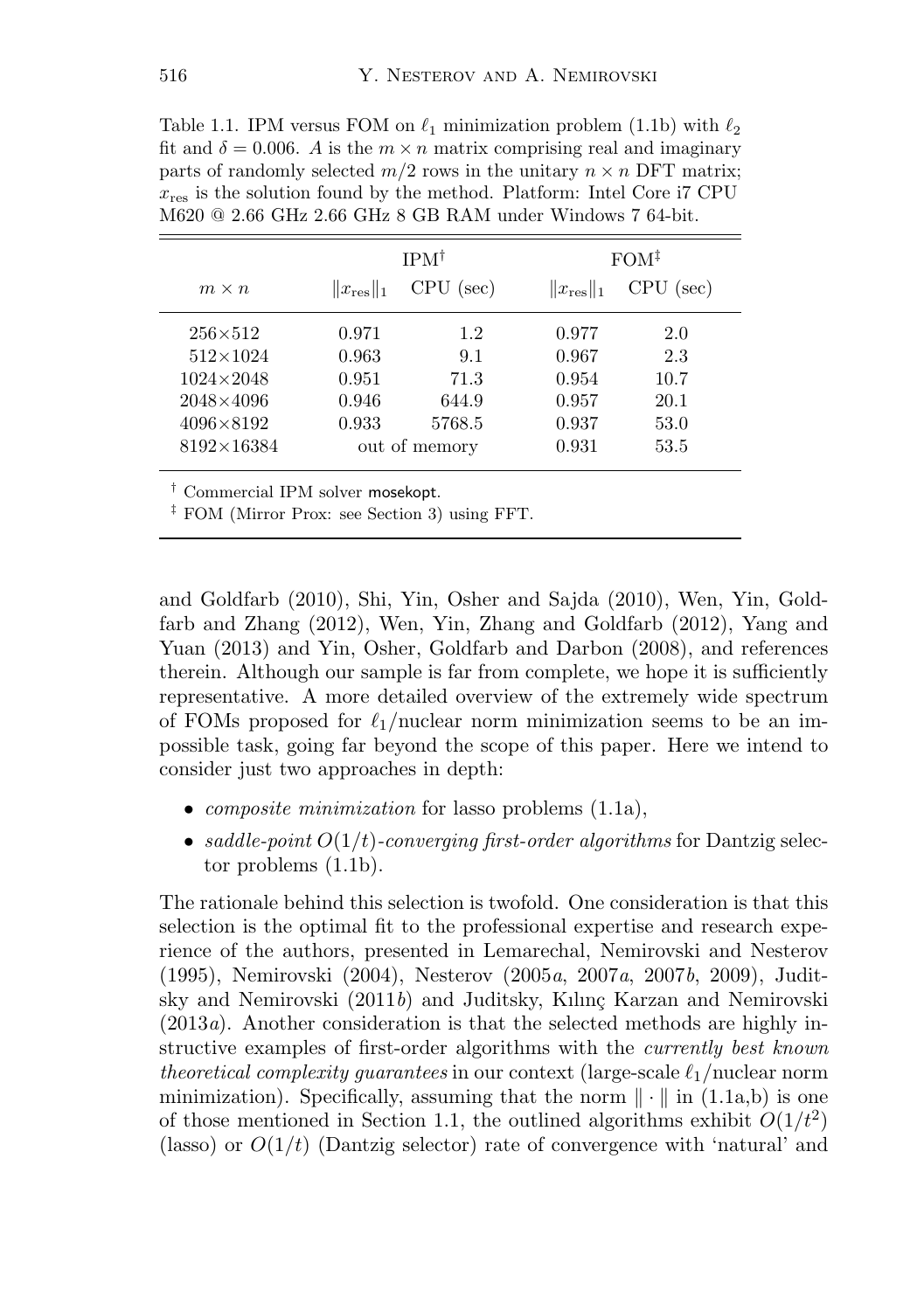nearly dimension-independent hidden factors in  $O(\cdot)$ . For example, we shall see the following.

- Applied to the  $\ell_1$ /nuclear norm lasso problem, composite minimization ensures that inaccuracy in terms of the objective after  $t = 1, 2, \ldots$ iterations does not exceed  $O(1) \ln(\dim x) L^2 ||x^*||^2 / t^2$ , where  $x^*$  is an optimal solution to the problem and  $L = \max\{||Ax||_2 : ||x|| \leq 1\}.$
- Applied to the  $\ell_1$ /nuclear norm Dantzig selector problem, saddle-point methods allow us to find a solution of accuracy  $\epsilon$  in at most

 $O(1)\sqrt{\ln(\dim x)}[\ln(\dim Ax)]^{1/2-1/p}(L\cdot \mathrm{Opt}/\epsilon)\ln(L\cdot \mathrm{Opt}/\epsilon)$ 

iterations, where Opt is the optimal value of the problem and

$$
L = \max\{\|Ax\|_p : \|x\| \le 1\}.
$$

To put these results into proper perspective, note that there are strong reasons to believe that these convergence rates are the best achievable by FOMs in the large-scale case. Specifically, it is known (Nemirovski 1992) that when solving the least-squares problem

$$
\min_{x \in \mathbb{R}^n} \{ \|Ax - b\|_2 : \|x\|_2 \le R \}
$$

by a multiplication-oracle-based algorithm, *with zero optimal value* and spectral norm of  $A$  not exceeding  $L$ , the number of oracle calls needed to achieve accuracy  $\epsilon$  in terms of the objective in the large-scale case  $n \geq LR/\epsilon$ cannot be smaller than  $O(1)LR/\epsilon$ . It immediately follows that the outlined  $O(1/t^2)$  and  $O(1/t)$  rates of convergence are indeed unimprovable when solving large-scale lasso/Dantzig selector problems with  $\|\cdot\|_2$  in the role of  $\|\cdot\|$ . Rigorously speaking, this observation does not imply similar consequences for  $\ell_1$ /nuclear norm minimization. However, common sense, in full accordance with what is known on the subject so far, strongly suggests that the latter problems can hardly be much easier than  $\ell_2$  minimization. Thus, the algorithms we intend to focus on are indeed most probably optimal in the large-scale case.

The rest of the paper is organized as follows. The constructions and results related to composite minimization in general, and its application to lasso problems in particular, are presented in Section 2. This section also contains a description of *proximal set-ups* underlying all algorithms considered in the paper. Section 3 is devoted to saddle-point algorithms and their applications to Dantzig selector problems. To make the paper selfcontained, we present all necessary proofs, independent of whether their reference substitutions are available. All proofs are relegated to the Appendix.

Henceforth we shall operate with elements from direct products of Euclidean spaces  $E = E_1 \times \cdots \times E_K$ . An element x of E will usually be denoted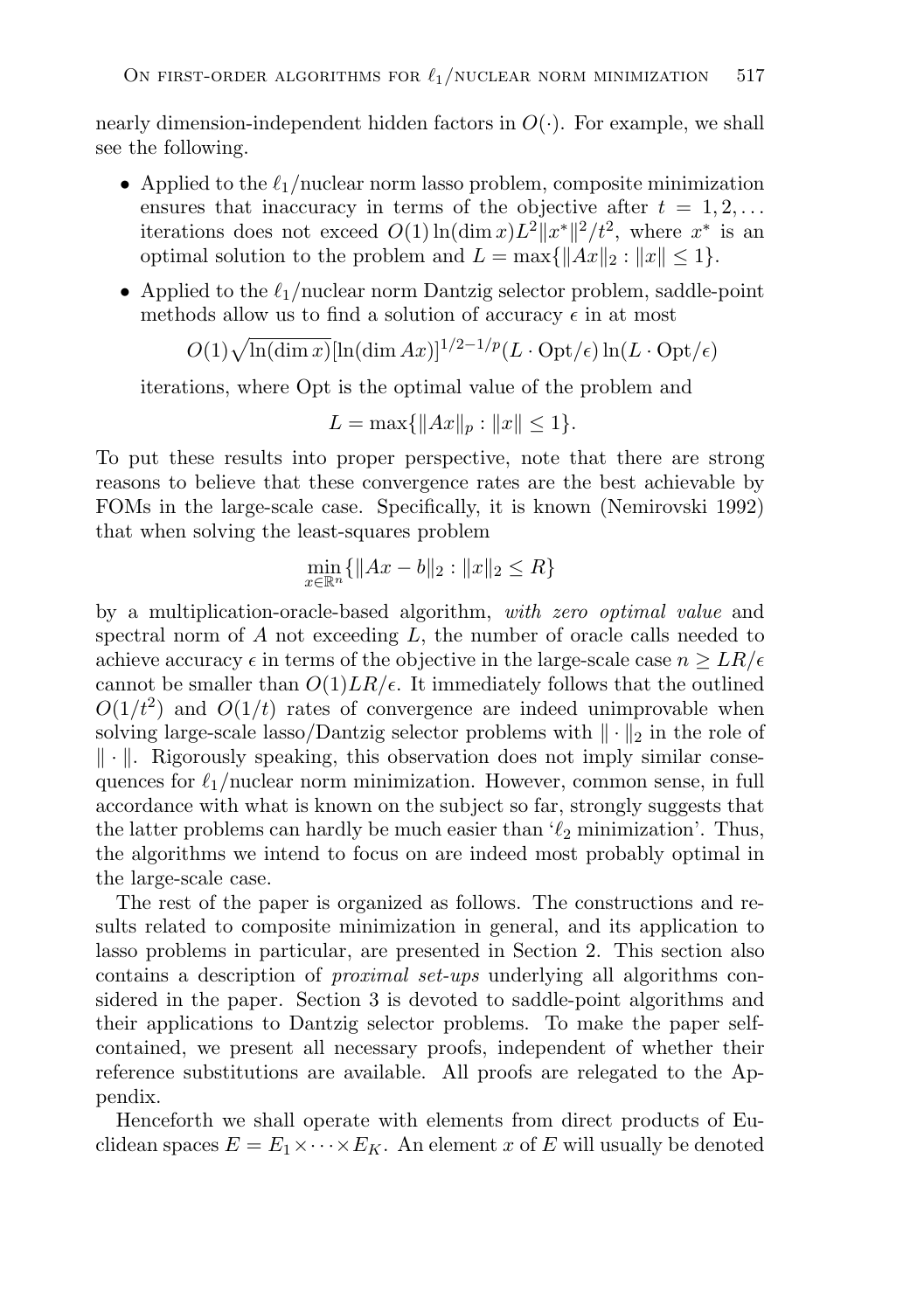by  $x = [x^1; \ldots; x^K]$ , where  $x^j \in E_i$  is the jth block of x. The inner product of two vectors x, y from a Euclidean space E is denoted by  $\langle x, y \rangle$ . It is always clear from the context which Euclidean space is meant. The inner product on  $E = E_1 \times \cdots \times E_K$  is always inherited from the inner products on the  $E_i$ , that is,

$$
\langle [x^1; \ldots; x^K], [y^1; \ldots; y^K] \rangle = \sum_j \langle x^j, y^j \rangle.
$$

For any norm  $\lVert \cdot \rVert_E$  on a Euclidean space E, its conjugate norm is denoted by  $\|\cdot\|_{E,*}:$ 

$$
||x||_{E,*} = \max_{y} \{ \langle x, y \rangle : ||y||_{E} \le 1 \}. \tag{1.2}
$$

For a linear map  $x \mapsto Ax : E \to F$ , where E and F are Euclidean spaces, the conjugate map  $y \mapsto A^*y : F \to E$  is given by the identity

$$
\langle y, Ax \rangle = \langle A^* y, x \rangle, \quad x \in E, y \in F.
$$

Given norms  $\|\cdot\|_E$ ,  $\|\cdot\|_F$  on Euclidean spaces E and F, the induced norm of a linear map  $x \mapsto Ax : E \to F$  is defined by

$$
||A||_{\|\cdot\|_{E},\|\cdot\|_{F}} = \max_{x} \{ ||Ax||_{F} : ||x||_{E} \le 1 \}.
$$
 (1.3)

Note the identity

$$
||A||_{\|\cdot\|_E,\|\cdot\|_F} = ||A^*||_{\|\cdot\|_{F,*,\|\cdot\|_{E,*}}.
$$

## **2. Composite minimization and lasso problems**

#### *2.1. Preliminaries: proximal set-up*

The algorithms we are about to consider are of proximal point type. It makes sense to start by describing the *proximal set-up* underlying the methods of this family. Let Z be a closed convex domain in Euclidean space E. A *proximal set-up* for Z is given by a norm  $\|\cdot\|_E$  on E (not necessarily the Euclidean one), and a *distance-generating function* (DGF)  $\omega(z)$  :  $Z \rightarrow R$ , with the following properties.

- $\omega(\cdot)$  is a continuous convex function on Z.
- $\omega(\cdot)$  admits a selection of subgradients which is continuous on  $Z^o$  =  $\{z \in Z : \partial \omega(z) \neq \emptyset\}$ : there exists a continuous vector field  $\omega'(z)$ :  $Z^o \to E$  such that  $\omega'(z) \in \partial \omega(z)$  for all  $z \in Z^o$ .
- $\omega(\cdot)$  is strongly convex with modulus 1, with respect to  $\|\cdot\|_E$ , that is,

$$
\langle \omega'(z) - \omega'(z'), z - z' \rangle \ge ||z - z'||_E^2, \quad \text{for all } z, z' \in Z^o.
$$

The proximal set-up gives rise to several concepts heavily exploited in the associated proximal-point algorithms, as follows.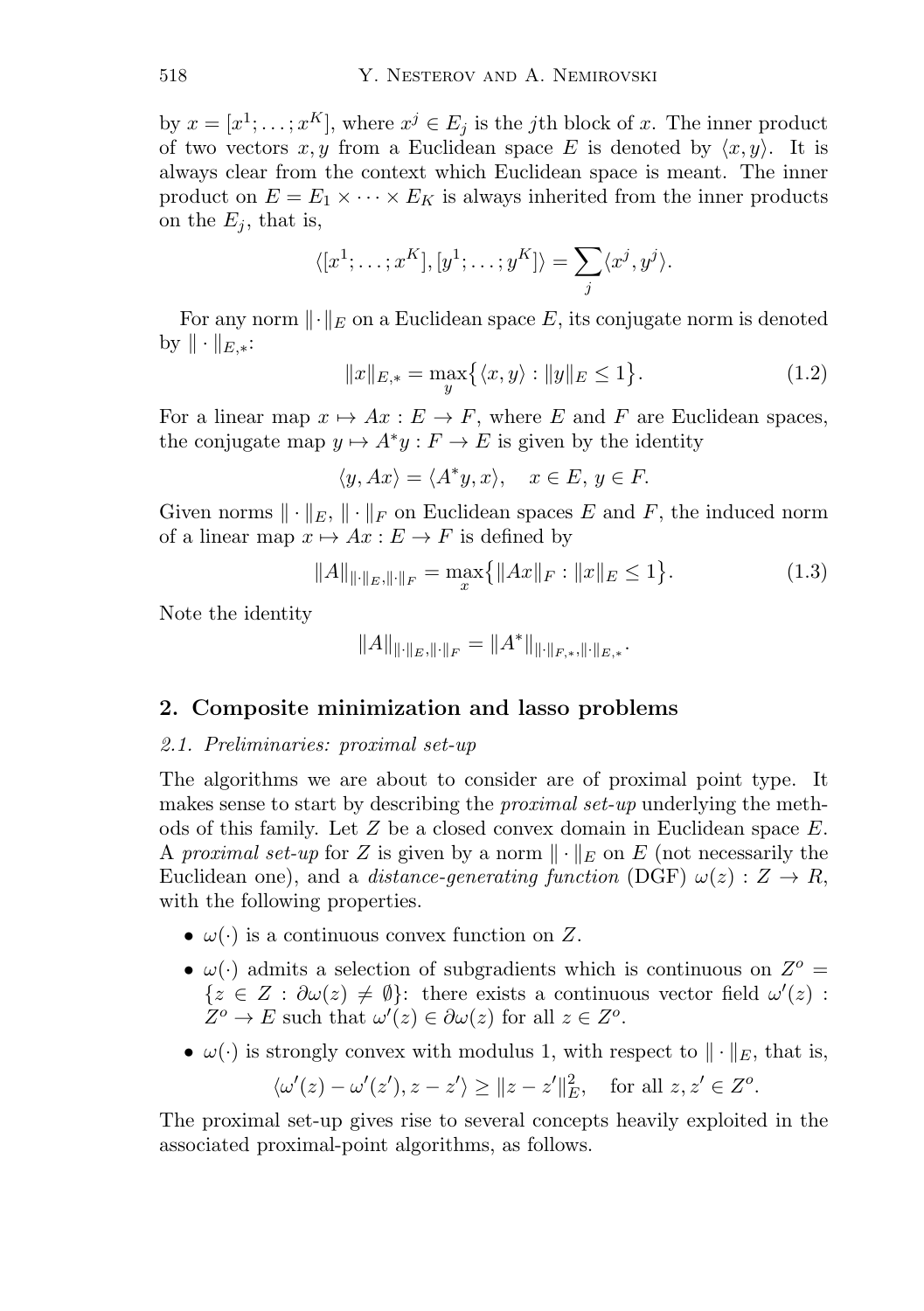- The  $\omega$ -centre  $z_{\omega} = \arg \min_{z \in Z} \omega(z) \in Z^o$ .
- The *Bregman distance*  $V_z(w)$ , defined for  $z \in Z^o$ ,  $w \in Z$  by the relation

$$
V_z(w) = \omega(w) - \omega(z) - \langle \omega'(z), w - z \rangle \ge \frac{1}{2} ||w - z||_E^2, \tag{2.1}
$$

where the final inequality is due to the strong convexity of  $\omega(\cdot)$ .

• The *prox-mapping*  $Prox_z(\xi) : E \to Z^o$ , parametrized by the *prox-centre*  $z \in Z^o$  and defined by

$$
\text{Prox}_{z}(\xi) = \arg\min_{w \in Z} [\langle \xi, w \rangle + V_{z}(w)] = \arg\min_{w \in Z} [\langle \xi - \omega'(z), w \rangle + \omega(w)].
$$

Perhaps the most important property of this mapping is the inequality

$$
\langle \xi, z_+ - w \rangle \le V_z(w) - V_{z_+}(w) - V_z(z_+), \tag{2.2}
$$

for all  $w \in Z$ , where  $z \in Z^o$ ,  $\xi \in E$  and  $z_+ = \text{Prox}_z(\xi)$ .

• The  $\omega$ -radius. Let Z' be a *bounded* subset of Z containing  $z_{\omega}$ . The  $\omega$ -radius of Z' is the quantity

$$
\Omega[Z'] = \sqrt{2 \left[ \max_{z \in Z'} \omega(z) - \min_{z \in Z} \omega(z) \right]}.
$$
\n(2.3)

The name stems from the immediate observation that

$$
||z - z_{\omega}||_E \le \sqrt{2V_{z_{\omega}}(z)} \le \Omega[Z'], \tag{2.4}
$$

for all  $z \in Z'$ . Indeed, we clearly have  $Prox_{z_{\omega}}(\omega'(z_{\omega})) = z_{\omega}$ , whence by  $(2.2), \langle \omega'(z_{\omega}), z-z_{\omega} \rangle \geq 0$  for all  $z \in Z$ , and thus

$$
\frac{1}{2}||z-z_{\omega}||_{E}^{2} \le V_{z_{\omega}}(z) \le \omega(z) - \omega(z_{\omega}),
$$

for all  $z \in Z$ .

#### *2.1.1. Some useful proximal set-ups*

Our selection of proximal set-ups is primarily motivated by the desire to obtain the currently best known complexity estimates in the applications we are interested in (for more details on this subject, see Section A.6 in the Appendix). Note that this goal can be achieved not only with the set-ups we intend to present but with other set-ups too. For the sake of brevity we do not discuss these alternatives, referring the interested reader to Juditsky and Nemirovski (2011*b*) (where one should ignore a completely incorrect version of the  $\ell_1/\ell_2$  set-up). The structure of our presentation is as follows. We consider a Euclidean space E and a norm  $\|\cdot\|_E$  on E. For every such normed space we suggest a 'good' DGF for two 'canonical' sets Z, namely  $Z_E(1) = \{z \in E : ||z||_E \le 1\}$ , and  $Z = E$  (we will see that these are exactly the cases we are primarily interested in).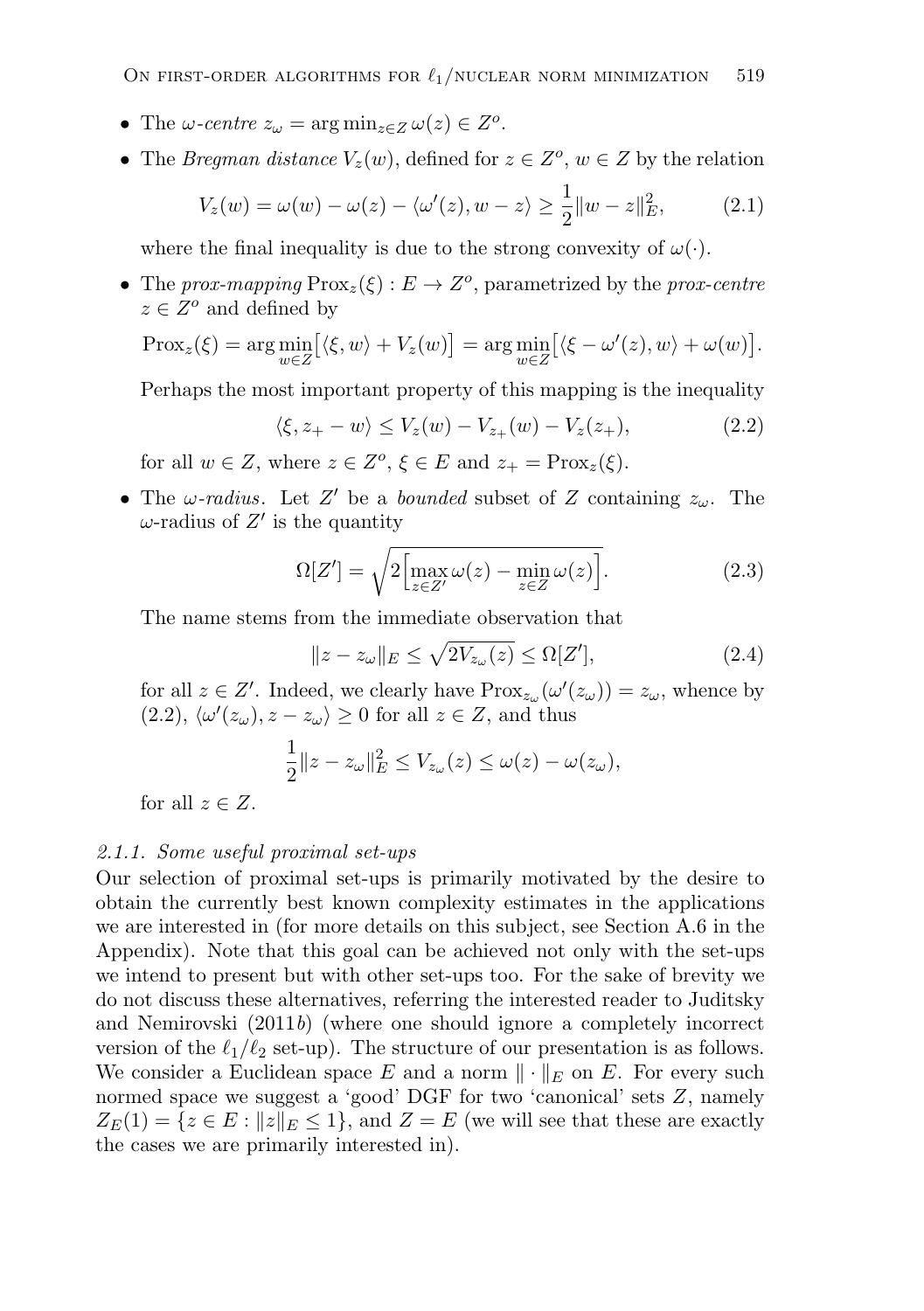It turns out that all our needs in this paper can be covered just by three proximal set-ups.

*The*  $\ell_1/\ell_2$  *norm.* Let  $E = \mathbb{R}^{k_1 \times \cdots \times k_n}$ , so that  $z \in E$  is a block vector:  $z = [z^1; \dots; z^n]$  with blocks  $z^j \in \mathbb{R}^{k_j}$ . Let us equip E with the  $\ell_1/\ell_2$ norm  $||z = [z^1; \ldots; z^n]||_E = \sum_{j=1}^n ||z^j||_2$ . Note that this situation covers, as extreme cases,

- the plain  $\ell_2$  norm on  $\mathbb{R}^k$ , which occurs when  $n = 1$ ,
- the plain  $\ell_1$  norm on  $\mathbb{R}^n$ , which occurs when  $k_1 = \cdots = k_n = 1$ .

**Theorem 2.1.** Given E and  $\|\cdot\|_E$  as specified, let

$$
Z = Z_E(1) := \{ z \in E : ||z||_E \le 1 \}.
$$

Then the function  $\omega : E \to \mathbb{R}$  defined by

$$
\omega(z) = \frac{1}{p\gamma} \sum_{j=1}^{n} ||z^{j}||_{2}^{p},
$$
\n(2.5)

where 
$$
p = \begin{cases} 2, & n \le 2, \\ 1 + \frac{1}{\ln n}, & n \ge 3, \end{cases}
$$
, and  $\gamma = \begin{cases} 1, & n = 1, \\ 1/2, & n = 2, \\ \frac{1}{e \ln(n)}, & n > 2, \end{cases}$ 

is a DGF for Z compatible with  $\|\cdot\|_E$ , and

$$
\Omega[Z] \le \sqrt{2e \ln(n+1)}.\tag{2.6}
$$

**Corollary 2.2.** Let E and  $\|\cdot\|_E$  be as in Theorem 2.1. Then the function  $\widehat{\omega}: E \to \mathbb{R}$ , given by

$$
\widehat{\omega}(z) = \frac{n^{(p-1)(2-p)/p}}{2\gamma} \left[ \sum_{j=1}^{n} ||z^{j}||_{2}^{p} \right]^{\frac{2}{p}},
$$
\n(2.7)

with p,  $\gamma$  given by (2.5), is a DGF for  $Z = E$  compatible with  $\|\cdot\|_E$ , and

$$
\Omega[\{z \in E : ||z||_E \le R\}] \le O(1)\sqrt{\ln(n+1)}R, \text{ for all } R > 0. \tag{2.8}
$$

*The Euclidean set-up.* In the case of  $n = 1$  the above construction yields  $\|\cdot\|_E = \|\cdot\|_2$ ,  $\omega(z) = \frac{1}{2}z^T z$  for both  $Z = Z_E(1)$  and  $Z = E$ . In fact, for every Euclidean space E, the Euclidean norm  $||z||_E = ||z||_2 := \sqrt{\langle z, z \rangle}$  and DGF  $\omega(z) = \frac{1}{2} \langle z, z \rangle$  yield a proximal set-up for E. Restricting  $\omega(\cdot)$  to a closed convex domain  $Z \subset E$ , we get a proximal Euclidean set-up for Z.

*The nuclear norm.* Let E be the Euclidean space  $\mathbb{R}^{\mu \times \nu}$  of  $\mu \times \nu$  matrices equipped with the Frobenius inner product. We assume without loss of generality that  $\mu \leq \nu$ . Let  $\sigma(z)=[\sigma_1(z);\ldots;\sigma_{\mu}(z)]$  be the vector of singular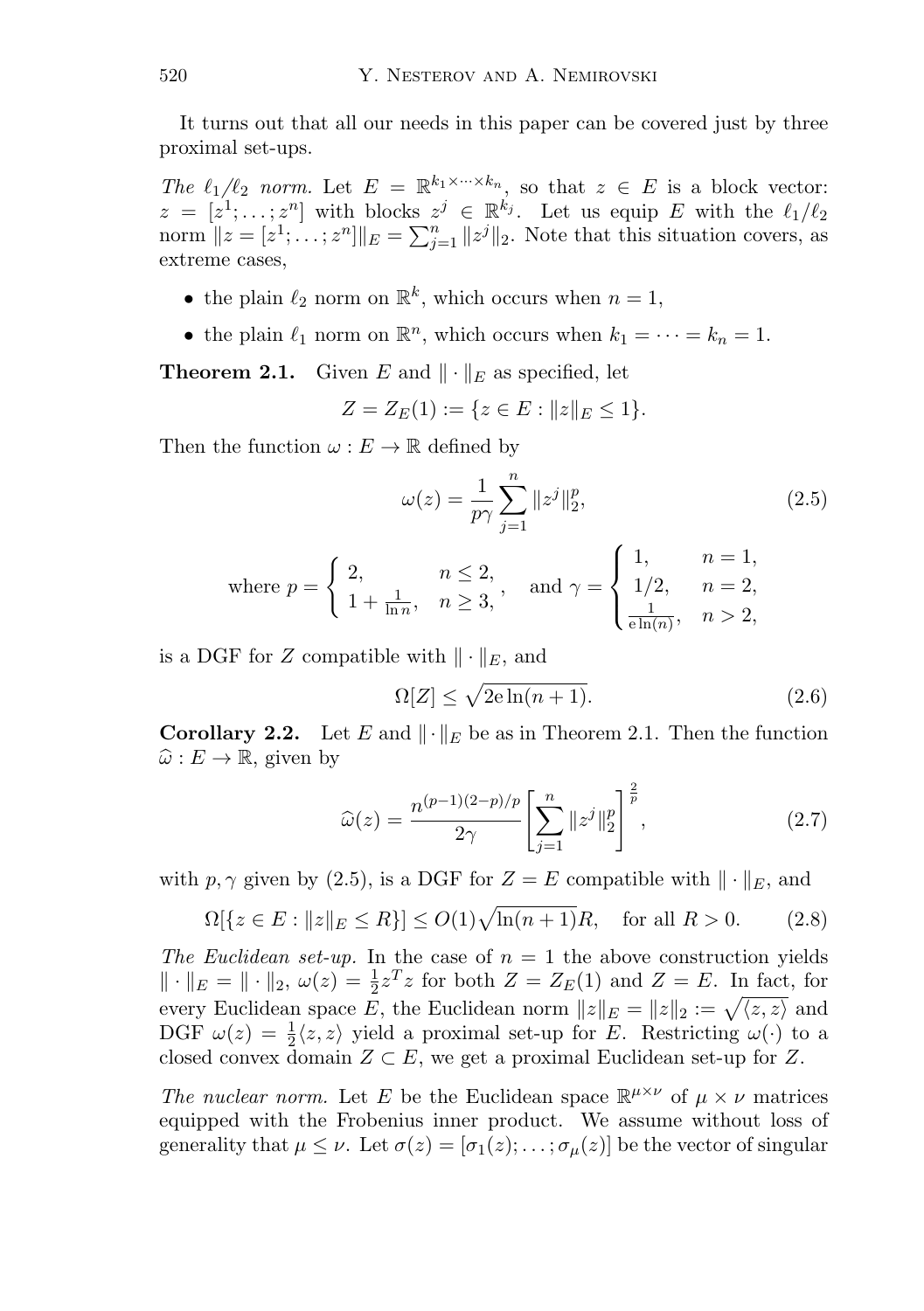values of  $z \in E$ , taken in non-ascending order. Let  $\|\cdot\|_E$  be the nuclear norm  $\|\cdot\|_{\text{nuc}}(z) = \|\sigma(z)\|_1$  on E.

**Theorem 2.3.** With E and  $\|\cdot\|_E$  as specified, let

$$
Z = Z_E(1) = \{ z \in E : ||z||_E \le 1 \}.
$$

Then the function  $\omega : Z \to \mathbb{R}$  defined by

$$
\omega(z) = \frac{4\sqrt{e}\ln(2\mu)}{2^q(1+q)} \sum_{i=1}^{\mu} \sigma_i^{1+q}(z), \quad \text{where } q = \frac{1}{2\ln(2\mu)}, \tag{2.9}
$$

is a DGF for Z compatible with  $\|\cdot\|_E$ , and

$$
\Omega[Z] \le 2\sqrt{2\sqrt{e}\ln(2\mu)} \le 4\sqrt{\ln(2\mu)}.\tag{2.10}
$$

**Corollary 2.4.** Let  $E, \mu, \nu, \|\cdot\|_E$  be as in Theorem 2.3. Then the function  $\hat{\omega}: E \to \mathbb{R}$ , given by

$$
\widehat{\omega}(z) = 2e \ln(2\mu) \left[ \sum_{j=1}^{\mu} \sigma_j^{1+q}(z) \right]^{\frac{2}{1+q}}, \quad \text{where } q = \frac{1}{2\ln(2\mu)}, \tag{2.11}
$$

is a DGF for  $Z = E$  compatible with  $\|\cdot\|_E$ , and

 $\Omega[\{z \in E : ||z||_E \le R\}] \le O(1)\sqrt{\ln(2\mu)}R$ , for all  $R > 0$ . (2.12)

*Computational issues.* For all the following algorithms, an iteration requires  $O(1)$  computations of the prox-mappings. Therefore, except for the complexity bounds of the associated algorithms (*i.e.*, bounds expressing the decay of the error of approximate solutions as a function of the number of iterations), a particular proximal set-up affects the complexity of an iteration. Let us now look at the computational cost of a single computation of this type for the outlined set-ups and our 'canonical' Z. Observe that computing the value of prox-mapping at a given input essentially reduces to finding, for a given  $\xi \in E$ , the point  $z_+$  defined by

$$
z_{+} = \arg\min_{z \in Z} \{\omega(z) + \langle \xi, z \rangle\}.
$$
 (2.13)

(A) When  $\|[z^1; \ldots; z^n]\|_E = \sum_j \|z^j\|_2$  is the  $\ell_1/\ell_2$  norm on  $E = \mathbb{R}^{k_1} \times$  $\cdots \times \mathbb{R}^{k_n}$  and the DGF is either (2.5), or (2.7), then solving (2.13) is easy. Indeed, it is immediately seen that the blocks  $z^j_+$  in  $z_+$  are multiples, with non-positive coefficients, of the blocks  $\xi^j$  in  $\xi$ . This reduces finding  $z_+$  to solving either a problem of the form

$$
\min_{t \in \mathbb{R}^n} \left\{ \frac{1}{p} \sum_{j=1}^n t_j^p - \alpha_j t_j : t \ge 0, \sum_{j=1}^n t_j \le 1 \right\}
$$
\n(2.14)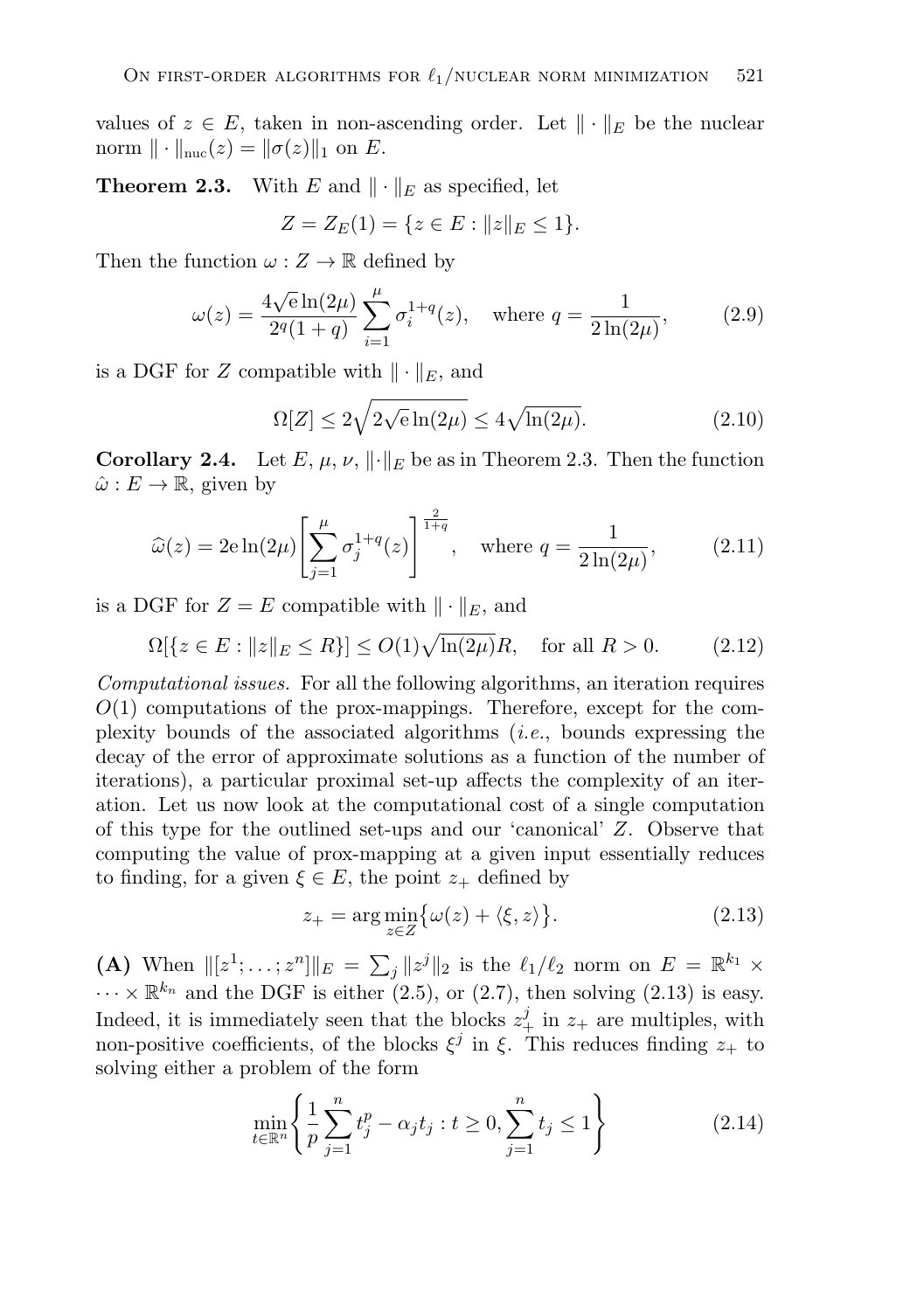$(Z = Z<sub>E</sub>(1)$  and DGF  $(2.5)$ , or a problem of the form

$$
\min_{t \in \mathbb{R}^n} \left\{ \frac{1}{2} \left( \sum_{j=1}^n t_j^p \right)^{2/p} - \sum_{j=1}^n \alpha_j t_j : t \ge 0 \right\} \tag{2.15}
$$

 $(Z = E \text{ and DGF (2.7)}).$  In both cases,  $p \in (1, 2]$  and  $\alpha_i > 0.$  Now,  $(2.14)$ is a simple convex problem with a separable objective function and one separable linear constraint. As such, it can be solved to machine accuracy in just  $O(n)$  arithmetic operations.<sup>6</sup> Problem (2.15) is even easier. It admits the closed-form solution  $t = ||\alpha||_q^{(p-2)/(p-1)}\tau$ , where

$$
\tau = [\alpha_1^{1/(p-1)}; \dots; \alpha_n^{1/(p-1)}]
$$
 and  $q = \frac{p}{p-1}$ .

As a result, in the cases under consideration the complexity of computing the prox-mapping is linear in dim  $E$ .

**(B)** When  $\|\cdot\|_E$  is the nuclear norm on  $E = \mathbb{R}^{\mu \times \nu}$  and the DGF  $\omega(\cdot)$  is given by  $(2.9)$  or by  $(2.11)$ , solving  $(2.13)$  essentially reduces to computing the singular value decomposition (SVD)  $\xi = UDV^T$  of the matrix  $\xi$ . The main observation is that, with our DGFs,  $z_+$  is of the form  $z_+ = UGV^T$ , where G is a diagonal matrix with non-positive diagonal entries  $-t_j$ ,  $1 \leq j \leq \mu$ .<sup>7</sup> Computing the  $t_i$  clearly reduces to solving a problem of the form  $(2.14)$ when  $Z = Z_E(1)$ , or (2.15) when  $Z = E$ , with  $\mu$  in the role of n and  $\sigma_i(\xi)$ in the role of  $\alpha_i$ . Thus, in the case of the nuclear norm, our set-up remains practical in the range of sizes  $\mu, \nu$  allowing for reasonably fast SVD.<sup>8</sup>

With the Euclidean proximal set-up, prox-mapping reduces to the metric projection onto  $Z$ . In situations  $(A)$  and  $(B)$ , the computational cost of the Euclidean prox-mapping is the same as for the set-ups we have just considered.

- <sup>6</sup> Indeed, for  $\sum_i \alpha_i^{1/(p-1)}$ , the optimal solution to (2.14) is given by  $t_j = \alpha_i^{1/(p-1)}$ . Otherwise it is  $t_j = t_j(\lambda^*)$ , where  $t_j(\lambda) = \max[\alpha_j - \lambda, 0]^{1/(p-1)}$  and  $\lambda_*$  is the unique positive root of the equation  $\sum_i t_i(\lambda) = 1$ . This root can be rapidly approximated to high accuracy, *e.g.*, by bisection.
- <sup>7</sup> Indeed, due to rotational invariance of  $\omega(\cdot)$  ( $\omega(PzQ^T) = \omega(z)$  for orthogonal P, Q), it suffices to verify that if  $\xi$  is diagonal then so is  $z_{+}$ . Assuming  $\xi$  to be diagonal, both the feasible set and the objective of (2.13) are invariant with respect to the transformations  $z \mapsto \text{Diag}\{\epsilon_1,\ldots,\epsilon_\mu\}z\text{Diag}\{\epsilon_1,\ldots,\epsilon_\nu\}$  with  $\epsilon_i = \pm 1$ . Since problem (2.13) is convex with unique optimal solution  $z_+$  (recall that  $\omega(\cdot)$  is strongly convex), this solution is invariant with respect to the outlined transformations, implying that  $z_{+}$  is indeed diagonal.
- <sup>8</sup> With the existing hardware and software and  $\mu \approx \nu$ ,  $\mu$ ,  $\nu$  can be in the range of a few thousand.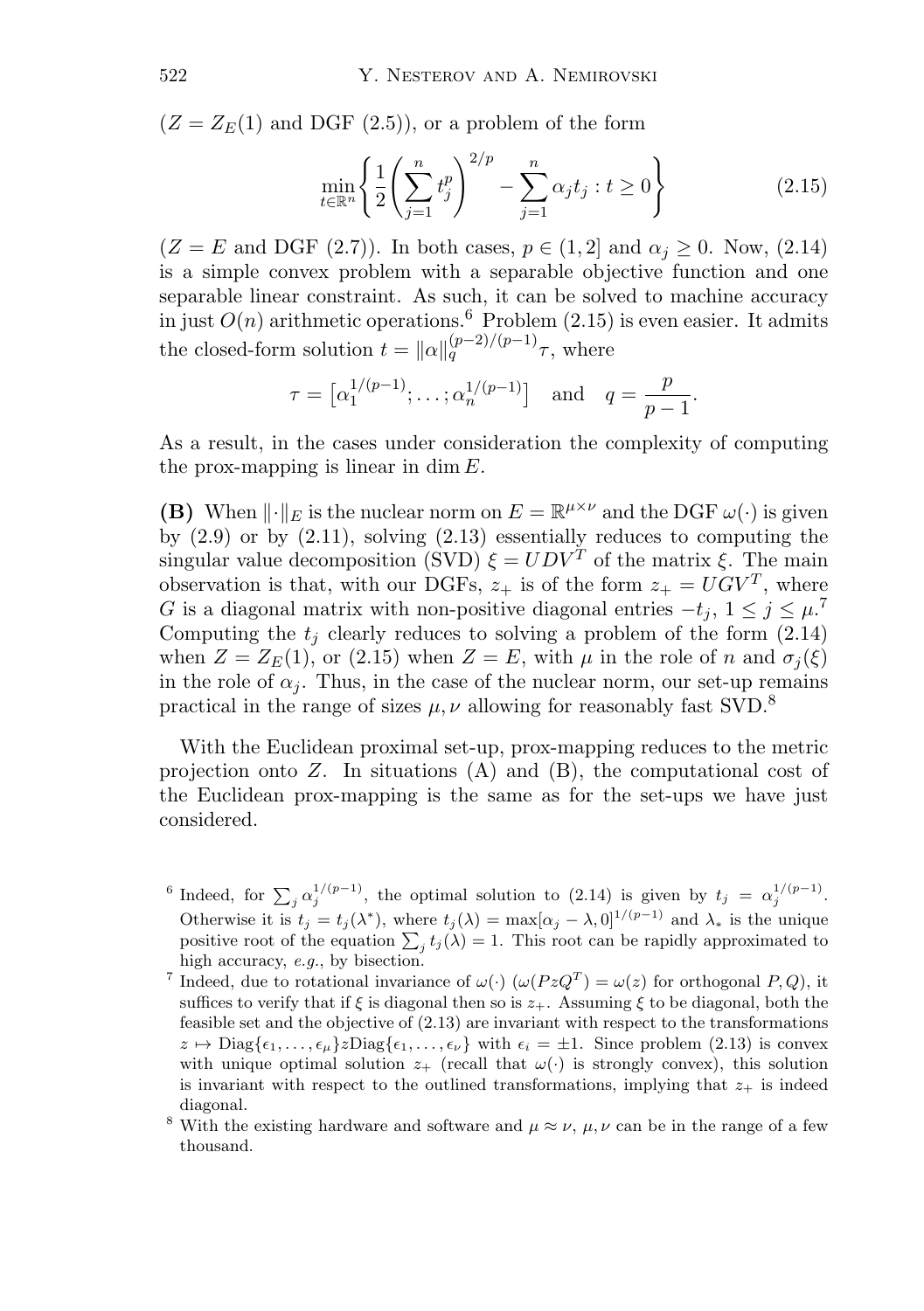**Remark 2.5.** It can be seen immediately that when a DGF  $\omega(\cdot)$  for  $Z \subset E$ is compatible with a given norm  $\|\cdot\|_E$  on E, and  $Z' \subset Z$  is a closed convex set intersecting the relative interior of Z, then the restriction of  $\omega(\cdot)$  onto Z' is a DGF for the latter set, still compatible with  $\|\cdot\|_E$ . With this in mind, the particular DGFs we have presented give rise to DGFs compatible with  $\|\cdot\|_E$ , for *all* closed convex and non-empty sets  $Z' \subset Z$ , not only for our 'canonical' unit  $\|\cdot\|_E$ -ball and all of E. An immediate question here is: When does this conversion not increase the computational complexity of the prox-mapping too much? Here are some good examples of this type associated with our 'basic' proximal set-ups.

(1) Let  $E = \mathbb{R}^{k_1} \times \cdots \times \mathbb{R}^{k_n}$ ,  $||z||_E = \sum_j ||z^j||_2$ . If  $Z = Z_E(1)$  and the DGF for  $Z$  is  $(2.5)$ , the computational complexity of prox-mapping remains basically intact when  $Z'$  is obtained from  $Z$  by imposing upper bounds  $||z^j||_2 \leq r_j$  on some of the blocks  $z^j$  of  $z \in \mathbb{Z}'$ , and, further, imposing restrictions on signs of some of the entries in  $z$ . This also holds when  $Z = E$  and the DGF for Z is (2.7).

**(2)** Let  $E = \mathbb{R}^{\mu \times \nu}$ ,  $\|\cdot\|_E = \|\cdot\|_{\text{nuc}}$ , and let  $\widehat{E}$  be the subspace of E comprising all block-diagonal matrices  $z \in E$  with a prescribed number n of diagonal blocks  $z^j \in \mathbb{R}^{\mu_j \times \nu_j}$ ,  $1 \leq j \leq n$ , with some prescribed  $\mu_j, \nu_j$ . Restricting the DGF (2.11) to  $\widehat{E}$  and specifying  $\|\cdot\|_{\widehat{E}}$  to be the nuclear norm on  $\widehat{E}$ , we obtain a proximal set-up for  $Z' = \widehat{E}$ , and do not increase the complexity of the prox-mapping,<sup>9</sup> since both the SVD of  $z \in \widehat{E}$  and computing this SVD are decomposable along the blocks  $z^{j}$ . We can further restrict the blocks  $z^j$  of  $z \in \widehat{E}$  by (a) imposing upper bounds on the spectral norms of some of the blocks, or (b) requiring some of the blocks  $z^{j}$  to be symmetric (and perhaps also positive semidefinite).<sup>10</sup> All of this can be done without greatly complicating the prox-mapping. We can proceed in the same fashion with the DGF  $(2.9)$ , getting the proximal set-ups for the nuclear norm ball in the space of block-diagonal matrices and for the sets obtained from this ball by operations (a) and (b). Again, this does not greatly complicate the prox-mapping. In particular, we can thereby obtain reasonably good proximal set-ups for the space of symmetric matrices equipped with the trace norm, and for the positive semidefinite (PSD) cone in this space, and for spectrahedra, *i.e.*, intersections of the PSD-cone with trace norm balls centred at the origin.

Remark 2.5 is fully applicable to Euclidean set-ups as well.

<sup>&</sup>lt;sup>9</sup> In fact it decreases, and quite significantly so when  $\mu_j \ll \mu$  or  $\nu_j \ll \nu$ .

<sup>&</sup>lt;sup>10</sup> Of course, (b) relates only to square blocks  $z^j$ .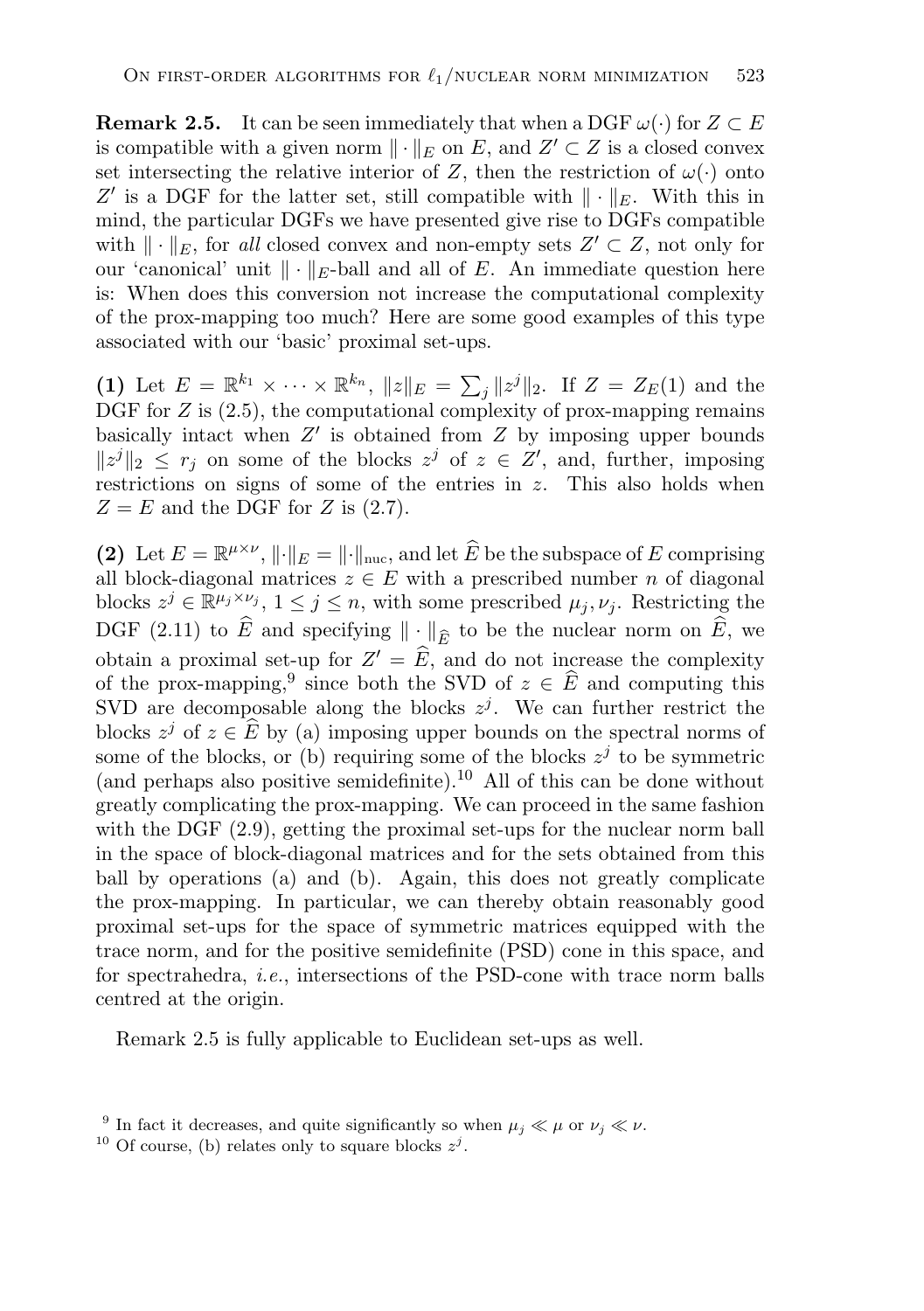**Remark 2.6.** A discussion of proximal set-ups cannot be complete without mentioning the *entropy* DGF:

$$
\eta(z) = \sum_{i=1}^{n} z_i \ln z_i, \quad z_i \ge 0, \, i = 1, \dots, n.
$$

Its absence from our discussion is explained by the unconstrained nature of the main problems (1.1a,b). Indeed, the natural feasible set for this function is the simplex

$$
\Delta_n = \bigg\{ z \in R_+^n : \sum_{i=1}^n z_i = 1 \bigg\}.
$$

On this set,  $\eta(\cdot)$  is a DGF for the  $\|\cdot\|_1$  norm with  $\Omega[\Delta_n] = \sqrt{2 \ln n}$ . All the results of this paper can be easily adapted to the entropy DGF provided that we have additional simplex constraints in problems (1.1a,b).

#### *2.2. Composite minimization via gradient methods*

#### *2.2.1. Problem formulation*

The general problem of composite minimization is as follows. We want to solve the convex program

$$
\min_{x \in Z} [\phi(x) \stackrel{\text{def}}{=} f(x) + \Psi(x)],\tag{2.16}
$$

where  $Z$  is a closed convex set in a Euclidean space  $E$  equipped with a norm  $\|\cdot\|_E$  (not necessarily the Euclidean one),  $\Psi(z): Z \to \mathbb{R} \cup \{+\infty\}$  is a lowersemicontinuous convex function which is finite on the relative interior of  $Z$ , and  $f: Z \to \mathbb{R}$  is a convex function with Lipschitz-continuous gradient, that is,

$$
\|\nabla f(x) - \nabla f(y)\|_{E,*} \le L_f \|x - y\|_E, \quad x, y \in Z. \tag{2.17}
$$

Recall that  $\|\cdot\|_{E,*}$  is the norm conjugate to  $\|\cdot\|_E$  (see (1.2)).

Condition (2.17) ensures that

$$
f(y) - f(x) - \langle \nabla f(x), y - x \rangle \le \frac{L_f}{2} ||x - y||_E^2
$$
, for all  $x, y \in Z$ ,

whence by  $(2.1)$ 

$$
f(y) - f(x) - \langle \nabla f(x), y - x \rangle \le L_f V_x(y), \quad \text{for all } x \in Z^o, y \in Z, \tag{2.18a}
$$

$$
f(y) - f(x) - \langle \nabla f(x), y - x \rangle \le L_f V_y(x), \quad \text{for all } y \in Z^o, x \in Z. \tag{2.18b}
$$

To avoid unnecessary complications, we assume the constant  $L_f > 0$  is known. At the end of Section 2 (see Algorithm 2.15) we discuss an efficient strategy for using its updated approximations.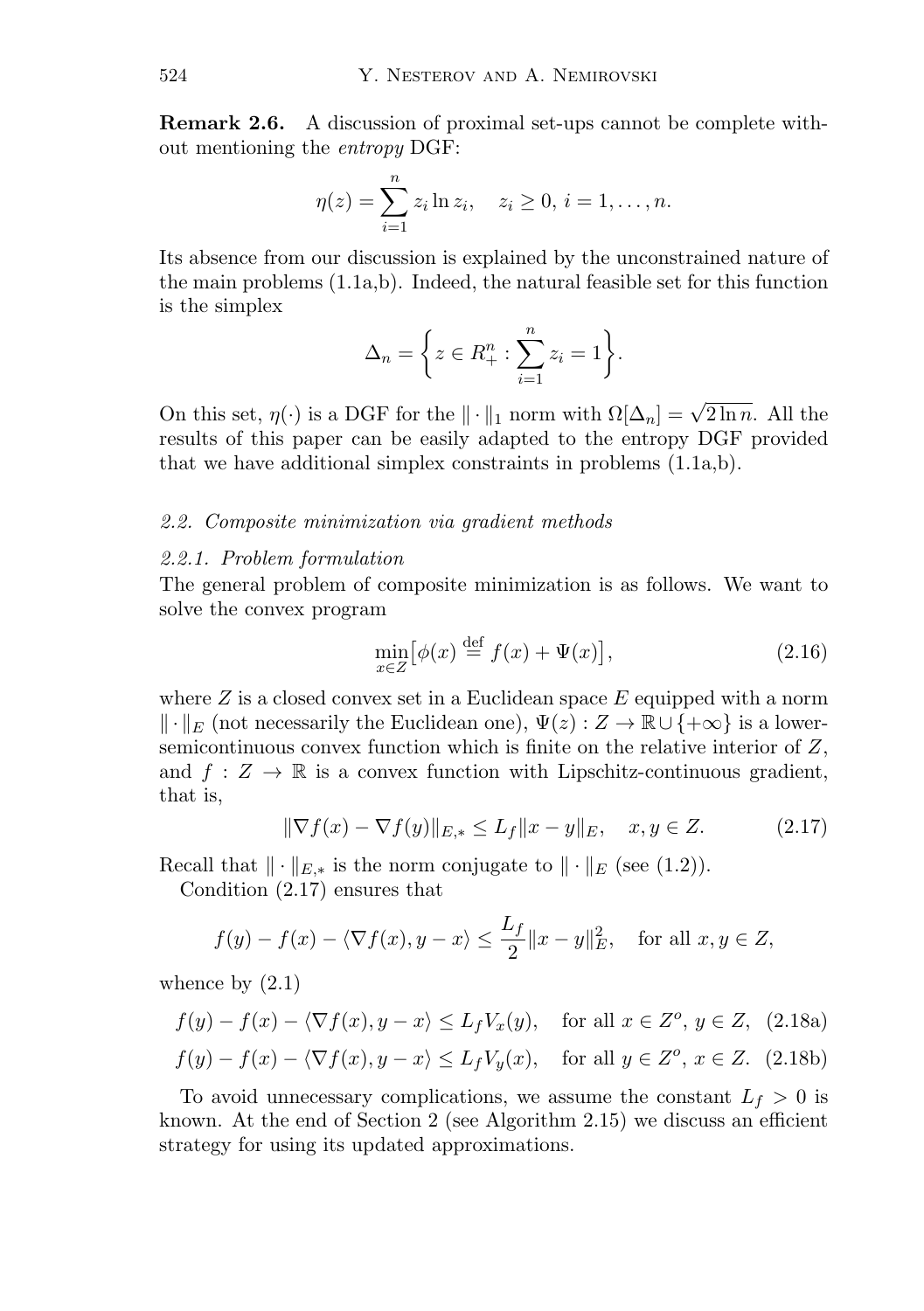From now on, we assume that  $Z$  is equipped with a proximal set-up comprising our norm  $\|\cdot\|_E$  on E and a DGF  $\omega(z)$  for Z compatible with this norm. We associate with this function the *composite* prox-mapping

$$
Prox_{\Psi,z}(\xi) = \arg\min_{w \in Z} [\langle \xi, w \rangle + L_f V_z(w) + \Psi(w)],
$$

where  $z \in Z^{\circ} = \{z \in Z : \partial \omega(z) \neq \emptyset\}$  and  $\xi \in E$ . Under our assumptions this mapping is clearly well defined, since  $Z \neq \emptyset$  is closed and convex,  $\omega(\cdot)$ is continuous and strongly convex, with modulus 1, with respect to  $\|\cdot\|_E$ , on Z, while  $\Psi$  is convex lower-semicontinuous and finite on int Z. One can easily check (see Lemma A.1) that it takes its values in  $Z<sup>o</sup>$ . To be useful in practical methods, the composite prox-mapping should be easy to compute (either by an explicit formula, or by a cheap computational procedure); we assume this from now on. Finally, we assume that (2.16) is solvable.

#### *2.2.2. Gradient algorithms for composite minimization*

In this subsection we present several methods for minimizing composite functions. For the Euclidean DGF these methods were suggested in Nesterov (2007*b*). The fast gradient method with Bregman distances was proposed in Nesterov (2007*b*). The most general form of these methods with stochastic oracle was justified by Devolder (2011). In the Appendix we give simplified versions of the corresponding proofs.

*Preliminaries.* Analysis of the subsequent composite minimization methods is based on the following simple observation.

**Lemma 2.7.** Let  $f : Z \to \mathbb{R} \cup \{+\infty\}$  be a convex function such that the difference  $f - L\omega$  for some  $L > 0$  is convex lower-semicontinuous on Z and finite on the relative interior of Z. Let  $\bar{w} = \arg \min_{w \in Z} f(w)$ . Then  $\bar{w} \in Z^o$ , and for all  $w \in Z$  we have

$$
f(w) \ge f(\bar{w}) + LV_{\bar{w}}(w). \tag{2.19}
$$

*The primal gradient method.* Inequality (2.19) justifies the following algorithm.

#### **Algorithm 2.8 (primal gradient method).**

**Choose**  $x_0 \in Z^o$ 

For  $t \geq 0$  do

$$
x_{t+1} = \text{Prox}_{\Psi, x_t}(\nabla f(x_t))
$$

Let  $x^*$  denote an optimal solution to problem  $(2.16)$ .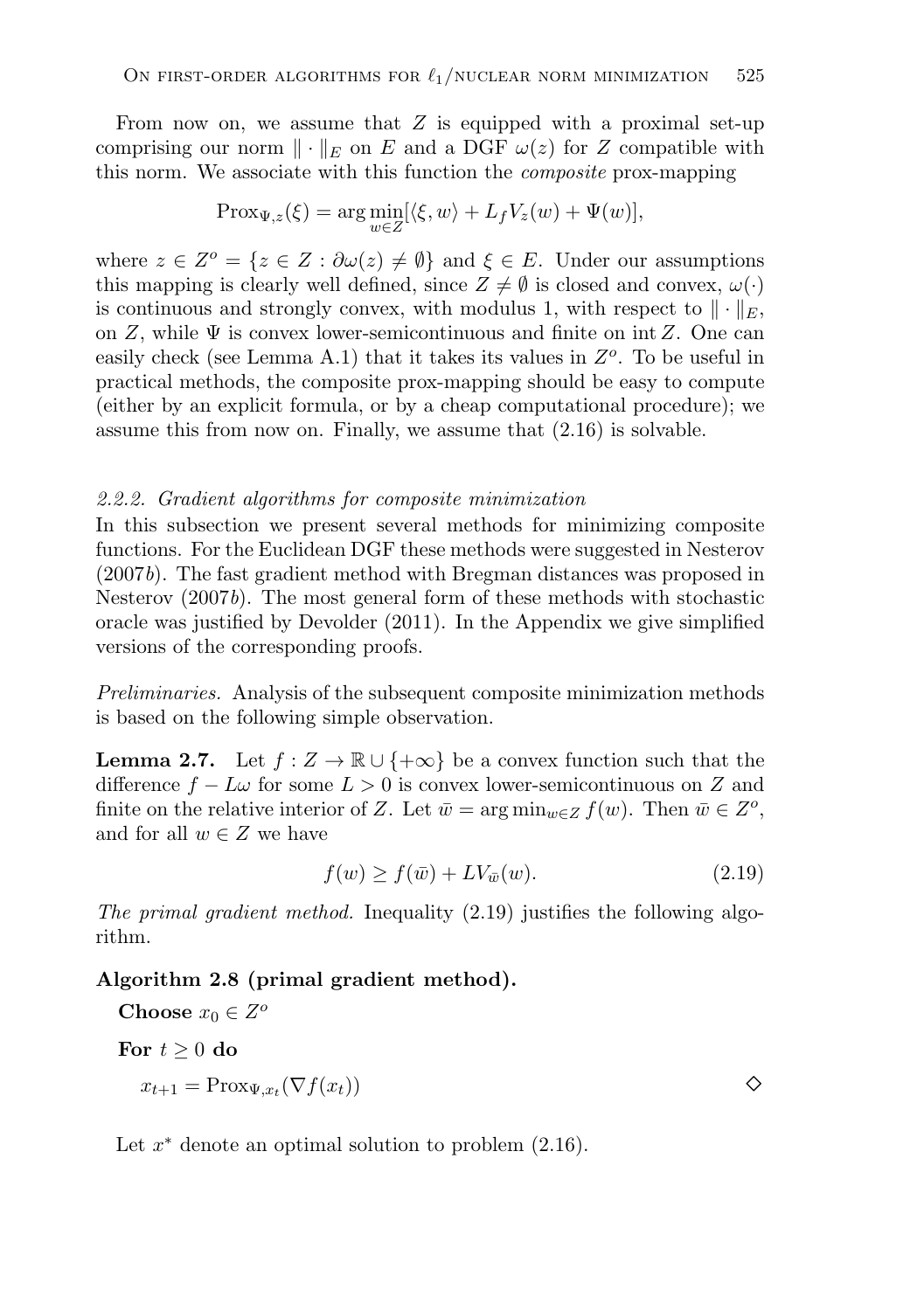**Theorem 2.9.** Let the sequence  $\{x_t\}_{t>0}$  be constructed by Algorithm 2.8. Then  $\phi(x_{t+1}) \leq \phi(x_t)$ , and for every  $T \geq 1$  we have

$$
\sum_{t=1}^{T} (\phi(x_t) - \phi(x^*)) \le L_f V_{x_0}(x^*).
$$
 (2.20)

As a result, for every  $t \geq 1$ , setting  $x^t = \frac{1}{t} \sum_{\tau=1}^t x_{\tau}$ , we have

$$
\max[\phi(x_t), \phi(x^t)] - \phi(x^*) \le \frac{L_f V_{x_0}(x^*)}{t} \tag{2.21}
$$

and  $x_t, x^t \in Z$ .

*The dual gradient method.* In contrast to the primal gradient method (Algorithm 2.8), which ensures a sequence of monotonically decreasing function values  $\{\phi(x_t)\}_{t>0}$ , our next method is not monotone.

## **Algorithm 2.10 (dual gradient method).**

Set 
$$
s_0 = 0 \in E
$$
  
\nFor  $t \ge 0$  do  
\n $x_t = \text{Prox}_{t} \Psi_{t, z_{\omega}}(s_t)$   
\n $y_t = \text{Prox}_{\Psi, x_t}(\nabla f(x_t))$   
\n $s_{t+1} = s_t + \nabla f(x_t)$ 

**Theorem 2.11.** Let  $\{x_t\}_{t>0}$  be constructed by Algorithm 2.10. Then  $x_t \in Z^o$ , so that the auxiliary points  $y_t, t \geq 0$ , are well defined and belong to  $Z^o$ . For every  $T \geq 1$  we have

$$
\sum_{t=0}^{T-1} (\phi(y_t) - \phi(x^*)) \le L_f V_{z_\omega}(x^*).
$$
 (2.22)

As a result, letting  $\bar{y}^t$  denote the best of the points  $y_0, \ldots, y_{t-1}$ , in terms of the values of  $\phi$ , and letting  $y^t = \frac{1}{t} \sum_{s=0}^{t-1} y_s$  be the average of these points, we have for all  $t \geq 1$ 

$$
\max[\phi(\bar{y}^t), \phi(y^t)] - \phi(x^*) \le \frac{L_f V_{z_\omega}(x^*)}{t} \tag{2.23}
$$

and  $\bar{y}^t, y^t \in Z$ .

**Remark 2.12.** It can be easily verified that, when redefining the points  $\{y_t\}_{t>0}$  in Algorithm 2.10 according to the usual composite gradient mapping, specifically,

$$
y_t = \arg\min_{w \in Z} \{ f(x_t) + \langle \nabla f(x_t), w - x_t \rangle + \frac{1}{2} L_f \|w - x_t\|_E^2 + \Psi(w) \}, \quad (2.24)
$$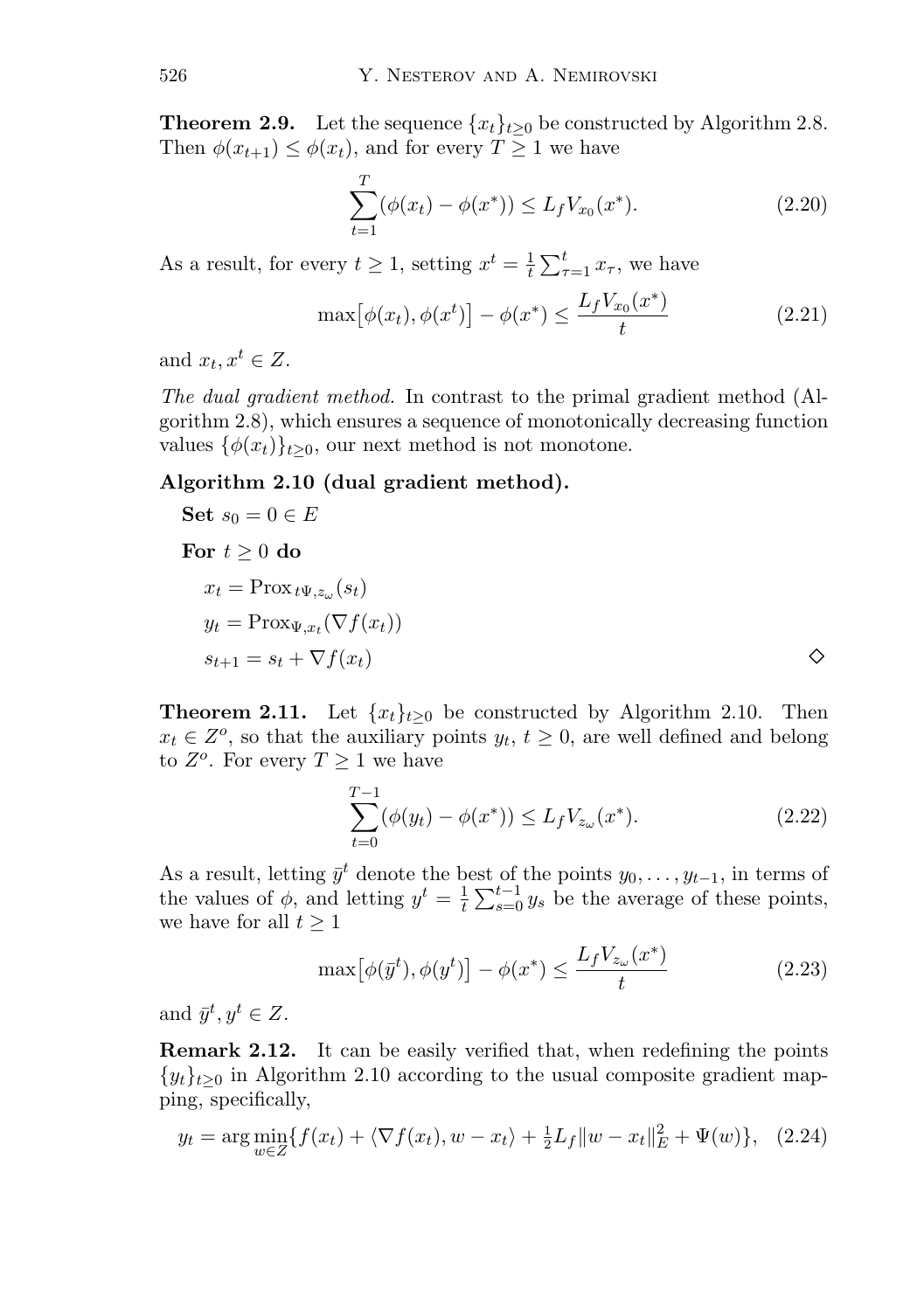one preserves efficiency estimates (2.22) and (2.23).

It is interesting that for justification of both Algorithms 2.8 and 2.10 we use only inequality (2.18), which is weaker than the condition (2.17).

*Fast composite gradient minimization.* The methods we have described so far solve the composite minimization problem  $(2.16)$  with the  $O(1/t)$  efficiency estimate. We are about to describe a 'fast' method for the same problem, with the  $O(1/t^2)$  efficiency estimate.

The algorithm is as follows.

#### **Algorithm 2.13 (fast gradient method).**

**Initialization**  $\psi_0(w) = L_f V_{z_\omega}(w)$ ,  $y_0 = z_\omega$ 

For  $t \geq 0$  do

(a) Compute 
$$
z_t = \arg\min_{w \in \mathbb{Z}} \psi_t(w)
$$
. Set  $\tau_t = \frac{2(t+2)}{(t+1)(t+4)}$ .

(b) Choose 
$$
x_{t+1} = \tau_t z_t + (1 - \tau_t) y_t
$$
.

(c) Compute 
$$
\hat{x}_{t+1} = \arg\min_{w \in Z} \left[ \langle \nabla f(x_{t+1}), w \rangle + \Psi(w) + \frac{2L_f}{t+2} V_{z_t}(w) \right].
$$

(d) Update 
$$
y_{t+1} = \tau_t \hat{x}_{t+1} + (1 - \tau_t) y_t,
$$
  
\n
$$
\psi_{t+1}(w) = \psi_t(w) + \frac{t+2}{2} \left[ f(x_{t+1}) + \langle \nabla f(x_{t+1}), w - x_{t+1} \rangle + \Psi(w) \right].
$$

Note that  $\psi_t(w) = \langle \xi_t, w \rangle + \gamma_t \Psi(w) + L_f V_{z_{\omega}}(w)$  with  $\gamma_t > 0$ , that is, operations (a) and (c) reduce to computing the values of composite proxmappings with positive multiples of  $\Psi$  in the role of  $\Psi$ .

**Theorem 2.14.** Let the sequence  $\{y_t\}_{t>0}$  be generated by Algorithm 2.13. Then, for all  $t \geq 1$  we have  $y_t \in Z$  and

$$
\phi(y_t) - \phi(x^*) \le \frac{4L_f V_{z_\omega}(x^*)}{t(t+3)}.\tag{2.25}
$$

#### *2.3. Composite minimization and lasso-type problems*

The algorithms presented in Section 2.2.2 are well suited to solving lassotype problems (1.1a) associated with the norms  $\|\cdot\|$  of our primary interest. Indeed, (1.1a) is simply problem (2.16) with

$$
\Psi(\cdot) \equiv \lambda \|\cdot\|, \quad f(x) \equiv \|Ax - b\|_2^2,\tag{2.26}
$$

and  $Z = E$ . It is assumed from now on that the starting point  $x_0$  in the primal gradient method is chosen as the  $\omega$ -centre  $z_{\omega}$  of  $Z = E$ , which makes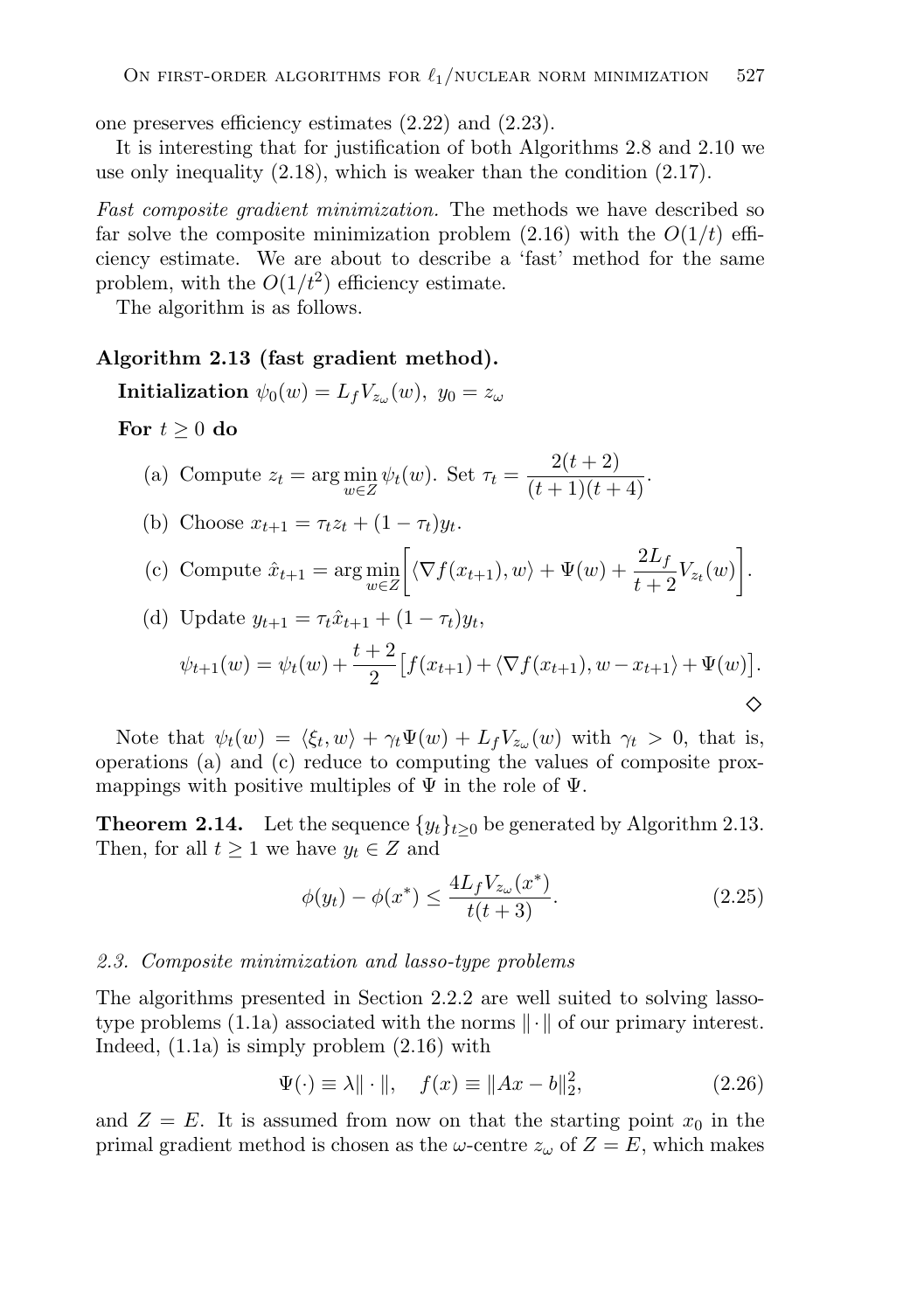the efficiency estimates  $(2.21)$  and  $(2.23)$  of the primal and the dual gradient methods identical to each other.

*Lasso with the*  $\ell_1/\ell_2$  *norm.* The first case we are interested in is that of  $E = \mathbb{R}^{k_1} \times \cdots \times \mathbb{R}^{k_n}$  and the  $\ell_1/\ell_2$  norm

$$
\|[z^1;\ldots;z^n]\|=\sum_{j=1}^n\|z^j\|_2.
$$

Note that this covers the cases of plain  $\ell_1$  and plain  $\ell_2$  norms (see what happens when  $k_i = 1$  for all j, respectively, when  $n = 1$ .

**(A)** When using  $\|\cdot\|_E = \|\cdot\|$  and the DGF  $\omega(\cdot)$  given by (2.7), the three gradient methods from Section 2.2.2 ensure the efficiency estimates<sup>11</sup>

$$
[\lambda \|x^{t}\| + \|Ax^{t} - b\|_{2}^{2}] - \min_{x \in Z} [\lambda \|x\| + \|Ax - b\|_{2}^{2}]
$$
\n
$$
\leq O(1) \frac{\ln(n+1) \|x^{*}\|^{2} \|A\|_{\|\cdot\|,\|\cdot\|_{2}}^{2}}{t^{\kappa}},
$$
\n(2.27)

where  $\kappa =$  $\int 1$ , primal and dual gradient methods, 2, fast gradient method,

and 
$$
||A||_{||\cdot||,||\cdot||_2} = \max_{x:||x|| \le 1} ||Ax||_2
$$
,

where  $x<sup>t</sup>$  is an approximate solution built after the first t steps, and  $x<sup>*</sup>$  is an optimal solution to problem (2.16).

**(B)** An alternative is to use the Euclidean proximal set-up,

$$
||x||_E = ||x||_2 := \sqrt{\langle x, x \rangle}, \quad \omega(x) = \frac{1}{2} \langle x, x \rangle,
$$

which results in

$$
[\lambda \|x^t\| + \|Ax^t - b\|_2^2] - \min_{x \in Z} [\lambda \|x\| + \|Ax - b\|_2^2] \le O(1) \frac{\|x^*\|_2^2 \|A\|_{\|\cdot\|_2, \|\cdot\|_2}^2}{t^{\kappa}},
$$
  
where  $||A||_{\|\cdot\|_2, \|\cdot\|_2} = \max_{x: ||x||_2 \le 1} ||Ax||_2,$  (2.28)

with the same  $\kappa$  as in (2.27).

Except for the efficiency estimates, the question of primary importance is the computational effort per iteration. From the description of the algorithms, in all three of them this effort is dominated by the need to compute  $O(1)$  values of  $\nabla f(\cdot)$ , which requires  $O(1)$  matrix–vector multiplications  $x \mapsto Ax \mapsto A^*(Ax - b)$ , and computation of the values of  $O(1)$  composite prox-mappings. For both set-ups we have considered so far, the latter task is

<sup>11</sup> See (2.21), (2.23) and (2.25) and take into account that we have  $L_f = 2||A||_{\|\cdot\|,\|\cdot\|_2}^2$ .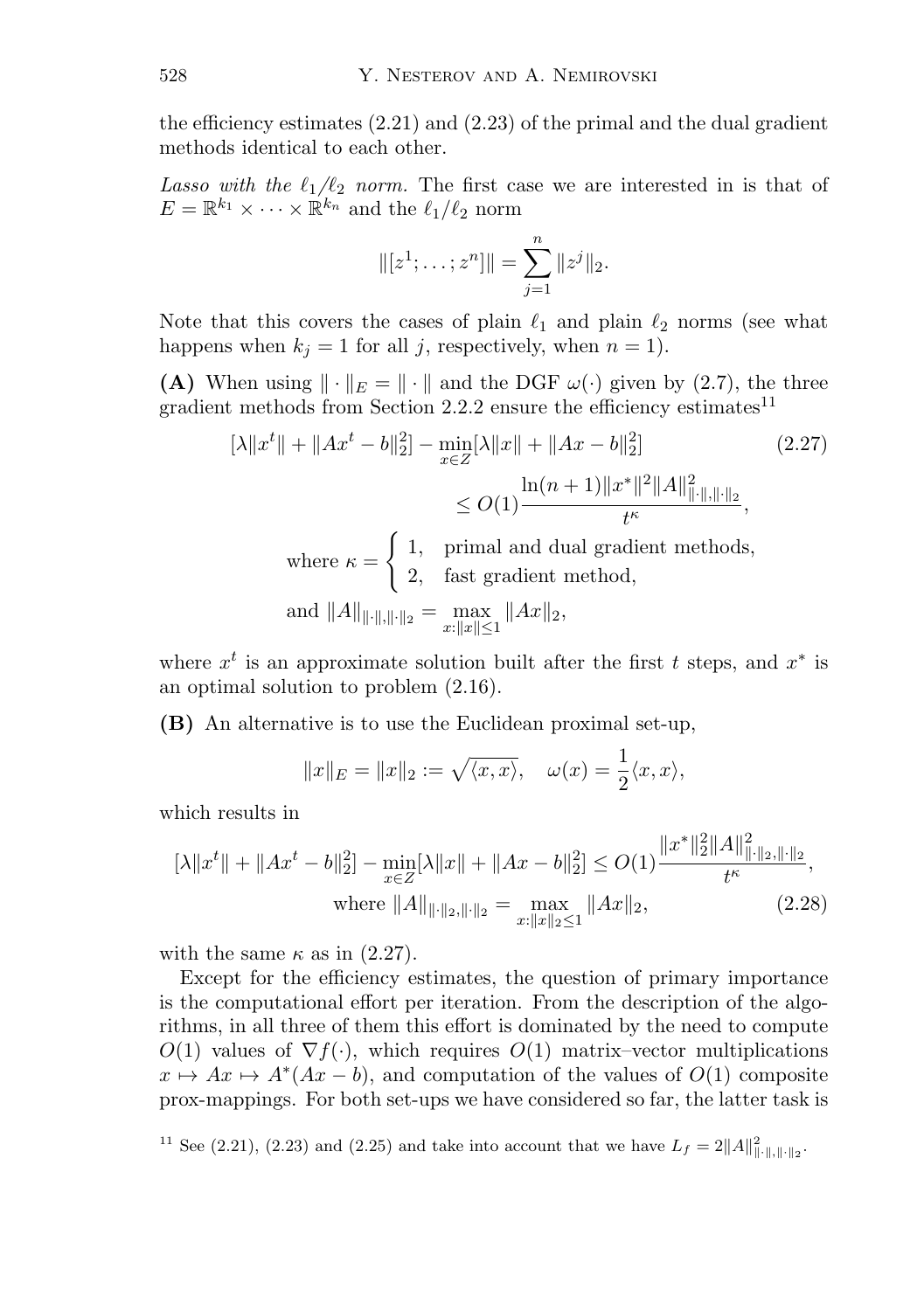easy. Let us show that it requires  $O(\dim E)$  arithmetic operations. Indeed, in our present situation, and for both proximal set-ups in question, computing composite prox-mapping reduces to solving the following analogue of problem (2.13):

$$
z_{+} = \arg\min_{z \in Z} \left\{ \omega(z) + \beta \sum_{j} \|z^{j}\|_{2} + \sum_{j} \langle z^{j}, \xi^{j} \rangle \right\}, \quad \text{for } \beta \ge 0. \tag{2.29}
$$

Now the two DGFs we are considering are of the form  $\gamma(\sum_j ||z^j||_2^p)^{2/p}$ , where  $\gamma > 0$  and  $p \in (1, 2]$ . With this in mind, it is clear that, at the minimum,  $z^{j}$  should be of the form  $z^{j} = -t_{i} \xi^{j} / ||\xi^{j}||_{2}, t_{i} \geq 0$ . Thus (2.29) is reduced to the following problem:

$$
\min_{t} \left\{ \gamma \left( \sum_{j} t_{j}^{p} \right)^{2/p} + \sum_{j} \left[ \beta - ||\xi^{j}||_{2} \right] t_{j} : t \ge 0 \right\}.
$$
 (2.30)

It can be seen immediately that, at the minimum,  $t<sub>j</sub> = 0$  for every j such that  $\beta \geq ||\xi^j||_2$ . Eliminating these j, we end up with a problem of type (2.15) which, as we have seen in Section 2.1.1, admits an easily computable closed-form solution.

*Lasso with the TV norm.* The total variation on the space of  $\mu \times \nu$  images x (normalized to have  $x_{1,1} = 0$ ) can be viewed as follows. The space of discrete gradients of  $\mu \times \nu$  images is a subspace E of the space

$$
\mathbb{R}^N=\mathbb{R}^{(\mu-1)\times \nu}\times \mathbb{R}^{\mu\times (\nu-1)}
$$

of first-order finite differences of an image  $[x_{ij}]$  taken along the index  $i \leq \mu$  $(\mathbb{R}^{(\mu-1)\times \nu})$  and along the index  $j \leq \nu$   $(\mathbb{R}^{\mu \times (\nu-1)})$ . The space E is cut from  $\mathbb{R}^N$  by a system of homogeneous linear equations expressing the potentiality of the discrete gradient field of an image. Thus, the TV norm on  $E$  is a restriction of the standard  $\ell_1$  norm on  $\mathbb{R}^N$  onto  $E \subset \mathbb{R}^N$ . This allows us to equip  $Z = E$  with a DGF  $\omega(\cdot)$  (namely, the restriction to E of the DGF (2.7) associated with the  $\|\cdot\|_1$  on  $\mathbb{R}^N$ ), which leads to a reasonably good iteration complexity bound. As an alternative, we could use the Euclidean proximal set-up for E.

The difficulty, however, is that we now need to take into account the linear constraints cutting E from  $\mathbb{R}^N$ . Hence both the plain and the composite prox-mappings associated with the outlined proximal set-ups are much more computationally demanding than in the case of lasso with the  $\ell_1/\ell_2$  norm. As a result, the 'straightforward' TVversions of the methods we have presented are hardly advisable.

*Lasso with the nuclear norm.* In the second important case, we have  $E =$  $\mathbb{R}^{\mu \times \nu}$ ,  $\|\cdot\| = \|\cdot\|_{\text{nuc}}$ , and  $Z = E$ .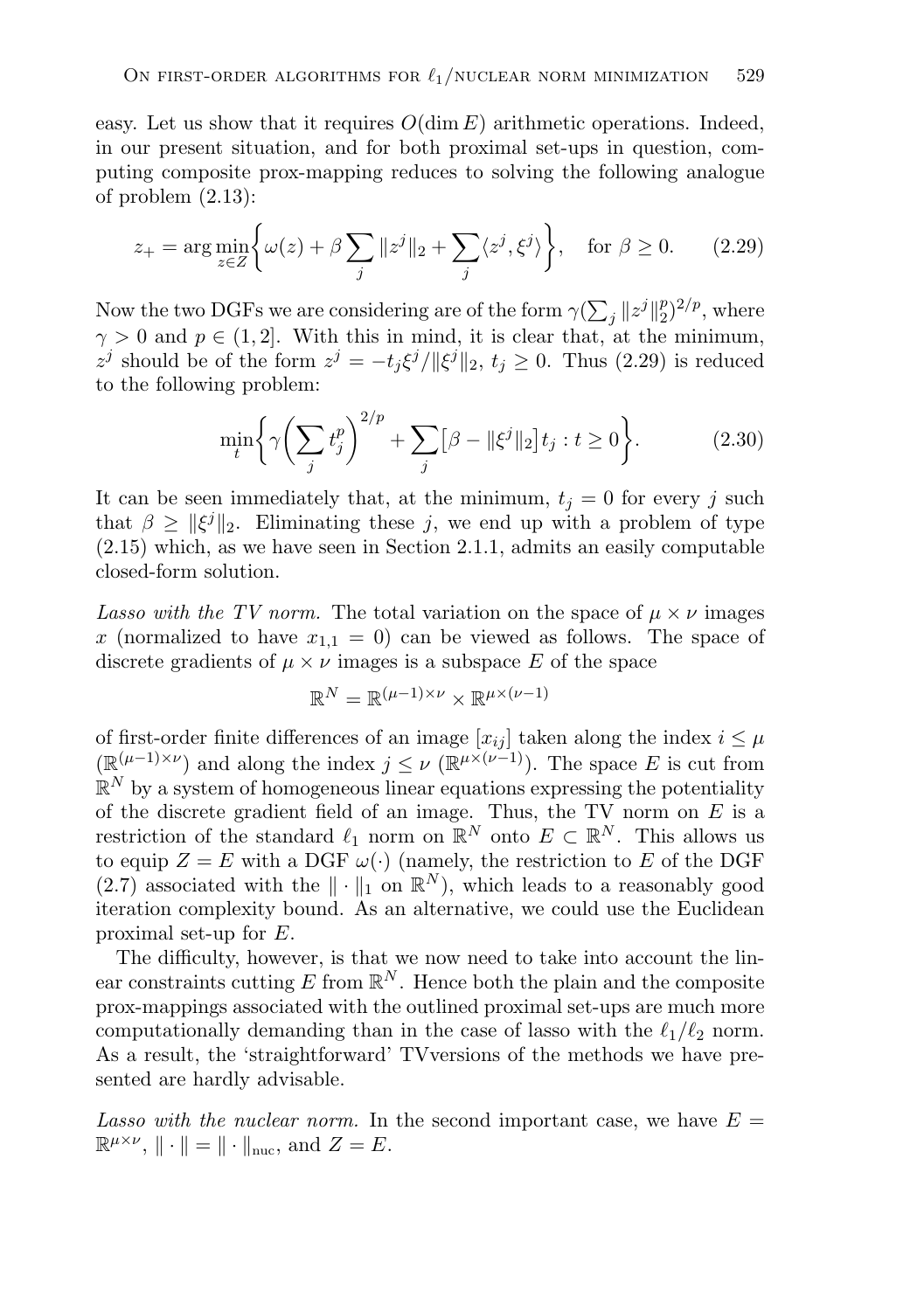**(A)** Using our three basic methods and the proximal set-up with  $\lVert \cdot \rVert_E = \lVert \cdot \rVert$ and with  $\omega(\cdot)$  given by (2.11), we come to the efficiency estimates

$$
[\lambda \|x^{t}\|_{\text{nuc}} + \|Ax^{t} - b\|_{2}^{2}] - \min_{x \in Z} [\lambda \|x\|_{\text{nuc}} + \|Ax - b\|_{2}^{2}] \qquad (2.31)
$$

$$
\leq O(1) \frac{\ln(\mu + 1) \|x^{*}\|_{\text{nuc}}^{2} \|A\|_{\|\cdot\|_{\text{nuc}},\|\cdot\|_{2}}^{2}}{t^{\kappa}},
$$
where  $\kappa = \begin{cases} 1, & \text{primal and dual gradient methods,} \\ 2, & \text{fast gradient method,} \end{cases}$  and  $\|A\|_{\|\cdot\|_{\text{nuc}},\|\cdot\|_{2}} = \max_{x: \|x\|_{\text{nuc}} \leq 1} \|Ax\|_{2},$ 

where  $x^t$  is the approximate solution obtained after the first t iterations, and  $x^*$  is the optimal solution.

**(B)** An alternative is to use the Euclidean set-up,

$$
||x||_E = ||x||_{\text{Fro}} := \sqrt{\text{Tr}(x^T x)}, \quad \omega(x) = \frac{1}{2} \langle x, x \rangle = \frac{1}{2} \text{Tr}(x^T x).
$$

The corresponding efficiency estimate is

$$
[\lambda \|x^t\|_{\text{nuc}} + \|Ax^t - b\|_2^2] - \min_{x \in Z} [\lambda \|x\|_{\text{nuc}} + \|Ax - b\|_2^2]
$$
(2.32)  

$$
\leq O(1) \frac{\|x^*\|_{\text{Fro}}^2 \|A\|_{\|\cdot\|_{\text{Fro}},\|\cdot\|_2}^2}{t^{\kappa}},
$$
  
where  $||A||_{\|\cdot\|_{\text{Fro}},\|\cdot\|_2} = \max_{x:\|x\|_{\text{Fro}} \leq 1} \|Ax\|_2.$ 

The computational effort per iteration is now dominated by the need to carry out  $O(1)$  matrix–vector multiplications  $x \mapsto Ax \mapsto A^*(Ax - b)$  along with  $O(1)$  SVDs of  $\mu \times \nu$  matrices. Arguments virtually identical to those used in (B) at the end of Section 2.1.1 show that computing composite proxmapping, modulo a single SVD, for both our proximal set-ups reduces to solving a problem of the form (2.30). Thus it is easy.

It should be pointed out that the efficiency estimates (2.27), (2.28) and (2.31) are nearly independent of the sizes of corresponding lasso problems.

Finally, observe that Remark 2.5 is fully applicable to composite proxmappings associated with the DGFs and corresponding norms  $\|\cdot\|_E$ . Thus the methods we have developed can be applied to lasso problems on more general domains than  $Z \equiv E$ , with the efficiency estimates and complexity of iterations being preserved.

*Updating the Lipschitz constant for the gradient.* In this subsection we assume that the Lipschitz constant  $L_f$  is known. However, it is easy to introduce into the methods a simple updating procedure, which allows us to adjust an estimate to  $L_f$  in accordance with the local curvature of the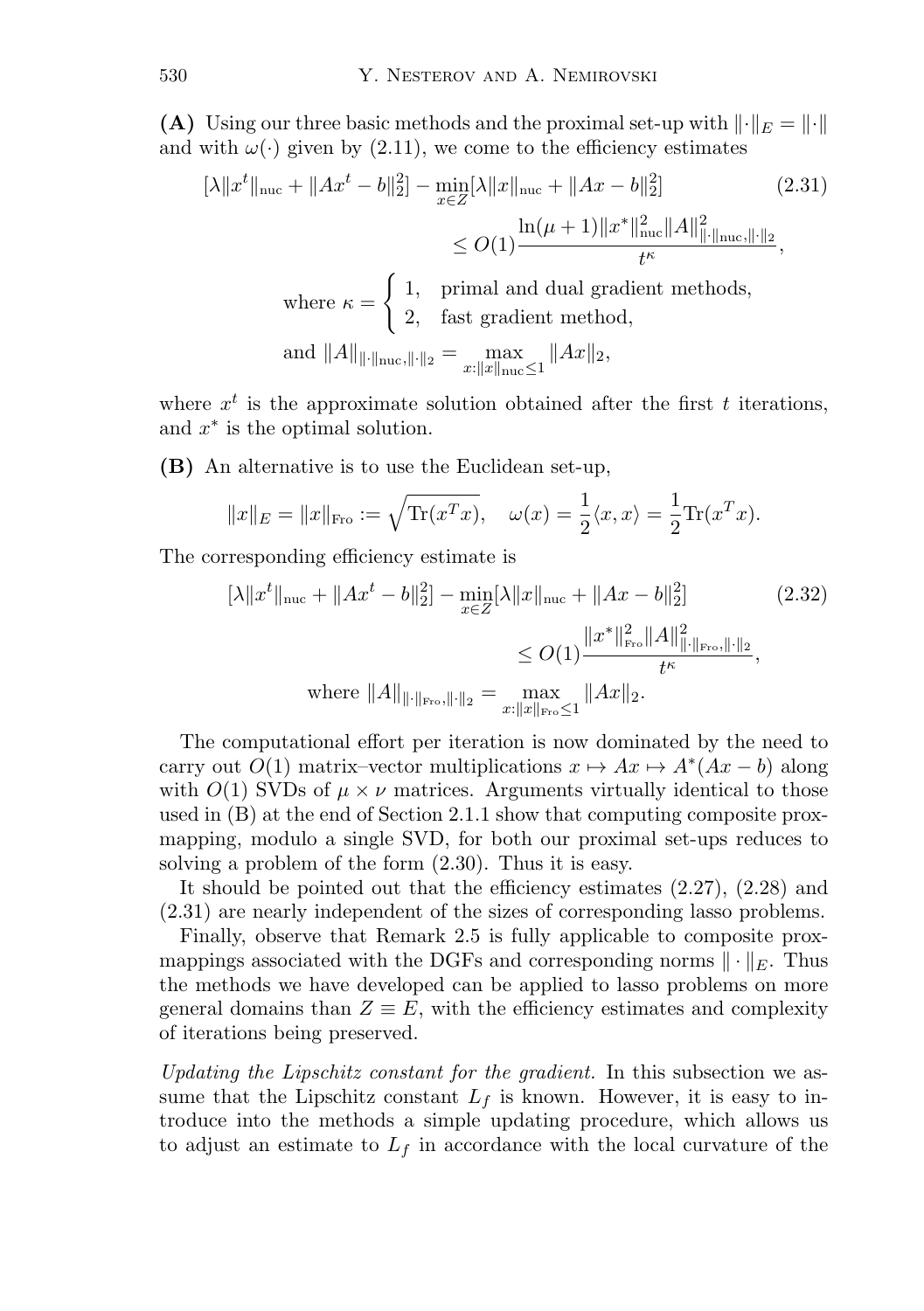objective function. We present below the corresponding modification of the primal gradient method (Algorithm 2.8).

#### **Algorithm 2.15 (modified primal gradient method).**

**Choose**  $x_0 \in Z^o$ ,  $L_0 \leq L_f$ .

For  $t \geq 0$  do

(a) Choose the smallest  $i_t \geq 0$  such that, for  $L = 2^{i_t}L_t$  and

$$
w_t = \arg\min_{w \in Z} \left[ \langle \nabla f(x_t), w \rangle + LV_{x_t}(w) + \Psi(w) \right],
$$

we have

$$
\phi(w_t) \le f(x_t) + \langle \nabla f(x_t), w_t - x_t \rangle + LV_{x_t}(w_t) + \Psi(w_t).
$$
\n(b) Set  $x_{t+1} = w_t$ ,  $L_{t+1} = 0.5 \cdot 2^{i_t} L_t$ .

It is easy to show that such a strategy ensures the rate of convergence (*cf.* (2.21))

$$
\phi(x_t) - \phi(x^*) \le \frac{2L_f V_{x_0}(x^*)}{t}, \quad t \ge 1.
$$

At the same time, it allows flexible dynamics for estimates  $L_t$ . It can be shown that the average number of 'trials'  $i_t + 1$  per iteration in such a *backtracking strategy with recourse* is at most two (Nesterov and Polyak 2006). The dual gradient method (Algorithm 2.10) and the fast gradient method (Algorithm 2.13) can be modified in a similar way.

## **3. Saddle-point algorithms for Dantzig selector problems**

The algorithmic scheme we intend to use for Dantzig-selector-type problems (1.1b) originates from Juditsky *et al.* (2013*a*). To allow for non-trivial extensions, we now remove the restriction that the 'model discrepancy'  $Ax - b$ be measured in the  $\|\cdot\|_p$  norm with  $p = 2$  or  $p = \infty$ , and focus on a slightly more general problem,

$$
Opt = \min_{x \in E} \{ ||x|| : \pi(Ax - b) \le \delta \},
$$
\n(3.1)

where  $E = E_u$  is a Euclidean space,<sup>12</sup>  $\|\cdot\|$  is a given norm on  $E, x \mapsto Ax - b$ is a given affine mapping from  $E_x$  into another Euclidean space  $E_v$ , and  $\pi(\cdot)$ is a given norm on  $E_v$ . Aside from the structural discrepancy between  $(3.1)$ and the associated lasso-type problem

$$
\min_{x} \left\{ \lambda \|x\| + \pi^2 (Ax - b) \right\} \tag{3.2}
$$

<sup>&</sup>lt;sup>12</sup> The reason for the notation  $E = E_u$ , instead of the seemingly more natural  $E = E_x$ , will become clear in a while.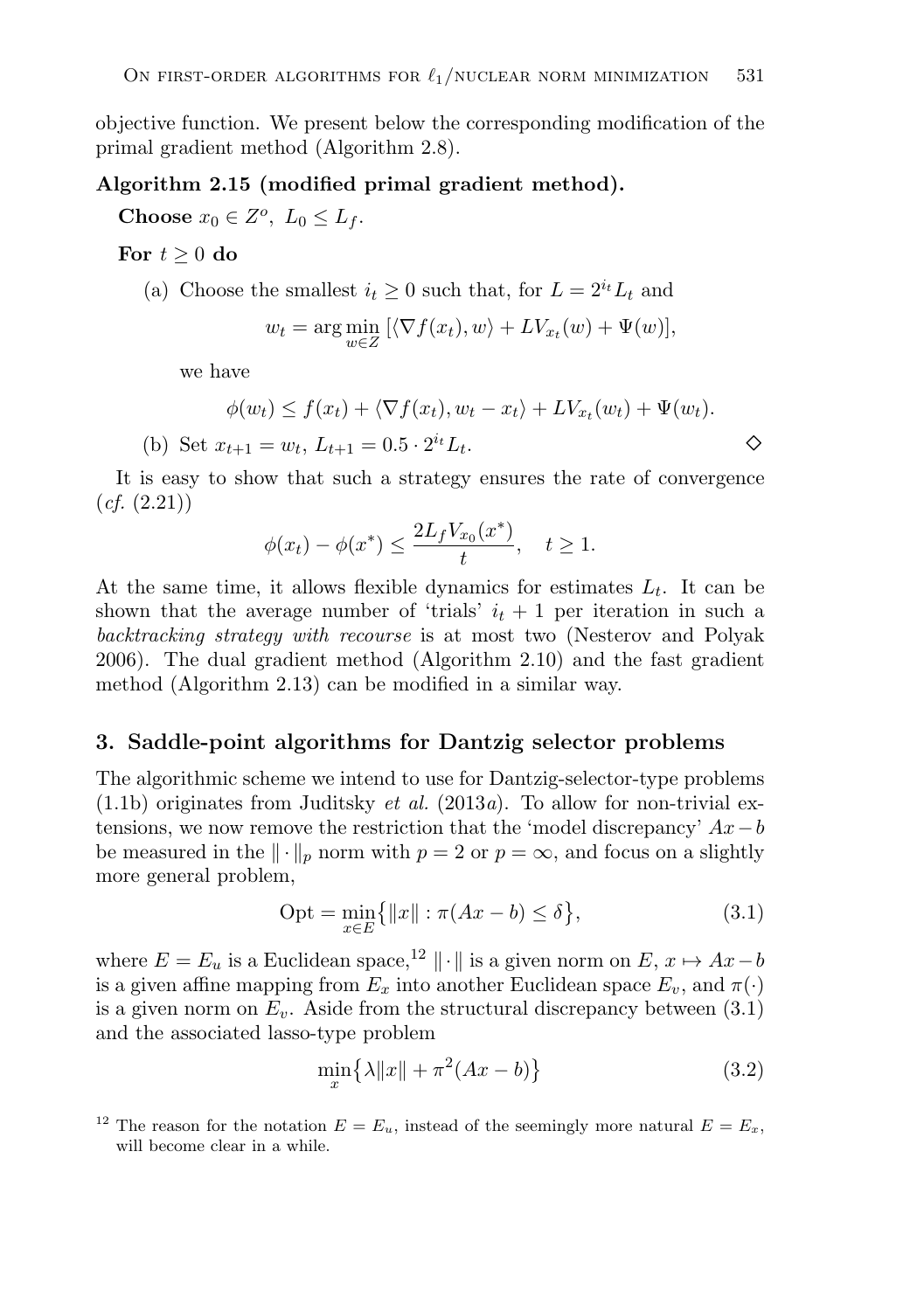(this discrepancy disappears when  $\delta$  and  $\lambda$  are treated as parameters rather than given constants), the major difference (from the optimization viewpoint) between what we intend to do now and what was done in Sections 2.2 and 2.3 stems from the fact that we no longer impose any smoothness restrictions on the norm  $\pi(\cdot)$ , which makes it impossible to process (3.2) by the composite minimization technique from Section 2. On the other hand, allowing for non-smooth  $\pi(\cdot)$  is instrumental when solving Dantzig-selectortype problems with uniform fit.

From now on we make the following assumption.

**Standing Assumption.** Optimization problem (3.1) is feasible (and therefore solvable) and  $Opt > 0$  (equivalently  $\pi(b) > \delta$ ).

#### *3.1. Strategy*

Our strategy when solving (3.1) is motivated by the desire to minimize, to the best of our abilities, the theoretical complexity of the resulting algorithm, and is as follows. Substituting  $x = \rho^{-1}u$  with  $\rho > 0$  and  $u \in E_u$ ,  $||u|| \leq 1$  and taking into account that  $Opt > 0$ , it is immediately seen that (3.1) can be equivalently rewritten as

$$
\frac{1}{\rho_{\text{opt}}} = \rho_* := \max \bigg\{ \rho \ge 0 : \Phi(\rho) := \min_{u \in U} \overbrace{\max_{v \in V} \big[ \langle v, Au - \rho b \rangle - \rho \delta \big]}^{\text{max}} \le 0 \bigg\},
$$
\n
$$
\text{for} \quad U = \{ u \in E_u : ||u|| \le 1 \}, \quad V = \{ v \in E_v : \pi_*(v) \le 1 \}, \tag{3.3}
$$

where  $\pi_*(\cdot)$  is the norm on  $E_v$  conjugate to  $\pi(\cdot)$ .

Problem (3.3) (a specific *generalized bilinear saddle-point problem* in the terminology of Juditsky *et al.* 2013*a*) is a univariate problem. As is easily seen, under our Standing Assumption  $\Phi(\rho)$  is a Lipschitz-continuous (with constant  $2\pi(b)$  *convex* function of  $\rho \geq 0$  with exactly two roots  $\rho = 0$  and  $\rho = \rho_* > 0$ . Further,  $\Phi(\rho) \to \infty$  as  $\rho \to \infty$ , and  $\lim_{\rho \to \infty} \Phi'(\rho) = \pi(b) - \delta$ .

Our goal is to find an  $\epsilon$ -solution to (3.3), defined as a pair  $\rho_{\epsilon}$ ,  $u_{\epsilon}$  satisfying

$$
\rho_{\epsilon} \ge \rho_*, \quad u_{\epsilon} \in U \quad \text{and} \quad \pi(Au_{\epsilon} - \rho_{\epsilon}b) - \rho_{\epsilon}\delta \le \rho_{\epsilon}\epsilon,
$$
\n(3.4)

where  $\epsilon > 0$  is a given tolerance. As is seen immediately, such a solution gives rise to the solution

$$
x_{\epsilon} = \rho_{\epsilon}^{-1} u_{\epsilon}
$$

to the problem (3.1) such that

$$
||x_{\epsilon}|| \leq \text{Opt } \& \ \pi(Ax_{\epsilon} - b) \leq \delta + \epsilon. \tag{3.5}
$$

In other words,  $x_{\epsilon}$  is a 'super-optimal  $\epsilon$ -feasible' solution to the problem of interest; from now on, we refer to a solution  $x_{\epsilon}$  satisfying (3.5) as an  $\epsilon$ -solution to (3.1).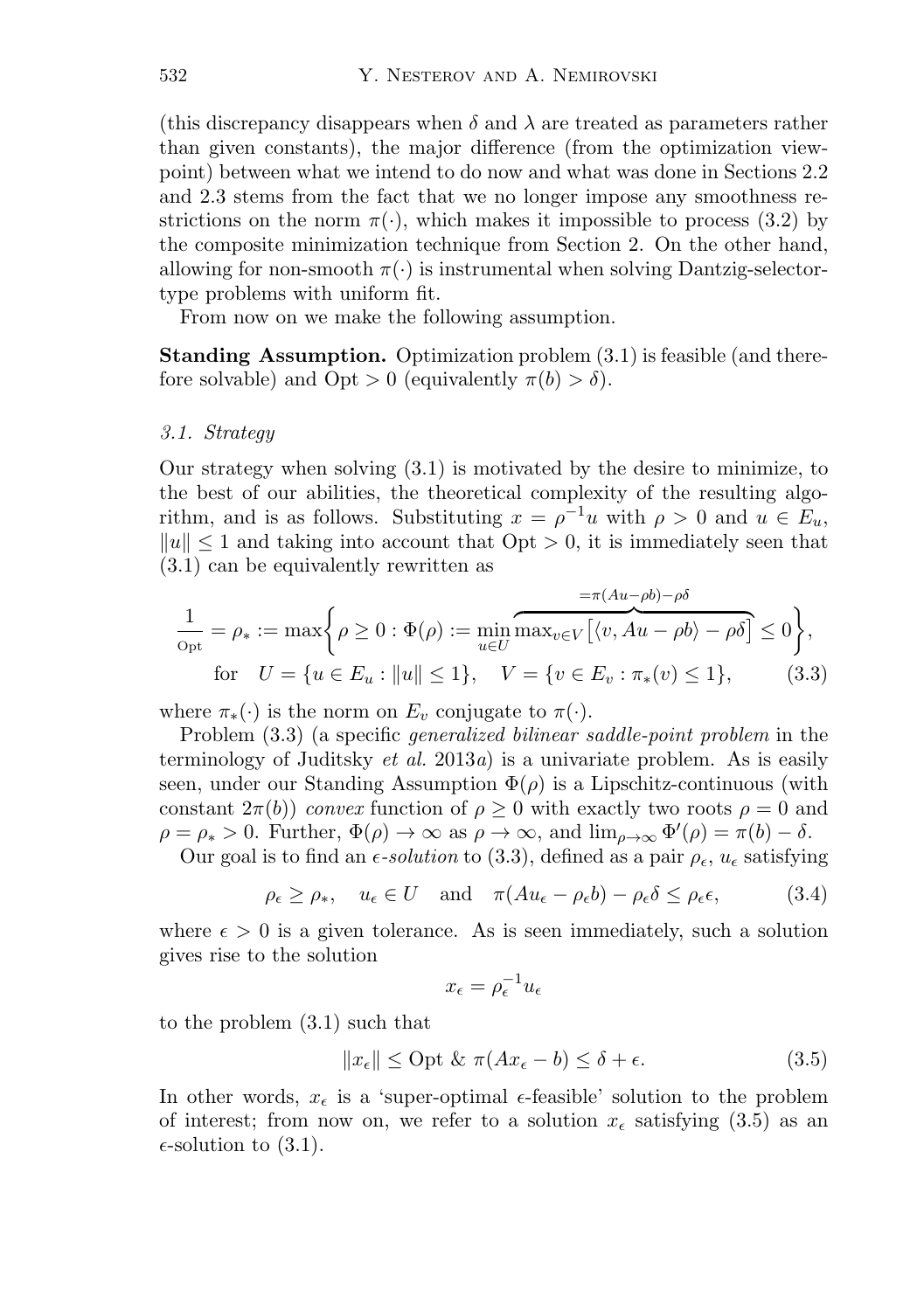Now, (3.3) is just a problem of finding the largest root of a univariate function  $\Phi(\cdot)$ ; the only difficulty is that this function is given implicitly, as the saddle-point value of a parametric bilinear saddle-point problem. Our strategy for solving (3.3) originates from Lemarechal *et al.* (1995) and reduces to applying to (3.3) a Newton-type root-finding procedure, the (approximate) first-order information for the procedure being given by a first-order saddlepoint algorithm applied to the auxiliary bilinear saddle-point problems

$$
\Phi(\rho_s) = \min_{u \in U} \max_{v \in V} \left[ \phi^{\rho_s}(u, v) := \langle v, Au - \rho_s b \rangle - \rho_s \delta \right],\tag{3.6}
$$

the corresponding monotone operators being  $F^s : Z := U \times V \to E :=$  $E_u \times E_v$ , given by

$$
F^{s}(u, v) =
$$
\n
$$
[F_{u}^{s}(v) := \nabla_{u} \phi^{\rho_{s}}(u, v) = A^{*}v; F_{v}^{s}(u) := -\nabla_{v} \phi^{\rho_{s}}(u, v) = \rho^{s} b - A u].
$$
\n(3.7)

Specifically, we work in *stages*  $s = 1, 2, \ldots$  At stage s, we have at our disposal a current approximation  $\rho_s \geq \rho_*$  to  $\rho_*$ , and apply to (3.6) a saddlepoint algorithm  $\mathcal{B}$ , based only on the values of  $F^s$ , and thus only on a multiplication oracle computing matrix–vector products  $(u, v) \mapsto (A^*v, Au)$ . For the time being, the only requirement on the algorithm is that in  $t =$  $1, 2, \ldots$  iterations, with  $O(1)$  calls to the multiplication oracle per iteration, it produces approximate solutions  $z^t = [u^t; v^t] \in Z$  to  $(3.6)^{13}$  along with the values  $F^{s}(z^{t})$ , such that the *duality gap* converges to zero as  $t \to \infty$ , where

DualityGap<sup>s</sup>(z<sup>t</sup>) := 
$$
\max_{v \in V} \phi^{\rho_s}(u^t, v) - \min_{u \in U} \phi^{\rho_s}(u, v^t)
$$
(3.8)
$$
= \underbrace{[\pi(F_v^s(u^t)) - \rho_s \delta]}_{\Phi_t^+} - \underbrace{[-\|F_u^s(v^t)\|_{*} - \rho_s \langle v^t, b \rangle - \rho_s \delta]}_{\Phi_t^-(\rho)\big|_{\rho=\rho_s}}
$$

$$
= [\pi(Au^t - \rho_s b) - \rho_s \delta] - [-\|A^*v^t\|_{*} - \rho_s \langle v^t, b \rangle - \rho_s \delta],
$$

and  $\|\cdot\|_*$  is the dual norm to  $\|\cdot\|$ .

Observe the following.

- (I) Given  $z^t$  and  $F^s(z^t)$ , it is easy to compute the quantity  $\Phi_t^+$  and the affine function  $\Phi_t^-(\cdot)$  (specifically, these computations reduce to single evaluation of  $\pi(\cdot)$  and single evaluation of  $\|\cdot\|_*$ ).
- (II) The quantity  $\Phi_t^+ = \pi (Au^t \rho_s b) \rho_s \delta$  is an upper bound on  $\Phi(\rho_s)$ , while the affine function

$$
\Phi_t^-(\rho) = [-\|A^*v^t\|_* - \rho \langle v^t, b \rangle - \rho \delta] = \min_{u \in U} \phi^\rho(u, v^t)
$$

<sup>13</sup> Of course,  $z<sup>t</sup>$  depends on s and not only on t. To simplify the notation we suppress the explicit dependence on s, which does no harm when speaking about a particular stage.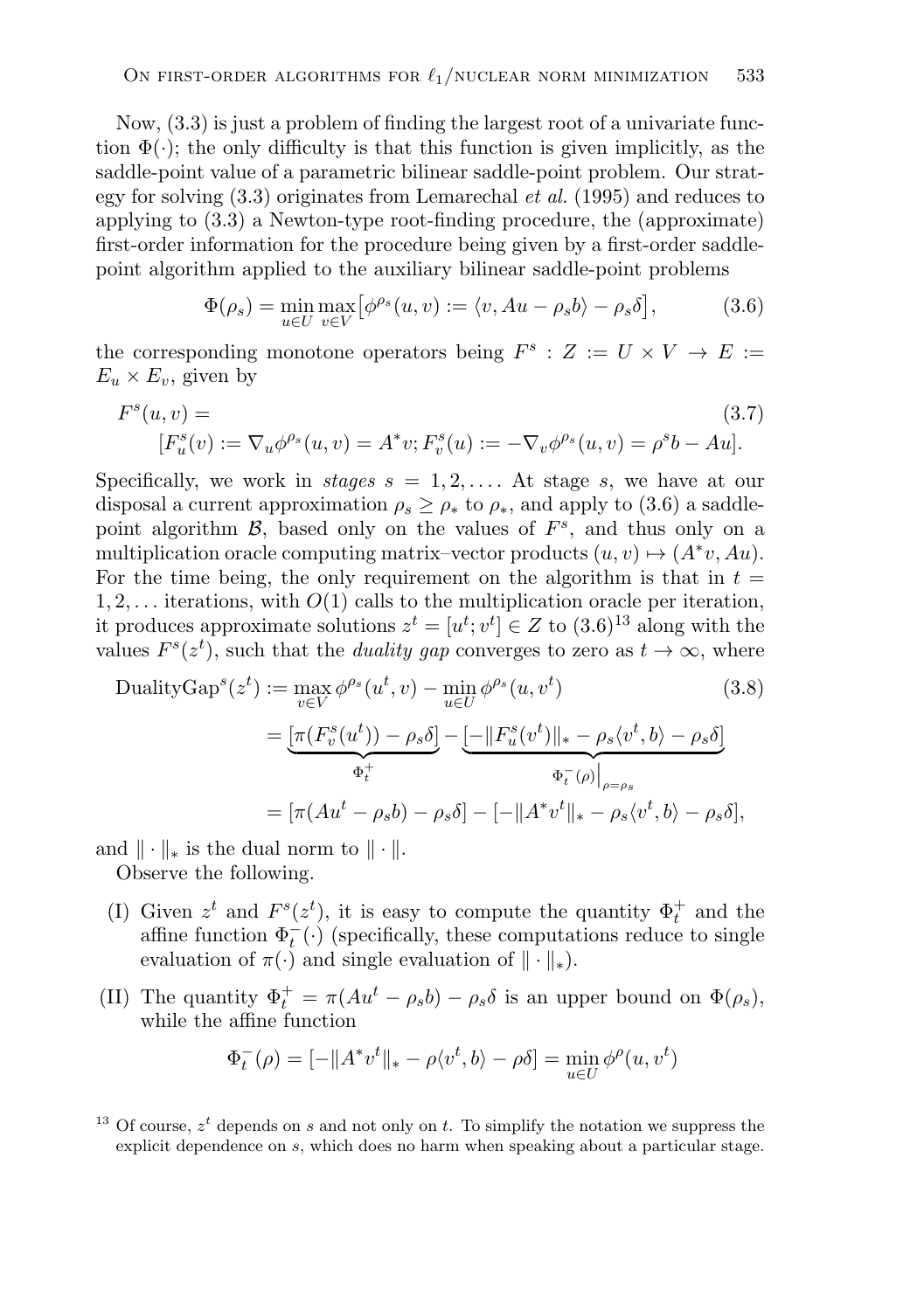underestimates  $\Phi(\rho)$  for all  $\rho > 0$ . As a result, the quantities

$$
\Phi^{t,+} = \min_{1 \leq \tau \leq t} \Phi^{+}_{\tau}, \quad \Phi^{t,-} = \max_{1 \leq \tau \leq t} \Phi^{-}_{\tau}(\rho_s)
$$

form upper bounds on  $\Phi(\rho_s)$  which are non-increasing functions of t (resp. lower bounds non-decreasing with t). Further, because  $\rho_s \geq \rho_*$ , the affine function  $\Phi_t^-(\cdot)$  underestimates  $\Phi(\cdot)$ , and  $\Phi(\rho_*)=0$ , for every t such that  $\Phi_t^-(\rho_s) > 0$ , the slope of the affine function  $\Phi_t^-(\cdot)$  is positive, and the only root  $r_t$  of this function belongs to  $[\rho_*, \rho_s]$ . Finally, we clearly have  $\Phi^{t,+} - \Phi^{t,-} \leq \Phi_t^+ - \Phi_t^-(\rho_s) = \text{DualityGap}^s(z^t)$ , so the gap  $\Phi^{t,+} - \Phi^{t,-}$  goes to zero as  $t \to \infty$ .

From (II) it follows that eventually one of the following two possibilities will be met.

- (A) We arrive at  $\Phi^{t,+} \leq \epsilon \rho_s$ . Recalling that  $\Phi^{t,+} = \pi (Au^{\tau} \rho_s b) \rho_s \delta$  with some  $\tau \leq t$  and known  $u^{\tau} \in U$ , in the case in question we terminate the solution process and output  $\rho_{\epsilon} = \rho_{s}$  and  $u_{\epsilon} = u^{\tau}$ . The resulting pair  $\rho_{\epsilon}$ ,  $u_{\epsilon}$  clearly satisfies (3.4).
- (B) We arrive at  $\Phi^{t,-} > 0$  and  $\Phi^{t,+}/\Phi^{t,-} \leq \theta$ , where  $\theta \in (1,2)$  is a parameter of our construction. Since  $\Phi^{t,-} > 0$ , we have at our disposal a non-empty collection  $R_t$  of reals  $r_{\tau} \in [\rho_*, \rho_s]$  coming from the iterations  $\tau \leq t$  with  $\Phi_{\tau}(\rho_s) > 0$ . We define  $\rho_{s+1}$  as the minimal element of  $R_t$ , thus ensuring that  $\rho_* \leq \rho_{s+1} < \rho_s$ , terminate stage s and pass to stage  $s + 1$ .

*Validity and complexity.* We use the following result of Lemarechal *et al.* (1995).

**Lemma 3.1.** Let the root-finding routine described above, with parameter  $\theta \in (1, 2)$ , be initialized by some upper bound  $\rho_1$  on  $\rho_*$ . Then the routine terminates in at most

$$
S = \frac{1}{\ln(2/\theta)} \ln\left(1 + \frac{3\pi(b)\rho_1}{\epsilon \rho_*}\right) + 1 \tag{3.9}
$$

stages. Further, suppose that the saddle-point method  $\beta$  used to solve problems (3.6) ensures that at every stage, for every  $t = 1, 2, \ldots$ , we have

$$
DualityGap^s(z^t) \le \varepsilon_t \tag{3.10}
$$

for some sequence  $\varepsilon_t$  (the same sequence for all stages) satisfying  $\varepsilon_t \to 0$  as  $t \to \infty$ . Then the number of iterations at every stage does not exceed

$$
t(\epsilon) = \min\bigg\{t : \varepsilon_t \le \frac{\theta - 1}{\theta}\epsilon \rho_*\bigg\}.
$$
 (3.11)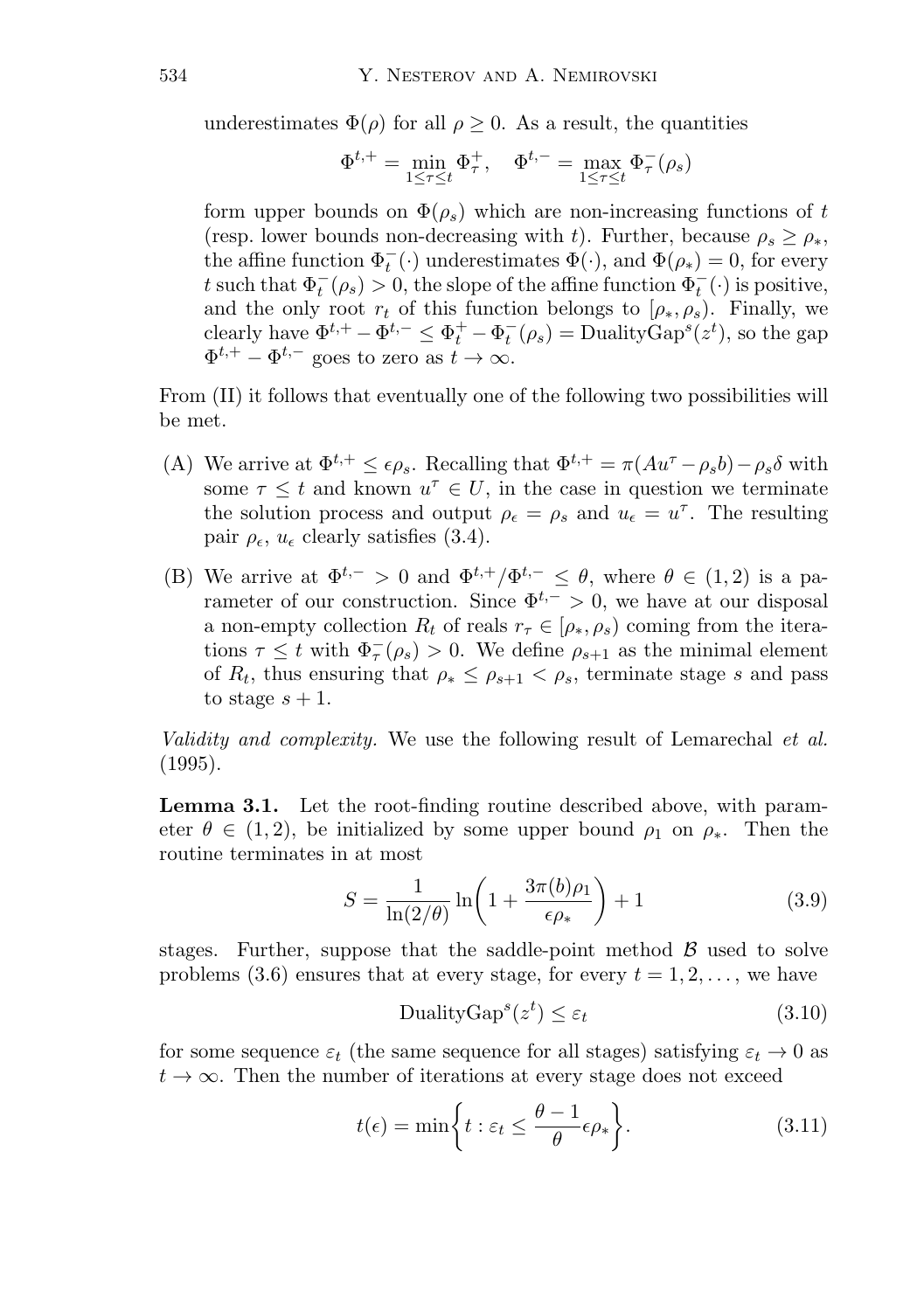*Initialization.* Our root finding should start with some upper bound  $\rho_1$  on  $\rho_*$ . To get such a bound, note that every feasible solution x to (3.1) clearly satisfies  $\pi(Ax) \geq \pi(b) - \delta > 0$ , implying that

$$
\rho_* = \frac{1}{\rho_{\text{pt}}} \le \rho_1 := \frac{\|A\|_{\|\cdot\|, \pi(\cdot)}}{\pi(b) - \delta}, \quad \text{where } \|A\|_{\|\cdot\|, \pi(\cdot)} = \max_x \{\pi(Ax) : \|x\| \le 1\}.
$$
\n(3.12)

#### *3.2. Workhorse: Mirror Prox algorithm*

To implement the outlined strategy, we need an efficient first-order algorithm for solving bilinear saddle-point problems. We intend to use to this end the O(1/t)-converging *Mirror Prox* (MP) algorithm from Nemirovski (2004). This algorithm is applicable to a convex–concave saddle-point problem

$$
SadVal = \min_{u \in U} \max_{v \in V} \phi(u, v),
$$
\n(3.13)

where  $U \subset E_u$ ,  $V \subset E_v$  are closed convex subsets of Euclidean spaces, and  $\phi: Z := U \times V \to \mathbb{R}$  is a function convex in  $u \in U$  and concave in  $v \in V$ with Lipschitz-continuous gradient. We associate with  $(3.13)$  the vector field  $F: Z := X \times Y \to E = E_u \times E_v$ , given by

$$
F(z = (u, v)) = [F_u(z) = \nabla_u \phi(u, v); F_v(z) = -\nabla_v \phi(u, v)].
$$
 (3.14)

Recall that (3.13) gives rise to two convex optimization problems:

$$
(P) \quad \text{Opt}(P) = \min_{u \in U} \Big[ \overline{\phi}(u) := \sup_{v \in V} \phi(u, v) \Big], \tag{3.15a}
$$

$$
(D) \quad \text{Opt}(D) = \max_{v \in V} \Big[ \underline{\phi}(v) := \inf_{u \in U} \phi(u, v) \Big], \tag{3.15b}
$$

with  $\mathrm{Opt}(P) \geq \mathrm{Opt}(D)$ . Further,  $\phi$  possesses a saddle point on  $U \times V$  if and only if both (3.15a) and (3.15b) are solvable with equal optimal values, for which we have  $\mathrm{Opt}(P) = \mathrm{Opt}(D) = \mathrm{BadVal}$ . Moreover, saddle points of  $\phi$ , when they exist, are exactly the pairs  $[u_*; v_*]$ , where  $u_*, v_*$  are optimal solutions to the respective problems (3.15a) and (3.15b). Finally, when U and V are bounded and convex–concave  $\phi$  is continuous (as is the case with the problems  $(3.6)$ ,  $\phi$  definitely has a saddle point. Assuming that the latter is the case, a natural inaccuracy measure of a candidate solution  $[u; v] \in Z$  to (3.13) is given by  $(cf. (3.8))$ 

DualityGap
$$
(u, v) = \overline{\phi}(u) - \underline{\phi}(v) = [\overline{\phi}(u) - \text{Opt}(P)] + [\text{Opt}(D) - \underline{\phi}(v)].
$$

*The Mirror Prox algorithm.* The Mirror Prox (MP) algorithm is associated with a proximal set-up  $(\|\cdot\|_E, \omega(\cdot))$  for the domain  $Z = U \times V \subset E = E_u \times E_v$ (see Section 2.1), and is given by the following recurrence, where  $\gamma_t > 0$  are the step sizes.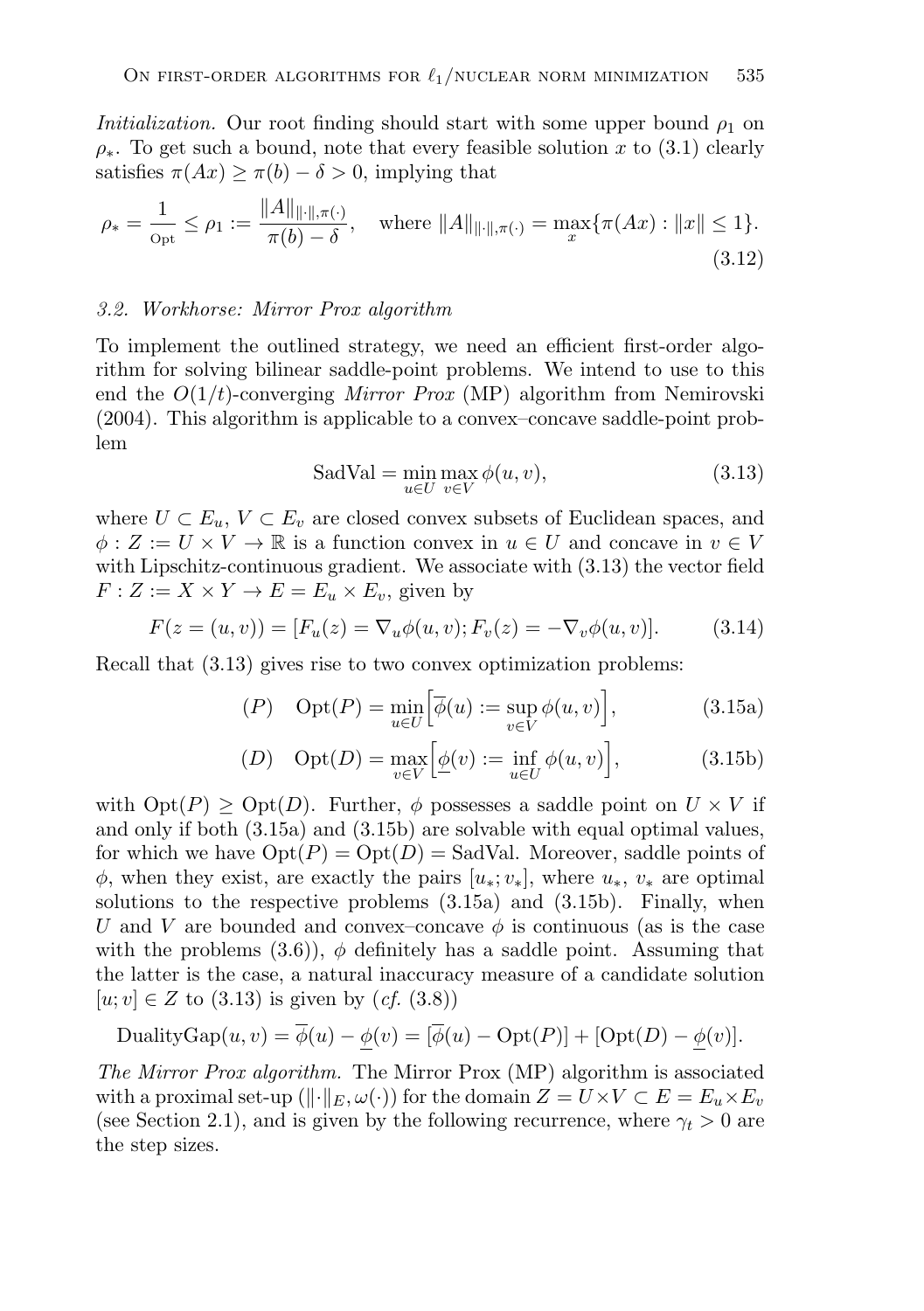#### **Algorithm 3.2 (MP algorithm).**

Choose 
$$
z_1 = z_\omega = \arg \min_Z \omega(\cdot)
$$
  
\nFor  $0 \le \tau \le t - 1$  do  
\n
$$
w_\tau = [u_\tau; v_\tau] := \text{Prox}_{z_\tau}(\gamma_\tau F(z_\tau))
$$
\n
$$
z_{\tau+1} = \text{Prox}_{z_\tau}(\gamma_\tau F(w_\tau))
$$
\n
$$
z^t = [u^t; v^t] := \left[\sum_{\tau=1}^t \gamma_\tau\right]^{-1} \sum_{\tau=1}^t \gamma_\tau z_\tau
$$

*The efficiency estimate.* The efficiency estimate of an MP is given by the following theorem.

**Theorem 3.3.** Let the Mirror Prox algorithm (Algorithm 3.2) be applied to a convex–concave saddle-point problem (3.13) associated with the Lipschitz-continuous vector field F, *i.e.*,

$$
||F(z) - F(z')||_{E,*} \le L||z - z'||_E, \text{ for all } z, z' \in Z,
$$
 (3.16)

where  $\|\cdot\|_{E,*}$  is the norm conjugate to the norm  $\|\cdot\|_E$ . Further, let the step size policy ensure that

$$
\gamma_{\tau} \ge L^{-1} \& \delta_{\tau} := \gamma_{\tau} \langle F(w_{\tau}), w_{\tau} - z_{\tau+1} \rangle - V_{z_{\tau}}(z_{\tau+1}) \le 0 \tag{3.17}
$$

for all  $\tau$ ; this is definitely so when  $\gamma_{\tau} = L^{-1}$  for all  $\tau$ . Finally, let  $Z' =$  $U' \times V'$ , where the sets  $U' \subset U$  and  $V' \subset V$  are closed and bounded and such that  $z_{\omega} \in Z'$ . Then, for every t we have  $z^t = [u^t; v^t] \in Z$  and

$$
\varepsilon_{Z'}(z^t) := \max_{v \in V'} \phi(u^t, v) - \min_{u \in U'} \phi(u, v^t) \le \frac{\Omega^2[Z']}{2\sum_{\tau=1}^t \gamma_\tau} \le \frac{\Omega^2[Z']L}{2t}, \quad (3.18)
$$

with  $\Omega[\cdot]$  defined by (2.3).

*Discussion.* Let the premises of Theorem 3.3 hold.

**(A)** Assume that U and V are bounded, as is the case with problems (3.6). Then we can set  $Z' = Z$ , which results in  $\varepsilon_{Z'} \equiv$  DualityGap and provides us with the bound

$$
\text{DualityGap}(u^t, v^t) \le \frac{\Omega^2[Z]L}{2t}, \quad \text{for } t = 1, 2, \dots,
$$
 (3.19)

with  $L$  given by  $(3.16)$ .

**(B)** Assume that V is bounded, and  $\phi$  admits a saddle point  $[u_*; v_*]$ . Setting  $V' = V$ ,  $U' = [u_{\omega}, u_*]$ , where  $u_{\omega}$  is the *u*-component of  $z_{\omega}$ , we extract from  $(3.18)$  that

$$
\varepsilon_{Z'}(z^t) = \overline{\phi}(u^t) - \min_{u \in U'} \phi(u, v^t) \ge \overline{\phi}(u^t) - \phi(u_*, v^t) \ge \overline{\phi}(u^t) - \phi(u_*, v_*),
$$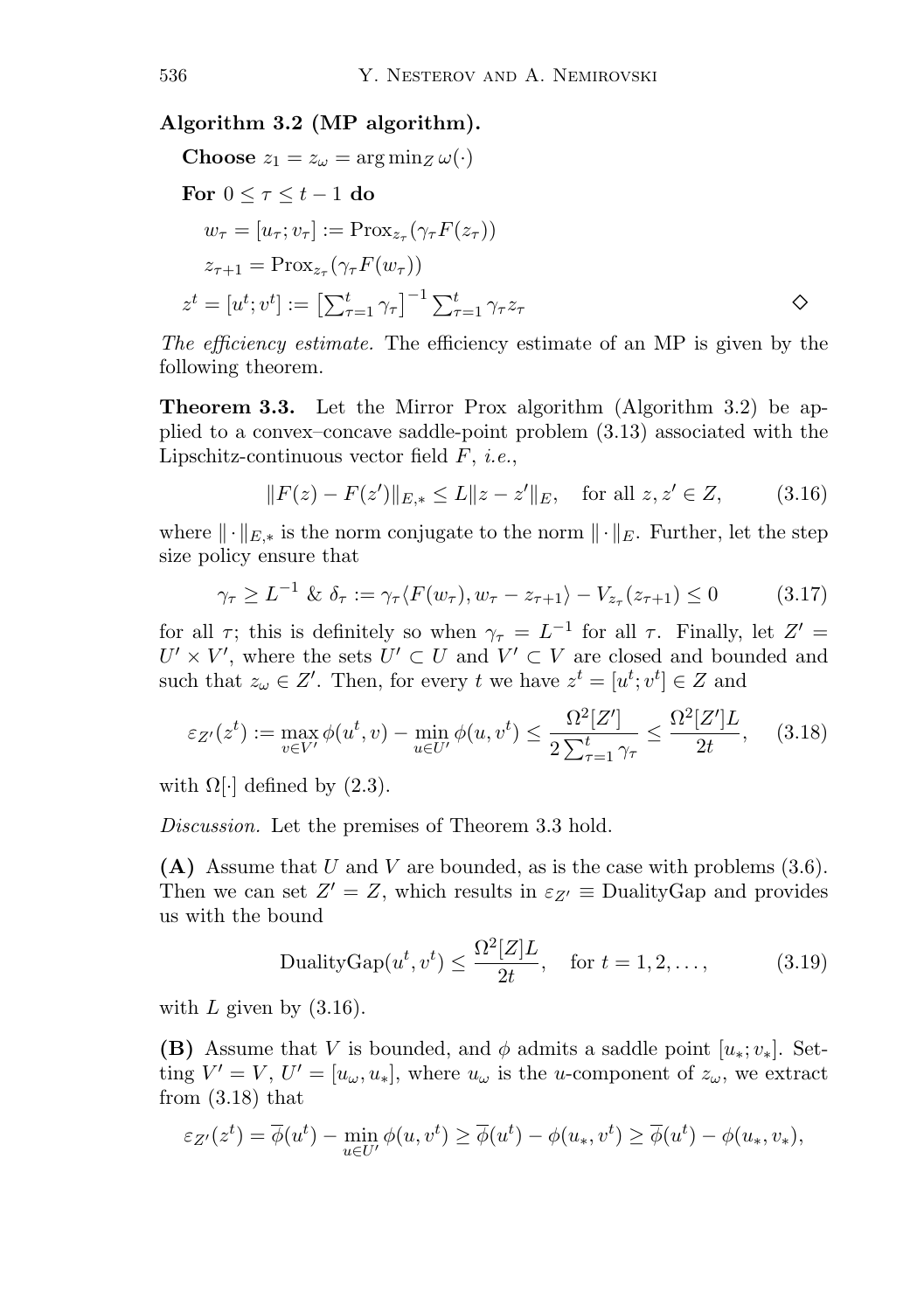where the final inequality follows from the fact that  $\phi(u_*, v) \leq \phi(u_*, v_*)$ by the definition of a saddle point. As explained above, the existence of a saddle point  $[u_*; v_*]$  implies that  $\phi(u_*, v_*) = \mathrm{Opt}(P) = \mathrm{Opt}(D)$ , and we obtain

$$
\overline{\phi}(u^t) - \text{Opt}(P) \le \varepsilon_{Z_*}(z^t) \le \frac{\Omega^2[Z_*]L}{2t}, \quad \text{where } Z_* = [u_\omega, u_*] \times V. \tag{3.20}
$$

#### *3.3. Assembling partial proximal set-ups*

Our strategy for solving the Dantzig selector problem (3.1) reduces this task to using the Mirror Prox algorithm (Algorithm 3.2) to solve a 'small series' of bilinear saddle-point problems (3.6) on a common domain  $Z = U \times V$ with *bounded* U, V, specifically the unit balls of the norms  $\|\cdot\|$  and  $\pi_*(\cdot)$ , respectively. To implement this strategy, we need a good proximal set-up for  $Z$ , and we intend to 'assemble' this set-up from the basic set-ups listed in Section 2.1.1. The assembling to be implemented originates from Nemirovski (2004) and is as follows. Consider a convex–concave saddle-point problem (3.13) with smooth convex–concave cost function  $\phi$  and *bounded* U,  $V$ , and let  $U$  and  $V$  be given as direct products of other closed and bounded convex domains:

$$
U = Z^1 \times \cdots \times Z^p, \quad V = Z^{p+1} \times \cdots \times Z^K,
$$

where  $Z^k \subset E_k$  are convex, closed and bounded subsets of Euclidean spaces. We clearly have

$$
Z := U \times V = Z^1 \times \cdots \times Z^K \subset E = E_1 \times \cdots \times E_K.
$$

Now, let every pair  $Z^k$ ,  $E_k$  be equipped with proximal set-up  $\|\cdot\|_{E_k}$ ,  $\omega_k(z^k)$ . Consider an assembling of those set-ups into a proximal set-up for  $Z, E$ . Specifically, given positive  $\alpha_k$ ,  $1 \leq k \leq K$  (the parameters of the construction), we set

$$
||z = [z1; \dots; zK]||E = \sqrt{\sum_{k=1}^{K} \alpha_k^{-1} ||z^k||_{E_k}^2},
$$
\n(3.21a)

$$
\omega(z = [z^1; \dots; z^K]) = \sum_{k=1}^K \alpha_k^{-1} \omega_k(z^k).
$$
 (3.21b)

It is immediately seen that this is indeed a proximal set-up for  $Z, E$ , and that computation of the associate proximal mapping reduces to computing proximal mappings associated with  $Z^k$  and our 'partial' DGFs  $\omega_k(\cdot)$ ,  $1 \leq$  $k \leq K$ . It is natural to choose the 'assembling parameters' in such a way as to obtain the best efficiency estimate of the MP algorithm allowed by our scheme as applied to (3.13). To this end, note that in view of the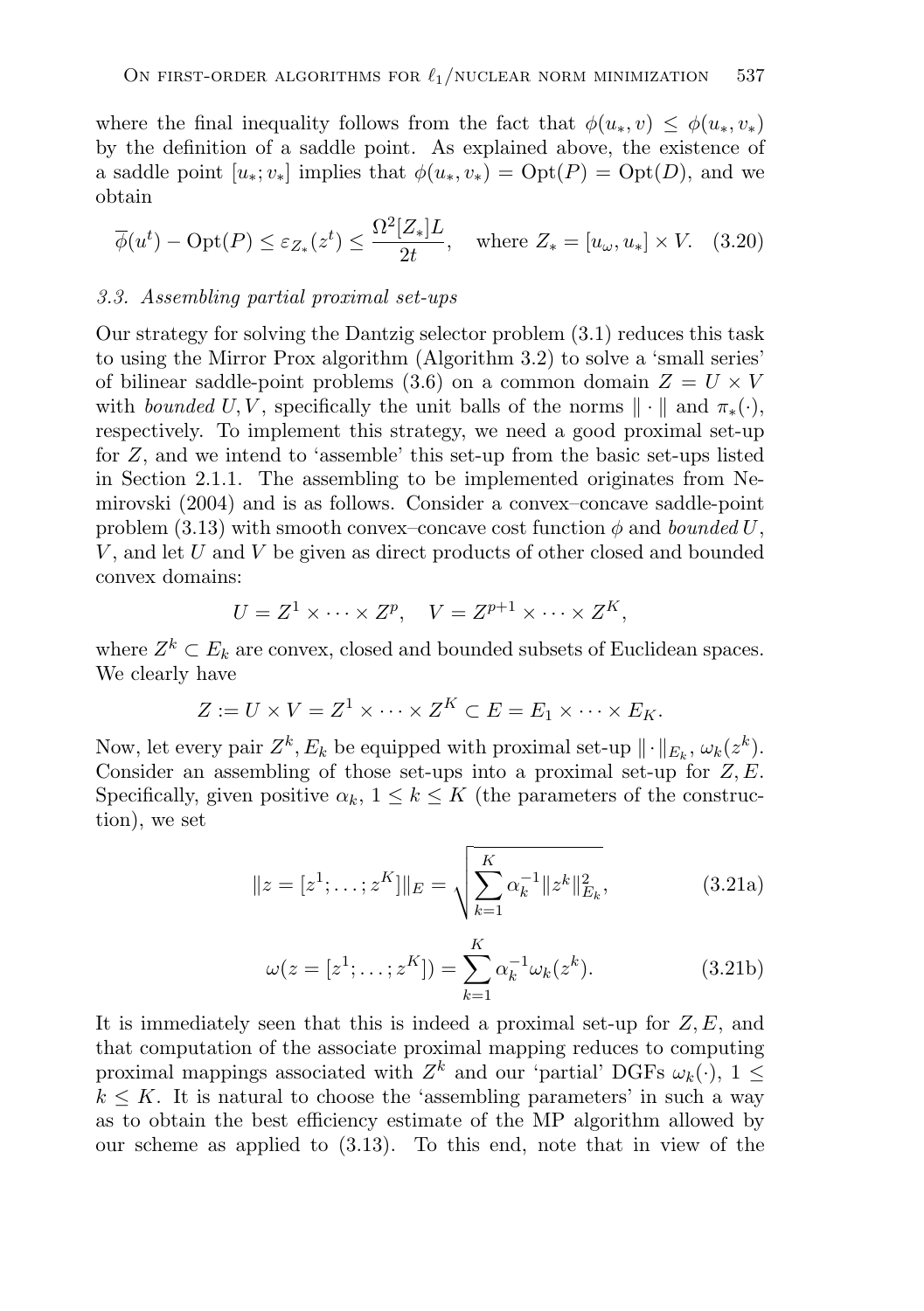direct product structure of E, the vector field  $(3.14)$  associated with  $(3.13)$ can be written as  $F(z)=[F_1(z);\ldots; F_k(z)]$  with  $F_k(z)\in E_k$ . Since this field is Lipschitz-continuous, we can find 'partial Lipschitz constants'  $L_{k\ell}$ ,  $1 \le k, \ell \le K$  such that, for all  $z = [z^1; \ldots, z^K] \in Z, w = [w^1; \ldots; w^K] \in Z$ , we have

$$
||F_k(z) - F_k(w)||_{E_k,*} \le \sum_{\ell=1}^K L_{k\ell} ||z^{\ell} - w^{\ell}||_{E_{\ell}}, \text{ for all } k \le K,
$$

where  $\|\cdot\|_{E_k,*}$  is the norm on  $E_k$  conjugate to  $\|\cdot\|_{E_k}$ . Note that we can always enforce  $L_{k\ell} = L_{\ell k}$ , which we assume from now on.

*Example.* When  $\phi$  is bilinear,  $\phi(u, v) = \langle a, u \rangle + \langle b, v \rangle + \langle v, Au \rangle + c$ , the mapping  $F$  is affine,

$$
F([z^{1};...;z^{K}]) = [a;-b] + A \cdot [z^{1};...;z^{K}],
$$

with linear mapping  $\mathcal A$  given by

$$
[\mathcal{A} \cdot [z^1; \dots; z^K]]^k = \sum_{\ell=1}^K \mathcal{A}^{k\ell} z^{\ell}, \quad 1 \leq k \leq K,
$$

where the  $\mathcal{A}^{k\ell}$  are linear mappings from  $E_{\ell}$  to  $E_{k}$ . It is evident that a characteristic property of A is that it is *skew-symmetric*: the mapping conjugate to  $\mathcal{A}^{k\ell}$  is  $-\mathcal{A}^{\ell k}$ . In addition,  $\mathcal{A}^{k\ell}$  should be zero when both  $Z^k$  and  $Z^{\ell}$  are either factors in U or factors in V. In this case, a natural choice of  $L_{k\ell}$  is

$$
L_{k\ell} = \|A^{k\ell}\|_{\|\cdot\|_{E_{\ell}},\|\cdot\|_{E_k,*}} := \max_{z^{\ell} \in E_{\ell}} \{ \|A^{k\ell} z^{\ell}\|_{E_k,*} : \|z^{\ell}\|_{E_{\ell}} \le 1 \},\
$$

and we indeed have  $L_{k\ell} = L_{\ell k}$ .

Now, it is immediately seen that with the assembling  $(3.21)$ , the  $\omega$ -radius  $\Omega[Z]$  of  $Z = Z^1 \times \cdots \times Z^K$  is given by

$$
\Omega^2[Z] = \sum_{k=1}^K \alpha_k^{-1} \Omega^2[Z^k],
$$

where  $\Omega[Z^k] = \sqrt{2[\max_{Z^k} \omega_k(\cdot) - \min_{Z_k} \omega_k(\cdot)]}$  is the  $\omega_k$ -radius of  $Z^k$ . Further, the (natural upper bound on the)  $(\|\cdot\|_{E}, \|\cdot\|_{E,*})$  Lipschitz constant of the vector field  $F$  is

$$
\mathcal{L} = \sigma_{\max}\left(\left[L_{k\ell}\sqrt{\alpha_k \alpha_\ell}\right]_{1\leq k,\ell \leq K}\right),\,
$$

where  $\sigma_{\text{max}}(\cdot)$  is the maximal singular value of a matrix. The efficiency estimate of Mirror Prox associated with the resulting proximal set-up is  $(\Omega^2(Z|\mathcal{L})/2t$  (see (3.19)), and the optimal choice of  $\alpha_k$  should minimize  $\Omega^2[Z]\mathcal{L}$  with the  $\Omega[Z], \mathcal{L}$  just defined. An optimal solution to the latter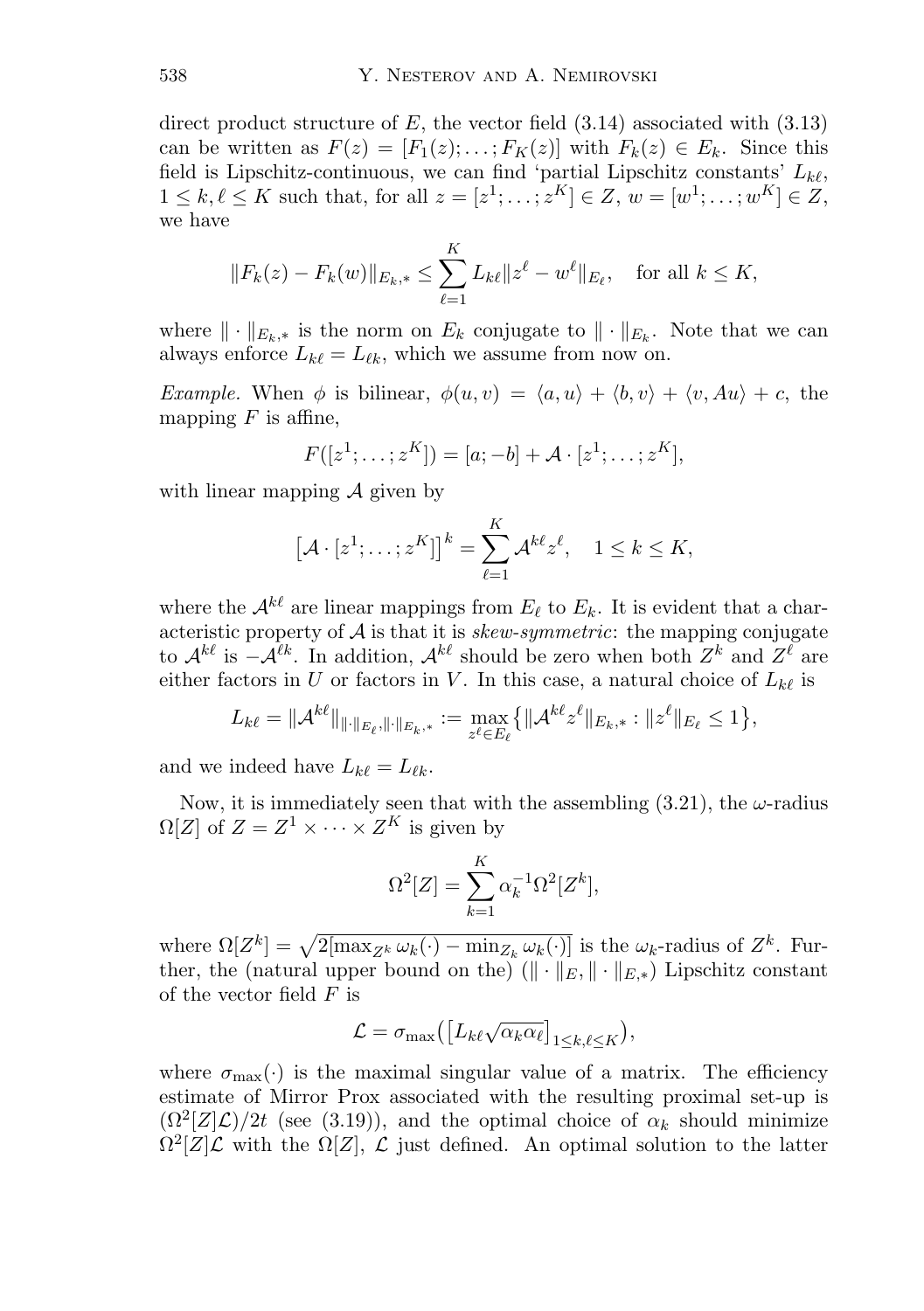problem is given by

$$
\alpha_k = \frac{1}{2} \Omega^2 [Z^k] \frac{\sum_{\kappa,\ell} L_{\kappa\ell} \Omega[Z^{\kappa}] \Omega[Z^{\ell}]}{\sum_{\ell} L_{k\ell} \Omega[Z^k] \Omega[Z^{\ell}]}, \quad \text{for } 1 \le k \le K,
$$
 (3.22)

which results in 
$$
\Omega^2[Z] = 2
$$
,  $\mathcal{L} = \frac{1}{2} \sum_{k,\ell} L_{k\ell} \Omega[Z^k] \Omega[Z^{\ell}],$ 

and the resulting Mirror Prox efficiency estimate is

$$
\text{DualityGap}(u^t, v^t) \le \frac{\sum_{k,\ell} L_{k\ell} \Omega[Z^k] \Omega[Z^{\ell}]}{2t}.
$$
\n(3.23)

#### *3.4. Implementing the strategy*

In summary of our developments we obtain the following algorithm for solving (3.1) to a given accuracy  $\epsilon$ .

## Algorithm 3.4 (solving  $(3.1)$  to given accuracy  $\epsilon$ ).

- (1) The set-up for our algorithm is given by a proximal set-up  $\|\cdot\|_{E_u}, \omega_U(\cdot)$ for  $U = \{u \in E_u : ||u|| \leq 1\}$ ,  $E_u$  and by a proximal set-up  $||\cdot||_{E_v}, \omega_V(\cdot)\}$ for  $V = \{v \in E_v : \pi_*(v) \leq 1\}, E_v.$
- (2) Problem (3.1) is solved by the root-finding routine presented in Section 3.1 with  $\rho_1$  chosen according to (3.12), and the auxiliary bilinear saddle-point problems (3.6) solved by the Mirror Prox algorithm (Algorithm 3.2).
- (3) The proximal set-up for MP is obtained from those indicated in (1) by the construction presented in Section 3.3. In the notation from this subsection, we have  $K = 2$ ,  $Z^1 = U$ ,  $Z^2 = V$ . Further, the affine vector fields  $F = F<sup>s</sup>$  associated with problems (3.6),  $s = 1, 2, \ldots$  differ from each other by constant terms (see  $(3.7)$ ), implying that the linear mappings  $A$  associated with different stages are identical to each other:

$$
\mathcal{A} = \begin{bmatrix} A^* \\ -A \end{bmatrix}.
$$

As a result, the assembled proximal set-up is the same for all stages and is given by  $(cf. (3.22))$ 

$$
\| [u; v] \|_{E} = \sqrt{\frac{\|u\|_{E_u}^2}{\Omega^2[U]} + \frac{\|v\|_{E_v}^2}{\Omega^2[V]}}, \quad \omega(u, v) = \frac{\omega_U(u)}{\Omega^2[U]} + \frac{\omega_V(v)}{\Omega^2[V]}, \quad (3.24)
$$

where  $\Omega[U], \Omega[V]$  are the  $\omega_U$ -radius and  $\omega_V$ -radius of U, V, respectively. For every  $t = 1, 2, \ldots$ , let  $z_s^t$  denote the approximate solution obtained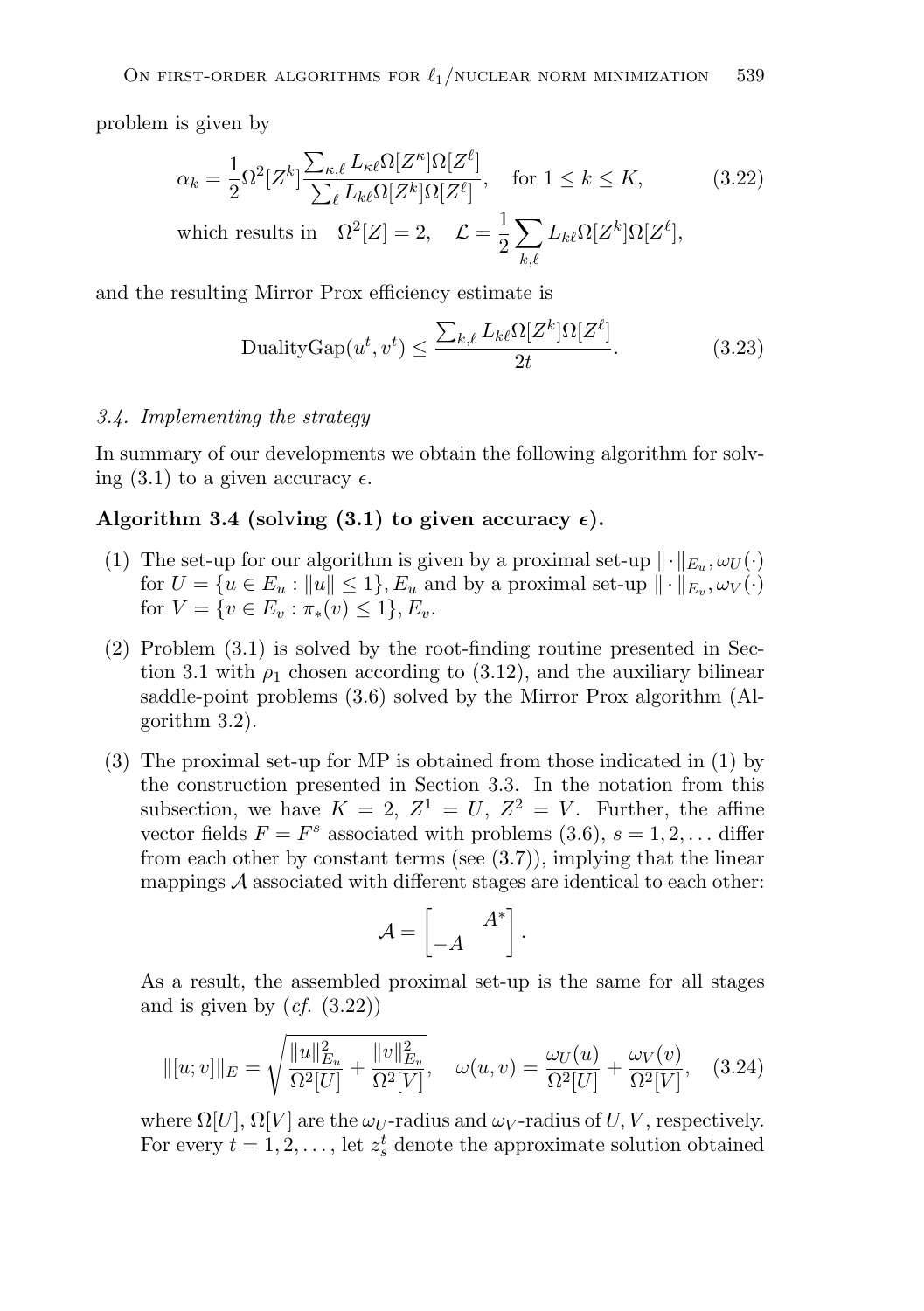in t iterations by the MP, Algorithm 3.2, as applied to  $(3.6)$ . The complexity bound  $(3.23)$  then implies that, for every s,

$$
\text{DualityGap}^s(z_s^t) \le \varepsilon_t := \frac{\Omega[U]\Omega[V] \|A\|_{\|\cdot\|_{E_u},\|\cdot\|_{E_v,*}}}{t},\tag{3.25}
$$

with 
$$
||A||_{||\cdot||_{E_u},||\cdot||_{E_v,*}}
$$
 given by (1.3).

The computational effort per iteration in the 'stand-alone' MP algorithm (Algorithm 3.2) is dominated by the need to compute two values of the vector field  $F$  to which the algorithm is applied, together with two values of the prox-mapping. With the strategy from Section 3.1, this should be augmented by computing  $F^s(z^t)$  and the bounds  $\Phi_t^+$  and  $\Phi_t^-(\cdot)$ . These additional computations keep the complexity of an iteration basically intact. Since  $F^s$  is affine,  $F^s(z^t)$  is readily given by the vectors  $F^s(w_\tau)$ ,  $1 \leq \tau \leq t$ , which are computed in any case. Given  $F^{s}(z^{t})$ , computing the above bounds reduces to maximizing two given linear forms, one depending on  $u$  and the other on  $v$ , over  $U, V$ , respectively, which is certainly no more complicated than computing a single prox-mapping. Combining these observations, relation (3.25) and Lemma 3.1, we arrive at the following result.

**Theorem 3.5.** Under the Standing Assumption, given  $\epsilon > 0$  and solving  $(3.1)$  by the outlined algorithm, an  $\epsilon$ -solution to  $(3.1)$  is found in no more than

$$
\frac{1}{\ln(2/\theta)}\ln\left(1+\frac{3\pi(b)}{\pi(b)-\delta}\cdot\frac{1}{\nu}\right), \quad \nu=\frac{\epsilon}{\mathrm{Opt}\cdot\|A\|_{\|\cdot\|,\pi(\cdot)}}\tag{3.26}
$$

stages, with at most

$$
N = \text{Ceil}\left(\frac{\varkappa \Omega[U]\Omega[V]}{\widetilde{\nu}}\right), \quad \varkappa = \frac{\theta}{\theta - 1}, \quad \widetilde{\nu} = \frac{\epsilon}{\text{Opt} \cdot \|A\|_{\|\cdot\|_{E_u}, \|\cdot\|_{E_v, \ast}}} \quad (3.27)
$$

Mirror Prox iterations per stage. Here  $\theta \in (1, 2)$  is the parameter of the root-finding procedure (see Section 3.1), and  $\Omega[U], \Omega[V]$  are the  $\omega_{U}(\cdot)$  radius of U and  $\omega_V(\cdot)$  radius of V, respectively.

The computational effort per Mirror Prox iteration is dominated by the need to carry out two matrix–vector multiplications  $(u, v) \mapsto (A^*v, Au)$ , and to compute two values of the prox-mapping associated with the proximal set-up from step (3) of Algorithm 3.4.

#### *3.5. Discussion*

Let us look at what we get in the case of the Dantzig selector problems  $(3.1)$ of our primary interest. We shall assume that a suitable  $\pi(\cdot)$  in (3.1) is the  $\|\cdot\|_{\infty}/\|\cdot\|_{2}$  norm, that is, the image space  $E_{\nu}$  of the linear mapping A is  $\mathbb{R}^{\ell_1}\times$  $\cdots \times \mathbb{R}^{\ell_m}$ , and for  $v = [v^1; \dots; v^m] \in E_v$  we have  $\pi(v) = \max_{1 \leq i \leq m} ||v^i||_2$ . This choice allows us to treat in a unified fashion the cases of our primary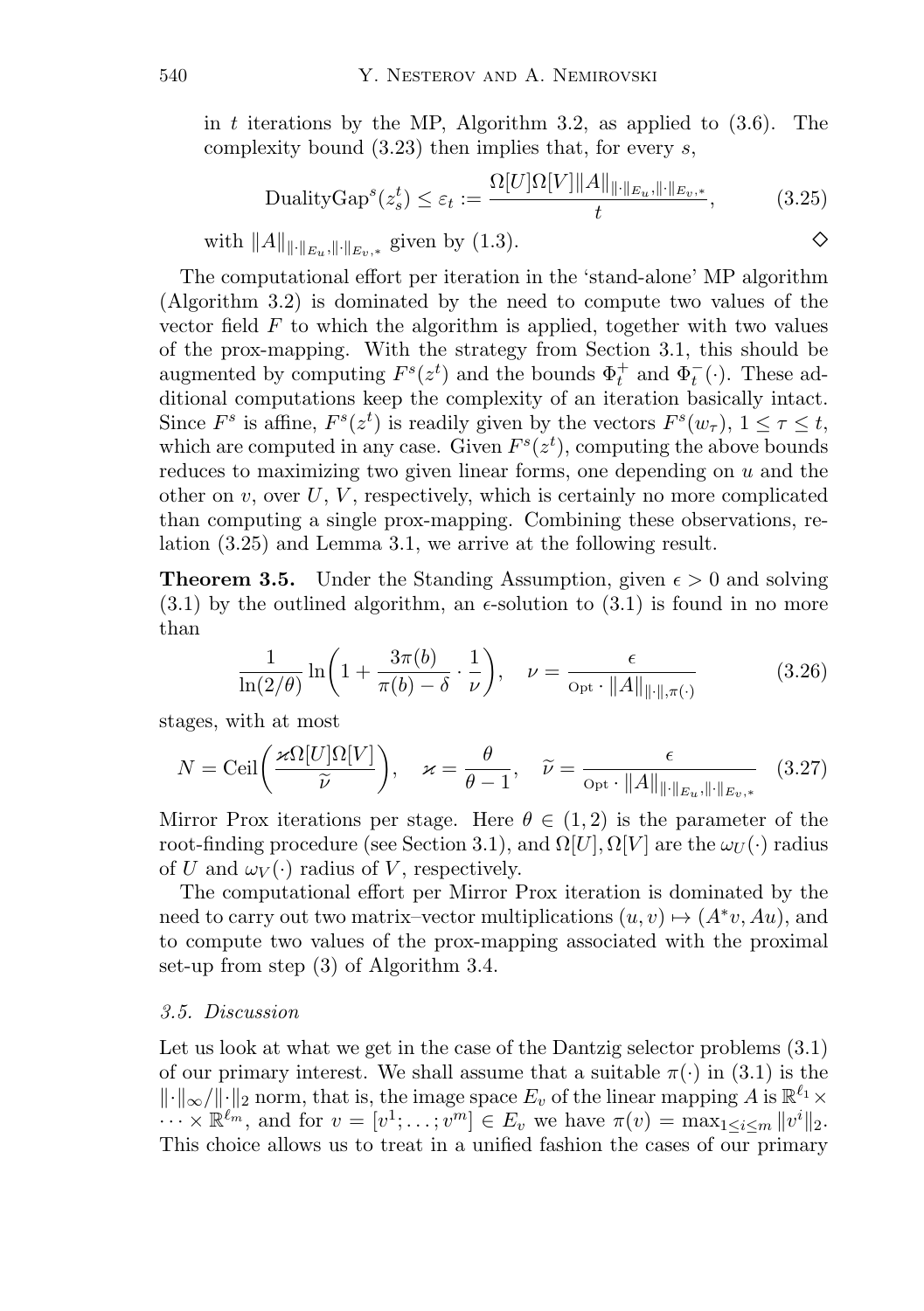interest, as specified in the Introduction, specifically those of the uniform fit (where  $\ell_1 = \cdots = \ell_m = 1$ ) and the  $\ell_2$  fit (where  $m = 1$ ). Moreover, the  $\ell_{\infty}/\ell_{2}$  fit is important in its own right: it arises in some Dantzig-selectortype recoveries dealing with block-sparse signals (see Juditsky *et al.* 2013*b*). In what follows, we treat the parameter  $\theta \in (1, 2)$  of the algorithm as fixed and thus as an absolute constant.

**(A)** We start with the case when the proximal set-ups underlying the algorithm use

$$
\|\cdot\|_{E_u} = \|\cdot\|, \quad \|\cdot\|_{E_v} = \pi_*(\cdot). \tag{3.28}
$$

Note that in this case

$$
||A||_{\|\cdot\|_{E_u},\|\cdot\|_{E_v,*}} = ||A||_{\|\cdot\|_{,\pi(\cdot)}} = \max_u \{\pi(Au) : \|u\| \le 1\}, \quad \widetilde{\nu} = \nu. \tag{3.29}
$$

With our  $\pi(\cdot)$ , the norm  $\|\cdot\|_{E_v} \equiv \pi_*(\cdot)$  is the  $\ell_1/\ell_2$  norm, and V is the unit ball of this norm. The latter allows us to specify  $\omega_V(\cdot)$  as in Theorem 2.1, so that

$$
||[v^1; \dots; v^m]||_{E_v} = \sum_{i=1}^m ||v^i||_2,
$$
\n
$$
v^m) = \frac{1}{m} \sum_{i=1}^m ||v^i||_2 \qquad \text{O}[V] < O(1), \sqrt{\ln(m+1)}
$$
\n(3.30)

$$
\omega_V(v^1, \dots, v^m) = \frac{1}{p\gamma} \sum_{i=1}^m \|v^i\|_2^p, \quad \Omega[V] \le O(1) \sqrt{\ln(m+1)},
$$

with  $\gamma$  and p given by (2.5) (where one should replace n with m).

*The case of the*  $\ell_1/\ell_2$  *norm*  $\|\cdot\|$ *.* Here  $E_u = \mathbb{R}^{k_1} \times \cdots \times \mathbb{R}^n$ *, and* 

$$
\|[u^1;\ldots;u^n]\| \equiv \|u:= [u^1;\ldots;u^n]\|_{E_u} := \sum_{j=1}^n \|u^j\|_2,
$$

with  $u^j \in \mathbb{R}^{k_j}$ . Further, U is the unit ball of  $\|\cdot\|_{E_u}$ , and we can take as  $\omega_U(\cdot)$  the DGF given by Theorem 2.1, thus arriving at

$$
\| [u^1; \dots; u^n] \|_{E_u} = \sum_{j=1}^n \| u^j \|_2,
$$
\n
$$
\omega_U(u^1, \dots, u^n) = \frac{1}{p\gamma} \sum_{j=1}^n \| u^j \|_2^p, \quad \Omega[U] \le O(1) \sqrt{\ln(n+1)},
$$
\n(3.31)

with  $\gamma$  and p given by (2.5). With these choices, the quantity

 $||A||_{\|\cdot\|_{E_{\alpha}}\|\cdot\|_{E_{\alpha}}}\,=\,||A||_{\|\cdot\|_{\mathcal{M}}(\cdot)}$ 

is as follows. A is a linear mapping from  $E_u = \mathbb{R}^{k_1} \times \cdots \times \mathbb{R}^{k_n}$  to  $E_v =$  $\mathbb{R}^{\ell_1} \times \cdots \times \mathbb{R}^{\ell_m}$ , and as such can be naturally identified with a block matrix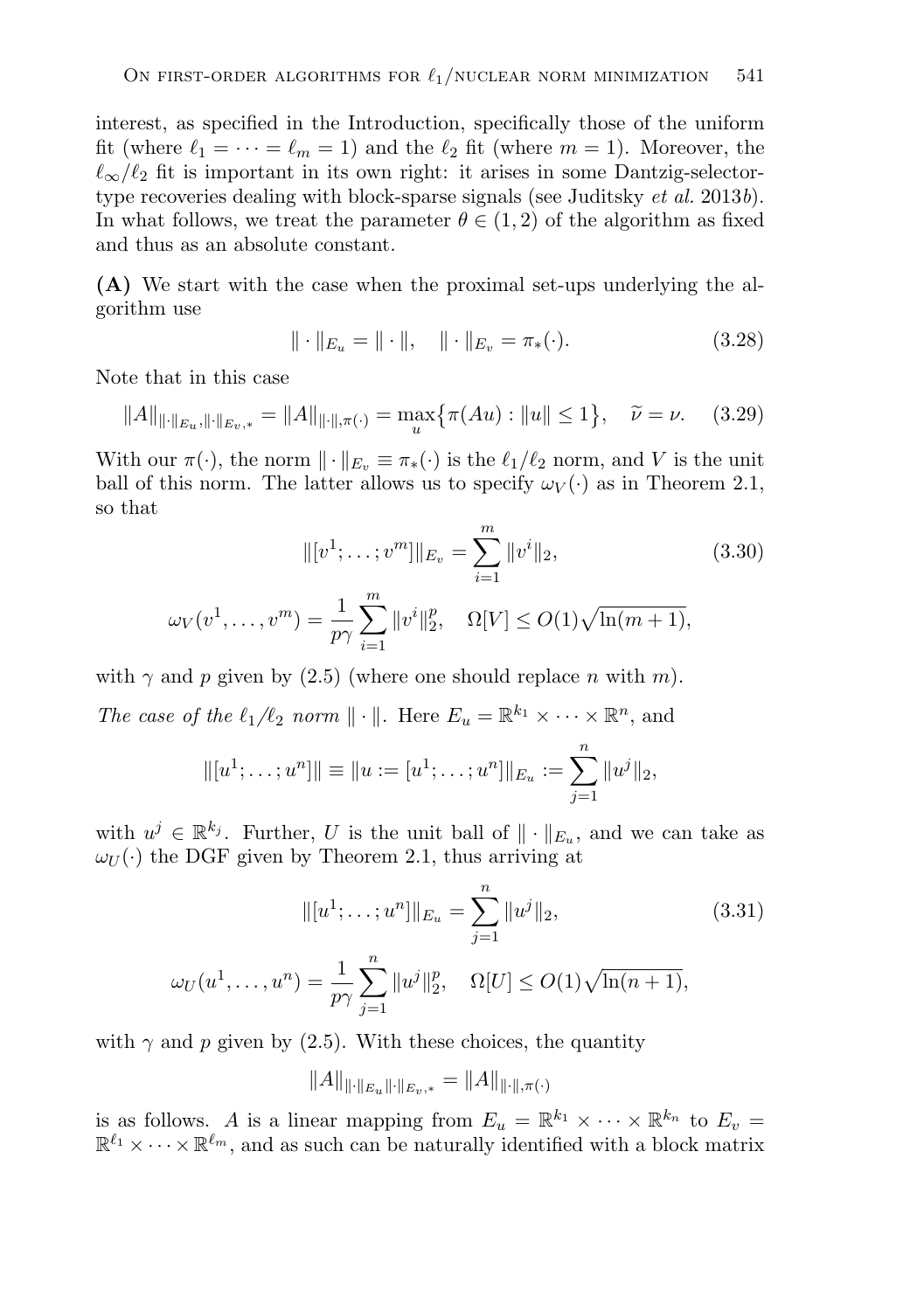with  $m \times n$  blocks  $A^{ij} \in \mathbb{R}^{\ell_i \times k_j}$ . It is immediately seen that

$$
||A||_{\|\cdot\|,\pi(\cdot)} = \max_{i \le m, j \le n} \sigma_{\max}(A^{ij}). \tag{3.32}
$$

Applying Theorem 3.5, finding an  $\epsilon$ -solution to (3.1) requires at most S stages, where

$$
S = O(1) \ln \left( 1 + \frac{3 \max_{i} \|b^{i}\|_{2}}{\max_{i} \|b^{i}\|_{2} - \delta} \cdot \frac{1}{\nu} \right),
$$
\n
$$
\nu := \frac{\epsilon}{\text{Opt} \cdot \|A\|_{\|\cdot\|, \pi(\cdot)}} = \frac{\epsilon}{\text{Opt} \cdot \max_{i,j} \sigma_{\max}(A^{ij})},
$$
\n(3.33)

with at most

$$
O(1)\sqrt{\ln(m+1)\ln(n+1)}\text{Ceil}(1/\nu)
$$
\n(3.34)

iterations per stage. Note that  $\nu$  can be naturally interpreted as relative accuracy.

The computational effort per iteration is dominated by the need to compute  $O(1)$  matrix–vector products  $(u, v) \mapsto (A^*v, Au)$ , plus a 'computational overhead' of  $O(1)(\dim u + \dim v)$  arithmetic operations.

In attempting to utilize the outlined approach for the Dantzig selector with the TV norm in the role of  $\ell_1/\ell_2$ , one runs into the same difficulties as in the case of lasso problems: see Section 2.3.

*The case of*  $\|\cdot\| = \|\cdot\|_{\text{nuc}}$ . Now consider the case when  $E_u = \mathbb{R}^{\mu \times \nu}$  and  $\|\cdot\|$  is the nuclear norm on  $E_u$ . Without loss of generality we can assume  $2 \leq \mu \leq \nu$ . Taking into account that U is the unit ball of  $\|\cdot\|_{E_u} \equiv \|\cdot\|$ , we can choose  $\omega_U(\cdot)$  according to Theorem 2.3, thus arriving at

$$
||u||_{E_u} = ||u||_{\text{nuc}} = \sum_{i=1}^{\mu} \sigma_i(u), \qquad (3.35)
$$

$$
\omega_U(u) = \alpha \sum_{i=1}^{\mu} \sigma_i^{1+q}(u), \quad \Omega[U] \le O(1)\sqrt{\ln(\mu+1)},
$$

with  $\alpha$  and q readily given by (2.9). The quantity

$$
||A||_{\|\cdot\|_{E_u},\|\cdot\|_{E_v,*}} = ||A||_{\|\cdot\|_{\text{nuc}},\pi(\cdot)}
$$

is as follows: the linear mapping  $A: \mathbb{R}^{\mu \times \nu} \to E_v$  can be split into 'blocks'  $A^i : \mathbb{R}^{\mu \times \nu} \to \mathbb{R}^{\ell_i}$ , according to the direct product structure of  $E_v$ , and  $||A||_{\text{if-linear}}(\cdot) = \max_i ||A^i||_{\text{if-linear}} ||\cdot||_{2}.$  For example, in the plain matrix completion problem, where the mapping  $u \mapsto Au$  is the restriction of u to a given m-element pattern of cells and  $\pi(\cdot)$  is the  $\ell_{\infty}/\ell_{2}$  norm, one can safely bound  $||A||_{\dots, \pi(\cdot)}$  from above by 1.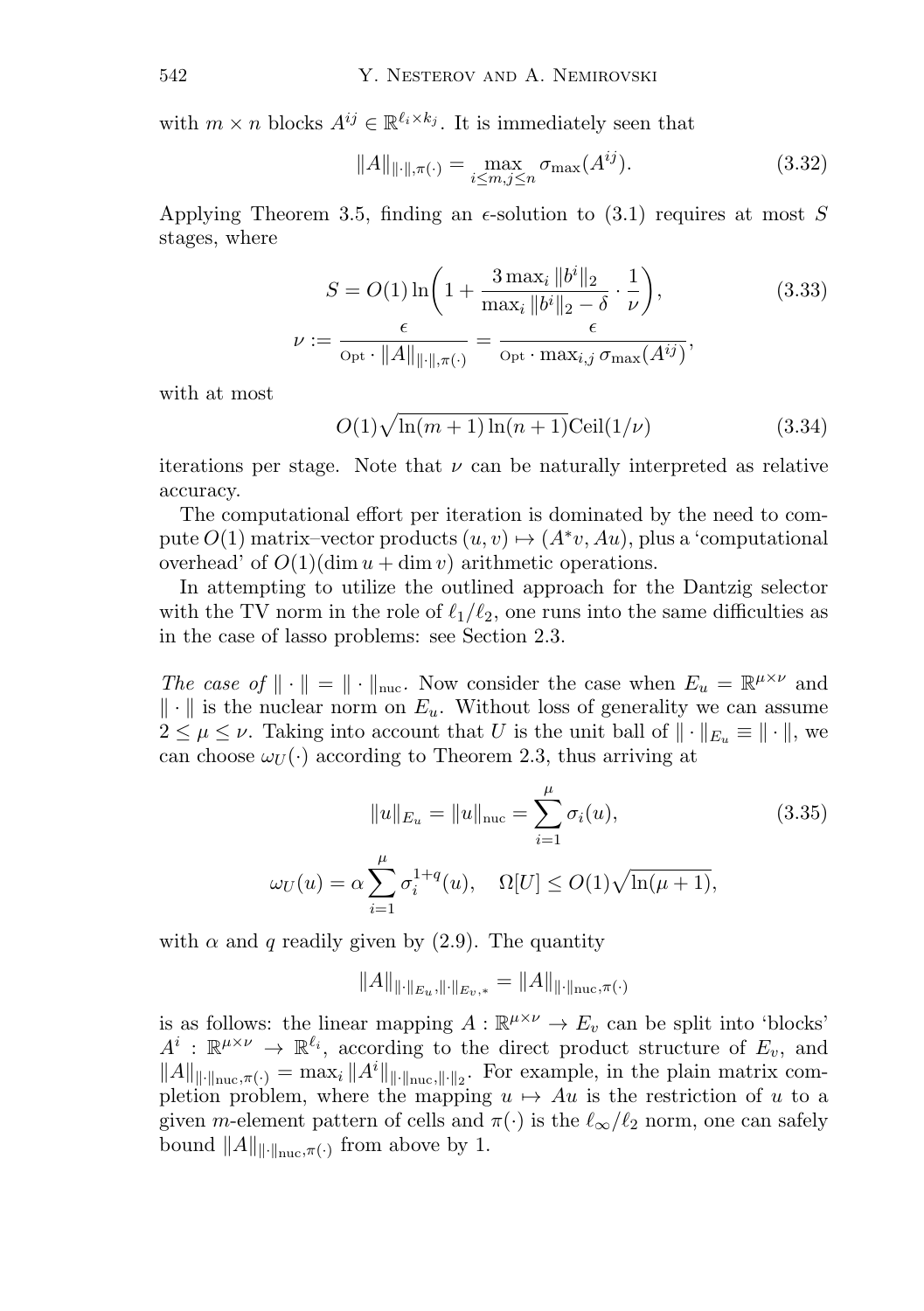The algorithm we obtain finds an  $\epsilon$ -solution to problem (3.1) in at most S stages, where

$$
S = O(1) \ln \left( 1 + \frac{3 \max_{i} \|b^{i}\|_{2}}{\max_{i} \|b^{i}\|_{2} - \delta} \cdot \frac{1}{\nu} \right),
$$
\n
$$
:= \frac{\epsilon}{\text{Opt} \cdot \|A\|_{\|\cdot\|_{\text{nuc}}, \pi}} = \frac{\epsilon}{\text{Opt} \cdot \max_{i} \|A^{i}\|_{\|\cdot\|_{\text{nuc}}, \|\cdot\|_{2}}},
$$
\n(3.36)

with at most

$$
O(1)\sqrt{\ln(m+1)\ln(\mu+1)}\text{Ceil}(1/\nu)
$$
\n(3.37)

iterations per stage.

 $\overline{\nu}$ 

The computational effort per iteration is dominated by the need to compute  $O(1)$  matrix–'vector' products  $(u, v) \mapsto (A^*v, Au)$  and  $O(1)$  SVDs of matrices from  $\mathbb{R}^{\mu \times \nu}$ , plus a computational overhead of  $O(1)(\mu \nu + \dim E_{\nu})$ arithmetic operations.

Observe that Remark 2.5 is fully applicable to our present situation, implying the possibility of extending the scope of the MP-based techniques beyond the case of the  $\|\cdot\|$ -unit ball in the role of U, as discussed in Section 2.3.

**(B)** Coming back to 'plain' Dantzig-selector-type problems (3.1) with  $\ell_1/\ell_2$ or the nuclear norm in the role of  $\|\cdot\|$  and the  $\ell_{\infty}/\ell_2$  norm in the role of  $\pi(\cdot)$ , note that so far we have been considering the case of (3.28) and proximal set-ups for  $U, E_u$  and  $V, E_v$  developed in Section 2.1.1. An alternative, just as in the composite minimization case, is to use the plain Euclidean set-ups for U, V, that is, to use  $||u||_{E_u} = \sqrt{\langle u, u \rangle}, \omega_U(u) = \frac{1}{2} \langle u, u \rangle$ , and similarly for  $V, E_v$ . With our U and V, this results in  $\Omega[U] = \Omega[V] = 1$ . The assembled set-up for  $Z = U \times V$ ,  $E = E_u \times E_v$  is in this case again the plain Euclidean set-up. When passing from our original set-ups to the Euclidean one, the complexity per iteration remains basically intact. Inequality (3.25) becomes

$$
\text{DualityGap}^s(z_s^t) \le \varepsilon_t := \frac{\|A\|_{2,2}}{t}, \quad \|A\|_{2,2} = \max_u \{ \|Au\|_2 : \|u\|_2 \le 1 \} \tag{3.38}
$$

(for  $\|\cdot\| = \|\cdot\|_{\text{nuc}}, \|u\|_2$  is the Frobenius norm of u), the upper bounds (3.33) and (3.36) on the number of stages remain intact, and the upper bounds (3.34) and (3.37) on the number of iterations per stage become

$$
O(1)\text{Ceil}(1/\widetilde{\nu}), \quad \widetilde{\nu} = \frac{\epsilon}{\text{Opt} \cdot ||A||_{2,2}}.
$$
\n(3.39)

Note that  $||A||_{2,2}$  is never less than the norms  $||A||_{\|\cdot\|_{\mathcal{R}}}$  appearing in (3.33) and (3.36), and can be significantly larger. For example, when  $\|\cdot\|$  is the plain  $\|\cdot\|_1$  norm on  $\mathbb{R}^n$ , the ratio  $||A||_{2,2}/||A||_{\|\cdot\|_{\mathcal{R}}}$  can be as large as  $\sqrt{n}$ when  $\pi(\cdot)$  is the plain  $\ell_2$  norm, and as large as  $\sqrt{mn}$  when  $\pi$  is the plain  $\ell_{\infty}$ norm on  $\mathbb{R}^m$ . When  $\|\cdot\|$  is the nuclear norm on  $\mathbb{R}^{\mu\times\nu}$ , the ratios in question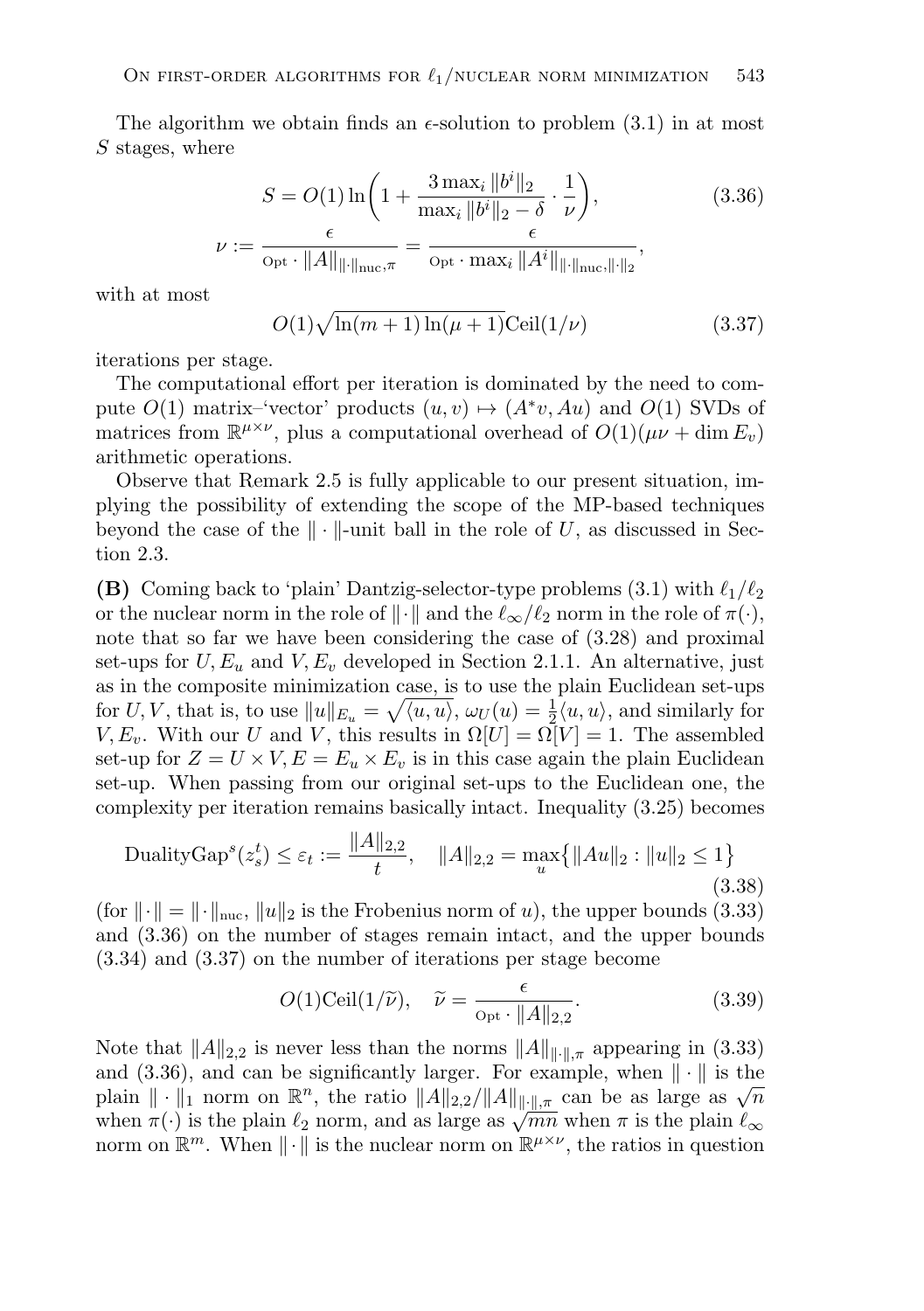can be as large as  $O(1)\sqrt{\mu}$  ( $\pi$  is the  $\ell_2$  norm) and  $O(1)\sqrt{\mu m}$  ( $\pi$  is the  $\ell_{\infty}$ norm). With this in mind, looking at  $(3.34)$ ,  $(3.37)$  and  $(3.39)$  we conclude that in our context, from the worst-case perspective, the Euclidean set-up is significantly outperformed by our original set-ups. Moreover, the original set-ups result in the best efficiency estimates achievable in the framework of our algorithmic scheme, up to logarithmic dependence on the problem size: see Section A.6. This being said, note that the worst-case-oriented analysis is not exactly the same as computational practice, where the Euclidean set-up behaves surprisingly well in many cases.

#### *3.6. Comments*

Some comments on the results of this section are in order.

#### *3.6.1. On-line adjustable step sizes*

(See the concluding remarks in Section 2.) Theorem 3.3 states that whenever the step sizes  $\gamma_{\tau}$  ensure (3.17), the accuracy estimate (3.18) holds true; looking at this estimate, we see that the larger the step sizes the better. Theorem 3.3 also states that (3.17) is ensured by choosing  $\gamma_{\tau} = L^{-1}$ . The question is whether we could use step sizes which are larger than the 'safe'  $L^{-1}$ . The simplest way to achieve this goal is as follows. At the beginning of iteration  $\tau$  of the MP algorithm, we have at our disposal a certain 'guessed step size'  $\hat{\gamma}_\tau \geq L^{-1}$ , with  $\hat{\gamma}_1 = L^{-1}$ . We start iteration  $\tau$  with an attempt to use  $\hat{\gamma}_{\tau}$  as  $\gamma_{\tau}$ . If this step size results in  $\delta_{\tau} \leq 0$  (see (3.17)), we set  $\hat{\gamma}_{\tau+1} = \hat{\vartheta}\hat{\gamma}_{\tau}$  and pass to step  $\tau + 1$ ; here  $\hat{\vartheta} > 1$  is the method's parameter. If  $\gamma_{\tau} = \hat{\gamma}_{\tau}$  results in  $\delta_{\tau} > 0$ , we reset  $\gamma_{\tau}$  according to  $\gamma_{\tau} := \min[\mu \gamma_{\tau}, 1/L],$ where  $\mu \in (0,1)$  is another method's parameter, and repeat the step with this reduced step size. If we get  $\delta_{\tau} > 0$  with the reduced value of  $\gamma_{\tau}$  also, we iterate, reducing the 'trial step size' once more, and perform a new trial step, and so on until  $\delta_{\tau} \leq 0$  is obtained (this must eventually happen, since  $\gamma_{\tau} = L^{-1}$  ensures  $\delta_{\tau} \leq 0$ . When  $\delta_{\tau} \leq 0$  is obtained, we pass to step  $\tau + 1$ , using the latest value of  $\gamma_{\tau}$  as  $\hat{\gamma}_{\tau+1}$ . Extensive numerical experimentation (where we use  $\vartheta = 1.2$  and  $\mu = 0.8$ ) demonstrates that, with this on-line step size policy, the total number of values of  $F$  (or equivalently the total number of prox-mappings) we need to compute to arrive at a desired value of the duality gap is never significantly larger than the similar quantity for the off-line worst-case-oriented step sizes  $\gamma_{\tau} \equiv L^{-1}$ , and is typically orders of magnitude less. Note that this policy, with obvious modifications, can be utilized in the case when we know that  $F$  is Lipschitz-continuous but do not know the corresponding Lipschitz constant.

#### *3.6.2. Nearly dimension-independent rate of convergence*

It should be stressed that in the situations we have considered, the resulting efficiency estimates, *i.e.*, the total iteration count as a function of the desired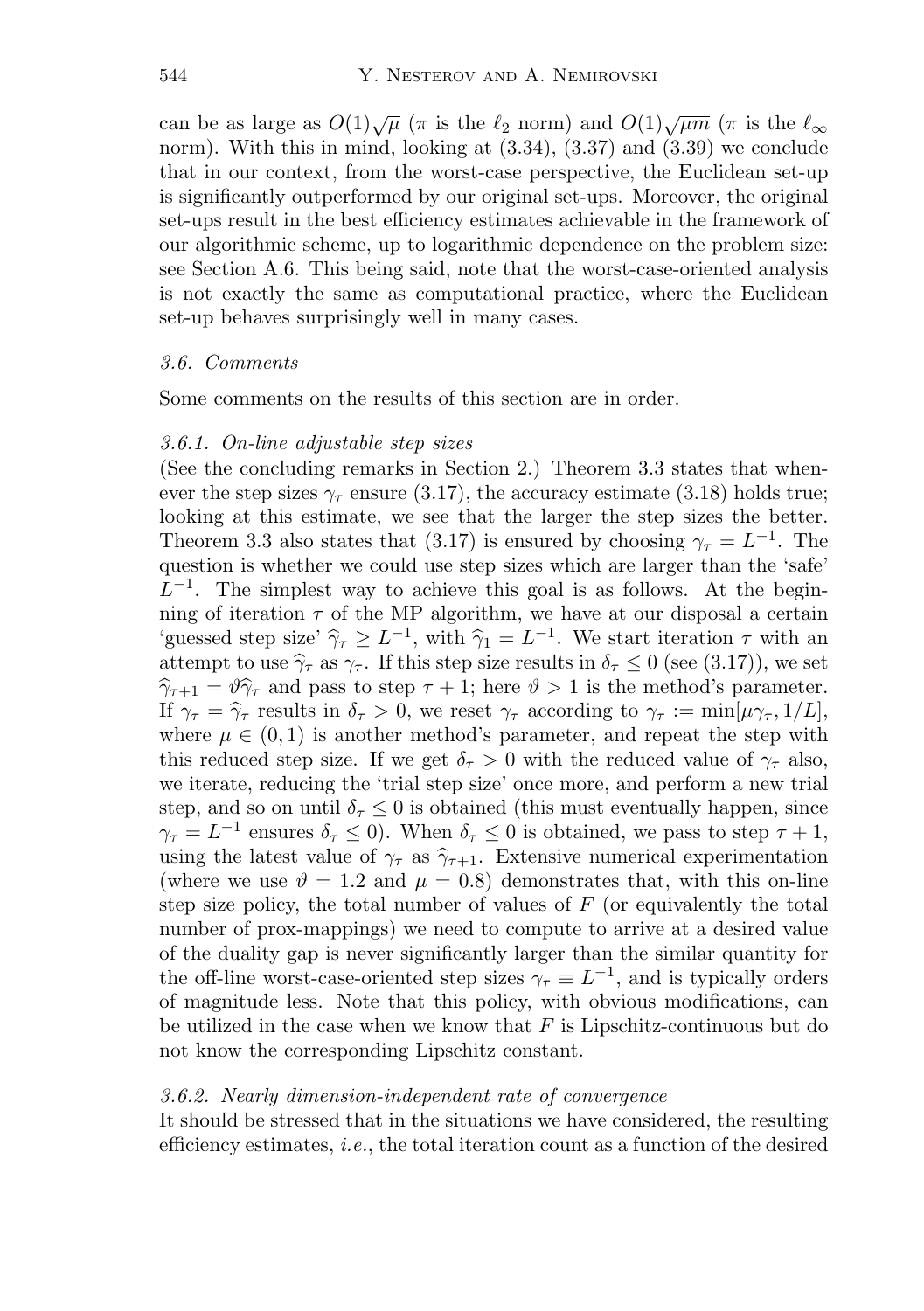relative accuracy  $\nu$  given by (3.33) or (3.36), up to a *logarithmic* factor in  $1/\nu$ and the problem size, is just  $1/\nu$ . Logarithmic dependence of the efficiency estimate on the problem size reflects the 'nice geometry' of the norms  $\|\cdot\|$ ,  $\pi_*(\cdot)$  in question. Along with these and several other 'nice geometry' norms, there exist 'bad geometry' ones, *e.g.*, the norm  $\|\cdot\|_{\infty}$  on  $\mathbb{R}^{n}$  and its matrix analogue: the spectral norm  $\sigma_{\text{max}}(\cdot)$ . For the two latter norms in the roles of  $\|\cdot\|$  or  $\pi_*(\cdot)$ , the approach we have developed does *not* yield 'nearly dimension-independent' efficiency estimates, but this is equally true for any other approach known to us.

#### 3.6.3. More general norms  $\|\cdot\|$

The scope of the approach we have developed is not restricted to the norms  $\|\cdot\|$ ,  $\pi(\cdot)$  considered so far; all we need are 'good proximal set-ups' for the unit balls U, V of the norms  $\|\cdot\|$ ,  $\pi_*(\cdot)$ , *i.e.*, moderate  $\Omega[U]$  and  $\Omega[V]$ and computationally tractable prox-mappings. As an instructive example, consider recovery of a matrix ('image') x from noisy observations of  $Px$ . In some cases it is natural to assume that the true image is the sum of sparse and low-rank images.<sup>14</sup> The Dantzig selector form of the problem is

$$
\min_{y^1, y^2 \in \mathbb{R}^{\mu \times \nu}} \{ \mu_1 \| y^1 \|_1 + \mu_2 \| y^2 \|_{\text{nuc}} : \pi (P(y^1 + y^2) - b) \le \delta \},
$$

where  $\mu_1 > 0$ ,  $\mu_2 > 0$  are the penalty parameters and  $||y^1||_1 = \sum_{i,j} |y_{ij}^1|$ . Equivalently, the recovery problem is

$$
\min_{x=(x^1,x^2)\in E_u:=\mathbb{R}^{\mu\times\nu}\times\mathbb{R}^{\mu\times\nu}}\{|x|:\pi(Ax-b:=\mu_1^{-1}Px^1+\mu_2^{-1}Px^2-b)\leq\delta\},
$$
  

$$
||x:=(x^1,x^2)||\equiv||x^1||_1+||x^2||_{\text{nuc}}.
$$

All we need to process the resulting problem is a good proximal set-up for the unit ball U of the norm  $\|\cdot\|$ , and such a set-up is readily given by the results of Section 2.1.1:

$$
\| \cdot \|_{E_u} = \| \cdot \|, \quad \omega_U(u^1, u^2) = 2\omega_1(\text{Vec}(u^1)) + 2\omega_2(u^2),
$$

where  $Vec(u^1)$  is the 'vectorization' of  $u^1$ , and the functions  $\omega_1(\cdot)$ ,  $\omega_2(\cdot)$  are given by (2.5) (where  $n = \mu \nu$ ) and (2.9) respectively; note that the  $\omega_U$ radius of U does not exceed  $O(1)\sqrt{\ln(\mu\nu)}$ . When  $\pi(\cdot) = ||\cdot||_2$ , we are also interested in processing the lasso version of the problem,

$$
\min_{x=(x^1,x^2)} \{ \|(x^1,x^2)\| + \|Ax - b\|_2^2 \}.
$$

 $14$  As a toy example, imagine the façade of a building, a black rectangle ('wall') with a regular grid of white rectangular holes ('windows'); this image has rank 2. Adding a few irregularities ('architectural elements') occupying a relatively small part of the facade, we get an image which is the sum of low-rank and sparse images.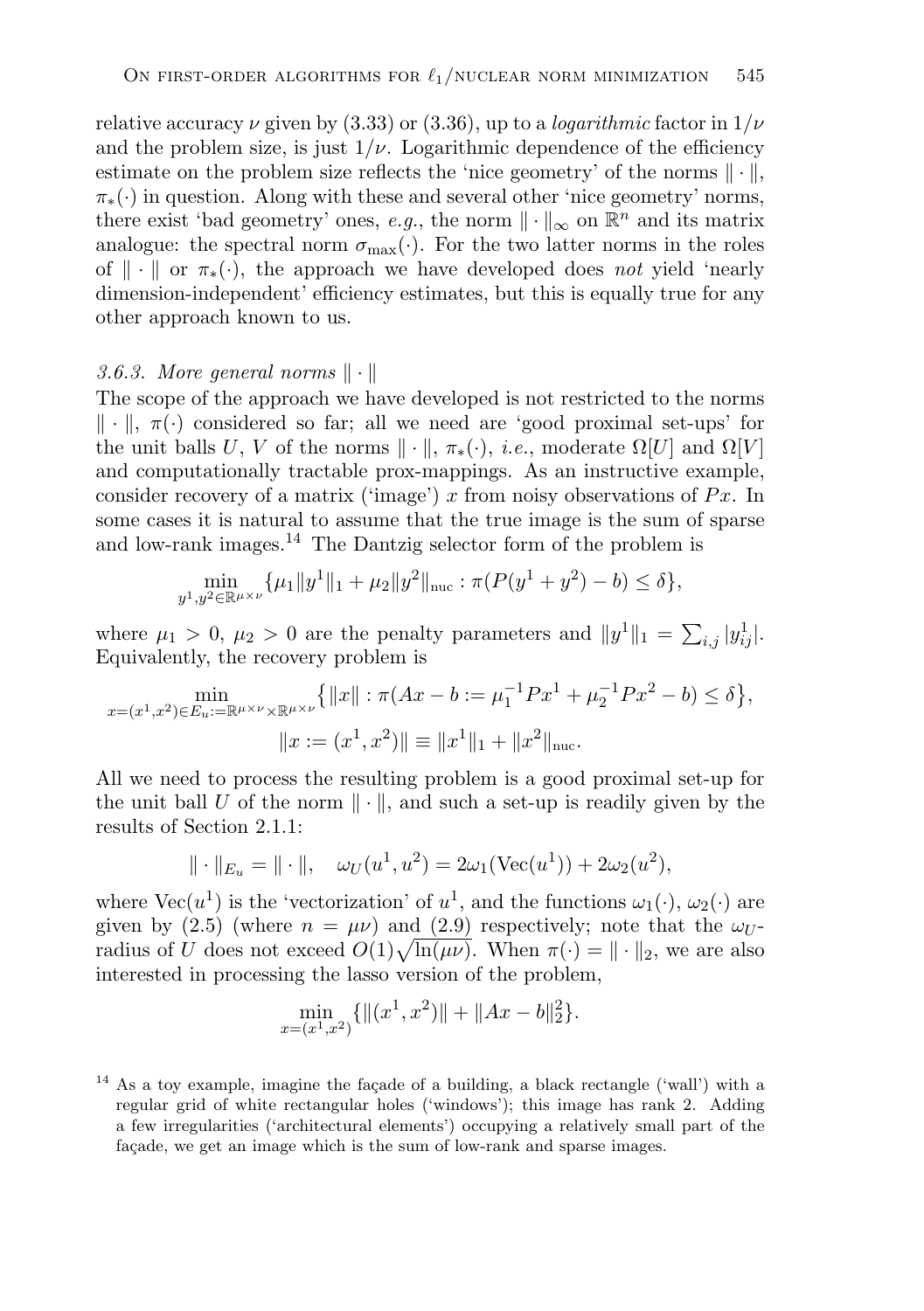As above, the required proximal set-up is found to be

$$
\|\cdot\|_E = \|\cdot\|, \quad \omega_E(u^1, u^2) = 2\hat{\omega}_1(u^1) + 2\hat{\omega}_2(u^2),
$$

with  $\hat{\omega}_1(\cdot), \hat{\omega}_2(\cdot)$  given by (2.7) (where  $n = \mu \nu$ ) and (2.11), respectively. This set-up ensures that the quantity  $V_{z_{\alpha}}(x^*)$  appearing in the bounds (2.21), (2.23) and (2.25) does not exceed  $\tilde{O(1)}$   $\ln(\mu\nu)$   $||x^*||^2$ . Finally, the computational cost of the prox-mapping associated with  $\|\cdot\|$  is basically the same as the cost of computing the SVD of a matrix from  $\mathbb{R}^{\mu\times\nu}$ .

#### *3.6.4. Plain saddle-point forms of* 1*/nuclear norm minimization*

Along with lasso and Dantzig selector recovery routines, sparsity/low-rank oriented signal processing considers other recovery routines, *e.g.*, the *penalized recovery* (Juditsky and Nemirovski 2011*c*, Juditsky *et al.* 2013*b*, Juditsky *et al.* 2011*b*)

$$
\widehat{x} \in \arg\min_{x \in E_x} \{ ||x|| + \lambda \pi (Ax - b) \}, \quad \text{for } \lambda > 0,
$$
\n(3.40)

possessing attractive statistical properties. Assuming for the sake of definiteness that  $\|\cdot\|$  is either the  $\ell_1/\ell_2$  norm on  $E_x = \mathbb{R}^{k_1 + \cdots + k_n}$  or the nuclear norm on  $E_x = \mathbb{R}^{\mu \times \nu}$ , and  $\pi(\cdot)$  is the  $\ell_{\infty}/\ell_2$  norm on  $E_v = \mathbb{R}^{\ell_1 + \cdots + \ell_m}$  (this is indeed the case in typical applications), and rewriting the problem equivalently as

SadVal = 
$$
\min_{u=[x;\xi]\in U} \max_{v\in V} [\phi(u := [x;\xi], v) = \xi + \lambda \langle v, Ax - b \rangle],
$$
 (3.41)  
\n $U = \{ [x;\xi] : \xi \ge ||x|| \} \subset E_u := E_x \times \mathbb{R}, \quad V = \{ v \in E_v : \pi_*(v) \le 1 \},$ 

we see that in this case we need to solve just one bilinear saddle-point problem rather than a 'small series' of them, so that a single application of MP is enough. Equipping  $V, E_v$  with the same  $\ell_1/\ell_2$  proximal set-up  $\|\cdot\|_{E_v} = \pi_*(v), \omega_V(\cdot)$  as above, and  $U, E_u$  with the proximal set-up

$$
||u := [x; \xi]||_{E_u} = ||x|| + |\xi|, \quad \omega_U(u := [x; \xi]) = 2\omega(u) + \xi^2,
$$

where  $\omega(u)$  is given by (2.7) or (2.11), depending on whether  $\|\cdot\|$  is the  $\ell_1/\ell_2$  or the nuclear norm, we can assemble these 'partial' proximal set-ups for  $U, E_u$  and  $V, E_v$  into a proximal set-up  $\|\cdot\|_E$ ,  $\omega(\cdot)$  for  $Z = U \times V$ ,  $E = E_u \times E_v$  according to

$$
\begin{aligned} ||[[x;\xi],v]||_E &= \sqrt{\alpha^{-2}(||x||+|\xi|)^2 + \pi_*^2(v)}, \\ \omega([x;\xi],v) &= \alpha^{-2}[2\omega(x)+\xi^2] + \omega_V(v), \end{aligned}
$$

where  $\alpha > 0$  is a positive parameter. It is immediately seen that this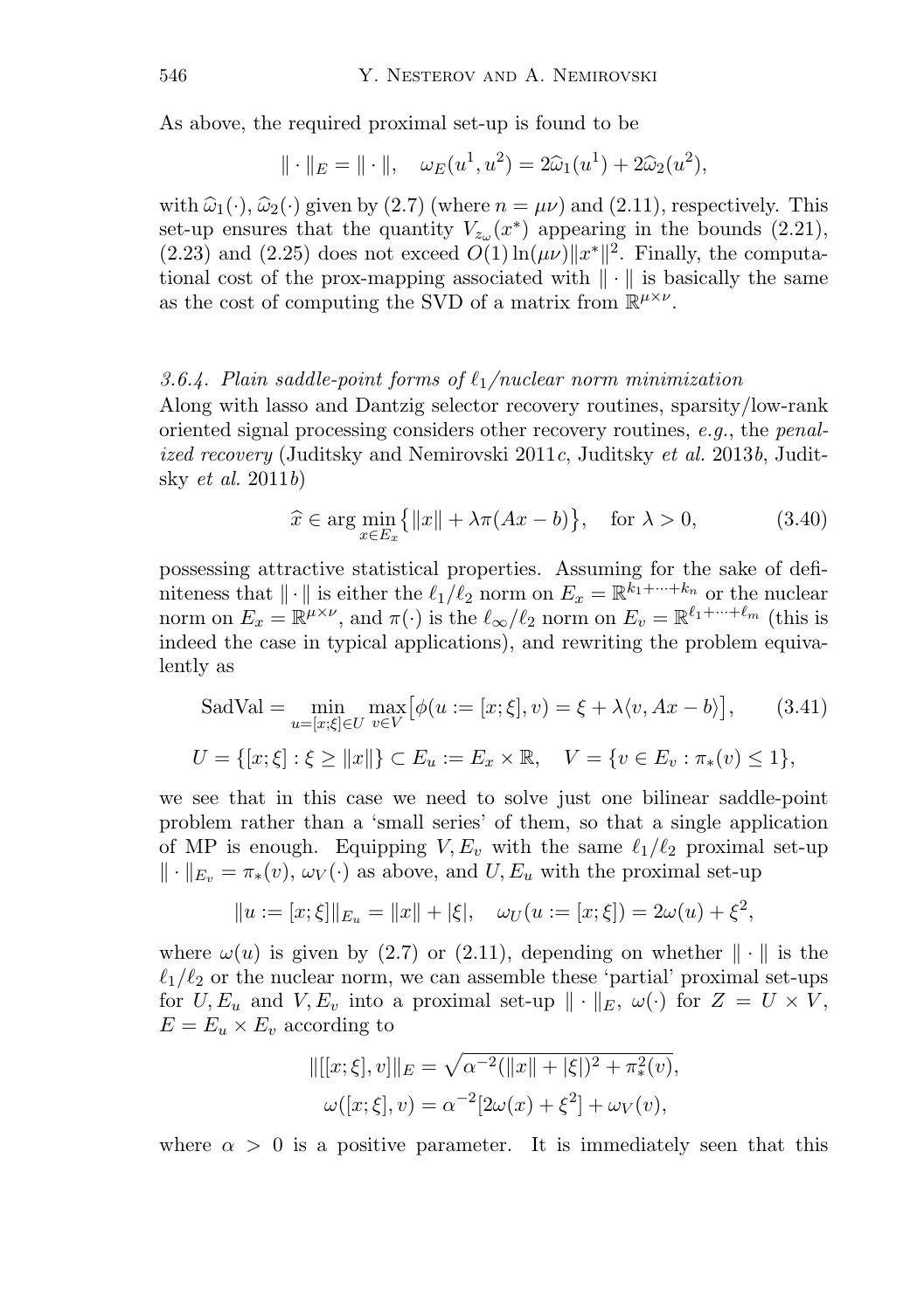assembling indeed results in a proximal set-up. Applying (2.6), (2.8), (2.12) and (3.20), we obtain the efficiency estimate

$$
\overline{\phi}(x^{t}) - \min_{x} \overline{\phi}(x) \le O(1) \frac{\alpha^{-1} (\alpha \kappa_{1} R_{*} + \kappa_{2})^{2} \lambda ||A||_{\|\cdot\|, \pi(\cdot)}}{t}, \quad t = 1, 2, ...,
$$
  
where  $\overline{\phi}(x) = ||x|| + \lambda \pi (Ax - b), \quad R_{*} = \min_{x_{*} \in \arg \min_{x \in E_{x}} \overline{\phi}(x)} ||x||, \quad (3.42)$   

$$
\kappa_{1} = \begin{cases} \sqrt{\ln(n+1)}, & E_{x} = \mathbb{R}^{k_{1} + \dots + k_{n}}, ||x := [x^{1}; \dots; x^{n}]|| = \sum_{j} ||x^{j}||_{2}, \\ \sqrt{\ln(\mu + 1)}, & E_{x} = \mathbb{R}^{\mu \times \nu} (\mu \le \nu), ||x|| = ||x||_{\text{nuc}}, \\ \kappa_{2} = \sqrt{\ln(m+1)}. \end{cases}
$$

Here  $x^t$  is the x-component of the approximate solution obtained by t MP iterations. Assuming  $R_* > 0$  and optimizing the efficiency estimate over the 'assembling parameter'  $\alpha$ , we obtain  $\alpha = \alpha_* = \frac{\kappa_2}{\kappa_1 R_*}$  and the efficiency estimate

$$
\overline{\phi}(x^t) - \min_x \overline{\phi}(x) \le O(1) \frac{\kappa_1 \kappa_2 \lambda ||A||_{\|\cdot\|, \pi(\cdot)} R_*}{t}.
$$

The outlined choice of  $\alpha$  is usually unrealistic; a realistic choice is  $\alpha =$  $\kappa_2/(\kappa_1R)$ , where R is our guess for  $R_*$ . The efficiency estimate associated with this  $\alpha$  is within the factor  $O(1)$  max $[R/R_*, R_*/R]$  of the 'optimal' efficiency. Finally, note that the computational price of the prox mapping associated with our set-up is basically the same as in the case when  $U$  is the  $\|\cdot\|$ -unit ball of  $E_u$ : see Section 2.1.1.

#### *3.6.5. Accelerating the MP algorithm*

Under favourable structural assumptions on the cost function  $\phi$  of (3.13), the MP algorithm can be accelerated (Juditsky and Nemirovski 2011*b*, Section 6.4); in particular, in the case of the  $\ell_1/\ell_2$  or nuclear norm  $\|\cdot\|$ , a properly accelerated MP algorithm allows us to solve lasso-type problems  $(1.1a)$  with the same  $O(1/t^2)$  efficiency estimate as the fast gradient method from Section 2.

#### *3.6.6. Randomization*

When solving  $\ell_1$ /nuclear norm minimization problems (1.1a,b) to medium relative accuracy, the 'practical grasp' of first-order algorithms is limited by our abilities to carry out, in reasonable time, several hundred (or a few thousand) matrix–vector multiplications involving  $A$  and  $A^*$  and, in the case of nuclear norm minimization and  $x \in \mathbb{R}^{\mu \times \nu}$ ,  $\mu \leq \nu$ , the ability to compute the same number of SVDs of  $\mu \times \nu$  matrices. While these limitations are essentially less restrictive than those for IPMs, where one needs to assemble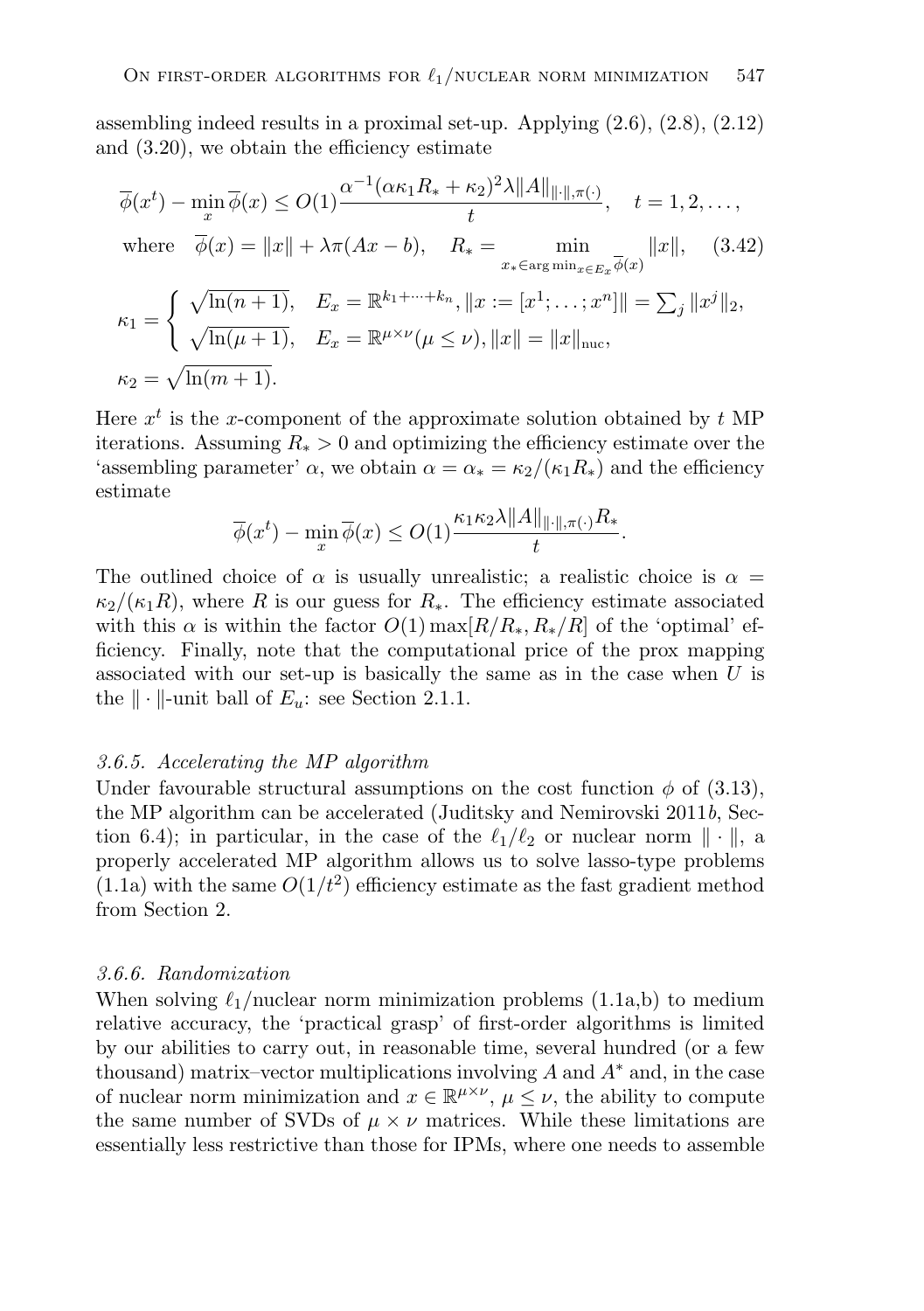and solve a few tens of linear systems with  $\dim x$  unknowns,<sup>15</sup> they cannot be neglected. Let us discuss the related difficulties and options.

In  $\ell_1$  or  $\ell_1/\ell_2$  minimization, with their inexpensive prox-mappings, difficulties arise when the required matrix–vector multiplications become prohibitively time-consuming. There is, however, a way to overcome these difficulties to some extent, by *randomizing* matrix–vector multiplications.

The simplest way to randomize the matrix–vector multiplication  $u \mapsto$  $Bu : \mathbb{R}^N \to \mathbb{R}^M$  is as follows. Let us associate with  $u \in \mathbb{R}^N$  a stochastic vector with the entries  $|u_i|/||u||_1$ . Treat this vector as a probability distribution on the set  $\{B_1,\ldots,B_N\}$  of columns of B, draw from this distribution a random column  $B_i$ , and return the vector  $\xi = ||u||_1$ sign $(u_j)B_j$ . It is immediately seen that the resulting random estimate  $\xi$  of Bu is unbiased:  $\mathbb{E}\{\xi\} = Bu$ . Generating this estimate costs  $O(M + N)$  arithmetic operations,<sup>16</sup> which compares favourably with the cost of  $O(1)MN$  arithmetic operations of the deterministic computation of the precise value of  $Bu$ <sup>17</sup> Of course, the unbiased estimate  $\xi$  of Bu is noisy, with the magnitude of the noise, measured in some norm  $\|\cdot\|$ , bounded by  $\|u\|_1\|B\|_{\|\cdot\|_1\|\cdot\|_1}=\|u\|_1\max_i\|B_i\|.$ 

It turns out that the strategy we have developed for (3.1), and its MPbased implementation, 'survive' replacing precise matrix–vector products  $(u, v) \mapsto (A^*v, Au)$  by their unbiased random estimates, albeit at the price of a certain growth in the iteration count and sensitivity of the approach to the geometry of the domains  $U, V$  underlying  $(3.6)$ .<sup>18</sup> The potential of the outlined randomization in the context of  $\ell_1$  minimization problems (1.1b) with the uniform or the  $\ell_2$  fit was investigated by Juditsky *et al.* (2013*a*) (see also Juditsky and Nemirovski 2011*b*), whose results can be summarized as follows.

- For  $\ell_1$  minimization with the uniform and  $\ell_2$  fit, and with a dense 'general'  $m \times n$  matrix A, building an  $\epsilon$ -solution to (3.1) with the *deterministic* algorithm we have developed takes  $\nu^{-1}$  iterations,<sup>19</sup> with
- <sup>15</sup> Indeed, assuming that the image and the argument dimensions of the mapping  $x \to Ax$  are of the order of  $n := \dim x$ , a single matrix-vector multiplication costs  $O(1)n^2$  arithmetic operations (or less when A is 'nicely structured', *e.g.*, sparse, or discrete-convolution-like or discrete Fourier/wavelet transform), and a single SVD costs  $O(1)\mu^2 \nu \leq O(1)n^{3/2}$ , while the cost of a single IPM iteration is of the order of  $n^3$  in at least some of the applications we are interested in.
- <sup>16</sup> Assuming, as is usually the case, an  $O(1)M$ -arithmetic-operation cost of extracting a column from B given its index.
- $17$  In this comparison, we assume that B has no 'nice structure' allowing for fast matrixvector multiplications
- $18$  This sensitivity primarily stems from the fact that the noisiness of the unbiased estimate of Bu is in proportion to  $||u||_1$  and can thus be large when U or V contains vectors of large  $\|\cdot\|_1$  norm.
- <sup>19</sup> Here and in the discussion to follow, we skip log-factors.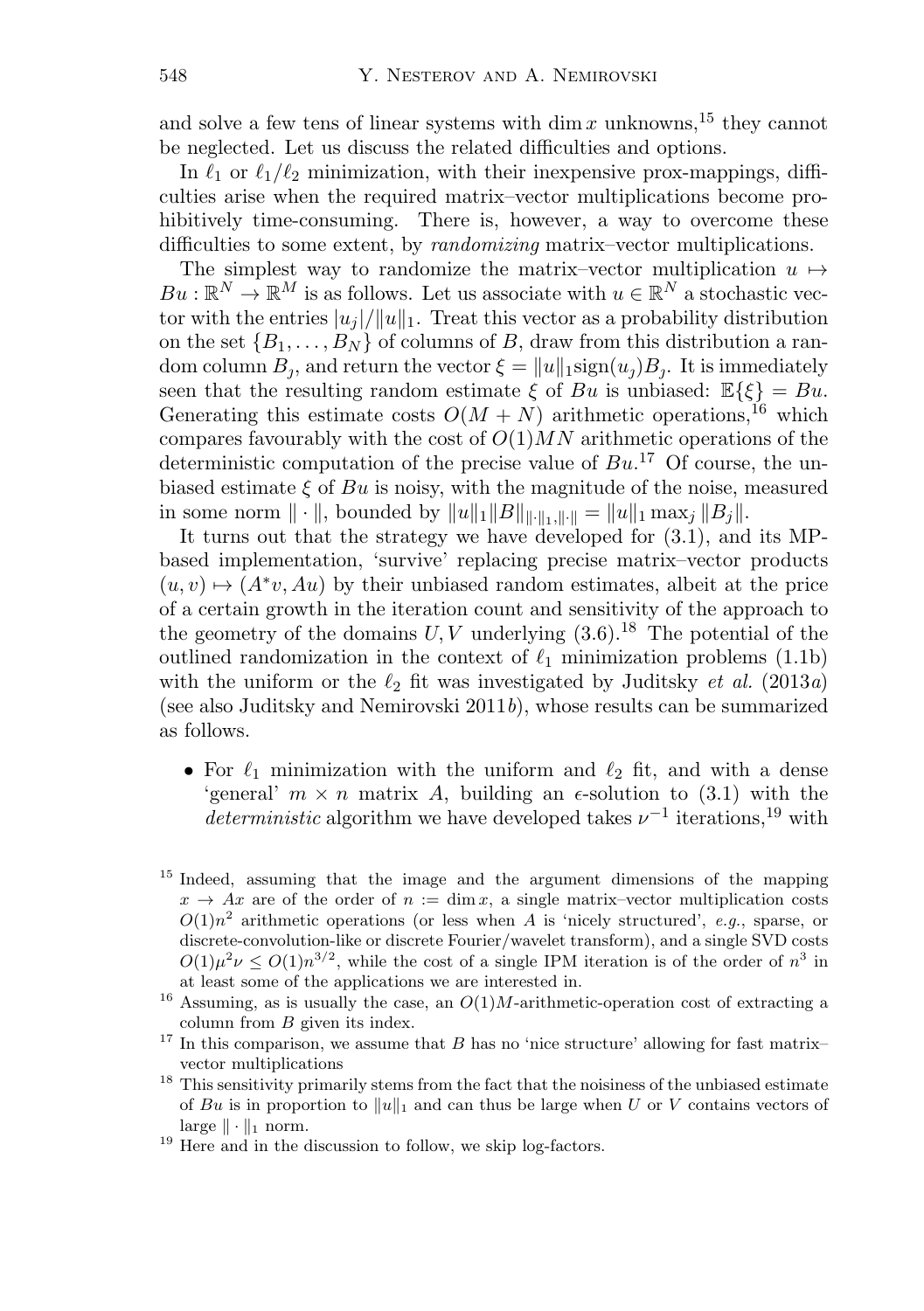mn arithmetic operations per iteration, where the  $A_i$  are the columns of  $A, \nu = \epsilon \left( \mathrm{Opt} \cdot \max_{1 \leq j \leq n} ||A_j||_p \right)^{-1}$  is the relative accuracy, and  $p =$  $\infty$  (uniform fit) or  $p = 2$  ( $\ell_2$  fit).<sup>20</sup> The overall arithmetic complexity is therefore  $mn\nu^{-1}$ , which, as far as we know, is the best possible complexity bound achievable with existing *deterministic* algorithms for the large-scale problems under consideration.

- For  $\ell_1$  minimization with uniform fit, randomization allows us to reduce the cost of an iteration to  $m + n$  at the price of increasing the iteration count to  $\nu^{-2}$ . Thus the overall complexity becomes  $(m + n)\nu^{-2}$ . We see that, with  $\nu$  fixed and  $n = O(m)$  growing, the randomized algorithm eventually progressively outperforms the deterministic ones. Numerical experiments demonstrate that randomization results in fairly significant acceleration (by a factor of around 5.4 in terms of CPU time) for 'not too large' problems (specifically, those with  $8000 \times 16000$  randomly generated matrices). It should be added that when  $\ln(n) = O(\ln(m))$  and m, n are large, the randomized algorithm generates an  $\epsilon$ -solution with high confidence by inspecting a negligible fraction (tending to zero as  $m, n \to \infty$ ) of the data, thus exhibiting *sublinear time* behaviour.<sup>21</sup>
- For  $\ell_1$  minimization with  $\ell_2$  fit, the situation is the same as that of the uniform fit, modulo two points: first,  $\delta$  in (1.1b) should be 'small enough' (specifically,  $\leq O(1) ||b||_2 / \sqrt{m}$ );<sup>22</sup> second, we need  $|A_{ij}| \leq$  $O(1) \max_j ||A_j||_2 \sqrt{\ln(m)/m}$  (roughly speaking, the entries in A should be of nearly the same magnitude). Juditsky *et al.* (2013*a*) showed that the latter assumption can be ensured by an appropriate randomized preprocessing which costs  $mn \ln(m)$  arithmetic operations; note that when  $\nu \ll 1$  is fixed and m, n are large, the cost of this preprocessing is negligibly small compared to the cost of the deterministic algorithm. Finally, for the  $\ell_2$  fit, the experimentally observed acceleration due to randomization in Juditsky *et al.* (2013*a*), although smaller than for the uniform fit, is still quite significant (by a factor of 2.4 on  $8000 \times 16000$ problems).
- $20$  See (3.34) and (3.26), and take into account that we are in a situation where either for every j the blocks  $A^{ij}$  are just entries in A (uniform fit), or for every j there exists only one block  $A^{ij}$ , specifically the entire column  $A_i$  ( $\ell_2$  fit).
- <sup>21</sup> For  $\ell_1$  minimization with uniform fit, the saddle-point problems (3.6) can be reduced to matrix games. The possibility of solving matrix games in sublinear time was discovered in Grigoriadis and Khachiyan (1995). The *ad hoc* randomized matrix game algorithm proposed in this reference is in hindsight pretty similar – though not identical – to the 'uniform fit' version of the algorithm from Juditsky *et al.* (2013*a*). In particular, both algorithms share the same complexity bound.

<sup>22</sup> This restriction can be lifted: see Juditsky and Nemirovski (2011*b*).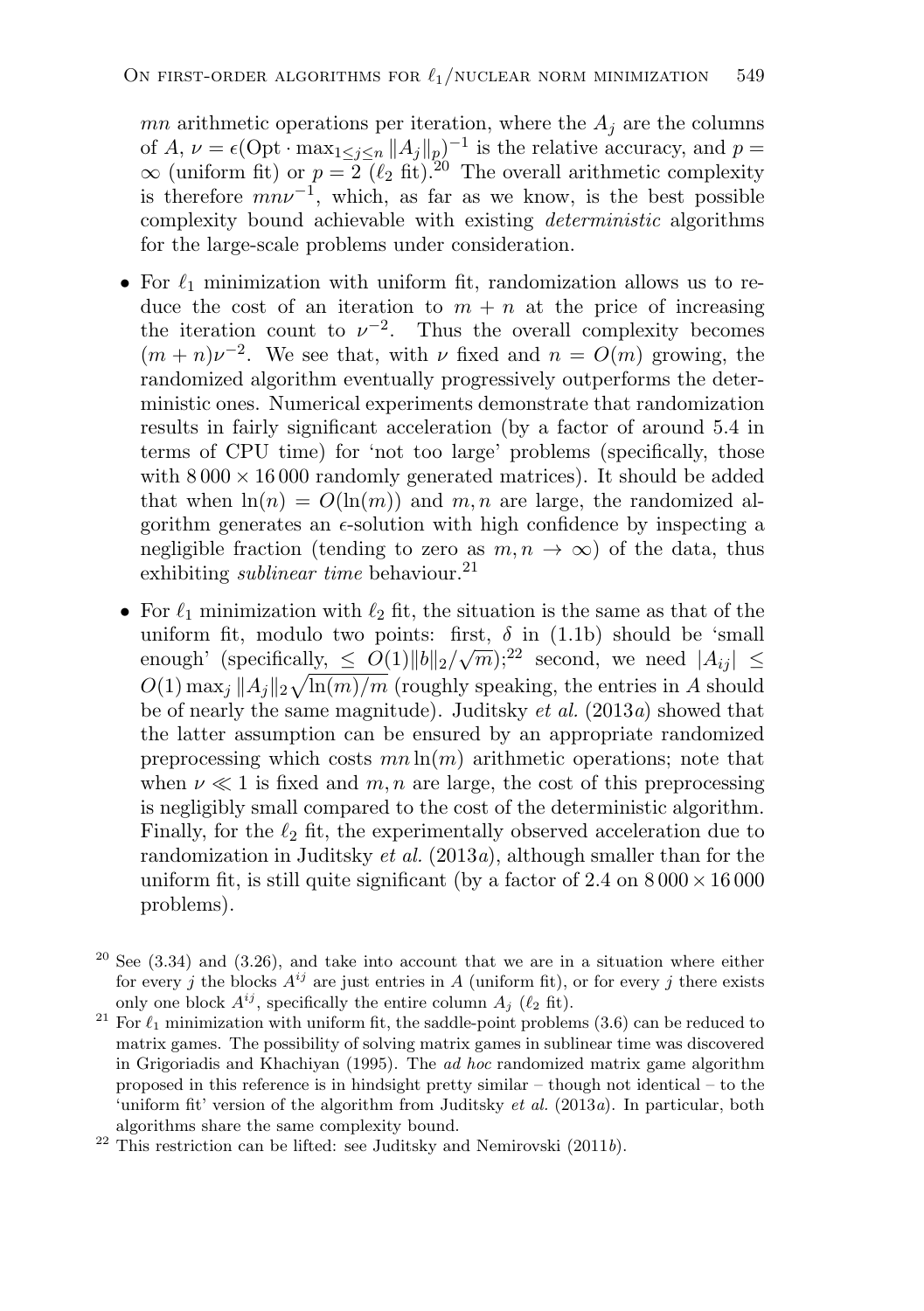|              | Method           | <b>Steps</b> | $CPU$ (sec) | $  Ax_{\epsilon}-b  _p$ |
|--------------|------------------|--------------|-------------|-------------------------|
| $p = \infty$ | $DMP^{\dagger}$  | 31           | 7363        | 0.1598                  |
|              | $SMP^{\ddagger}$ | 7501         | 5352        | 0.0074                  |
| $p=2$        | DMP              | 30           | 7536        | 0.0248                  |
|              | <b>SMP</b>       | 2602         | 2350        | 0.0072                  |

Table 3.1. Randomization making a difference:  $32\,000 \times 64\,000$ matrix  $A, \delta = 0.005$ , termination on either achieving accuracy  $\epsilon = 0.0025$  or reaching the CPU limit of 7 200 sec. The computational platform is the same as in Table 1.1.

<sup>†</sup>Deterministic MP with on-line adjustable step size policy.

*‡*Stochastic, or randomized, version of MP (Juditsky *et al.* 2013*a*).

For an impression of the potential of randomization, see Table 3.1. The data are taken from Juditsky *et al.* (2013*a*).

Now, in the case of nuclear norm minimization, the difficulties can come from the impossibility of carrying out in a reasonable time the required number of either (a) SVDs, or (b) matrix–'vector' multiplications  $(u, v) \mapsto$  $(A^*v, Au)$ . While the difficulties arising in case (a) can sometimes be circumvented (Arora, Hazan and Kale 2005, Arora and Kale 2007, d'Aspremont 2011, Baes, Bürgisser and Nemirovski 2013), we would say that typically case (a) rules out proximal-point algorithms as we know them today. In contrast to this, in case (b) one can try to save the day by randomization. For the sake of definiteness, assume that we are speaking about nuclear norm minimization with uniform fit, so that  $u \in \mathbb{R}^{\mu \times \nu}$  and  $Au \in \mathbb{R}^m$ . Assume also that for every i, the ith entry in  $Au$  is given by

$$
(Au)_i = \sum_{\ell=1}^{k_i} p_{i\ell}^T u q_{i\ell},
$$

where  $p_{i\ell} \in \mathbb{R}^{\mu}$  and  $q_{i\ell} \in \mathbb{R}^{\nu}$ . Letting  $\#(r)$  denote the number of non-zero entries in the vector  $r$ , the straightforward computation of

$$
\left(A^*v = \sum_{i=1}^m v_i \sum_{\ell=1}^{k_i} p_{i\ell} q_{i\ell}^T, Au\right)
$$

for given  $u, v$  costs

$$
C_d = O(1) \sum_{i=1}^{m} \sum_{\ell=1}^{k_i} \#(p_{i\ell}) \#(q_{i\ell})
$$
 arithmetic operations.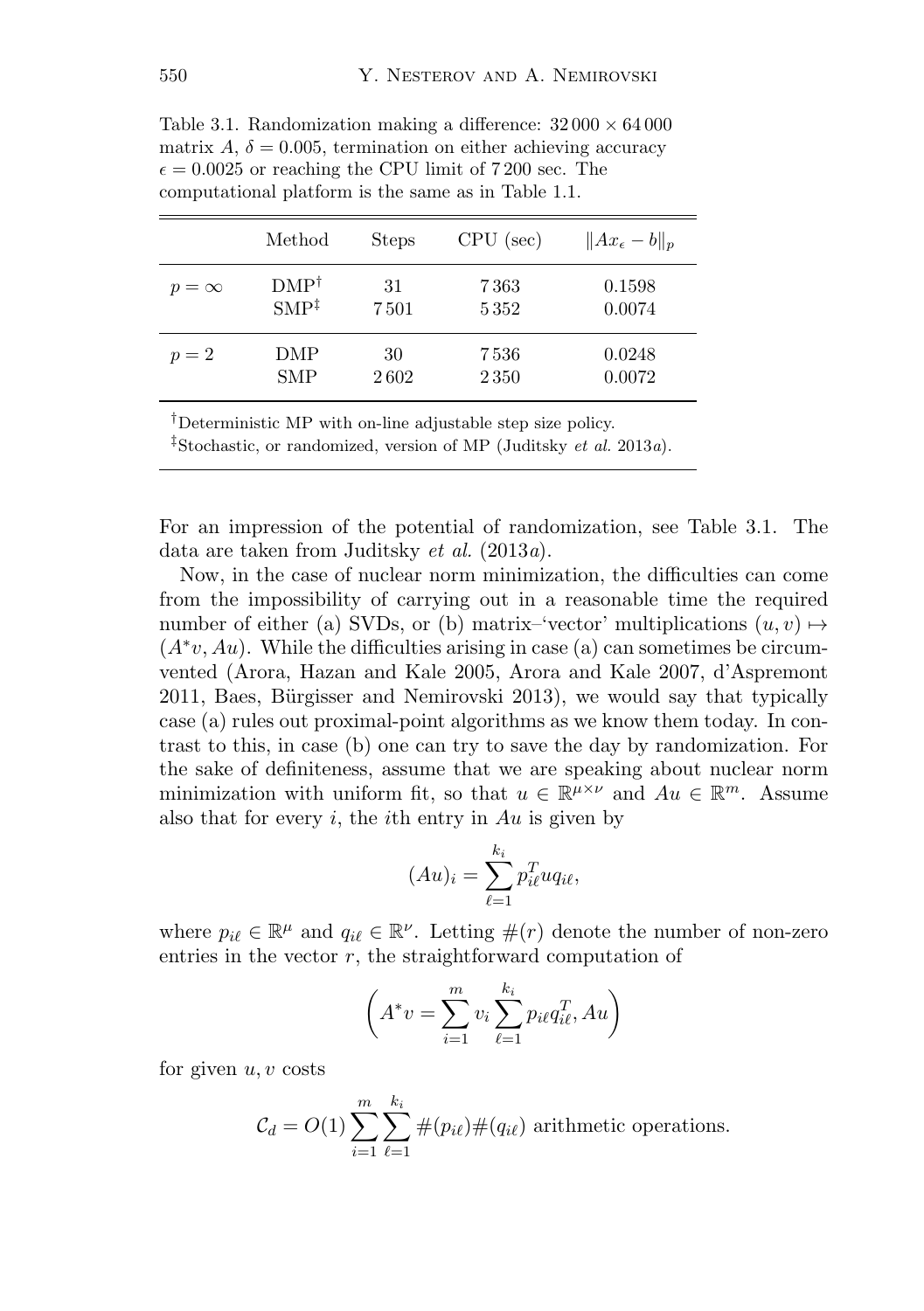Similarly, an unbiased random estimate  $\eta$  of  $A^*v$  can be constructed using  $||v||_1 \operatorname{sign}(v_i) \sum_{\ell=1}^{k_i} p_{i\ell} q_{i\ell}^T$ , where  $i \in \{1, \ldots, m\}$  is drawn at random according to  $\text{Prob}\{i = i\} = |v_i|/||v||_1$ . The cost of generating a realization of  $\eta$  is

$$
C_{\eta} = O(1) \left[ m + \max_{i} \sum_{\ell=1}^{k_i} \#(p_{i\ell}) \#(q_{i\ell}) \right]
$$
 arithmetic operations.

To randomize computing  $Au$ , one can use a 'matrix analogue' of the randomization used earlier. Specifically, given the SVD  $u = \sum_{j=1}^{\mu} \sigma_j(u) e_j f_j^T$ of  $u,^{23}$  we draw  $j \in \{1, \ldots, \mu\}$  at random according to

$$
Prob{j = j} = \sigma_j(u) / ||u||_{\text{nuc}}, \quad 1 \le j \le \mu,
$$

and return  $\xi \in \mathbb{R}^m$  defined by its components

$$
\xi_i = \|u\|_{\text{nuc}} \sum_{\ell=1}^{k_i} (p_{i\ell}^T e_j)(q_{i\ell}^T f_j), \quad 1 \le i \le m.
$$

It is immediately seen that  $\xi$  is an unbiased random estimate of  $Au$ , and generating a realization of  $\xi$  given the SVD of u costs

$$
C_{\xi} = O(1) \left[ \mu + \sum_{i=1}^{m} \sum_{\ell=1}^{k_i} [\#(p_{i\ell}) + \#(q_{i\ell})] \right] \text{ arithmetic operations.}
$$

To gain an impression of what can be saved here, assume that  $k_i = k$ ,  $#(p_{i\ell}) = #(q_{i\ell}) = p$  for all i,  $\ell$ . Then, skipping  $O(1)$  factors, we obtain

$$
\Theta := \frac{\mathcal{C}_{\eta} + \mathcal{C}_{\xi}}{\mathcal{C}_{d}} = \frac{1}{kp^2} + \frac{1}{m} + \frac{\mu}{kmp^2} + \frac{1}{p}.
$$

In a meaningful range of the sizes  $\mu$ ,  $m$ ,  $k$  and  $p$ ,  $\Theta$  tends to zero as the sizes  $i$ increase,<sup>24</sup> meaning that randomization can indeed accelerate the solution process.

Finally, we remark that the noise of our random estimates of matrix– vector products can be reduced by taking the average of several realizations of the estimate. For more details on this subject, see Juditsky *et al.* (2013*a*) and Baes *et al.* (2013).

- $^{23}$  Looking at the description of the MP algorithm, we see that all the u for which  $Au$ should be computed are the values (already computed when  $Au$  is to be computed) of the prox-mapping associated either with the DGF (2.9) or with the DGF (2.11). As explained in Section 2.1.1, when computing such a value  $u$  we in fact get the SVD of  $u$ . Thus, in our context, when computing  $Au$ , the SVD of u is indeed readily available.
- <sup>24</sup> Let, for example,  $\mu = \nu$ ,  $m = O(\mu^2)$ ,  $p = O(\mu)$  (square u, the number of observations is of order of dim u,  $p_{i\ell}$ ,  $q_{i\ell}$  are dense). In this case,  $C_d = O(1)k\mu^4$ ,  $\Theta \leq O(1)\mu^{-1}$  tends to zero as  $\mu$  grows. In addition, in the case under consideration, the cost per iteration of computing prox-mappings is  $O(1)[\mu^3 + m] < O(1)\mu^3 < O(1)\mu^{-1}\mathcal{C}_d$ , implying that the randomization reduces arithmetic complexity of an iteration by a factor of  $O(\mu)$ .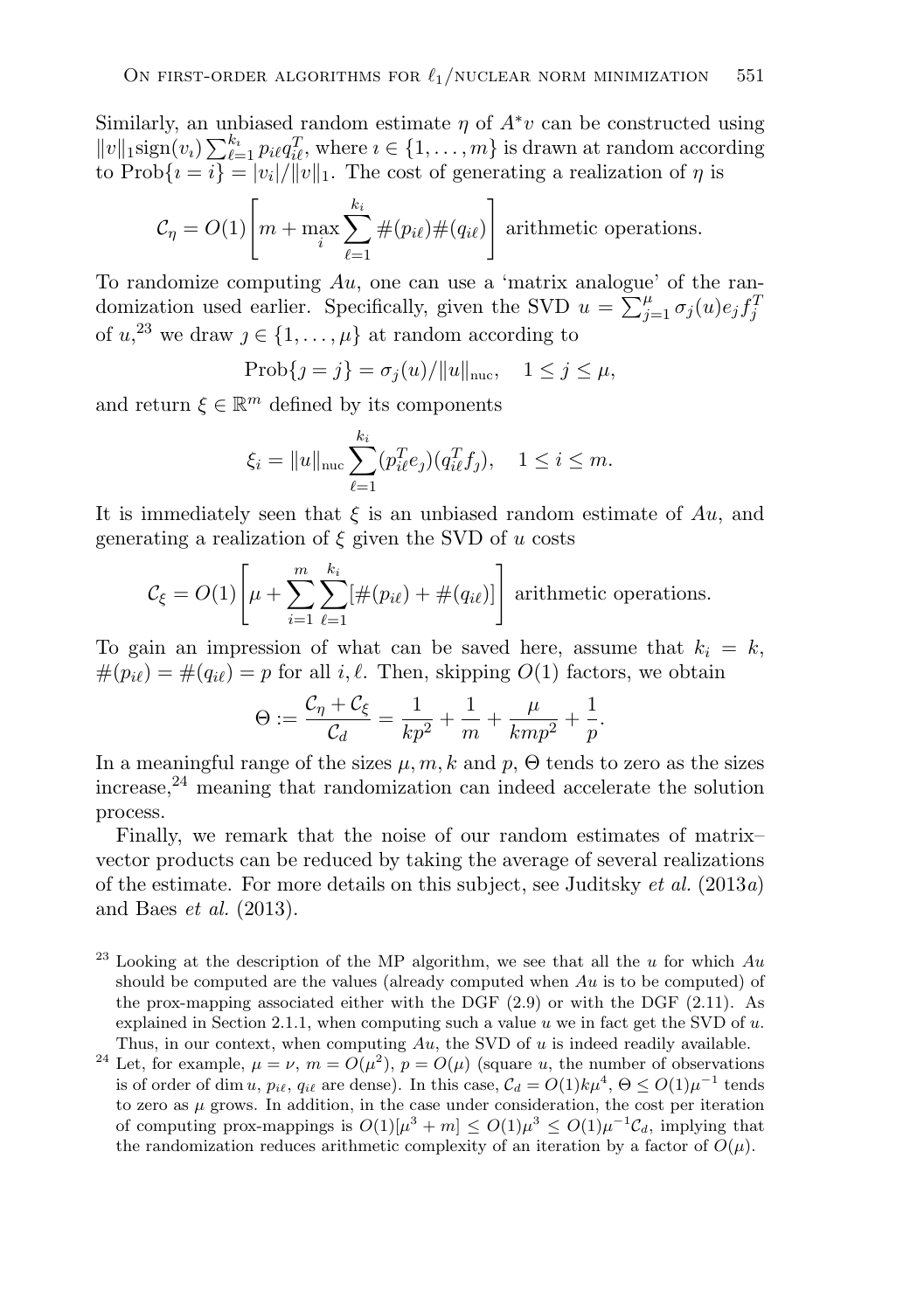## **Appendix: Proofs**

*A.1. Relation* (2.2)

We need the following simple lemma.

**Lemma A.1.** Let  $Z$  be a closed convex domain in Euclidean space  $E$ , let  $\|\cdot\|_E, \omega(\cdot)$  be a proximal set-up for  $Z, E$ , let  $\Psi: Z \to \mathbb{R} \cup \{+\infty\}$  be a lower-semicontinuous convex function which is finite on the relative interior of Z, and let  $\phi(\cdot): Z \to \mathbb{R}$  be a convex continuously differentiable function. Assume that  $z_+$  is a minimizer of the function  $\omega(w) + \phi(w) + \Psi(w)$  on Z. Then  $z_+ \in Z^o$ , and there exists  $\Psi' \in \partial \Psi(z_+)$  such that  $\langle \omega'(z_+) + \nabla \phi(z_+) + \nabla \phi(z_+) \rangle$  $\Psi'$ ,  $w - z_+$ )  $\geq 0$  for all  $w \in Z$ . If  $\Psi(\cdot)$  is differentiable at  $z_*$ , one can take  $\Psi' = \nabla \Psi(z_+).$ 

*Proof.* Let us set  $\hat{\omega}(w) = \omega(w) + \phi(w)$ . Since  $\phi$  is continuously differentiable on Z,  $\hat{\omega}$  possesses the same smoothness properties as  $\omega$ : specifically,  $\widehat{\omega}$  is convex and continuous on Z,

$$
\{w \in Z : \partial \widehat{\omega}(w) \neq \emptyset\} = Z^o := \{w : \partial \omega(w) \neq \emptyset\},\
$$

and  $\hat{\omega}'(w) := \omega'(w) + \nabla \phi(w) : Z^{\circ} \to E$  is a continuous selection of subgradients of  $\widehat{\omega}$ .

Without loss of generality we can assume that int  $Z \neq \emptyset$  and that  $z_+ = 0$ . Note that  $z_+$  is a minimizer of  $\widehat{\omega}(w) + \Psi(w)$  over  $w \in Z$ . Let  $\overline{w} \in \text{int } Z$ , and let  $w_t = t\overline{w}$ , so that  $w_t \in \text{int } Z$  for  $0 < t \leq 1$ .

Let us prove first that  $z_+ = 0 \in Z^o$ . To this end it suffices to verify that the vectors  $\hat{\omega}'(w_t)$  remain bounded as  $t \to +0$ . Indeed, in this case the set of limiting points of  $\hat{\omega}'(w_t)$  as  $t \to +0$  is non-empty. Since  $\hat{\omega}(\cdot)$  is continuous on Z, every one of these limiting points belongs to  $\partial \hat{\omega}(0)$ , and thus  $\partial \widehat{\omega}(0) \neq \emptyset$ , meaning that  $0 \in Z^o$ . To prove that  $\widehat{\omega}'(w_t)$  is bounded as  $t \to +0$ , let  $r > 0$  be such that with  $B = \{h \in E : ||h||_E \leq r\}$  we have  $B^+ = \bar{w} + B \subset \text{int } Z$ . All we need to prove is that the linear forms  $\langle \hat{\omega}'(w_t), h \rangle$  of  $h \in E$  are upper-bounded on B uniformly in  $t \in (0, 1/2)$ . The convexity of  $\hat{\omega}$  says that these forms are uniformly upper-bounded on  $B^+$ , since with  $||h||_E \leq r$  we have

$$
\langle \hat{\omega}'(w_t), \bar{w} + h \rangle = (1 - t)^{-1} \langle \hat{\omega}'(w_t), [\bar{w} + (1 - t)h] - w_t \rangle
$$
  

$$
\leq (1 - t)^{-1} \Big[ \max_{w \in B^+} \hat{\omega}(w) - \min_{0 \leq t \leq 1} \hat{\omega}(w_t) \Big]
$$
  
< \infty.

All we need to derive upper bounds on the linear forms  $f_t(h) = \langle \hat{\omega}'(w_t), h \rangle$ <br>on  $R^+$ , writing in  $0 \le t \le 1/2$  is to verify large hounds on  $\langle \hat{\omega}'(w_t), \hat{\omega} \rangle$ on  $B^+$ , uniform in  $0 < t \le 1/2$ , is to verify lower bounds on  $\langle \tilde{\omega}'(w_t), \tilde{w} \rangle$ which are uniform in  $0 < t \leq 1/2$ . Assume, to the contrary, that for some sequence  $t_i > 0$  converging to  $0$  as  $i \to \infty$ , we have  $p_i := \langle \hat{\omega}'(w_{t_i}), \bar{w} \rangle \to -\infty$ , and let  $q = \langle \Psi'(\bar{w}), \bar{w} \rangle$  with  $\Psi'(\bar{w}) \in \partial \Psi(\bar{w})$ . Then, by convexity of  $\Psi$  and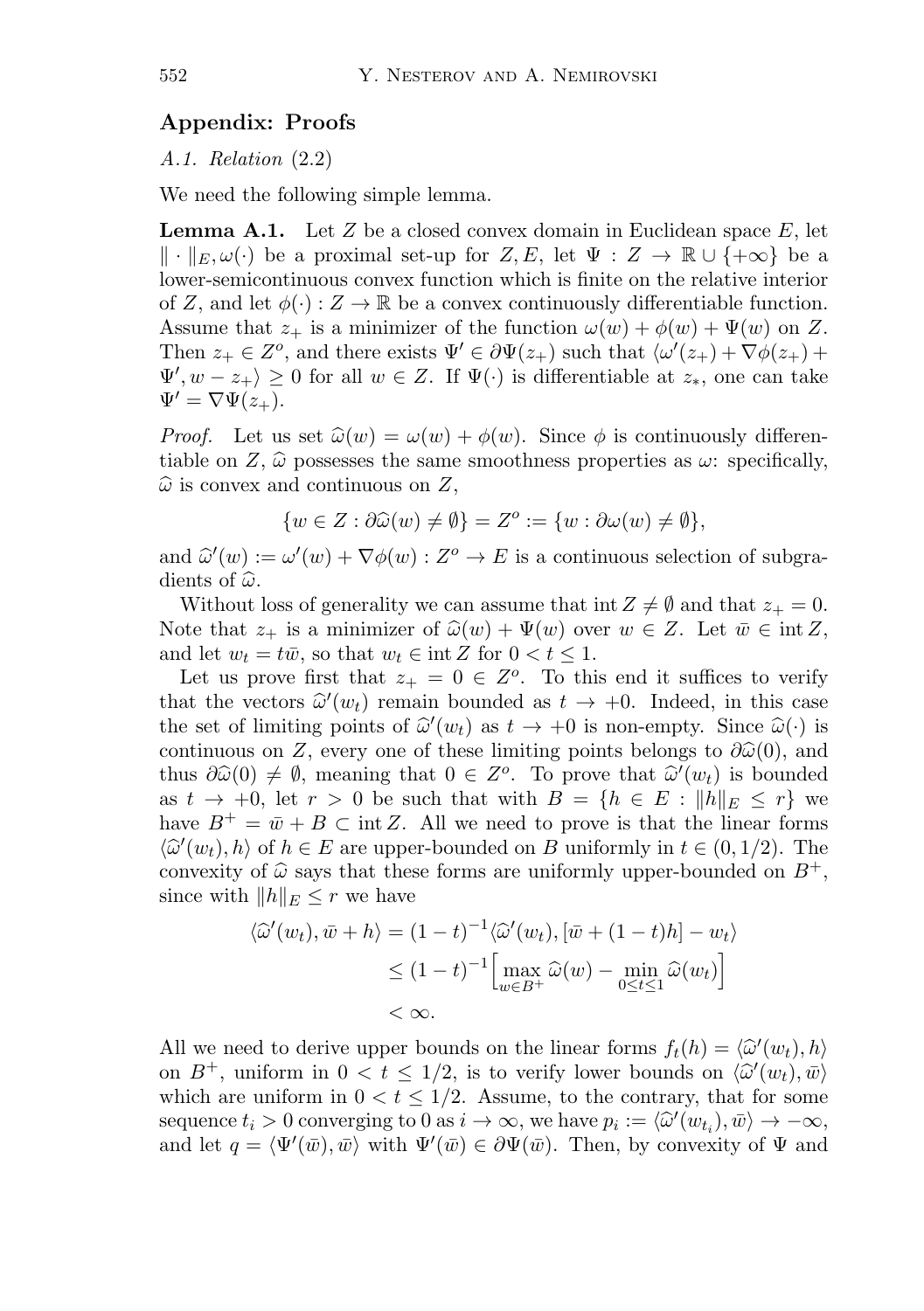due to  $w_t = t\bar{w}$ , we have  $\Psi(0) \geq \Psi(w_t) - qt$ , and by convexity of  $\hat{\omega}(\cdot)$  we have  $\widehat{\omega}(0) \geq \widehat{\omega}(w_t) - t \langle \widehat{\omega}'(w_t), \bar{w} \rangle$ , so that  $0 \geq \widehat{\omega}(0) + \Psi(0) - [\widehat{\omega}(w_{t_i}) + \Psi(w_{t_i})] \geq$  $-t_i(p_i + q)$  (recall that  $z_+ = 0$  is the minimizer of  $\hat{\omega} + \Psi$  on Z) for all i, which contradicts  $p_i \to -\infty$ ,  $i \to \infty$ .

Now, since  $0 = z_+ \in \text{Dom } \Psi$  and  $\text{Dom } \Psi$  contains the interior of Z, from lower-semicontinuity and convexity of  $\Psi$  on the segment  $[0, \bar{w}]$ , it follows that  $\Psi$  is continuous on this segment. Setting  $\psi(t) = \Psi(w_t)$ ,  $\phi(t) = \hat{\omega}(w_t)$ , observe that from the smoothness properties of  $\hat{\omega}(\cdot)$  it follows that  $\phi$  is continuously differentiable on [0, 1] with the derivative  $\phi'(t) = \langle \hat{\omega}'(w_t), \bar{w} \rangle$ . Since  $\psi(t)+\phi(t)$  attains its minimum on [0, 1] at  $t=0$ , it immediately follows that the right derivative  $\psi'(0)$  of  $\psi$  at  $t = 0$  is  $\geq -\phi'(0) = -\langle \hat{\omega}'(0), \bar{\omega} \rangle$ , whence  $\Psi(\bar{w}) - \Psi(0) = \psi(1) - \psi(0) \ge \langle -\hat{\omega}'(0), \bar{w} \rangle$ . The relation  $\Psi(\bar{w}) - \Psi(0) \ge \langle \hat{\omega}'(0), \bar{w} \rangle$ .  $\Psi(0) \ge -\langle \hat{\omega}'(0), \bar{w} \rangle$  holds true for all  $\bar{w} \in \text{int } Z$  and therefore, by convexity of  $\Psi$ , for all  $w \in Z$ , meaning that  $\Psi' := -\hat{\omega}'(0) \in \partial \Psi(0)$ , and of course  $\langle \Psi' + \hat{\omega}'(0), w \rangle \ge 0$  for all w. Finally, when  $\Psi(\cdot)$  is differentiable at  $z_+ = 0$ , we have also  $\psi(0)$ have  $\psi'(0) = \langle \nabla \Psi(0), \bar{w} \rangle$ . Since we have already seen that  $\psi'(0) + \phi'(0) \geq 0$ , we get  $\langle \nabla \Psi(0) + \hat{\omega}'(0), \bar{w} \rangle \geq 0$ . This inequality holds true for all  $\bar{w} \in \text{int } Z$ <br>and thus fan all  $\bar{w} \in Z$ . Recalling that  $\hat{\omega}'(0) = \omega'(0) + \nabla \phi(0)$  the nuclei and thus for all  $\bar{w} \in Z$ . Recalling that  $\hat{\omega}'(0) = \omega'(0) + \nabla \phi(0)$ , the proof is complete.  $\Box$ 

*Proof of relation* (2.2). Applying Lemma A.1 with  $\Psi(\cdot) \equiv 0$  and  $\phi(w) =$  $\langle \xi - \omega'(z), w \rangle$ , so that  $z_+ := \text{Prox}_z(\xi)$  is the minimizer of  $\omega(w) + \phi(w) + \Psi(w)$ over  $w \in Z$ , we get  $z_+ \in Z^o$  and

$$
\langle \omega'(z_+) + \xi - \omega'(z), w - z_+ \rangle \ge 0, \quad \text{for all } w \in Z. \tag{A.1}
$$

Plugging into (2.2) the definitions of Bregman distances, we immediately see that this is exactly (A.1).  $\Box$ 

#### *A.2. Proximal set-ups*

*Proof of Theorem 2.1.* For  $z \in Z' = \{z \in Z : z^{j} \neq 0 \forall j\}$  we have  $\gamma D\omega(z)[h] = \sum_{n=1}^{\infty}$  $||z^j||_2^{p-2}\langle z^j, h^j\rangle$ 

and

$$
\gamma D^{2}\omega(z)[h,h] = -(2-p)\sum_{j=1}^{n} ||z^{j}||_{2}^{p-4}[\langle z^{j},h^{j}\rangle]^{2} + \sum_{j=1}^{n} ||z^{j}||_{2}^{p-2}||h^{j}||_{2}^{2}
$$
  

$$
\geq \sum_{j=1}^{n} ||z^{j}||_{2}^{p-2}||h^{j}||_{2}^{2} - (2-p)\sum_{j=1}^{n} ||z^{j}||_{2}^{p-4}||z^{j}||_{2}^{2}||h^{j}||_{2}^{2}
$$
  

$$
\geq (p-1)\sum_{j=1}^{n} ||z^{j}||_{2}^{p-2}||h^{j}||_{2}^{2}.
$$

 $j=1$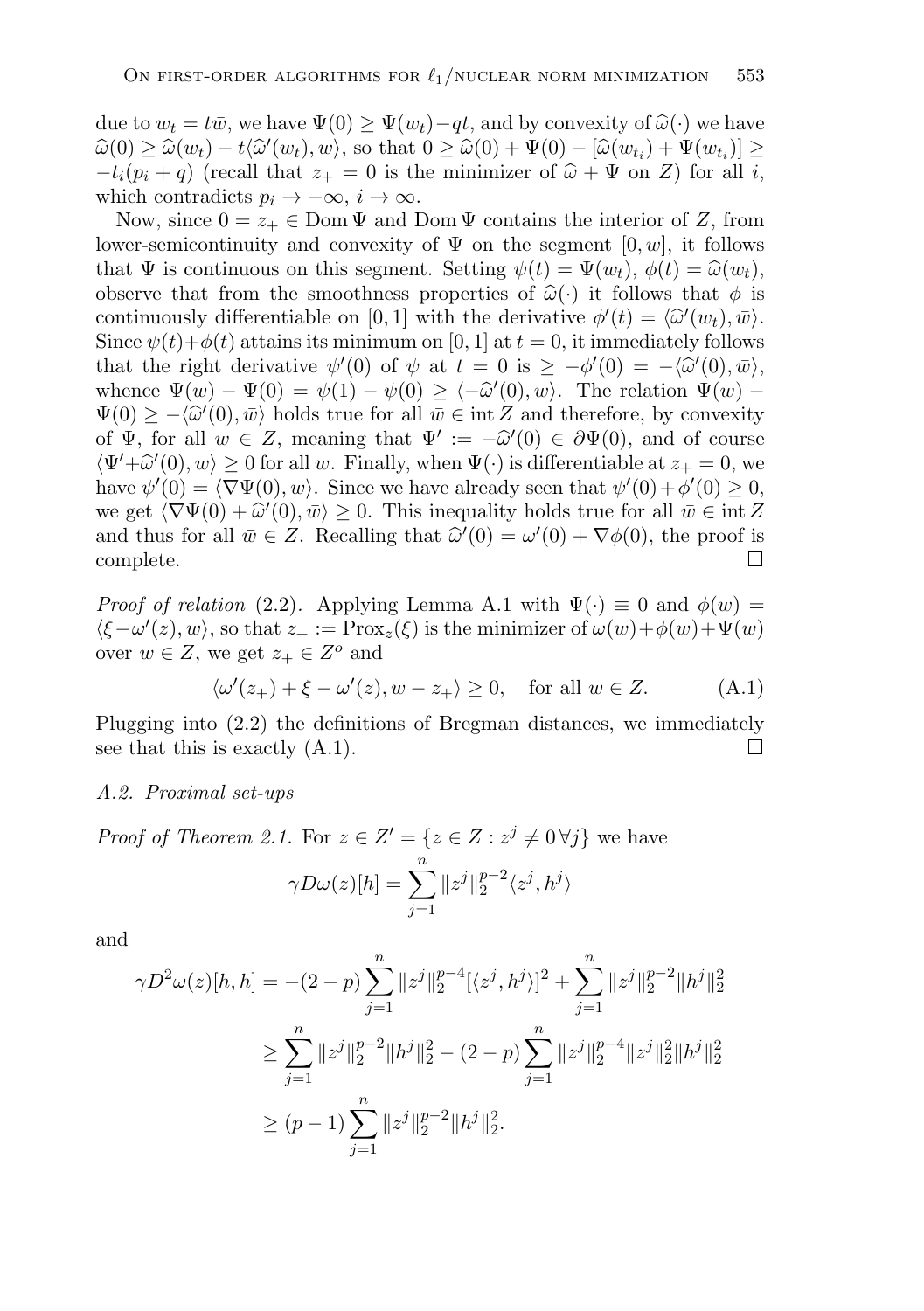At the same time,

$$
\left[\sum_{j} ||h^{j}||_{2}\right]^{2} = \left[\sum_{j=1}^{n} ||h^{j}||_{2} ||z^{j}||_{2}^{\frac{p-2}{2}}] ||z^{j}||_{2}^{\frac{2-p}{2}}\right]^{2}
$$

$$
\leq \left[\sum_{j=1}^{n} ||h^{j}||_{2}^{2} ||z^{j}||_{2}^{p-2}\right] \left[\sum_{j=1}^{n} ||z^{j}||_{2}^{2-p}\right],
$$

and hence

$$
\left[\sum_{j} \|h^{j}\|_{2}\right]^{2} \leq \left[\sum_{j=1}^{n} \|z^{j}\|_{2}^{2-p}\right] \frac{\gamma}{p-1} D^{2} \omega(z)[h, h].
$$

Setting  $t_j = \|z^j\|_2 \ge 0$ , we have  $\sum_j t_j \le 1$ , whence due to  $0 \le 2 - p \le 1$  we have  $\sum_j t_j^{2-p} \leq n^{p-1}$ . Thus

$$
\left[\sum_{j} \|h^{j}\|_{2}\right]^{2} \leq n^{p-1} \frac{\gamma}{p-1} D^{2} \omega(z)[h, h], \tag{A.2}
$$

while

$$
\max_{z \in Z} \omega(z) - \min_{z \in Z} \omega(z) \le \frac{1}{\gamma p}.\tag{A.3}
$$

With  $p, \gamma$  as stated in Theorem 2.1, when  $n \geq 3$  we get  $\frac{\gamma}{p-1}n^{p-1} = 1$ , and similarly for  $n = 1, 2$ . Consequently,

$$
\left[\sum_{j=1}^{n} \|h^j\|_2\right]^2 \le D^2 \omega(z)[h, h], \quad \text{for all } z \in Z', h. \tag{A.4}
$$

Since  $\omega(\cdot)$  is continuously differentiable and the complement of Z' in Z is the union of finitely many proper linear subspaces of  $E$ ,  $(A.4)$  implies that  $\omega$  is strongly convex on Z, with modulus 1, with respect to the  $\ell_1/\ell_2$  norm  $\|\cdot\|_E$ . Moreover, we have

$$
\frac{1}{\gamma p} \begin{cases} = \frac{1}{2}, & n = 1 \\ = 1, & n = 2 \\ \leq e \ln(n), & n \geq 3 \end{cases} \leq O(1) \ln(n+1),
$$

which combines with  $(A.3)$  to imply  $(2.6)$ .

*Proof of Corollary 2.2.* Let

$$
w(z) = \frac{1}{\gamma p} \sum_{j=1}^{n} \|z^{j}\|_{2}^{p} : E := \mathbb{R}^{k_{1}} \times \dots \times \mathbb{R}^{k_{n}} \to \mathbb{R},
$$
 (A.5)

 $\Box$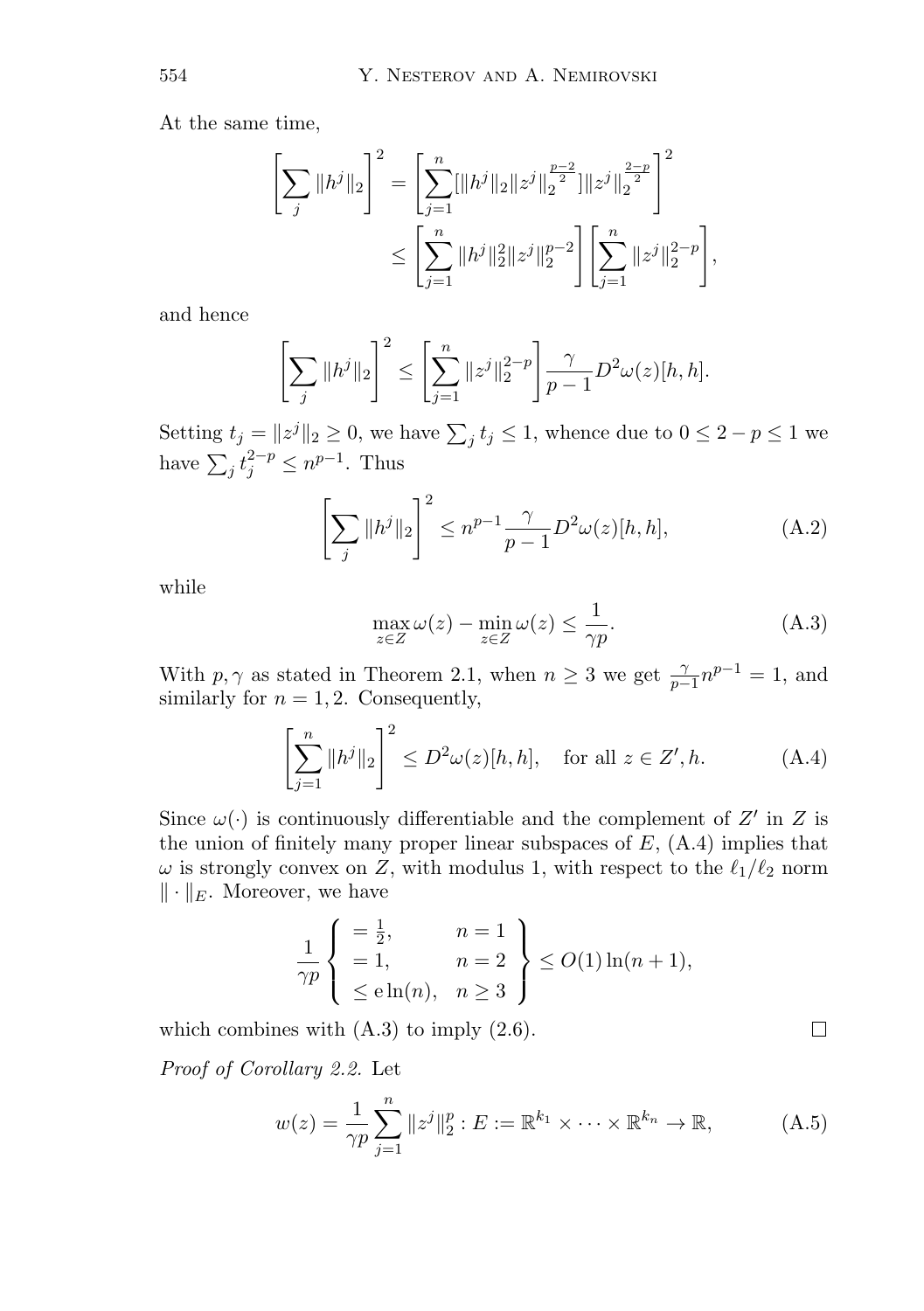with  $\gamma$ , p given by (2.5); note that  $p \in (1, 2]$ . As we know from Theorem 2.1, the restriction of  $w(\cdot)$  onto the unit ball of the  $\ell_1/\ell_2$  norm  $\|\cdot\|$  is continuously differentiable and strongly convex, with modulus 1, with respect to  $\|\cdot\|$ . Further,  $w(\cdot)$  is clearly non-negative and positively homogeneous of degree  $p, i.e., w(\lambda z) \equiv |\lambda|^p w(z).$  Note that the outlined properties clearly imply that  $w(\cdot)$  is convex and continuously differentiable on all of E. We need the following simple lemma.

**Lemma A.2.** Let H be a Euclidean space, let  $\|\cdot\|_H$  be a norm (not necessarily the Euclidean one) on H, and let  $Y_H = \{y \in H : ||y||_H \le$ 1}. Further, let  $\zeta : H \to \mathbb{R}$  be a non-negative continuously differentiable function, absolutely homogeneous of a degree  $p \in (1, 2]$ , and strongly convex, with modulus 1, with respect to  $\|\cdot\|_H$ , on  $Y_H$ . Then the function

$$
\widehat{\zeta}(y) = \zeta^{2/p}(y) : H \to \mathbb{R}
$$

is continuously differentiable, homogeneous of degree 2 and strongly convex, with modulus

$$
\beta = \frac{2}{p} \left[ \min_{y:||y||_H = 1} \zeta^{2/p-1}(y) \right],
$$

with respect to  $\|\cdot\|_H$ , on all of H.

*Proof.* It is evident that  $\zeta(\cdot)$  is continuously differentiable, convex, and homogeneous of degree  $2$  on  $H$ . All we need is to verify that the function is strongly convex, with modulus  $\beta$ , with respect to  $\|\cdot\|_H$ :

$$
\langle \widehat{\zeta}'(y) - \widehat{\zeta}'(y'), y - y' \rangle \ge \beta \|y - y'\|_{H}^2, \quad \text{for all } y, y'. \tag{A.6}
$$

It is immediately seen that for a continuously differentiable function  $\zeta$ , the target property is local: to establish  $(A.6)$  it suffices to verify that every  $\bar{y} \in H \setminus \{0\}$  admits a neighbourhood U such that the inequality in  $(A.6)$ holds for all  $y, y' \in U$ . Because of homogeneity, establishing the latter property for every  $\bar{y} \in H \setminus \{0\}$  is the same as proving it when  $\|\bar{y}\|_{H} = 1 - \epsilon$ , for a fixed  $\epsilon \in (0,1)$ . Thus, let us fix an  $\epsilon \in (0,2/3)$  and  $\bar{y} \in H$  with  $\|\bar{y}\|_{H} = 1 - \epsilon$ , and let  $U = \{y' : \|y' - \bar{y}\|_{H} \leq \epsilon/2\}$ , so that U is a compact set contained in the interior of  $Y_H$ . Now let  $\phi(\cdot)$  be a non-negative  $C^{\infty}$  function on H which vanishes away from  $Y_H$  and has unit integral with respect to the Lebesgue measure on H. For  $0 < r \leq 1$ , let us set

$$
\phi_r(y) = r^{-\dim H} \phi(y/r), \quad \zeta_r(\cdot) = (\zeta * \phi_r)(\cdot), \, \widehat{\zeta}_r(\cdot) = \zeta_r^{2/p}(\cdot),
$$

where  $*$  stands for convolution. As  $r \to +0$ , the non-negative  $C^{\infty}$  function  $\zeta_r(\cdot)$  converges with the first-order derivative, uniformly on U, to  $\zeta(\cdot)$ , and  $\zeta_r(\cdot)$  converges with the first-order derivative, uniformly on U, to  $\zeta(\cdot)$ . Further, when  $r < \epsilon/2$ , the function  $\zeta_r(\cdot)$  is, along with  $\zeta(\cdot)$ , strongly convex, with modulus 1, with respect to  $\|\cdot\|_H$ , on U (since  $\zeta'_r(\cdot)$  is the convolution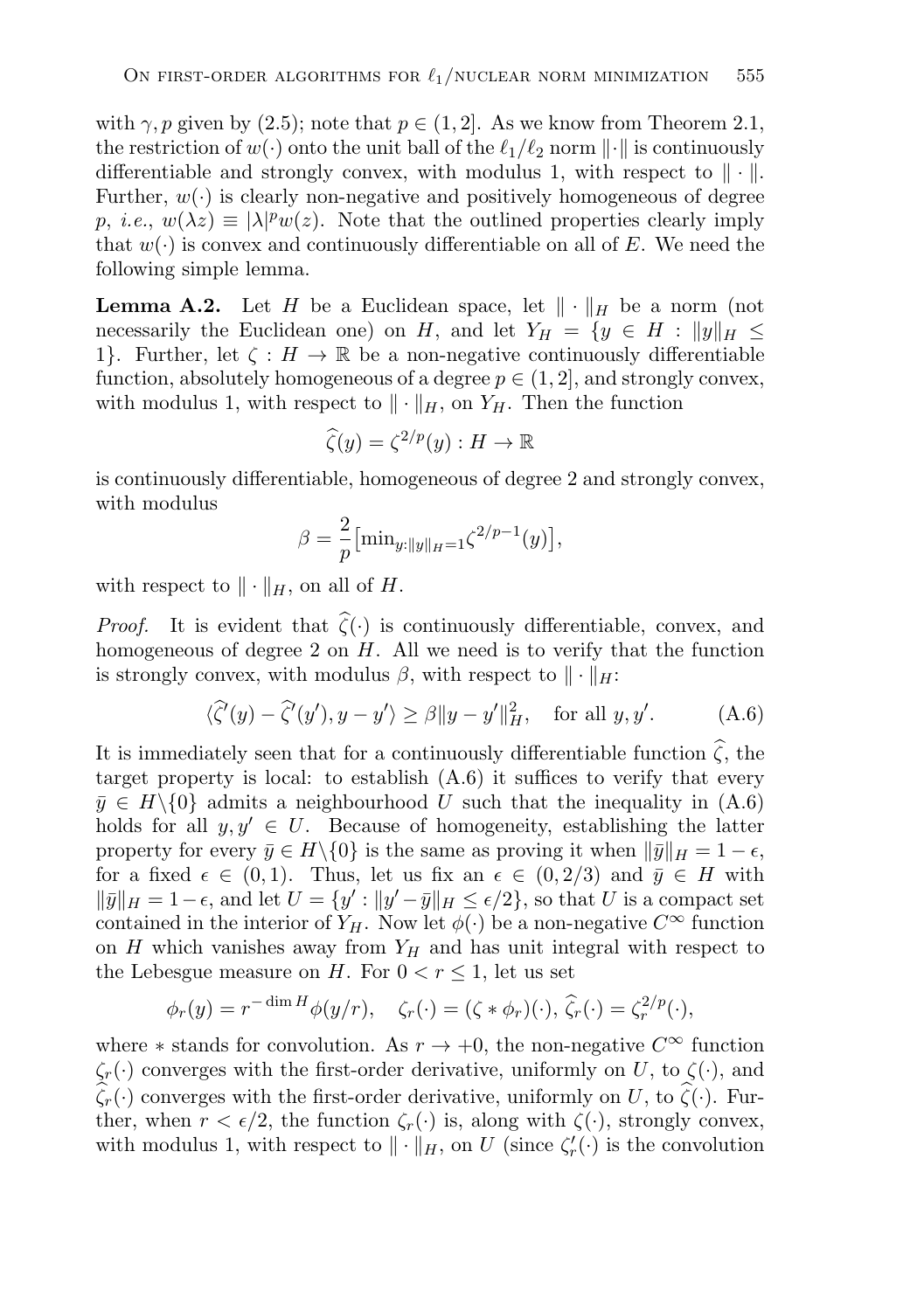of  $\zeta'(\cdot)$  and  $\phi_r(\cdot)$ ). Since  $\zeta_r$  is  $C^{\infty}$ , we conclude that when  $r < \epsilon/2$  we have

$$
D^2\zeta_r(y)[h,h]\geq \|h\|_H^2, \quad \text{for all } y\in U, \ h\in H,
$$

whence also

$$
D^{2}\widehat{\zeta}_{r}(y)[h,h] = \frac{2}{p} \left(\frac{2}{p} - 1\right) \zeta_{r}^{2/p-2}(y)[D\zeta_{r}(y)[h]]^{2} + \frac{2}{p} \zeta_{r}^{2/p-1}(y)D^{2}\zeta_{r}[h,h]
$$
  

$$
\geq \frac{2}{p} \zeta_{r}^{2/p-1}(y)||h||_{H}^{2}, \text{ for all } h \in H, y \in U.
$$

It follows that when  $r < \epsilon/2$  we have

$$
\langle \widehat{\zeta}'_r(y) - \widehat{\zeta}'_r(y'), y - y' \rangle \ge \beta_r[U] \|y - y'\|^2_H, \quad \text{for all } y, y' \in U,
$$
  
where  $\beta_r[U] = \frac{2}{p} \min_{u \in U} \zeta_r^{2/p-1}(u).$ 

As  $r \to +0$ ,  $\zeta'_r(\cdot)$  converges to  $\zeta'(\cdot)$  uniformly on U, and  $\beta_r[U]$  converges to  $\beta[U] = \frac{2}{p} \min_{u \in U} \zeta^{2/p-1}(u) \ge (1 - 3\epsilon/2)^{2-p} \beta$  (recall the origin of  $\beta$  and U and note that  $\zeta$  is absolutely homogeneous of degree p), we arrive at the relation

$$
\langle \widehat{\zeta}'(y) - \widehat{\zeta}'(y'), y - y' \rangle \ge (1 - 3\epsilon/2)^{2-p} \beta \|y - y'\|_H^2, \quad \text{for all } y, y' \in U.
$$

As we have already explained, the recently established validity of the latter relation for every  $U = \{y : ||y - \bar{y}||_H \le \epsilon/2\}$  and every  $\bar{y}$ ,  $||\bar{y}||_H = 1 - \epsilon$ implies that  $\hat{\zeta}$  is strongly convex, with modulus  $(1-3\epsilon/2)^{2-p}\beta$ , on all of H. Since  $\epsilon \in (0, 2/3)$  is arbitrary, Lemma A.2 is proved.

Applying Lemma A.2 to E in the role of H, the  $\ell_1/\ell_2$  norm  $\|\cdot\|$  in the role of  $\|\cdot\|_H$  and the function  $w(\cdot)$  given by  $(A.5)$  in the role of  $\zeta$ , we conclude that the function  $\hat{w}(\cdot) \equiv w^{2/p}(\cdot)$  is strongly convex, with modulus

$$
\beta = \frac{2}{p} \Big[ \min_{y} \{ w(y) : y \in E, ||y|| = 1 \} \Big]^{2/p-1},
$$

with respect to  $\|\cdot\|$ , on the entire space E, whence the function  $\beta^{-1}\hat{w}(z)$ is continuously differentiable and strongly convex, with modulus 1, with respect to  $\|\cdot\|$ , on all of E. This observation, in view of the evident relation  $\beta = \frac{2}{p} (n^{1-p} \gamma^{-1} p^{-1})^{2/p-1}$  and the origin of  $\gamma, p$ , immediately implies all the claims in Corollary 2.2.  $\Box$ 

*Proof of Theorem 2.3.* Let  $\mathbb{S}^n$  be the space of  $n \times n$  symmetric matrices equipped with the Frobenius inner product. For  $y \in \mathbb{S}^n$ , let  $\lambda(y)$  be the vector of eigenvalues of  $y$  (taken with their multiplicities in non-ascending order), and let  $|y|_1 = ||\lambda(y)||_1$  be the trace norm.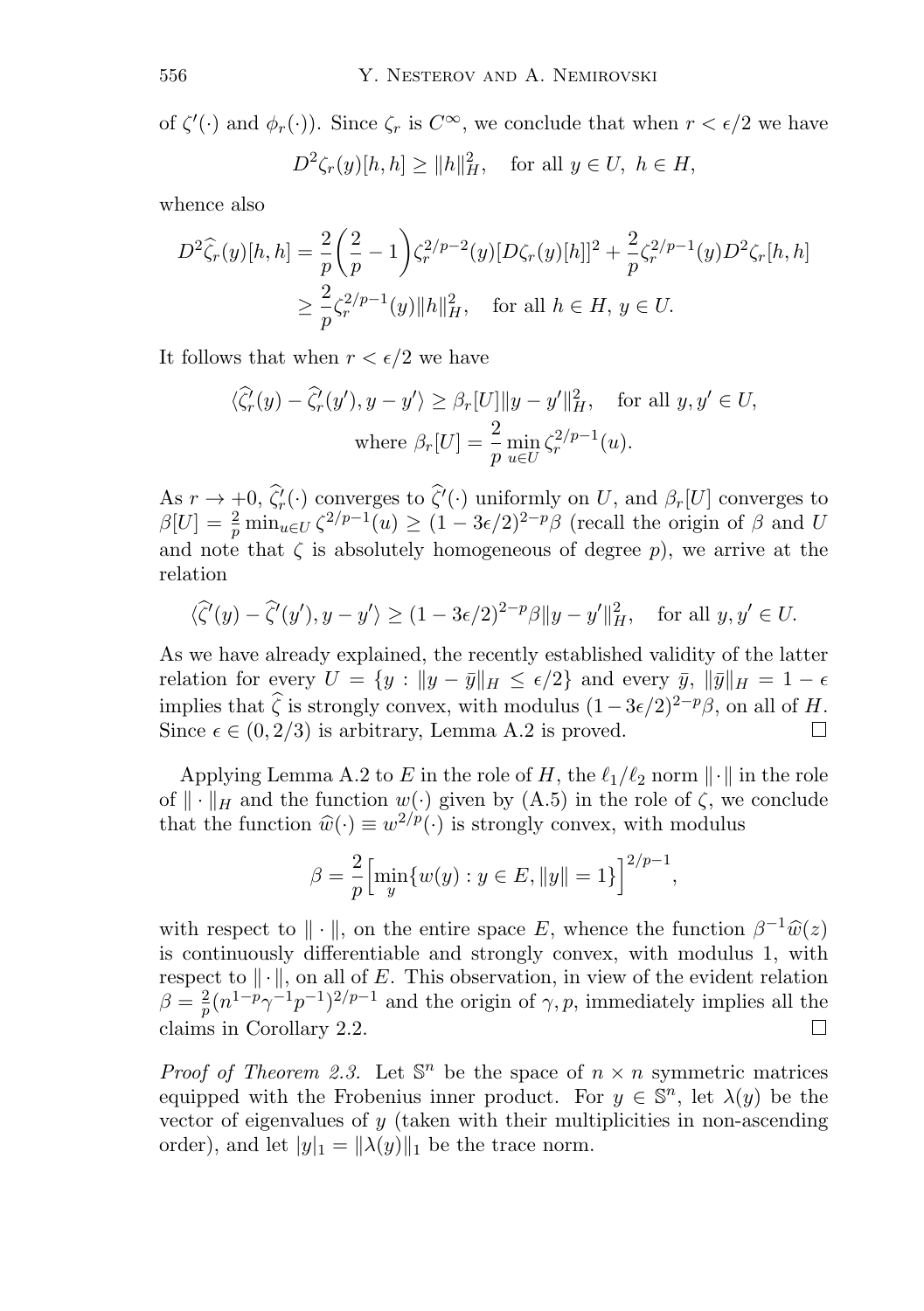**Lemma A.3.** Let  $N \geq M \geq 2$ , and let F be a linear subspace in  $\mathbb{S}^N$ such that every matrix  $y \in F$  has at most M non-zero eigenvalues. Let  $q = 1/(2 \ln(M))$ , so that  $0 < q < 1$ , and let  $\hat{\omega} : \mathbb{S}^N \to \mathbb{R}$  be given by

$$
\widehat{\omega}(y) = \frac{4\sqrt{e}\ln(M)}{1+q} \sum_{j=1}^{N} |\lambda_j(y)|^{1+q}.
$$

The function  $\hat{\omega}(\cdot)$  is continuously differentiable, convex, and its restriction on the set  $Y_F = \{y \in F : |y|_1 \leq 1\}$  is strongly convex, with modulus 1, with respect to  $|\cdot|_1$ .

*Proof.* **(1)** Let  $0 < q < 1$ . Consider the following function of  $y \in \mathbb{S}^N$ :

$$
\chi(y) = \frac{1}{1+q} \sum_{j=1}^{N} |\lambda_j(y)|^{1+q} = \text{Tr}(f(y)), \quad f(s) = \frac{1}{1+q} |s|^{1+q}.
$$
 (A.7)

**(2)** The function  $f(s)$  is continuously differentiable on the axis and twice continuously differentiable away from the origin. Consequently, we can find a sequence of polynomials  $f_k(s)$  converging to f, as  $k \to \infty$ , along with their first derivatives, uniformly on every compact subset of  $\mathbb R$  and, further, converging to f uniformly, along with the first and second derivatives, on every compact subset of  $\mathbb{R}\setminus\{0\}$ . Now let  $y, h \in \mathbb{S}^N$ , let  $y = u \text{Diag}\{\lambda\}u^T$ be the eigenvalue decomposition of y, and let  $h = u\hat{h}u^T$ . For a polynomial  $p(s) = \sum_{k=0}^{K} p_k s^k$ , setting  $P(w) = \text{Tr}(\sum_{k=0}^{K} p_k w^k)$ , for  $\omega \in \mathbb{S}^N$ , and letting  $\gamma$  denote a closed contour in  $\mathbb C$  enclosing the spectrum of y, we have

$$
P(y) = \text{Tr}(p(y)) = \sum_{j=1}^{N} p(\lambda_j(y)),
$$
 (A.8a)

$$
DP(y)[h] = \sum_{k=1}^{K} k p_k \text{Tr}(y^{k-1}h) = \text{Tr}(p'(y)h) = \sum_{j=1}^{N} p'(\lambda_j(y))\hat{h}_{jj}, \text{ (A.8b)}
$$

$$
D^2 P(y)[h, h] = \frac{d}{dt}|_{t=0} D P(y+th)[h] = \frac{d}{dt}|_{t=0} \text{Tr}(p'(y+th)h)
$$
(A.8c)  

$$
= \frac{d}{dt}|_{t=0} \frac{1}{2\pi i} \oint_{\gamma} \text{Tr}(h( zI - (y+th))^{-1}) p'(z) dz
$$
  

$$
= \frac{1}{2\pi i} \oint_{\gamma} \text{Tr}(h( zI - y)^{-1} h( zI - y)^{-1}) p'(z) dz
$$
  

$$
= \frac{1}{2\pi i} \oint_{\gamma} \sum_{i,j=1}^{N} \hat{h}_{ij}^2 \frac{p'(z)}{(z - \lambda_i(y))(z - \lambda_j(y))} dz = \sum_{i,j=1}^{n} \hat{h}_{ij}^2 \Gamma_{ij},
$$
  
where  $\Gamma_{ij} = \begin{cases} \frac{p'(\lambda_i(y)) - p'(\lambda_j(y))}{\lambda_i(y) - \lambda_j(y)}, & \lambda_i(y) \neq \lambda_j(y), \\ p''(\lambda_i(y)), & \lambda_i(y) = \lambda_j(y). \end{cases}$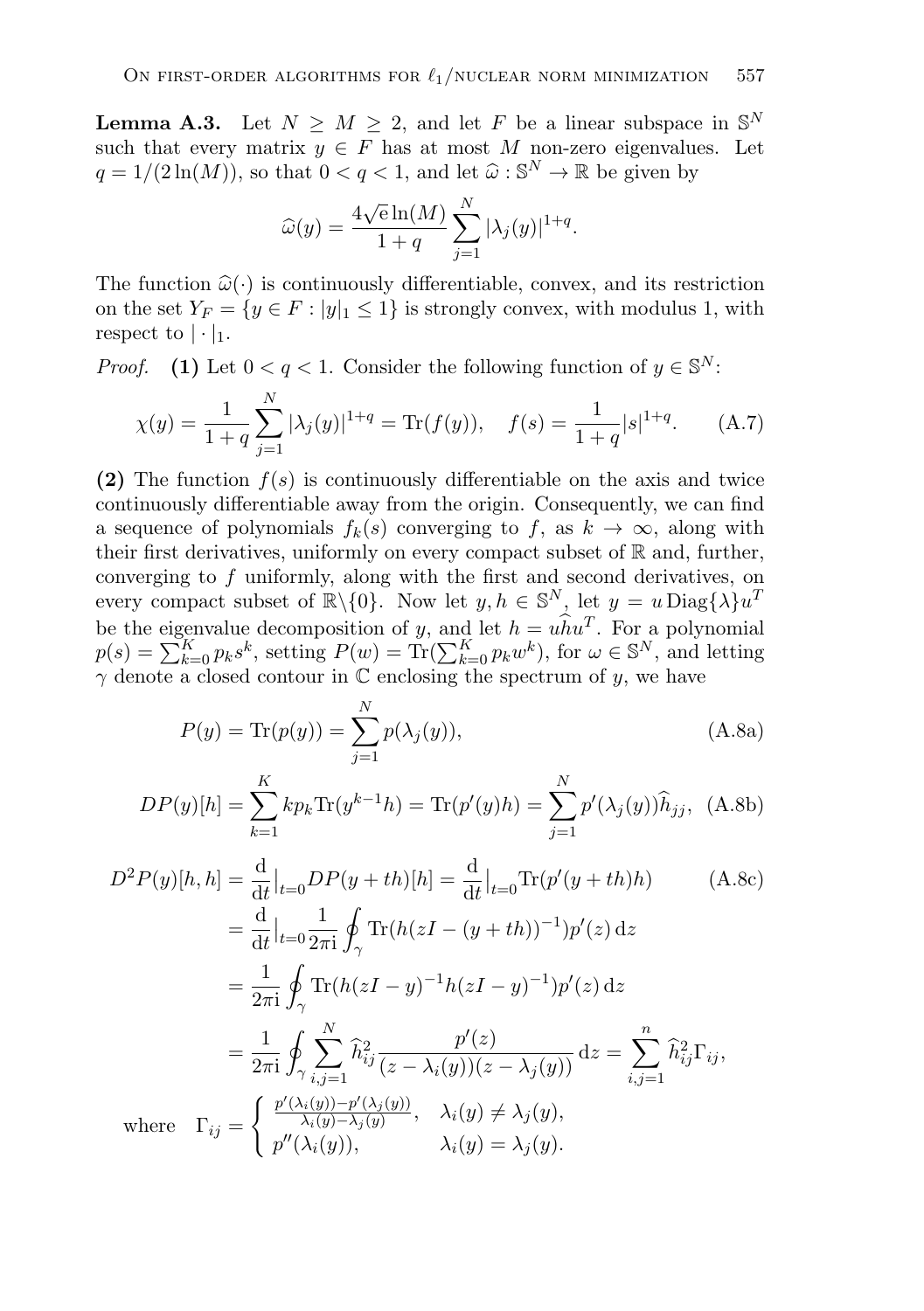We conclude from (A.8a) and (A.8b) that as  $k \to \infty$ , the real-valued polynomials  $F_k(\cdot) = \text{Tr}(f_k(\cdot))$  on  $\mathbb{S}^N$  converge, along with their first-order derivatives, uniformly on every bounded subset of  $S^N$ , and the limit of the sequence, by (A.8a), is exactly  $\chi(\cdot)$ . Thus,  $\chi(\cdot)$  is continuously differentiable, and (A.8b) states that

$$
D\chi(y)[h] = \sum_{j=1}^{N} f'(\lambda_j(y)) \widehat{h}_{jj}.
$$
 (A.9)

Further, (A.8) states that if U is a closed convex set in  $\mathbb{S}^N$  which does not contain singular matrices, then  $F_k(\cdot)$  converges, as  $k \to \infty$ , uniformly on every compact subset of U, together with its first and second derivatives. Thus  $\chi(\cdot)$  is twice continuously differentiable on U, and at every point  $y \in U$ we have

$$
D^{2}\chi(y)[h,h] = \sum_{i,j=1}^{N} \hat{h}_{ij}^{2} \Gamma_{ij},
$$
\n(A.10)  
\nwhere  $\Gamma_{ij} = \begin{cases} \frac{f'(\lambda_{i}(y)) - f'(\lambda_{j}(y))}{\lambda_{i}(y) - \lambda_{j}(y)}, & \lambda_{i}(y) \neq \lambda_{j}(y), \\ f''(\lambda_{i}(y)), & \lambda_{i}(y) = \lambda_{j}(y), \end{cases}$ 

and in particular  $\chi(\cdot)$  is convex on U.

**(3)** We intend to prove that (i)  $\chi(\cdot)$  is convex, and (ii) its restriction to the set  $Y_F$  is strongly convex, with a certain modulus  $\alpha > 0$ , with respect to the trace norm  $|\cdot|_1$ . Since  $\chi$  is continuously differentiable, all we need to prove (i) is to verify that

$$
\langle \chi'(y') - \chi'(y''), y' - y'' \rangle \ge 0 \tag{A.11}
$$

for a dense subset  $(y', y'')$  in  $\mathbb{S}^N \times \mathbb{S}^N$ , *e.g.*, those with non-singular  $y' - y''$ . If  $y' - y''$  is non-singular, then the polynomial  $q(t) = \text{Det}(y' + t(y'' - y'))$ ,  $t \in \mathbb{R}$ , is not identically zero, and thus has finitely many roots in [0,1]. In other words, we can find finitely many points  $t_0 = 0 < t_1 < \cdots < t_n = 1$ such that all 'matrix intervals'  $\Delta_i = (y_i, y_{i+1}), y_k = y' + t_k(y'' - y'), 1 \leq$  $i \leq n-1$ , contain only non-singular matrices. Therefore  $\chi$  is convex on every closed segment contained in one of the  $\Delta_i$ , and since  $\chi$  is continuously differentiable, (A.11) follows.

**(4)** Now let us prove that with properly defined  $\alpha > 0$  we have

$$
\langle \chi'(y') - \chi'(y''), y' - y'' \rangle \ge \alpha |y' - y''|_1^2, \quad \text{for all } y', y'' \in Y_F. \tag{A.12}
$$

Let  $\epsilon > 0$ , and let  $Y^{\epsilon}$  be a convex and open in  $Y = \{y : |y|_1 \leq 1\}$  subset of Y containing  $Y_F$  and such that, for all  $y \in Y^{\epsilon}$ , at most M eigenvalues of y are of magnitude  $\geq \epsilon$ . We intend to prove that for some  $\alpha_{\epsilon} > 0$  we have

$$
\langle \chi'(y') - \chi'(y''), y' - y'' \rangle \ge \alpha_{\epsilon} |y' - y''|_1^2, \quad \text{for all } y', y'' \in Y^{\epsilon}.
$$
 (A.13)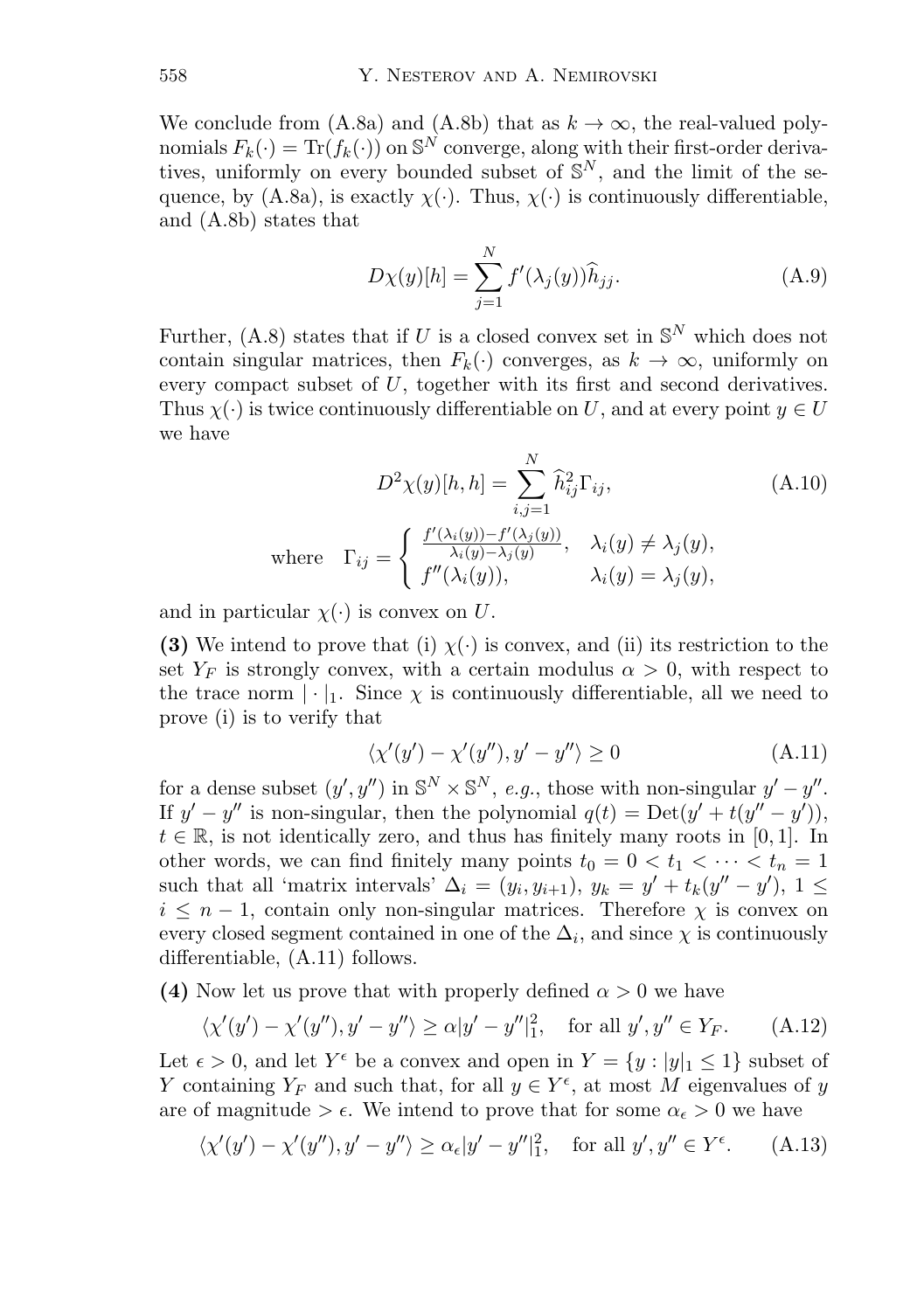As above, it suffices to verify this relation for a dense set of pairs  $y', y'' \in Y^{\epsilon}$ in  $Y^{\epsilon} \times Y^{\epsilon}$ , *e.g.*, those pairs  $y', y'' \in Y^{\epsilon}$  for which  $y' - y''$  is non-singular. Defining matrix intervals  $\Delta_i$  as above and taking into account continuous differentiability of  $\chi$ , it suffices to verify that, if  $y \in \Delta_i$  and  $h = y' - y''$ , then  $D^2 \chi(y) [\dot{h}, h] \geq \alpha_{\epsilon} |h|_1^2$ . To this end, observe that by (A.10) all we have to prove is that

$$
D^{2}\chi(y)[h,h] = \sum_{i,j=1}^{N} \hat{h}_{ij}^{2} \Gamma_{ij} \ge \alpha_{\epsilon} |h|_{1}^{2}.
$$
 (A.14)

**(5)** Setting  $\lambda_i = \lambda_i(y)$ , observe that  $\lambda_i \neq 0$  for all i due to the origin of y. We claim that if  $|\lambda_i| \geq |\lambda_j|$ , then  $\Gamma_{ij} \geq q |\lambda_i|^{q-1}$ . Indeed, the latter relation definitely holds true when  $\lambda_i = \lambda_j$ . Now, if  $\lambda_i$  and  $\lambda_j$  are of the same sign, then

$$
\Gamma_{ij} = \frac{|\lambda_i|^q - |\lambda|_j^q}{|\lambda_i| - |\lambda_j|} \ge q |\lambda_i|^{q-1},
$$

since the derivative of the concave function  $t^q$  of  $t > 0$  is positive and nonincreasing (recall that  $0 < q \leq 1$ ). If  $\lambda_i$  and  $\lambda_j$  are of different signs, then

$$
\Gamma_{ij} = \frac{|\lambda_i|^q + |\lambda_j|^q}{|\lambda_i| + |\lambda_j|} \ge |\lambda_i|^{q-1}
$$

due to  $|\lambda_j|^q \geq |\lambda_j||\lambda_i|^{q-1}$ , and therefore  $\Gamma_{ij} \geq q|\lambda_i|^{q-1}$ . Thus, our claim is justified.

Without loss of generality we can assume that the positive reals  $\mu_i = |\lambda_i|$ ,  $i = 1, \ldots, N$ , form a non-decreasing sequence, so that, by the above,  $\Gamma_{ij} \geq$  $q\mu_j^{q-1}$  when  $i \leq j$ . Further, at most M of  $\mu_j$  are  $\geq \epsilon$ , since  $y', y'' \in Y^{\epsilon}$  and therefore  $y \in Y^{\epsilon}$  by convexity of  $Y^{\epsilon}$ . Hence

$$
D^{2}\chi(y)[h,h] \geq 2q \sum_{i < j \leq N} \widehat{h}_{ij}^{2} \mu_{j}^{q-1} + q \sum_{j=1}^{N} \widehat{h}_{jj}^{2} \mu_{j}^{q-1},
$$

or equivalently, by symmetry of  $h$ , if

$$
h^{j} = \begin{bmatrix} \hat{h}_{1j} \\ \hat{h}_{2j} \\ \vdots \\ \hat{h}_{j1} & \hat{h}_{j2} & \cdots & \hat{h}_{jj} \end{bmatrix}
$$

and  $H_j = ||h^j||_{\text{Fro}}$  is the Frobenius norm of  $h^j$ , then

$$
D^{2}\chi(y)[h,h] \geq q \sum_{j=1}^{N} H_{j}^{2} \mu_{j}^{q-1}.
$$
 (A.15)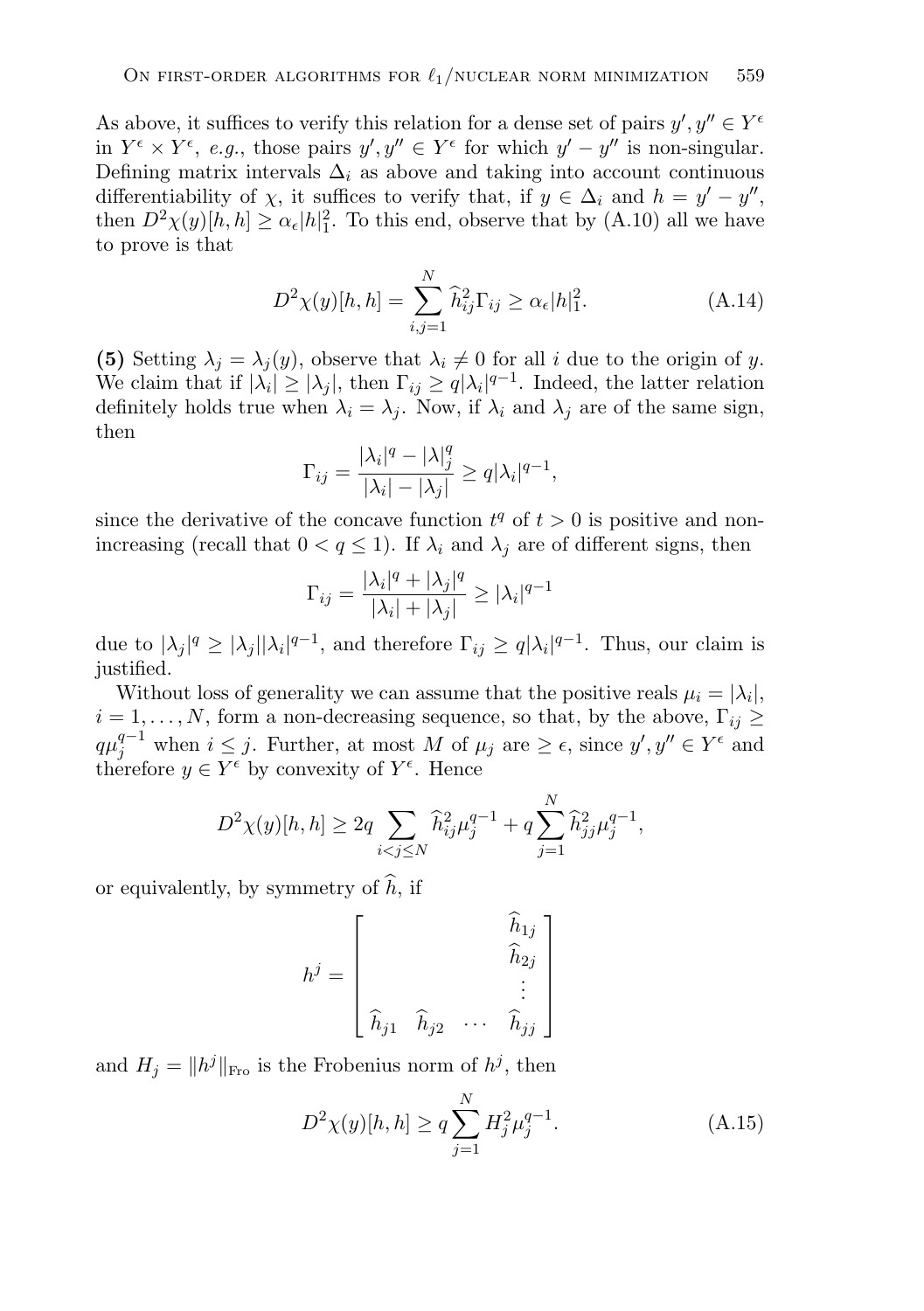Observe that the  $h^j$  are of rank  $\leq 2$ , whence  $|h^j|_1 \leq \sqrt{2} ||h^j||_{\text{Fro}} = \sqrt{2}H_i$ , so that

$$
|h|_{1}^{2} = |\widehat{h}|_{1}^{2} \le \left(\sum_{j=1}^{N} |h^{j}|_{1}\right)^{2} \le 2\left(\sum_{j=1}^{N} H_{j}\right)^{2} = 2\left(\sum_{j} [H_{j}\mu_{j}^{(q-1)/2}]\mu_{j}^{(1-q)/2}\right)^{2}
$$
  
\n
$$
\le 2\left(\sum_{j=1}^{N} H_{j}^{2}\mu_{j}^{q-1}\right)\left(\sum_{j=1}^{N} \mu_{j}^{1-q}\right)
$$
  
\n
$$
\le (2/q)D^{2}\chi(y)[h, h]\left(\sum_{j=1}^{N} \mu_{j}^{1-q}\right) \quad \text{(by (A.15))}
$$
  
\n
$$
\le (2/q)D^{2}\chi(y)[h, h]\left((N-M)\epsilon^{1-q} + [M^{-1}\sum_{j=N-M+1}^{N} \mu_{j}]^{1-q}M\right)
$$
  
\n(due to  $0 < q < 1$  and  $\mu_{j} \le \epsilon, j \le N - M$ )  
\n
$$
\le (2/q)D^{2}\chi(y)[h, h]\left((N-M)\epsilon^{1-q} + M^{q}\right)
$$
  
\n(since  $\sum_{j} \mu_{j} \le 1$  due to  $y \in Y^{\epsilon} \subset \{y : |y|_{1} \le 1\},$ 

and we see that (A.14) holds with  $\alpha_{\epsilon} = q/(2[(N-M)\epsilon + M^q])$ . As a result, with the  $\alpha_{\epsilon}$  just defined, relation (A.13) holds true, whence (A.12) is satisfied with  $\alpha = \lim_{\epsilon \to +0} \alpha_{\epsilon} = \frac{q}{2} M^{-q}$ , that is,  $\chi$  is a continuously differentiable convex function which is strongly convex, with modulus  $\alpha$ , with respect to |·|<sub>1</sub>, on Y<sub>F</sub>. Recalling the definition of q, we see that  $\hat{\omega}(\cdot) = \alpha^{-1}\chi(\cdot)$ , so that  $\hat{\omega}$  satisfies the conclusion of Lemma A.3. that  $\hat{\omega}$  satisfies the conclusion of Lemma A.3.

We are now ready to prove Theorem 2.3. Under the premises and in the notation of the theorem, let

$$
N = \mu + \nu, \quad M = 2\mu, \quad \mathcal{A}z = \frac{1}{2} \begin{bmatrix} z \\ z^T \end{bmatrix} \in \mathbb{S}^N, \quad \text{for } z \in \mathbb{R}^{\mu \times \nu}. \quad \text{(A.16)}
$$

Observe that the image space F of A is a linear subspace of  $\mathbb{S}^N$ , and that the eigenvalues of  $y = Az$  are the  $2\mu$  reals  $\pm \sigma_i(z)/2$ ,  $1 \leq i \leq \mu$ , and  $N - M$ zeros, so that  $||z||_{\text{nuc}} \equiv |Az|_1$  and  $M, F$  satisfy the premises of Lemma A.3. Setting

$$
\omega(z) = \widehat{\omega}(\mathcal{A}z) = \frac{4\sqrt{e}\ln(2\mu)}{2^q(1+q)} \sum_{i=1}^{\mu} \sigma_i^{1+q}(z), \quad q = \frac{1}{2\ln(2\mu)},
$$

and invoking Lemma A.3, we see that  $\omega$  is a convex continuously differentiable function on  $\mathbb{R}^{\mu\times\nu}$  which, due to the identity  $||z||_{\text{nuc}} \equiv |\mathcal{A}z|_1$ , is strongly convex, with modulus 1, with respect to  $\|\cdot\|_{\text{nuc}}$ , on the  $\|\cdot\|_{\text{nuc}}$ -unit ball Z. This function clearly satisfies (2.10). ball Z. This function clearly satisfies (2.10).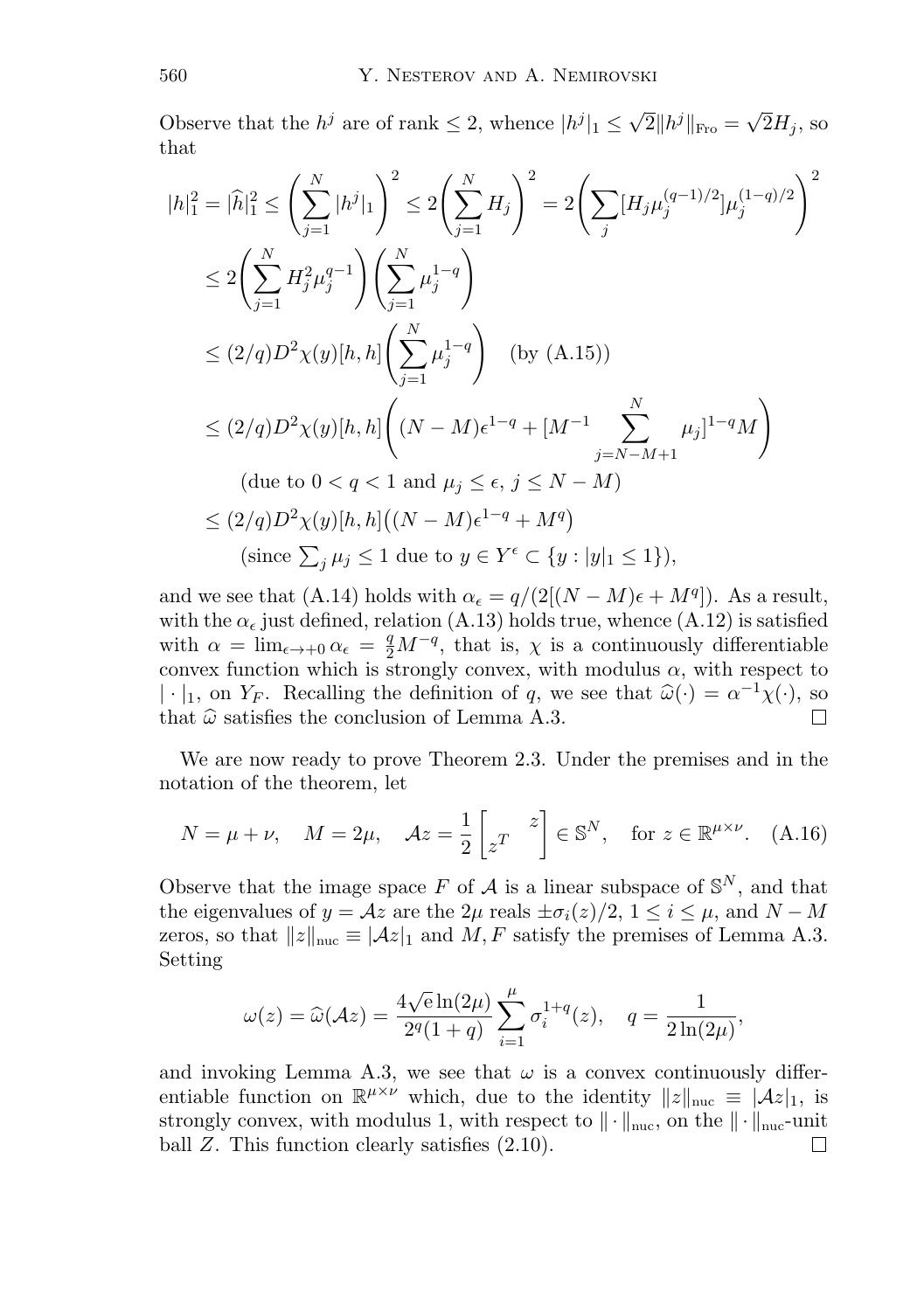*Proof of Corollary 2.4.* This corollary is obtained from Theorem 2.3 in exactly the same way as Corollary 2.2 was derived from Theorem 2.1.  $\Box$ 

#### *A.3. Proofs for Section 2.2.2*

*Proof of Lemma 2.7.* Let  $F(w) = f(w) - L\omega(w)$ . Lemma A.1 as applied to  $\phi \equiv 0, \Psi \equiv L^{-1}F$ , implies that  $\bar{w} \in Z^{\circ}$  and that there exists  $F' \in \partial F(\bar{w})$ such that  $\langle F' + L \omega'(\bar{w}), w - \bar{w} \rangle \ge 0$  for all  $w \in Z$ . Therefore,

$$
f(w) = F(w) + L\omega(w) \ge F(\bar{w}) + \langle F', w - \bar{w} \rangle + L\omega(w)
$$
  
\n
$$
\ge F(\bar{w}) - L\langle \omega'(\bar{w}), w - \bar{w} \rangle + L\omega(w) = F(\bar{w}) + L\omega(\bar{w}) + LV_{\bar{w}}(w)
$$
  
\n
$$
= f(\bar{w}) + LV_{\bar{w}}(w).
$$

*Proof of Theorem 2.9.* Let

$$
\ell_t(x) \stackrel{\text{def}}{=} f(x_t) + \langle \nabla f(x_t), x - x_t \rangle + L_f V_{x_t}(x) + \Psi(x) \stackrel{\text{(2.18)}}{\geq} \phi(x).
$$

Thus,  $\ell_t(\cdot)$  satisfies the premises of Lemma 2.7 (note the definition of  $V_{x_t}(x)$ ). Since  $x_{t+1}$  is the minimizer of this expression over  $x \in Z$ , Lemma 2.7 states that  $x_{t+1} \in Z^{\circ}$  (so that the algorithm is well defined), and for every  $w \in Z$ we have

$$
\ell_t(x_{t+1}) + L_f V_{x_{t+1}}(w) \leq \ell_t(w).
$$

Substituting  $w = x_t$ , we obtain

 $\overline{a}$ 

$$
\phi(x_t) = \ell_t(x_t) \ge \ell_t(x_{t+1}) + L_f V_{x_{t+1}}(x_t) \ge \phi(x_{t+1}).
$$

Thus,  $\phi(x_{t+1}) \leq \phi(x_t)$ , as claimed. Substituting  $w = x^*$ , we obtain

$$
\ell_t(x_{t+1}) + L_f V_{x_{t+1}}(x^*) \leq \ell_t(x^*) \leq \phi(x^*) + L_f V_{x_t}(x^*),
$$

whence  $\phi(x_{t+1}) + L_f V_{x_{t+1}}(x^*) \leq \phi(x^*) + L_f V_{x_t}(x^*)$ . Summing up these inequalities over  $t = 0, \ldots, T-1$ , we find

$$
\sum_{t=1}^T (\phi(x_t) - \phi(x^*)) \le L_f V_{x_0}(x^*) - L_f V_{x_T}(x^*) \le L_f V_{x_0}(x^*),
$$

which proves (2.20). The remaining claims of Theorem 2.9 are immediate corollaries of (2.20) due to the monotonicity of the algorithm, the inclusions  $x_t \in Z$  and the convexity of  $\phi$ .  $\Box$ 

*Proof of Theorem 2.11.* Define the functions

$$
\psi_t(x) = \sum_{i=0}^t [f(x_i) + \langle \nabla f(x_i), x - x_i \rangle] + (t+1)\Psi(x) + L_f V_{z_{\omega}}(x).
$$

Let  $\psi_t^* = \min_{w \in Z} \psi_t(w)$ . Note that  $\psi_t^* = \psi_t(x_{t+1})$  by construction of the algorithm, and that  $x_t, y_t \in Z^o$  for all t by Lemma A.1.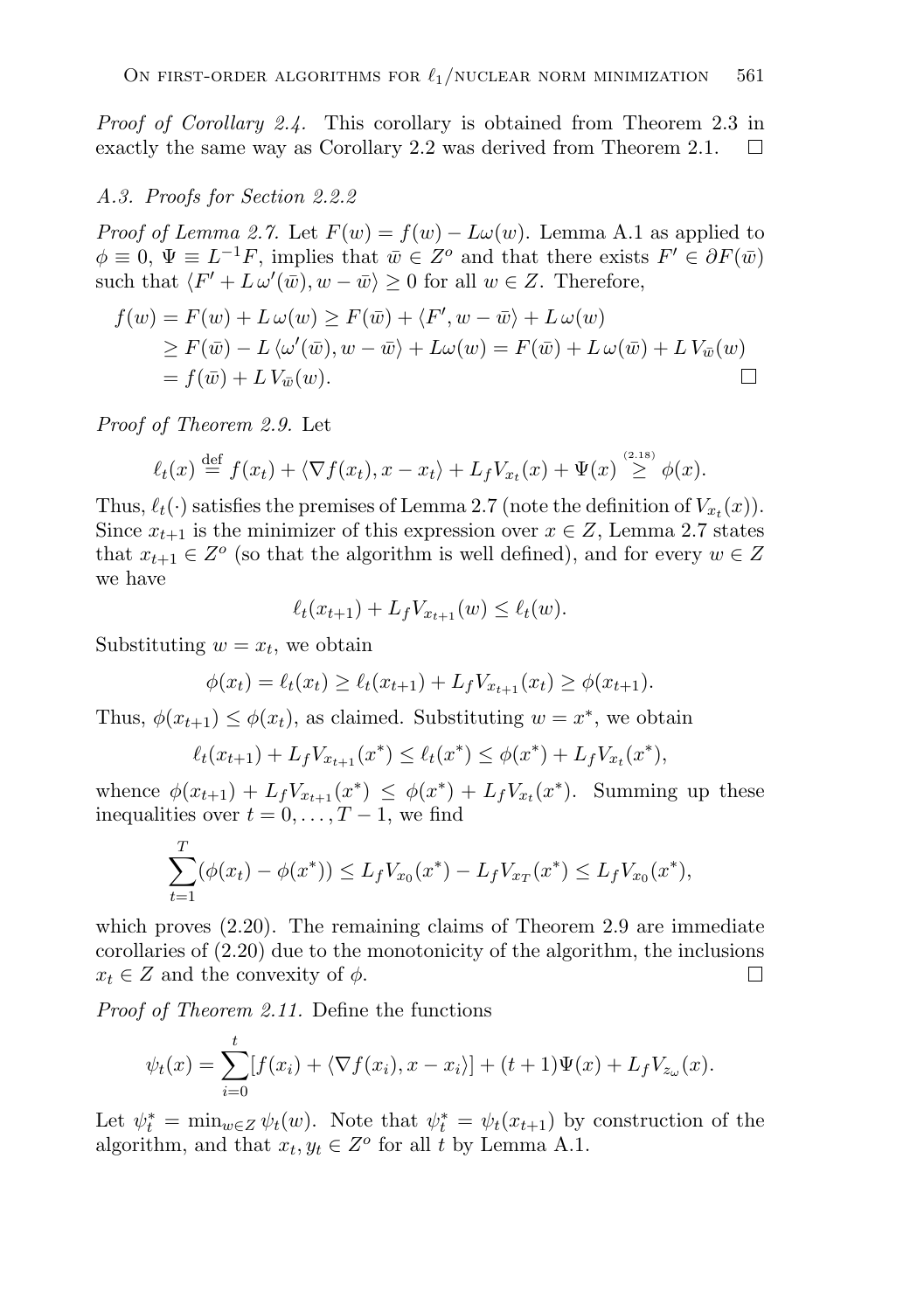Taking into account that  $\psi_t(\cdot) - L_f \omega(\cdot)$  is convex, and that  $x_{t+1} \in$  $\arg \min_Z \psi_t$ , by Lemma 2.7 we have

$$
\psi_t^* + L_f V_{x_{t+1}}(x) \le \psi_t(x) \le (t+1)\phi(x) + L_f V_{z_{\omega}}(x), \quad \text{for } x \in Z. \tag{A.17}
$$

Let us now prove that

$$
\psi_t^* \ge \sum_{i=0}^t \phi(y_i). \tag{A.18}
$$

For  $t = 0$ , we have  $x_0 = z_\omega$ . Therefore,

$$
\psi_0^* = \min_{w \in Z} [f(x_0) + \langle \nabla f(x_0), w - x_0 \rangle + \Psi(x) + L_f V_{x_0}(w)]
$$
  
=  $f(x_0) + \langle \nabla f(x_0), y_0 - x_0 \rangle + \Psi(y_0) + L_f V_{x_0}(y_0)$   
 $\geq \phi(y_0).$ 

Assume now that (A.18) is true for some  $t \geq 0$ . Then

$$
\psi_{t+1}^{*} = \min_{w \in Z} \{ \psi_{t}(w) + f(x_{t+1}) + \langle \nabla f(x_{t+1}), w - x_{t+1} \rangle + \Psi(w) \}
$$
\n
$$
\geq \min_{w \in Z} \{ \psi_{t}^{*} + L_{f}V_{x_{t+1}}(w) + f(x_{t+1}) + \langle \nabla f(x_{t+1}), w - x_{t+1} \rangle + \Psi(w) \}
$$
\n
$$
\geq \sum_{i=0}^{(A,18)} \phi(y_{i}) + \min_{w \in Z} \{ L_{f}V_{x_{t+1}}(w) + f(x_{t+1}) + \langle \nabla f(x_{t+1}), w - x_{t+1} \rangle + \Psi(w) \}
$$
\n
$$
= \sum_{i=0}^{t} \phi(y_{i}) + f(x_{t+1}) + \langle \nabla f(x_{t+1}), y_{t+1} - x_{t+1} \rangle + L_{f}V_{x_{t+1}}(y_{t+1}) + \Psi(y_{t+1}) + \sum_{i=0}^{(2,18)} \phi(y_{i}).
$$

Thus, we prove (A.18) for all  $t \geq 0$ .

Combining (A.18) and (A.17) and setting  $x = x^*$ , we arrive at (2.22). The remaining claims of Theorem 2.11 are immediate corollaries of (2.22) due to the inclusions  $y_t \in Z$  and the convexity of  $\phi$ .  $\Box$ 

*Proof of Theorem 2.14.* Observe that by construction

$$
\psi_t(\cdot) = L_f \omega(\cdot) + \ell_t(\cdot) + \alpha_t \Psi(\cdot),
$$

with non-negative  $\alpha_t$  and affine  $\ell_t(\cdot)$ , whence the algorithm is well defined and maintains the inclusions  $z_t \in Z^o$ ,  $x_t, y_t \in Z$ . Further, let us introduce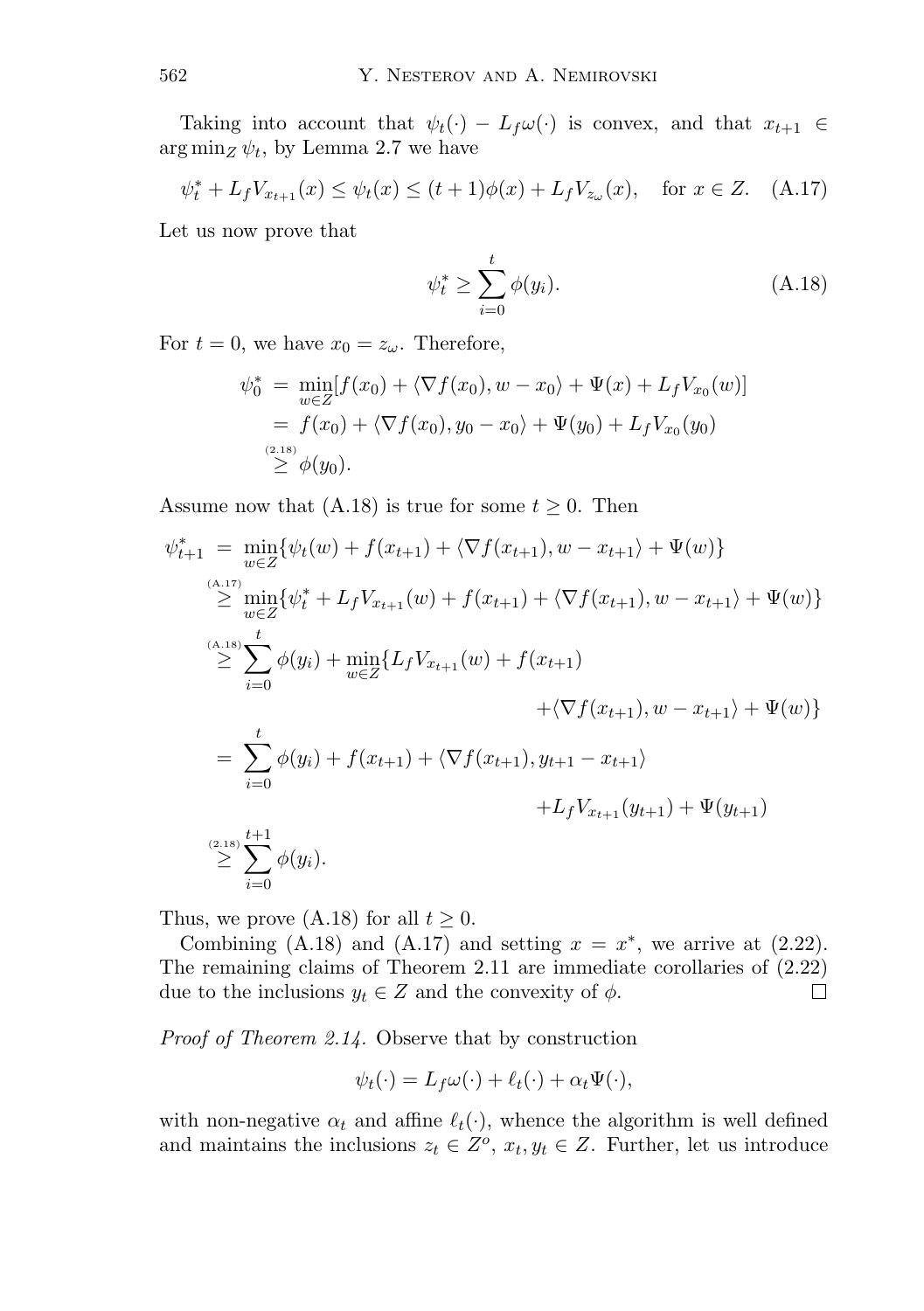a convenient notation for the coefficients of Algorithm 2.13. Namely, let

$$
a_{t+1} = \frac{t+2}{2}
$$
,  $A_t = \sum_{i=1}^t a_i = \frac{t(t+3)}{4}$ ,  $t \ge 0$ .

Then  $A_0 = 0$  and  $\tau_t = \frac{a_{t+1}}{A_{t+1}}$ . It is important that

$$
\tau_t^2 A_{t+1} \le 1, \quad t \ge 0. \tag{A.19}
$$

Let  $\psi_t^* = \psi_t(z_t)$ . Let us prove by induction that

$$
\psi_t^* \ge A_t \phi(y_t), \quad t \ge 0. \tag{A.20}
$$

For  $t = 0$  this inequality is valid. Suppose that it is true for some  $t \geq 0$ . Let us prove that it is valid for index  $t + 1$ .

Taking into account the structure of  $\psi_t(\cdot)$  just outlined, and applying Lemma A.1, for all  $w \in Z$  we have

$$
\psi_t(w) \stackrel{\text{(2.19)}}{\geq} \psi_t^* + L_f V_{z_t}(w) \stackrel{\text{(A.20)}}{\geq} A_t \phi(y_t) + L_f V_{z_t}(w) \geq A_t \big[ f(x_{t+1}) + \langle \nabla f(x_{t+1}), y_t - x_{t+1} \rangle + \Psi(y_t) \big] + L_f V_{z_t}(w).
$$

Therefore, for all  $w \in Z$ ,

$$
\psi_{t+1}(w) \ge L_f V_{z_t}(w) + A_t \big[ f(x_{t+1}) + \langle \nabla f(x_{t+1}), y_t - x_{t+1} \rangle + \Psi(y_t) \big] + a_{t+1} \big[ f(x_{t+1}) + \langle \nabla f(x_{t+1}), w - x_{t+1} \rangle + \Psi(w) \big].
$$

Since  $A_t(y_t - x_{t+1}) - a_{t+1}x_{t+1} \stackrel{A_{lg.2,13(b)}}{=} -a_{t+1}z_t$ , we conclude that

$$
\psi_{t+1}(w) \ge L_f V_{z_t}(w) + A_{t+1} f(x_{t+1}) + A_t \Psi(y_t) + a_{t+1} [\langle \nabla f(x_{t+1}), w - z_t \rangle + \Psi(w)]
$$

for all  $w \in Z$ . Thus,

$$
\psi_{t+1}^* \geq \min_{w \in Z} \{ L_f V_{z_t}(w) + A_{t+1} f(x_{t+1}) + A_t \Psi(y_t) \n+ a_{t+1} [\langle \nabla f(x_{t+1}), w - z_t \rangle + \Psi(w)] \}
$$
\n
$$
\lim_{\Delta \text{lg. 2.13(c)}} L_f V_{z_t}(\hat{x}_{t+1}) + A_{t+1} f(x_{t+1}) + A_t \Psi(y_t) \n+ a_{t+1} [\langle \nabla f(x_{t+1}), \hat{x}_{t+1} - z_t \rangle + \Psi(\hat{x}_{t+1})] \n\geq \frac{\Delta f}{2} \|\hat{x}_{t+1} - z_t\|_E^2 + A_{t+1} f(x_{t+1}) \n+ a_{t+1} \langle \nabla f(x_{t+1}), \hat{x}_{t+1} - z_t \rangle + A_{t+1} \Psi(y_{t+1}).
$$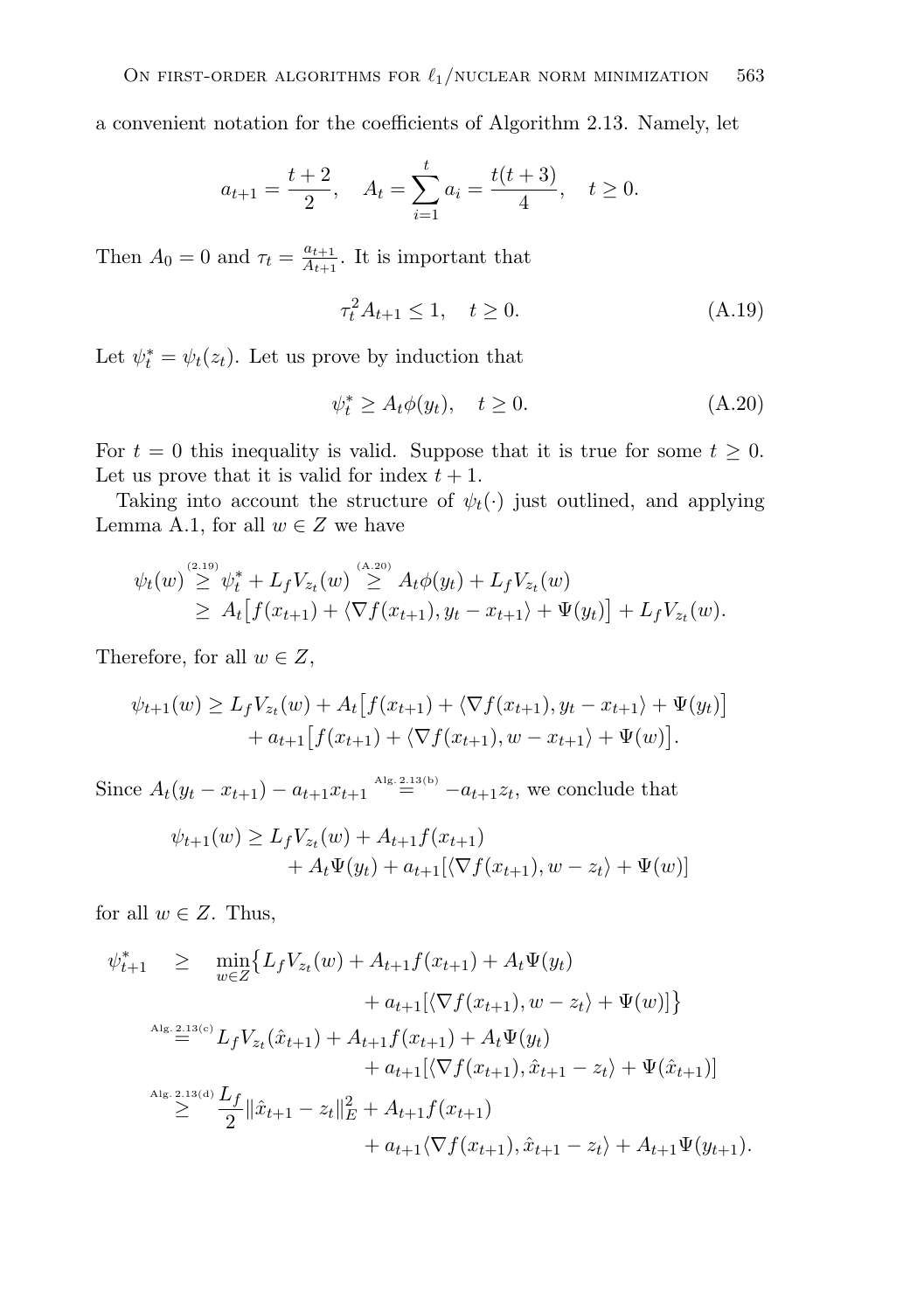It remains to note that  $\hat{x}_{t+1} - z_t \stackrel{\text{Alg. 2.13(b,d)}}{=} (y_{t+1} - x_{t+1})/\tau_t$ . Therefore,  $\overline{r}$ 

$$
\psi_{t+1}^* \geq \frac{L_f}{2\tau_t^2} \|y_{t+1} - x_{t+1}\|_E^2 + A_{t+1}f(x_{t+1})
$$
  
+  $A_{t+1} \langle \nabla f(x_{t+1}), y_{t+1} - x_{t+1} \rangle + A_{t+1} \Psi(y_{t+1})$   
 $\geq A_{t+1} \left[ \frac{L_f}{2} \|y_{t+1} - x_{t+1}\|_E^2 + f(x_{t+1}) + \langle \nabla f(x_{t+1}), y_{t+1} - x_{t+1} \rangle + \Psi(y_{t+1}) \right]$   
 $\geq A_{t+1} \phi(y_{t+1}).$ 

Thus, we have proved inequality (A.20) for all  $t \geq 0$ . Since  $\psi_t^* \leq A_t \phi(x^*)$  +  $L_fV_{z_\omega}(x^*)$ , we obtain the estimate (2.25).

## *A.4. Proof of Lemma 3.1*

*Verifying* (3.9). Let  $\bar{s} > 1$  be such that termination does not occur at stage  $\bar{s}$ . For  $1 \leq s \leq \bar{s}$ , let  $t_s$  be the last iteration of stage  $s$ , and let  $\Phi_s = \Phi^{t_s,+}, \ \phi_s = \Phi^{t_s,-},$  so that  $\phi_s \geq \Phi_s/\theta > 0$ . By construction of  $\Phi^{t,-}$ , we have  $\phi_s = \Phi_\tau^-(\rho_s)$  for some  $\tau = \tau(s) \leq t_s$ . Taking into account that  $\Phi_{\tau}^{-}(\cdot)$  underestimates  $\Phi(\cdot), \Phi(\rho_*) = 0, \rho_s > \rho_*$  and  $\Phi_{\tau}^{-}(\rho_s) > 0$  and setting  $p_s = \frac{d}{dp}\Phi_\tau^-(\cdot)$ , we get  $p_s > 0$ , and the root  $r_\tau = \rho_s - \Phi_\tau^-(\rho_s)/p_s = \rho_s - \phi_s/p_s$ of  $\Phi_{\tau}^{-}(\cdot)$  is a point of  $R_{t_s}$ , whence  $\rho_{s+1} \leq r_{\tau}$ . Further, assuming  $s > 1$ , we have  $\phi_s + p_s(\rho_{s-1} - \rho_s) = \Phi_\tau^-(\rho_{s-1}) \leq \Phi(\rho_{s-1}) \leq \Phi_{s-1}$ . The bottom line is that, for  $1 \leq s \leq \bar{s}$ , we have

$$
0 < \phi_s \le \Phi(\rho_s) \le \Phi_s, \qquad (a_s)
$$
  
\n
$$
\Phi_s/\phi_s \le \theta, \qquad (b_s)
$$
  
\n
$$
\rho_s - \rho_{s+1} \ge \phi_s/p_s, \qquad (c_s)
$$
  
\n
$$
\Phi_{s-1} \ge \phi_s + p_s(\rho_{s-1} - \rho_s) \quad \text{when } s > 1. \quad (d_s)
$$
\n(A.21)

As a result, for  $1 \leq s < \bar{s}$  and using the notation of (A.21) henceforth,

$$
\Phi_s - \phi_{s+1} \sum_{(d_{s+1})} p_{s+1} (\rho_s - \rho_{s+1}) \sum_{(c_s)} p_{s+1} \phi_s / p_s \sum_{(b_s)} \theta^{-1} p_{s+1} \Phi_s / p_s,
$$

which taken together with  $(a_{s+1})$  implies

$$
\Phi_s - \theta^{-1} \Phi_{s+1} \ge \theta^{-1} p_{s+1} \Phi_s / p_s,
$$

and hence

$$
\Phi_s\geq \theta^{-1}\frac{p_{s+1}\Phi_s+p_s\Phi_{s+1}}{p_s}\geq 2\theta^{-1}\sqrt{p_{s+1}\Phi_sp_s\Phi_{s+1}}/p_s,
$$

and finally

$$
\Phi_{s+1}p_{s+1} \leq [\theta/2]^2 \Phi_s p_s.
$$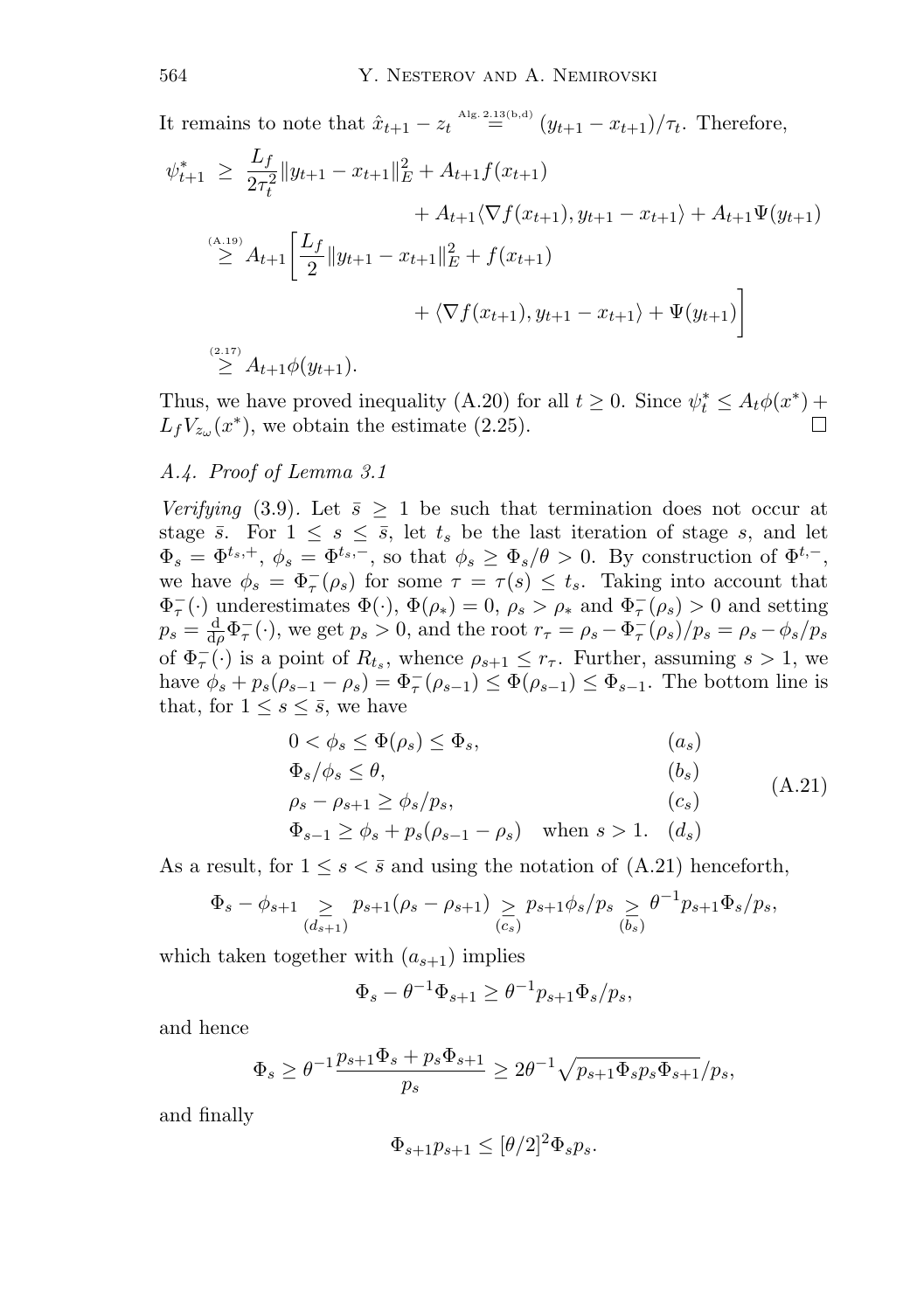Thus,

$$
\Phi_{\bar{s}} p_{\bar{s}} \leq [\theta/2]^{2(\bar{s}-1)} \Phi_1 p_1. \tag{A.22}
$$

Now  $\Phi(\cdot)$  is Lipschitz-continuous with constant  $2\pi(b)$ ,  $\Phi_1 \leq \theta \Phi_1 \leq \theta \Phi(\rho_1) \leq$  $2\theta\pi(b)(\rho_1 - \rho_*)$  (since  $\Phi(\rho_*) = 0$ ), whence  $\Phi_1 \leq 2\theta\pi(b)\rho_1$ . Further, by construction  $p_1 > 0$  is the slope of an affine function which underestimates  $\Phi(\cdot)$  on the ray  $\rho \geq 0$ , whence  $p_1 \leq \lim_{\rho \to \infty} \Phi'(\rho) \leq \pi(b) - \delta \leq \pi(b)$ , and thus  $\Phi_1 p_1 \leq 2\theta \pi^2(b)\rho_1$ . Further, invoking  $(c_{\bar{s}})$  and  $(b_{\bar{s}})$  we have  $p_{\bar{s}}(\rho_{\bar{s}} \rho_{\bar{s}+1}) \geq \phi_{\bar{s}} \geq \theta^{-1} \Phi_{\bar{s}},$  so that  $p_{\bar{s}} \geq \theta^{-1} \Phi_{\bar{s}}/(\rho_{\bar{s}} - \rho_{\bar{s}+1}) \geq \theta^{-1} \Phi_{\bar{s}}/\rho_1$ , and thus  $\Phi_{\bar{s}}p_{\bar{s}} \geq \theta^{-1}\overline{\Phi}_{\bar{s}}^2/\rho_1$ . We see that  $(A.22)$  implies the bound

$$
\Phi_{\bar{s}}^2 \le 2\theta^2 [\theta/2]^{2(\bar{s}-1)} \pi^2(b)\rho_1^2.
$$

On the other hand, our root finding does not terminate at stage  $\bar{s}$ , implying, due to the termination rule, that  $\Phi_{\bar{s}} > \epsilon \rho_{\bar{s}} \geq \epsilon \rho_{*}$ . We arrive at the bound

$$
[2/\theta]^{\bar{s}} \le 2\sqrt{2}\pi(b)\rho_1/(\epsilon \rho_*).
$$

Taking into account that  $2/\theta > 1$  and  $\bar{s}$  is the number of an arbitrary non-terminal stage, the total number of stages admits the bound (3.9).

*Verifying*  $(3.11)$ *.* If t is the number of a non-terminal iteration of stage s, then by construction  $\Phi^{t,+} > \epsilon \rho_s$  and  $\Phi^{t,-} < \theta^{-1} \Phi^{t,+}$ , implying that

$$
\Phi^{t,+} - \Phi^{t,-} > \frac{\theta - 1}{\theta} \epsilon \rho_s \ge \frac{\theta - 1}{\theta} \epsilon \rho_*.
$$

As we have seen when describing our root-finding routine, the left-hand side of this inequality does not exceed Duality $\text{Gap}^s(z^t)$ , and we see that for our t we have

$$
[\varepsilon_t \geq] \text{DualityGap}^s(z^t) > \frac{\theta - 1}{\theta} \epsilon \rho_*,
$$

 $\Box$ 

which implies the bound  $(3.11)$ .

#### *A.5. Proof of Theorem 3.3*

We shall apply (2.2), first setting (a)  $z = z_\tau$ ,  $\xi = \gamma_\tau F(w_\tau)$  (so that  $z_+ = z_\tau$ )  $z_{\tau+1}$ , and then (b)  $z = z_{\tau}$ ,  $\xi = \gamma_{\tau} F(z_{\tau})$  (so that  $z_{+} = w_{\tau}$ ). For (a), we obtain, for all  $w \in Z$ ,

$$
\gamma_{\tau}\langle F(w_{\tau}), z_{\tau+1} - w \rangle \leq V_{z_{\tau}}(w) - V_{z_{\tau+1}}(w) - V_{z_{\tau}}(z_{\tau+1}),
$$

and hence

$$
\gamma_{\tau}\langle F(w_{\tau}), w_{\tau} - w \rangle \leq V_{z_{\tau}}(w) - V_{z_{\tau+1}}(w) + \underbrace{[\gamma_{\tau}\langle F(w_{\tau}), w_{\tau} - z_{\tau+1} \rangle - V_{z_{\tau}}(z_{\tau+1})]}_{=\delta_{\tau}},
$$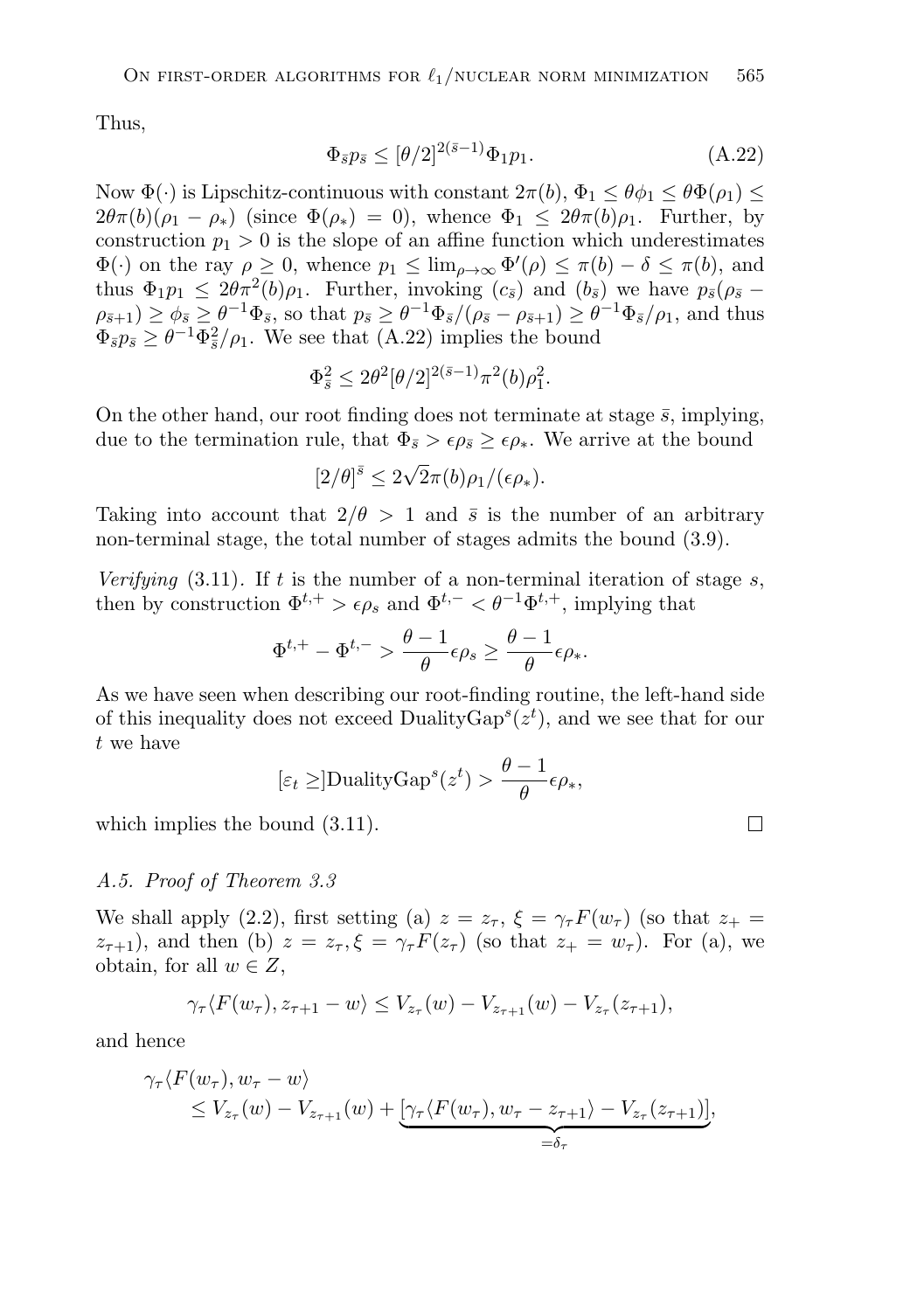For (b), we find

$$
\gamma_{\tau} \langle F(z_{\tau}), w_{\tau} - z_{\tau+1} \rangle \le V_{z_{\tau}}(z_{\tau+1}) - V_{w_{\tau}}(z_{\tau+1}) - V_{z_{\tau}}(w_{\tau}) \tag{A.23}
$$

and so

$$
\delta_{\tau} = \gamma_{\tau} \langle F(w_{\tau}) - F(z_{\tau}), w_{\tau} - z_{\tau+1} \rangle - V_{z_{\tau}}(z_{\tau+1}) + \gamma_{\tau} \langle F(z_{\tau}), w_{\tau} - z_{\tau+1} \rangle
$$
  
\n
$$
\leq \gamma_{\tau} \langle F(w_{\tau}) - F(z_{\tau}), w_{\tau} - z_{\tau+1} \rangle - V_{w_{\tau}}(z_{\tau+1}) - V_{z_{\tau}}(w_{\tau}) \quad \text{(by (A.23))}
$$
  
\n
$$
\leq \gamma_{\tau} || F(w_{\tau}) - F(z_{\tau}) ||_{E,*} ||w_{\tau} - z_{\tau+1} ||_{E} - \frac{1}{2} ||w_{\tau} - z_{\tau+1} ||_{E}^{2} - \frac{1}{2} ||w_{\tau} - z_{\tau} ||_{E}^{2}
$$
  
\n
$$
\leq \frac{\gamma_{\tau}^{2}}{2} || F(w_{\tau}) - F(z_{\tau}) ||_{E,*}^{2} - \frac{1}{2} ||w_{\tau} - z_{\tau} ||_{E}^{2}
$$
  
\n
$$
\leq \frac{1}{2} [\gamma_{\tau}^{2} L^{2} - 1] ||w_{\tau} - z_{\tau} ||_{E}^{2} \quad \text{(by (3.16))}.
$$

We see that, first,  $\gamma_{\tau} \leq 1/L$  indeed ensures that  $\delta_{\tau} \leq 0$ , and, second, whenever the latter relation holds for all  $\tau$  we have

$$
\gamma_{\tau} \langle F(w_{\tau}), w_{\tau} - w \rangle \le V_{z_{\tau}}(w) - V_{z_{\tau+1}}(w)
$$
, for all  $\tau, w \in Z$ .

Summing up the latter inequalities over  $\tau = 1, \ldots, t$  and taking into account that  $V_{z_1}(w) = V_{z_{\omega}}(w) \leq \frac{1}{2} \Omega^2[Z']$  for  $w \in Z'$ , while  $V_{z_{t+1}}(w) \geq 0$ , we obtain

$$
\max_{w \in Z'} \sum_{\tau=1}^t \lambda_\tau^t \langle F(w_\tau), w_\tau - w \rangle \le \frac{\frac{1}{2} \Omega^2 [Z']}{\sum_{\tau=1}^t \gamma_\tau}, \quad \lambda_\tau^t = \frac{\gamma_\tau}{\sum_{s=1}^t \gamma_s}, \quad (A.24)
$$

for all t. Denoting  $w_{\tau} = [u_{\tau}; v_{\tau}], z^t = [u^t; v^t],$  we have

$$
\max_{w=[u;v]\in Z'} \sum_{\tau=1}^{t} \lambda_{\tau}^{t} \langle F(w_{\tau}), w_{\tau} - w \rangle
$$
\n
$$
= \max_{[u;v]\in Z'} \sum_{\tau=1}^{t} \lambda_{\tau}^{t} \left[ \langle \nabla_{u} \phi(u_{\tau}, v_{\tau}), u_{\tau} - u \rangle + \langle \nabla_{v} \phi(u_{\tau}, v_{\tau}), v - v_{\tau} \rangle \right]
$$
\n
$$
\geq \max_{[u;v]\in Z'} \sum_{\tau=1}^{t} \lambda_{\tau}^{t} \left[ \phi(u_{\tau}, v_{\tau}) - \phi(u, v_{\tau}) \right] + \left[ \phi(u_{\tau}, v) - \phi(u_{\tau}, v_{\tau}) \right]
$$
\n(since  $\phi$  is convex-concave)\n
$$
= \max_{[u;v]\in Z'} \sum_{\tau=1}^{t} \lambda_{\tau}^{t} \left[ \phi(u_{\tau}, v) - \phi(u, v_{\tau}) \right]
$$
\n
$$
\geq \max_{[u;v]\in Z'} \left[ \phi(u^t, v) - \phi(u, v^t) \right]
$$

(since  $\phi$  is convex-concave and by definition of  $z^t$ ).

 $\Box$ 

The resulting inequality combines with (A.24) to imply (3.18).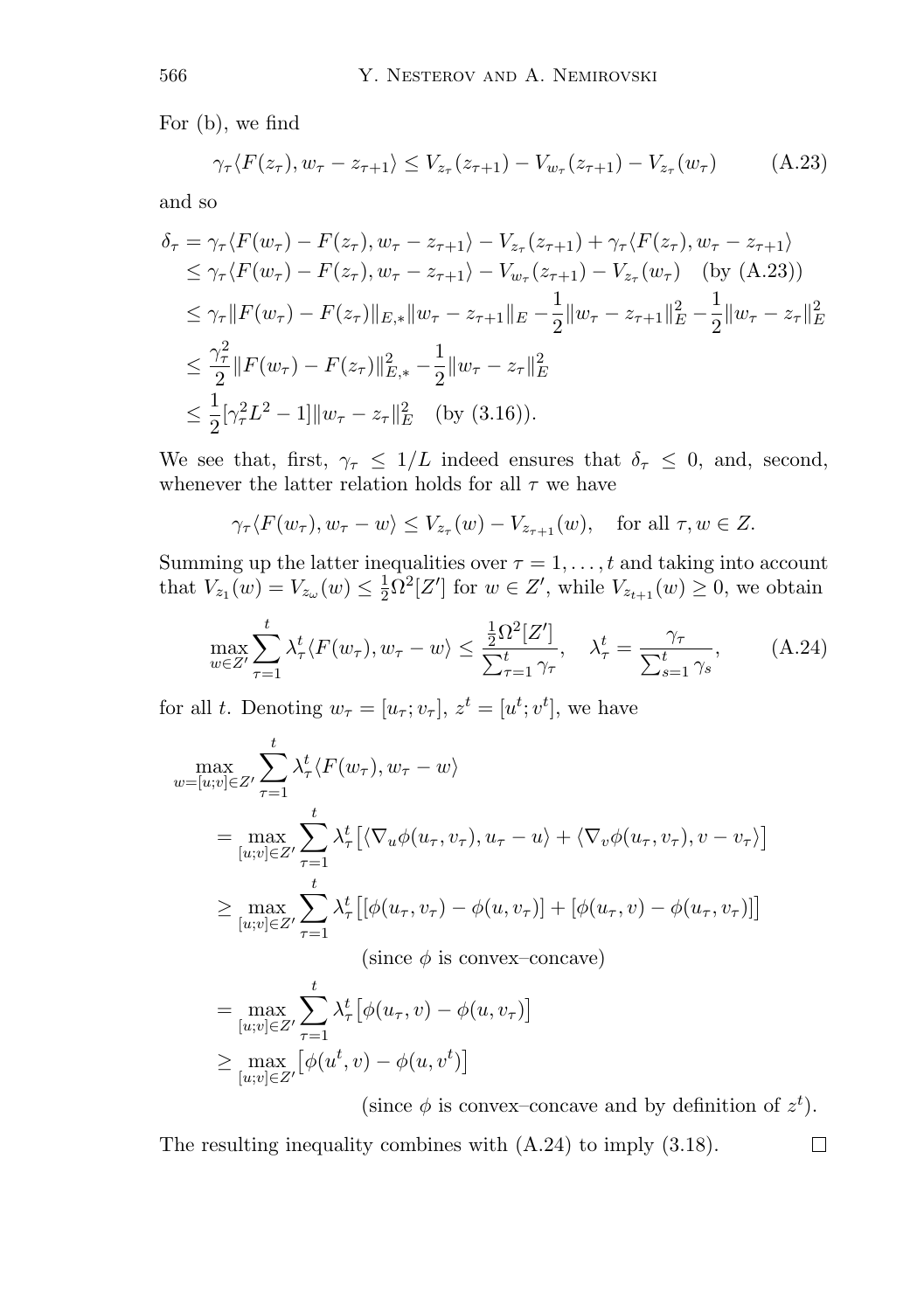#### *A.6. Good proximal set-ups*

Our goal here is to understand to what extent the set-ups introduced in Section 2.1.1 are the 'best' ones for the applications considered in this paper. Let  $Z$  be a closed and bounded convex subset of a Euclidean space  $E$  which affinely spans E, so that the set  $Z^+ = \frac{1}{2}(Z - Z)$  is the unit ball of some norm  $\|\cdot\|_Z$  on E uniquely defined by  $\overline{Z}$ . Also, let  $\|\cdot\|_{Z^*}$  be the norm conjugate to  $\|\cdot\|_Z$ . We need the following simple observation.

**Lemma A.4.** With Z and E as above, let  $\|\cdot\|_E$ ,  $\omega(\cdot)$  be a proximal set-up for Z, E, let  $F(x) = Ax + b : E \to E$  be an affine vector field, and let  $L_E(F)$ ,  $L_Z(F)$  be the Lipschitz constants of  $F|_Z$  with respect to  $(\|\cdot\|_E, \|\cdot\|_{E,*})$  and with respect to  $(\|\cdot\|_Z, \|\cdot\|_{Z,*})$ , respectively:

$$
L_E(F) = \sup_{x,y \in Z, x \neq y} \frac{\|F(x) - F(y)\|_{E,*}}{\|x - y\|_E},
$$
  

$$
L_Z(F) = \sup_{x,y \in Z, x \neq y} \frac{\|F(x) - F(y)\|_{Z,*}}{\|x - y\|_Z}.
$$

Then

$$
L_E(F)\Omega^2[Z,\omega(\cdot)] \ge L_Z(F),
$$

where  $\Omega[Z,\omega(\cdot)]$  is the  $\omega(\cdot)$ -radius of Z.

*Proof.* Since Z affinely spans E and  $F(x) = Ax + b$  is affine, we clearly have for all  $x, y, u, v \in Z$ :

$$
\langle A(x - y), u - v \rangle \le L_E(F) \|x - y\|_E \|u - v\|_E \le 4L_E(F)\Omega^2[Z, \omega(\cdot)], \ (A.25)
$$

where the concluding inequality is given by  $(2.4)$  with  $Z' = Z$ . On the other hand, as  $x, y, u, v$  run through  $Z, (x - y, u - v)$  can be made equal to any desired pair  $(g, h)$  with  $g, h \in 2\mathbb{Z}^+$ . Consequently, the maximum of the lefthand side of (A.25) over  $x, y, u, v \in Z$  is  $4 \max_{g \in E: ||g||_Z \le 1} ||Ag||_{Z,*} \ge 4L_Z(F)$ ,<br>and we obtain  $4L_Z(F) \le 4L_E(F)Q^2[Z,\omega(\cdot)]$  as claimed and we obtain  $4L_Z(F) \leq 4L_E(F)\Omega^2[Z,\omega(\cdot)]$ , as claimed.

Now assume that we are given a proximal set-up  $\|\cdot\|_E, \omega(\cdot)$  for  $Z, E$  such that  $\omega'(z_w) = 0,^{25}$  and

- $\bullet$  either we are using the set-up in question to solve a problem  $(2.16)$  with the domain Z and a convex quadratic  $f(x)$  by one of the methods from Section 2.2.2 (with the primal gradient method initialized by  $z_0 = z_\omega$ )
- or we are using the set-up to solve a *bilinear* saddle-point problem  $(3.13)$  with the domain  $Z = U \times V$  by the MP algorithm from Section 3.2.
- $25$  This is without loss of generality, since we lose nothing (in fact we even gain by reducing the  $\omega$ -radius of Z) when passing from the original DGF  $\omega(\cdot)$  to the DGF  $\omega(z)$  –  $\langle \omega'(z_\omega), z-z_\omega \rangle.$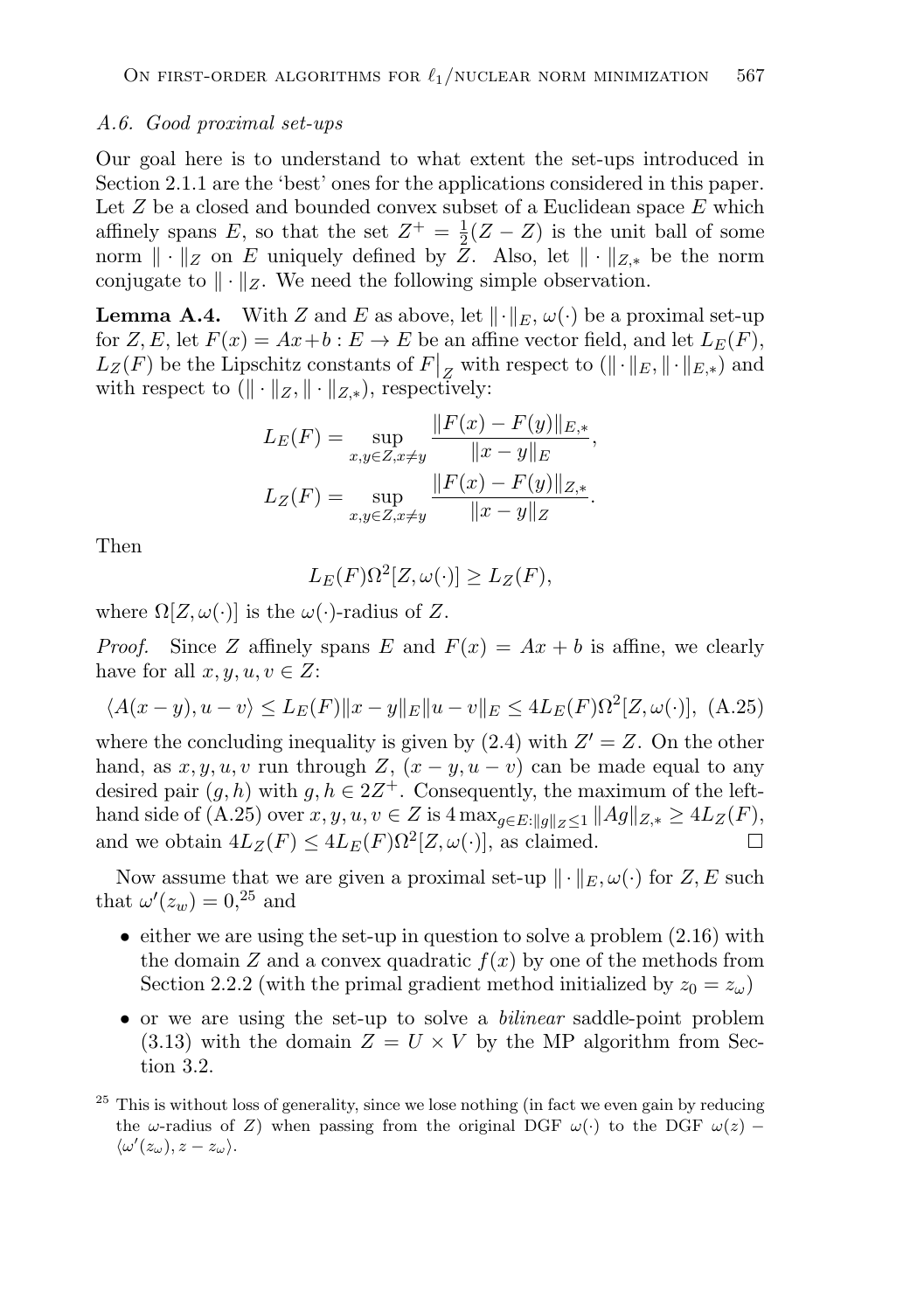In the first case, the guaranteed efficiency estimate of the algorithm is

$$
\epsilon_t \le O(1)\Omega^2[Z,\omega(\cdot)]L_E(F)t^{-\kappa},\tag{A.26}
$$

where  $\epsilon_t$  is the error after t steps, in terms of the objective of (2.16). Here  $F(z) \equiv \nabla f(z)$ ,  $\kappa = 1$  for the primal and dual gradient methods, and  $\kappa = 2$ for the fast gradient method.<sup>26</sup> In the second case, invoking  $(3.19)$ , the efficiency estimate is again (A.26), now with  $\epsilon_t = \text{DualityGap}(z^t)$ ,  $\kappa = 1$ and the vector field  $(3.14)$  in the role of F. Note that this field is affine, due to the assumed bilinearity of  $\phi$ .

Now assume that we have at our disposal an alternative proximal set-up  $\|\cdot\|$ ,  $\omega_Z(\cdot)$  for  $Z, E$ , with  $\|\cdot\|$   $\theta$ -compatible with  $\|\cdot\|_Z$ :

$$
\theta^{-1} \|z\| \le \|z\|_Z \le \theta \|z\|
$$
, for all z.

Let us say that this alternative set-up is *good* if both  $\theta$  and the quantity  $\Omega_Z = \Omega[Z, \omega_Z(\cdot)]$  are 'moderate', *i.e.*, absolute constants, as is the case for the Euclidean set-up and the unit Euclidean ball  $Z(\theta = \Omega_Z = 1)$ , or are universal functions of dim Z which grow with dim Z *logarithmically*, as is the case for the set-ups from Section 2.1.1, where  $\theta = 1$  and  $\Omega_Z \leq$  $O(1)\sqrt{\ln(\dim Z)}$ . What happens when we pass from the proximal set-up  $\|\cdot\|_E, \omega(\cdot)$  to this alternative set-up? The answer is clear: since  $\|\cdot\|$  is within a factor  $\theta$  of  $\|\cdot\|_Z$ , the Lipschitz constant L of F with respect to  $\|\cdot\|$ ,  $\|\cdot\|_*$  does not exceed  $\theta^2L_Z(F)$ , and the right-hand side  $O(1)\Omega_Z L t^{-\kappa}$ in the efficiency estimate associated with our alternative set-up will be  $\leq$  $O(1)(\theta \Omega_Z)^2 L_Z(F) t^{-\kappa}$ . That is, it will be at worst a factor  $O(1) \theta^2 \Omega_Z^2$  larger than the right-hand side of (A.26): see Lemma A.4. Since  $\theta\Omega_Z$  is moderate, passing from the original set-up to the alternative one cannot 'spoil' the efficiency estimate by more than a factor of 'nearly  $O(1)$ '. In other words, as far as our algorithms are concerned, a good proximal set-up for the domain of interest is nearly optimal in terms of the efficiency estimate, with the given formal interpretation of the word 'nearly'.

The analysis above justifies the proximal set-ups used to handle the  $\ell_1/\ell_2$ and nuclear norm Dantzig selector problems (1.1b). Indeed, using the approach of Section 3 we obtain bilinear saddle-point problems on bounded domains Z; the set-ups we use are good for these domains (and in fact result in the smallest values of  $\theta \Omega_Z$  known to us, up to a factor of  $O(1)$ , and are thus nearly optimal within the framework of our algorithmic scheme.

The situation with the  $\ell_1/\ell_2$  and nuclear norm lasso problems (1.1a), solved via composite minimization, is less clear. When posed in the form  $(2.16)$ , these problems 'have trivial domain'  $Z = E$ , which makes the above

 $26$  To see that  $(A.26)$  is indeed the case, look at  $(2.21)$ ,  $(2.23)$  and  $(2.25)$ , and note that  $x^*$  can be an arbitrary point of Z, while  $\max_{x^* \in Z} V_{z_\omega}(x^*) = \frac{1}{2} \Omega^2[Z, \omega(\cdot)]$  due to  $\omega'(z_w)=0.$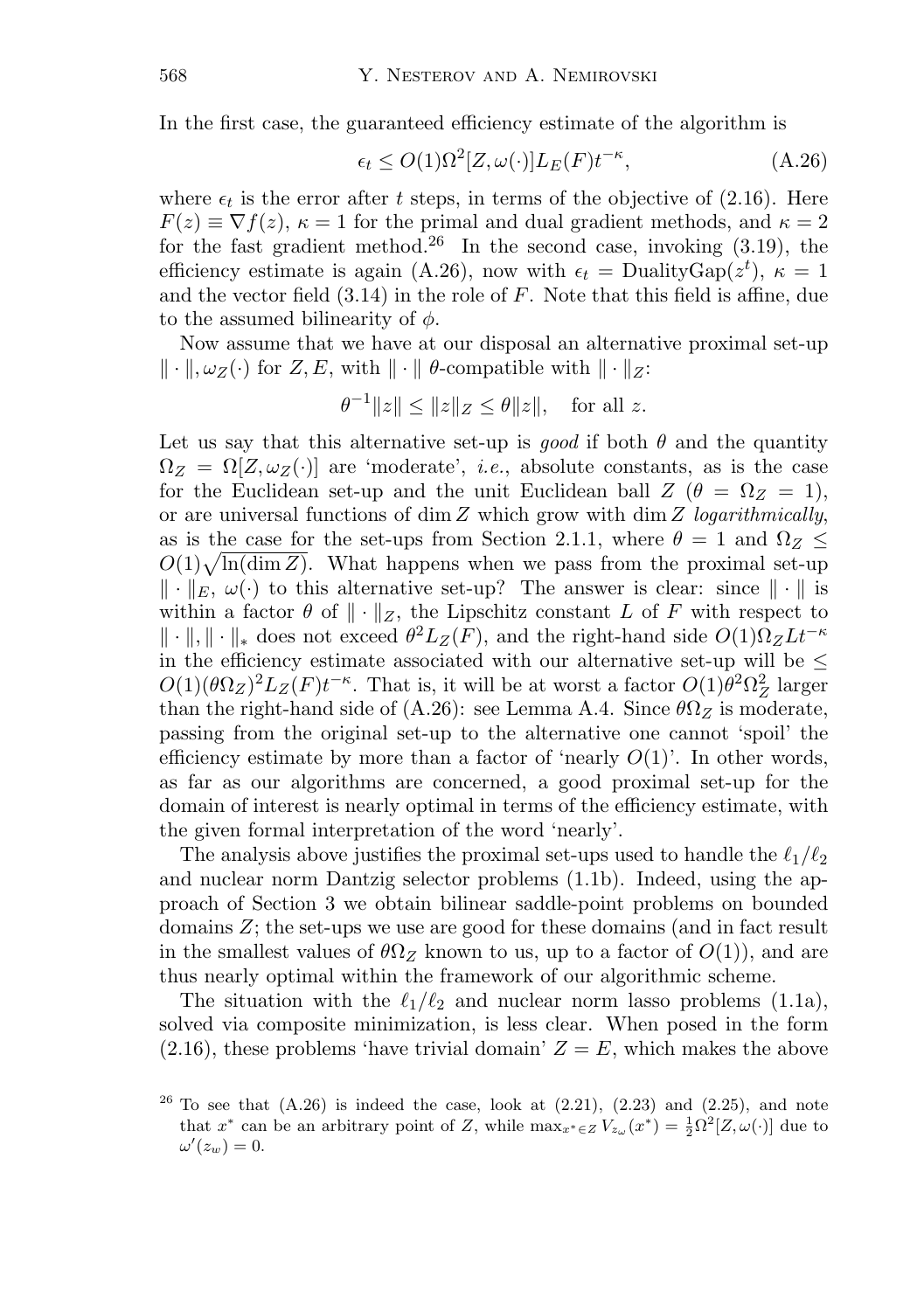analysis inapplicable and indeed makes the choice of proximal set-up a difficult task. Basically all gradient methods for lasso-type problems proposed in the literature, *e.g.*, the very popular algorithm FISTA of Beck and Teboulle  $(2009a)$ , operate with the standard Euclidean set-up  $||z|| = ||z||_2 := \sqrt{\langle z, z \rangle}$ ,  $\omega(z) = \frac{1}{2} \langle z, z \rangle$ . We intend to show, however, that the 'non-Euclidean' setups used in Section 2, while not being 'provably nearly optimal', in some cases have significant potential advantages compared to the Euclidean setup. For the sake of definiteness, let us focus on the  $\ell_1$  lasso problem (1.1a) with  $m \times n$  matrix A (the situations with the  $\ell_1/\ell_2$  and nuclear norms are similar). Assume that the true signal  $x_*$  underlying observations b is sparse, *i.e.*, it has at most  $s \ll n = \dim x_*$  non-zero entries, which is the standard motivation when using the  $\ell_1$  lasso.<sup>27</sup> For the s-sparse signal  $x_*$  we have  $||x_*||_1 \leq \sqrt{s}||x_*||_2$ , and we can expect something similar from the optimal solution  $x^*$  to the lasso problem – at least in the low-noise regime, where  $x^*$  should be close to  $x_*,$  for otherwise why bother using lasso in the first place? Thus, it is natural to assume that  $||x^*||_1 \leq O(1)\sqrt{s}||x^*||_2$  with some  $s \ll n$ . This assumption allows us to compare the efficiency estimates

$$
\epsilon_t \le O(1) \left(\sqrt{\ln(n)} \|x^*\|_1 \|A\|_{\|\cdot\|_1, \|\cdot\|_2} \right)^2 t^{-\kappa}
$$

(see  $(2.27)$ ) of the gradient methods associated with the ' $\ell_1$  proximal set-up' (the one given by Corollary 2.2 in the case of one-dimensional blocks  $z^{j}$ ) with the estimates

$$
\epsilon_t \le O(1) \left( \|x^*\|_2 \|A\|_{\|\cdot\|_2, \|\cdot\|_2} \right)^2 t^{-\kappa}
$$

(see (2.28)) associated with the Euclidean set-up. The ratio of the righthand sides of these efficiency estimates is

$$
\mathcal{R} = O(1) \left( \underbrace{\frac{\sqrt{\ln(n)} \|x^*\|_1}{\|x^*\|_2}}_{P} \underbrace{\frac{\max_j \|\text{Col}_j[A]\|_2}{\sigma_1(A)}}_{Q} \right)^2.
$$

The factor P is always  $\geq 1$  and thus is 'against' the  $\ell_1$  set-up. However, we are in the situation when P is not too large:  $P \leq O(1)\sqrt{\ln(n)s}$ . In contrast, the factor Q is 'in favour of' the  $\ell_1$  set-up: it is always  $\leq 1$  and can be as small as  $1/\sqrt{n}$  (look what happens when A is the  $m \times n$  all-ones matrix). Thus, from the worst-case perspective, in the range  $\sqrt{\ln(n)}s \ll \sqrt{n}$  the  $\ell_1$  set-up is significantly preferable to the Euclidean one. This being said, note that in some applications, *e.g.*, in compressive sensing, Q is typically significantly larger than its worst-case sharp lower bound  $1/\sqrt{n}$ . For example, matrices popular in compressive sensing are filled by independent

<sup>&</sup>lt;sup>27</sup> An alternative motivation is to get a 'nearly sparse' approximation to  $x_*$  by penalizing the approximant with a 'sparsity-promoting'  $\ell_1$  norm; this motivation leads to the same conclusions as the one where  $x_*$  itself is sparse.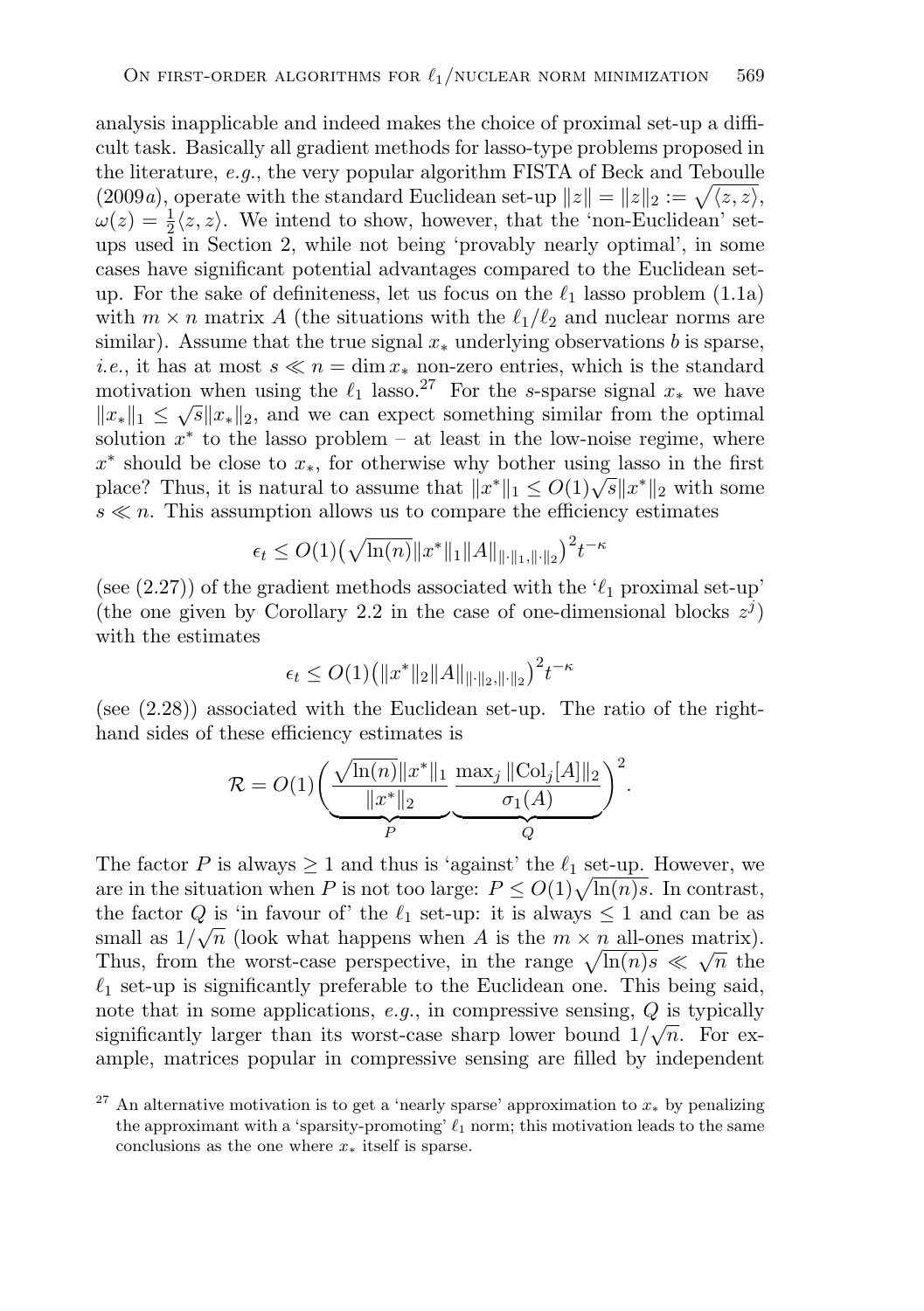realizations of  $\mathcal{N}(0, 1/m)$  random variables, or random variables taking valrealizations of  $N(0, 1/m)$  random variables, or random variables taking values  $\pm 1/\sqrt{m}$  with probability 1/2. For an  $m \times n$  matrix A of this type, a typical value of  $\max_i ||\text{Col}_i[A]||_2$  is  $O(1)$ , while a typical value of  $\sigma_1(A)$  is  $O(1)\sqrt{n/m}$ , which yields  $Q = O(1)\sqrt{m/n}$ . When  $m/n = O(1)$ , which is often the case,  $Q = O(1)\sqrt{m/n}$  certainly resolves the 'competition' between the  $\ell_1$  and the Euclidean set-ups in favour of the latter.

## **REFERENCES**<sup>28</sup>

- A. Argyriou, T. Evgeniou and M. Pontil (2008), 'Convex multi-task machine learning', *Mach. Learning* **73**, 243–272.
- S. Arora and S. Kale (2007), A combinatorial, primal–dual approach to semidefinite programs. In *Proc. 39th Annual ACM Symposium on Theory of Computing*, ACM, pp. 227–236.
- S. Arora, E. Hazan and S. Kale (2005), Fast algorithms for approximate semidefinite programming using the multiplicative weights update method. In *Proc. 46th Annual IEEE Symposium on Foundations of Computer Science*, IEEE Computer Society, pp. 339–348.
- A. W. d'Aspremont (2011), 'Subsampling algorithms for semidefinite programming', *Stochastic Systems* **1**, 274–305.
- F. R. Bach, J. Mairal and J. Ponce (2008), Convex sparse matrix factorizations. Preprint, Laboratoire d'Informatique de l'Ecole Normale Supérieure. arXiv:0812.1869v1
- M. Baes, M. Bürgisser and A. Nemirovski (2013), Randomized Mirror-Prox method for solving structured large-scale matrix saddle-point problems. *SIAM J. Optim.*, to appear.
- R. Baraniuk, V. Cevher, M. F. Duarte and C. Hegde (2010), 'Model-based compressive sensing', *IEEE Trans. Inform. Theory* **56**, 1982–2001.
- A. Beck and M. Teboulle (2003), 'Mirror descent and nonlinear projected subgradient methods for convex optimization', *Oper. Res. Lett.* **31**, 167–175.
- A. Beck and M. Teboulle (2009*a*), 'A fast iterative shrinkage-thresholding algorithm for linear inverse problems', *SIAM J. Imaging Sci.* **2**, 183–202.
- A. Beck and M. Teboulle (2009*b*), 'Fast gradient-based algorithms for constrained total variation image denoising and deblurring problems', *IEEE Trans. Image Processing* **18**, 2419–2434.
- S. Becker, E. Candès and M. Grant (2010), 'Templates for convex cone problems with applications to sparse signal recovery', *Math. Prog. Comput.* **3**, 165–218.
- P. Bickel, Y. Ritov and A. Tsybakov (2008), 'Simultaneous analysis of Lasso and Dantzig selector', *Ann. Statist.* **37**, 1705–1732.
- J.-F. Cai, E. Cand`es and Z. Shen (2008), 'A singular value thresholding algorithm for matrix completion', *SIAM J. Optim.* **20**, 1956–1982.
- <sup>28</sup> The URLs cited in this work were correct at the time of going to press, but the publisher and the authors make no undertaking that the citations remain live or are accurate or appropriate.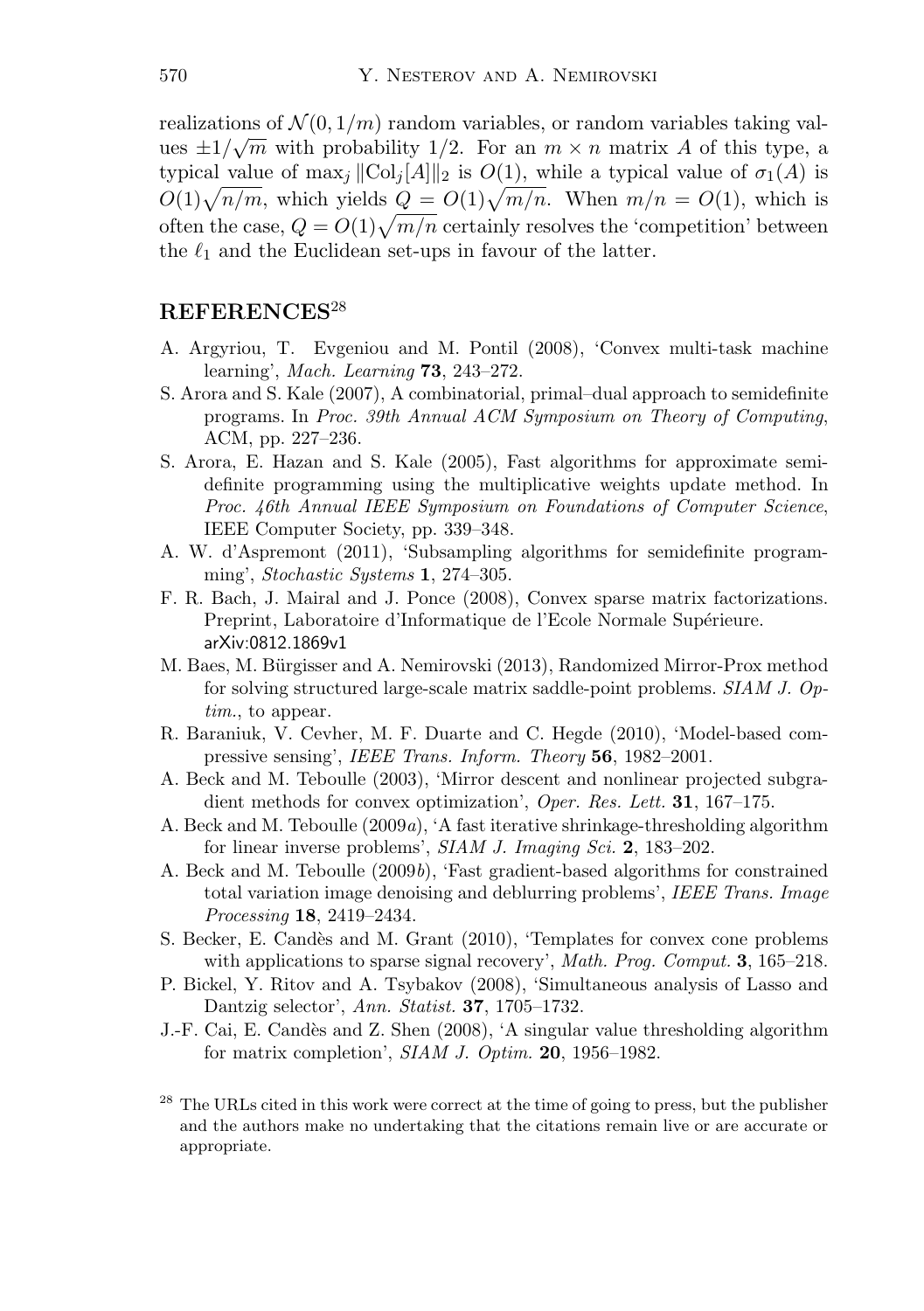- E. Cand`es (2006), Compressive sampling. In *Proc. International Congress of Mathematicians 2006*, Vol. 3, *Invited Lectures* (M. Sanz-Solé, J. Soria, J. L. Varona and J. Verdera, eds), European Mathematical Society, pp. 1433–1452.
- E. Candès and B. Recht (2008), 'Exact matrix completion via convex optimization', *Found. Comput. Math.* **9**, 717–772.
- E. Cand`es and T. Tao (2006), 'Decoding by linear programming', *IEEE Trans. Inform. Theory* **51**, 4203–4215.
- E. Candès and T. Tao (2007), 'The Dantzig selector: Statistical estimation when p is much larger than n', *Ann. Statist.* **35**, 2313–23516.
- E. Cand`es and T. Tao (2009), 'The power of convex relaxation: Near-optimal matrix completion', *IEEE Trans. Inform. Theory* **56**, 2053–2080.
- E. Candès, J. Romberg and T. Tao (2006), 'Stable signal recovery from incomplete and inaccurate measurements', *Comm. Pure Appl. Math.* **59**, 1207–1223.
- A. Chambolle (2004), 'An algorithm for total variation minimization and applications', *J. Math. Imaging Vision* **20**, 89–107.
- V. Chandrasekaran, B. Recht, P. Parrilo and A. Willsky (2012), 'The convex geometry of linear inverse problems', *Found. Comput. Math.* **12**, 805–849.
- V. Chandrasekaran, D. Sanghavi, P. Parrilo and A. Willsky (2011), 'Rank-sparsity incoherence for matrix decomposition', *SIAM J. Optim.* **21**, 572–596.
- C. Chesneau and M. Hebiri (2008), 'Some theoretical results on the grouped variables lasso', *Math. Methods Statist.* **27**, 317–326.
- A. Cohen, W. Dahmen and R. DeVore (2009), 'Compressed sensing and best k-term approximation', *J. Amer. Math. Soc.* **22**, 211–231.
- W. Dai, M. Sheikh, O. Milenkovic, and R. Baraniuk (2009), 'Compressive sensing DNA microarrays', *EURASIP J. Bioinformatics and Systems Biology* **2009**.
- O. Devolder (2011), Stochastic first order methods in smooth convex optimization. CORE Discussion paper 2011/70.
- D. Donoho and J. Tanner (2005), 'Sparse nonnegative solutions of underdetermined linear equations by linear programming', *Proc. Natl Acad. Sci. USA* **102**, 9446–9451.
- D. Donoho, M. Elad and V. Temlyakov (2006), 'Stable recovery of sparse overcomplete representations in the presence of noise', *IEEE Trans. Inform. Theory* **53**, 6–18.
- Y. Eldar, P. Kuppinger and H. Bölcskei (2010), 'Block-sparse signals: uncertainty relations and efficient recovery', *IEEE Trans. Signal Processing* **58**, 3042– 3054.
- E. Elhamifar and R. Vidal (2012), 'Block-sparse recovery via convex optimization', *IEEE Trans. Signal Processing* **60** 4094–4107.
- D. Goldfarb and S. Ma (2011), 'Convergence of fixed-point continuation algorithms for matrix rank minimization', *Found. Comput. Math.* **11**, 183–210.
- D. Goldfarb and W. Yin (2009), 'Parametric maximum flow algorithms for fast total variation minimization', *SIAM J. Sci. Comput.* **31**, 3712–3743.
- D. Goldfarb, K. Scheinberg and B. Xi (2011), Fast first order methods for composite convex optimization with backtracking. http://www.optimization-online.org/DB HTML/2011/04/3004.html
- M. D. Grigoriadis and L. G. Khachiyan (1995), 'A sublinear-time randomized approximation algorithm for matrix games', *Oper. Res. Lett.* **18**, 53–58.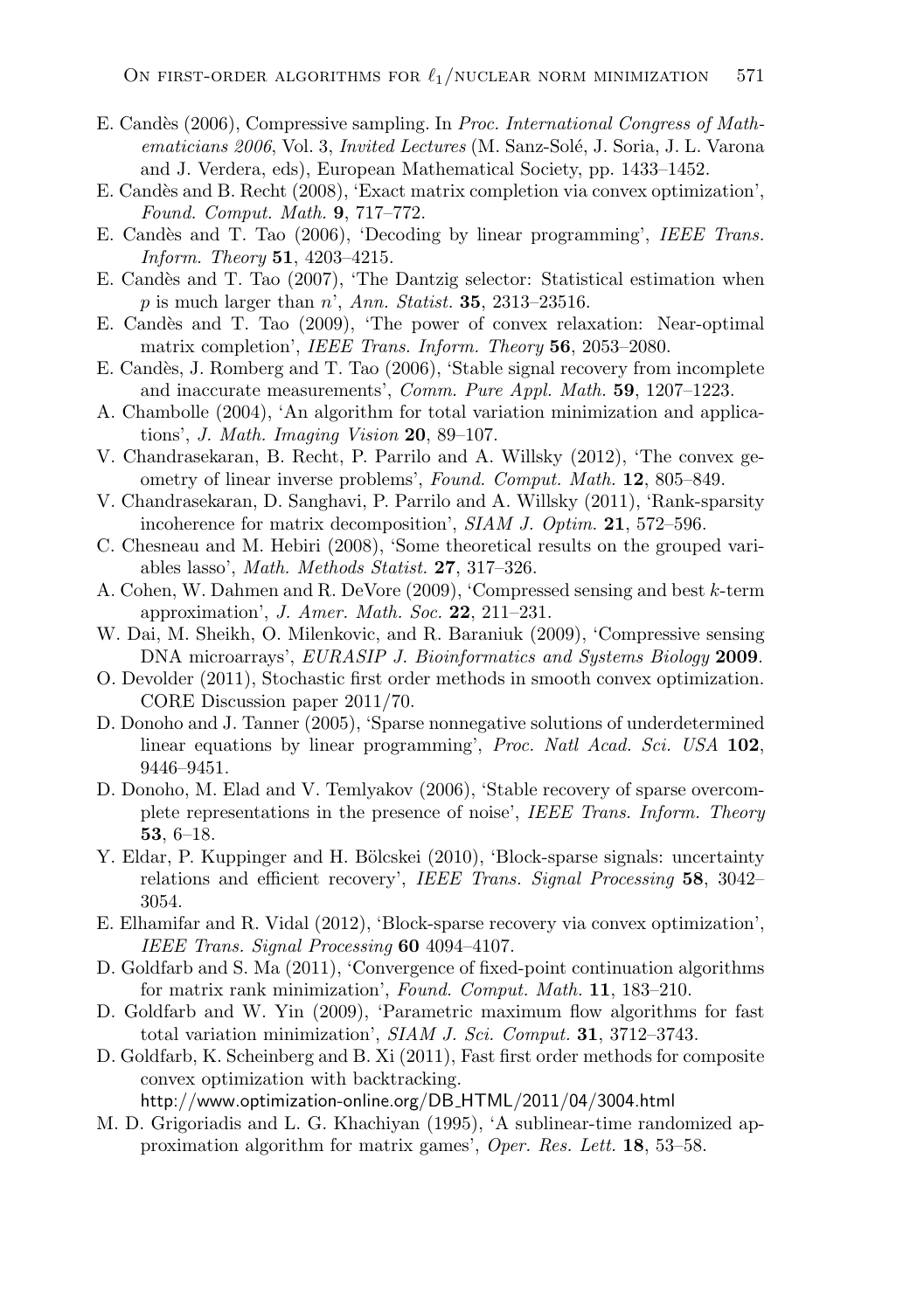- M. Herman and T. Strohmer (2007), 'High-resolution radar via compressed sensing', *IEEE Trans. Signal Process.* **57**, 2275–2284.
- B. Huang, S. Ma and D. Goldfarb (2013), 'Accelerated linearized Bregman method', *J. Sci. Comput.* **54**, 428–453.
- J. Huang and T. Zhang (2010), 'The benefit of group sparsity', *Ann. Statist.* **38**, 1978–2004.
- M. Jaggi and M. Sulovský (2010), A simple algorithm for nuclear norm regularized problems. In *ICML 2010: Proc. 27th International Conference on Machine Learning, June 2010*, Omnipress, pp. 471–478. www.icml2010.org/papers/196.pdf
- A. Juditsky and A. Nemirovski (2011*a*), 'On verifiable sufficient conditions for sparse signal recovery via  $\ell_1$  minimization', *Math. Program.* B 127, 57–88.
- A. Juditsky and A. Nemirovski (2011*b*), First-order methods for nonsmooth largescale convex minimization: I General purpose methods; II Utilizing problem's structure. In *Optimization for Machine Learning* (S. Sra, S. Nowozin and S. Wright, eds), The MIT Press, pp. 121–183.
- A. Juditsky and A. Nemirovski (2011*c*), 'Accuracy guarantees for  $\ell_1$  recovery', *IEEE Trans. Inform. Theory* **57**, 7818–7839.
- A. Juditsky, F. Kılınç Karzan and A. Nemirovski (2011*a*), 'Verifiable conditions of  $\ell_1$ -recovery of sparse signals with sign restrictions', *Math. Program.* B 127, 89–122.
- A. Juditsky, F. Kılınç Karzan and A. Nemirovski (2013*a*), Randomized first order algorithms with applications to  $\ell_1$ -minimization. *Math. Program.*, to appear.
- A. Juditsky, F. Kılınç Karzan, A. S. Nemirovski and B. T. Polyak (2011*b*), On the accuracy of  $\ell_1$ -filtering of signals with block-sparse structure. In *Advances in Neural Information Processing Systems 24* (J. Shawe-Taylor *et al.*, eds), Neural Information Processing Systems Foundation (NIPS), pp. 1260–1268.
- A. Juditsky, F. Kılınç Karzan, A. Nemirovski and B. Polyak (2013*b*), Accuracy guarantees for  $\ell_1$  recovery of block-sparse signals. Ann. Statist., to appear.
- A. Juditsky, A. Nemirovski and C. Tauvel (2011*c*), 'Solving variational inequalities with Stochastic Mirror Prox algorithm', *Stochastic Systems* **1**, 17–58.
- J. Lee, B. Recht, R. Salakhutdinov, N. Srebro and J. Tropp (2010), Practical large-scale optimization for max-norm regularization. In *Advances in Neural Information Processing Systems 23* (J. Lafferty *et al.*, eds), NIPS, pp. 1297– 1305.
- C. Lemarechal, A. Nemirovski and Y. Nesterov (1995), 'New variants of bundle methods', *Math. Program.* **69**, 111–148.
- H. Liu and J. Zhang (2009), 'Estimation consistency of the group lasso and its applications', *J. Mach. Learning Res. Proc. Track* **5**, 376–383.
- H. Liu, J. Shang, X. Jiang and J. Liu (2010), 'The group Dantzig selector', *J. Mach. Learning Res. Proc. Track* **9**, 461–468.
- Y.-J. Liu, D. Sun and K.-C. Toh (2012), 'An implementable proximal point algorithmic framework for nuclear norm minimization', *Math Program.* **133**, 399–436.
- K. Lounici, M. Pontil, S. van de Geer and A. Tsybakov (2011), 'Oracle inequalities and optimal inference under group sparsity', *Ann. Statist.* **39**, 2164–2204.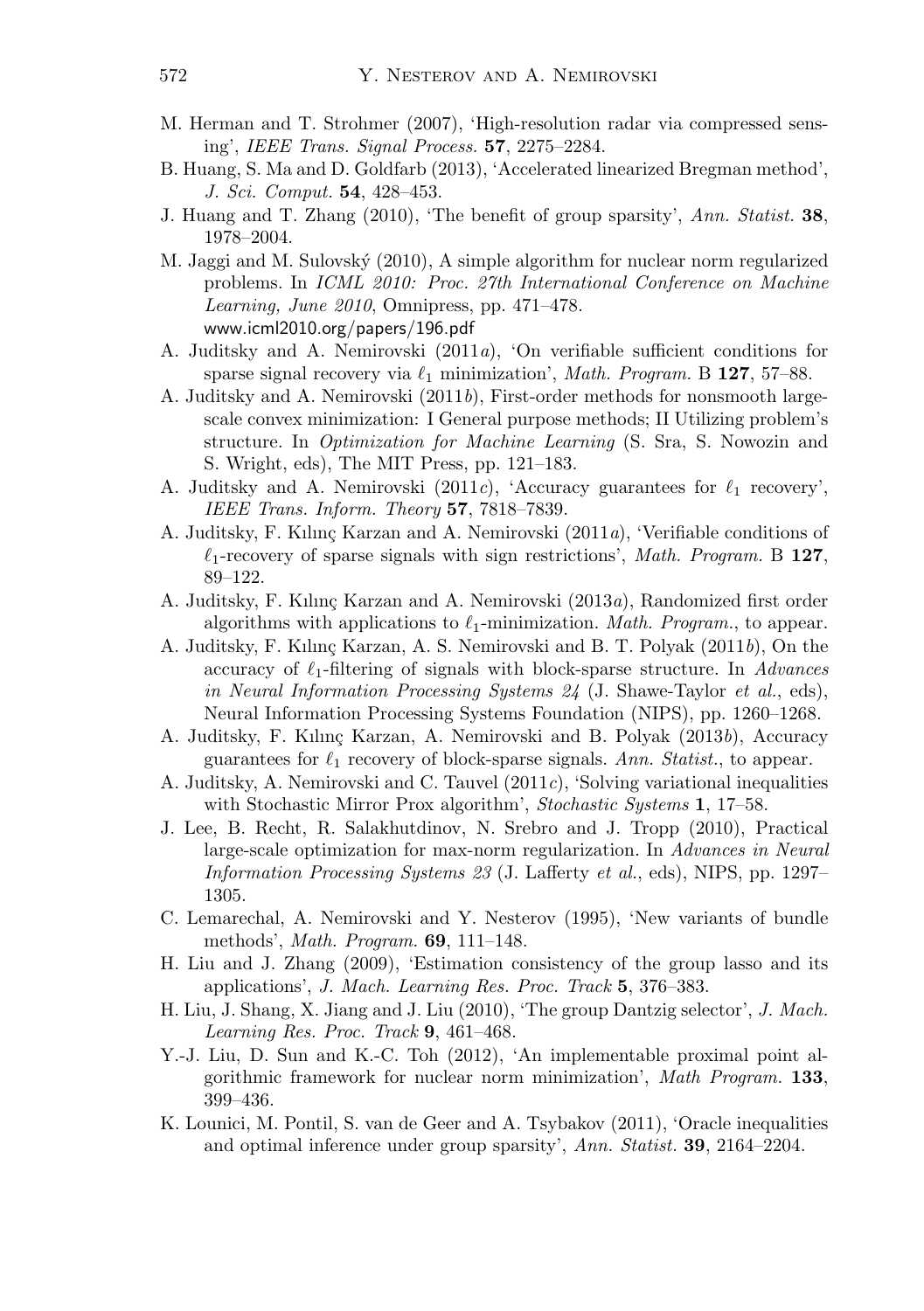- M. Lustig, D. Donoho and J. M. Pauly (2007), 'Sparse MRI: The application of compressed sensing for rapid MR imaging', *Magnetic Resonance in Medicine* **56**, 1182–1195.
- S. Ma, D. Goldfarb and L. Chen (2011), 'Fixed point and Bregman iterative methods for matrix rank minimization', *Math. Program.* **128**, 321–353.
- L. Meier, S. van de Geer and P. Bühlmann (2008), 'The group lasso for logistic regression', *J. Roy. Statist. Soc.* B **70**, 53–71.
- N. Meinshausen and B. Yu (2009), 'Lasso-type recovery of sparse representations for high-dimensional data', *Ann. Statist.* **37**, 246–270.
- H. Men, N. Nguyen, R. Freund, K. Lim, P. Parrilo and J. Peraire (2011), 'Design of photonic crystals with multiple and combined band gaps', *Phys. Rev.* E **83**, 046703.
- Y. Nardi and A. Rinaldo (2008), 'On the asymptotic properties of the group lasso estimator for linear models', *Electron. J. Statist.* **2**, 605–633.
- A. Nemirovski (1992), 'Information-based complexity of linear operator equations', *J. Complexity* **8**, 153–175.
- A. Nemirovski (2004), 'Prox-method with rate of convergence  $O(1/t)$  for variational inequalities with Lipschitz continuous monotone operators and smooth convex–concave saddle point problems', *SIAM J. Optim.* **15**, 229–251.
- A. Nemirovski, A. Juditsky, G. Lan and A. Shapiro (2009), 'Stochastic approximation approach to stochastic programming', *SIAM J. Optim.* **19**, 1574–1609.
- Y. Nesterov (1983), 'A method for solving a convex programming problem with rate of convergence  $O(1/k^2)$ <sup>'</sup>, *Soviet Math. Doklady* **27**, 372–376.
- Y. Nesterov (2005*a*), 'Smooth minimization of non-smooth functions', CORE Discussion Paper 2003/12 and *Math. Program.* **103**, 127–152.
- Y. Nesterov (2005*b*), 'Excessive gap technique in nonsmooth convex minimization', *SIAM J. Optim.* **16**, 235–239.
- Y. Nesterov (2007*a*), 'Dual extrapolation and its application for solving variational inequalities and related problems', *Math. Program.* **109**, 319–344.
- Y. Nesterov (2007*b*), Gradient methods for minimizing composite objective functions. CORE Discussion Paper 2007/76.
- Y. Nesterov (2009), 'Primal–dual subgradient methods for convex problems', *Math. Program.* B **120**, 221–259.
- Y. Nesterov and A. Nemirovski (1994), *Interior Point Polynomial Algorithms in Convex Programming*. SIAM Studies in Applied Mathematics.
- Y. Nesterov and B. Polyak (2006), 'Cubic regularization of Newton's method and its global performance', *Math. Program.* **108**, 177–205.
- S. Osher, Y. Mao, B. Dong and W. Yin (2010), 'Fast linearized Bregman iteration for compressive sensing and sparse denoising', *Commun. Math. Sci.* **8**, 93–111.
- F. Parvaresh, H. Vikalo, S. Misra and B. Hassibi (2008), 'Recovering sparse signals using sparse measurement matrices in compressed DNA microarrays', *IEEE J. Selected Topics Signal Process.* **2**, 275–285.
- Z. Qin and D. Goldfarb (2012), Structured sparsity via alternating direction methods. *J. Mach. Learning Res.* **13**, 1435–1468.
- B. Recht and C. Ré (2011), Parallel stochastic gradient algorithms for large-scale matrix completion.

http://www.optimization-online.org/DB HTML/2011/04/3012.html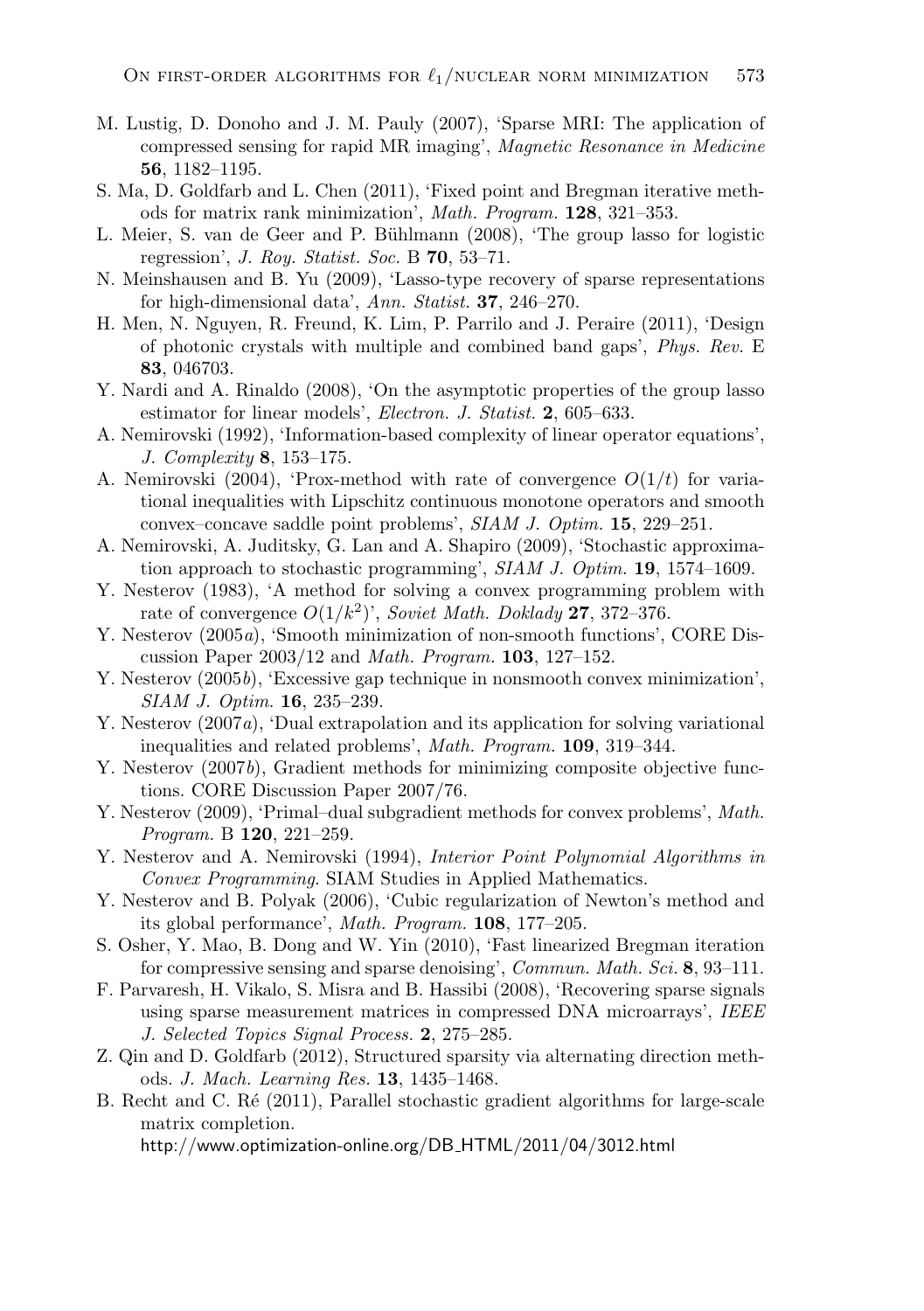- B. Recht, M. Fazel and P. Parrilo (2010), 'Guaranteed minimum-rank solutions of linear matrix equations via nuclear norm minimization', *SIAM Rev.* **52**, 471–501.
- B. Recht, C. R´e, S. Wright and F. Niu (2011*a*), Hogwild: A lock-free approach to parallelizing stochastic gradient descent. In *Advances in Neural Information Processing Systems 24* (J. Shawe-Taylor *et al.*, eds), NIPS, pp. 693–701.
- B. Recht, W. Xuy and B. Hassibi (2011*b*), 'Null space conditions and thresholds for rank minimization', *Math. Program.* B **127**, 175–211.
- L. Rudin, S. Osher and E. Fatemi (1992), 'Nonlinear total variation based noise removal algorithms', *Physica* D **60**, 259–268.
- S. Santosa and W. Symes (1986), 'Linear inversion of band-limited reflection seismograms', *SIAM J. Sci. Comput.* **7**, 1307–1330.
- K. Scheinberg, S. Ma and D. Goldfarb (2010), Sparse inverse covariance selection via alternating linearization methods. In *Advances in Neural Information Processing Systems 23* (J. Lafferty *et al.*, eds), NIPS, pp. 2101–2109.
- J. Shi, W. Yin, S. Osher and P. Sajda (2010), 'A fast hybrid algorithm for largescale  $\ell_1$ -regularized logistic regression', *J. Mach. Learning Res.* **11**, 713–741.
- N. Srebro and A. Shraibman (2005), Rank, trace-norm and max-norm. In *Proc. 18th Annual Conference on Learning Theory* (COLT), Vol. 3559 of *Lecture Notes in Computer Science*, Springer, pp. 545–560.
- V. Studer, J. Bobin, M. Chahid, H. Mousavi, E. Cand`es and M. Dahan (2012), 'Compressive fluorescence microscopy for biological and hyperspectral imaging', *Proc. Natl Acad. Sci. USA* **109**, E1679–E1687.
- H. Taylor, S. Banks and J. McCoy (1979), 'Deconvolution with the  $\ell_1$ -norm', *Geophys.* **44**, 39–52.
- R. Tibshirani (1996), 'Regression shrinkage and selection via the lasso', *J. Roy. Statist. Soc.* B **58**, 267–288.
- J. Tropp (2006), 'Just relax: Convex programming methods for identifying sparse signals', *IEEE Trans. Inform. Theory* **51**, 1030–1051.
- P. Tseng (2000), 'A modified forward–backward splitting method for maximal monotone mappings', *SIAM J. Control Optim.* **38**, 431–446.
- P. Tseng (2008), On accelerated proximal gradient methods for convex–concave optimization. Technical report. Submitted to *SIAM J. Optim.* www.math.washington.edu/˜tseng/papers/apgm.pdf
- S. Vasanawala, M. T. Alley, B. A. Hargreaves, R. A. Barth, J. M. Pauly and M. Lustig (2010), 'Improved pediatric MR imaging with compressed sensing', *Radiology* **256**, 607–616.
- G. Wagner, P. Schmieder, A. Stern and J. Hoch (1993), 'Application of nonlinear sampling schemes to cosy-type spectra', *J. Biomolecular NMR* **3**, 569–576.
- Z. Wen, W. Yin, D. Goldfarb and Y. Zhang (2010), 'A fast algorithm for sparse reconstruction based on shrinkage, subspace optimization, and continuation', *SIAM J. Sci. Comput.* **32**, 1832–1857.
- Z. Wen, W. Yin, H. Zhang and D. Goldfarb (2012), 'On the convergence of an active-set method for  $\ell_1$  minimization', *Optim. Software* **27**, 1127–1146.
- J. Yang and X. Yuan (2013), 'Linearized augmented Lagrangian and alternating direction methods for nuclear norm minimization', *Math. Comp.* **82**, 301–329.